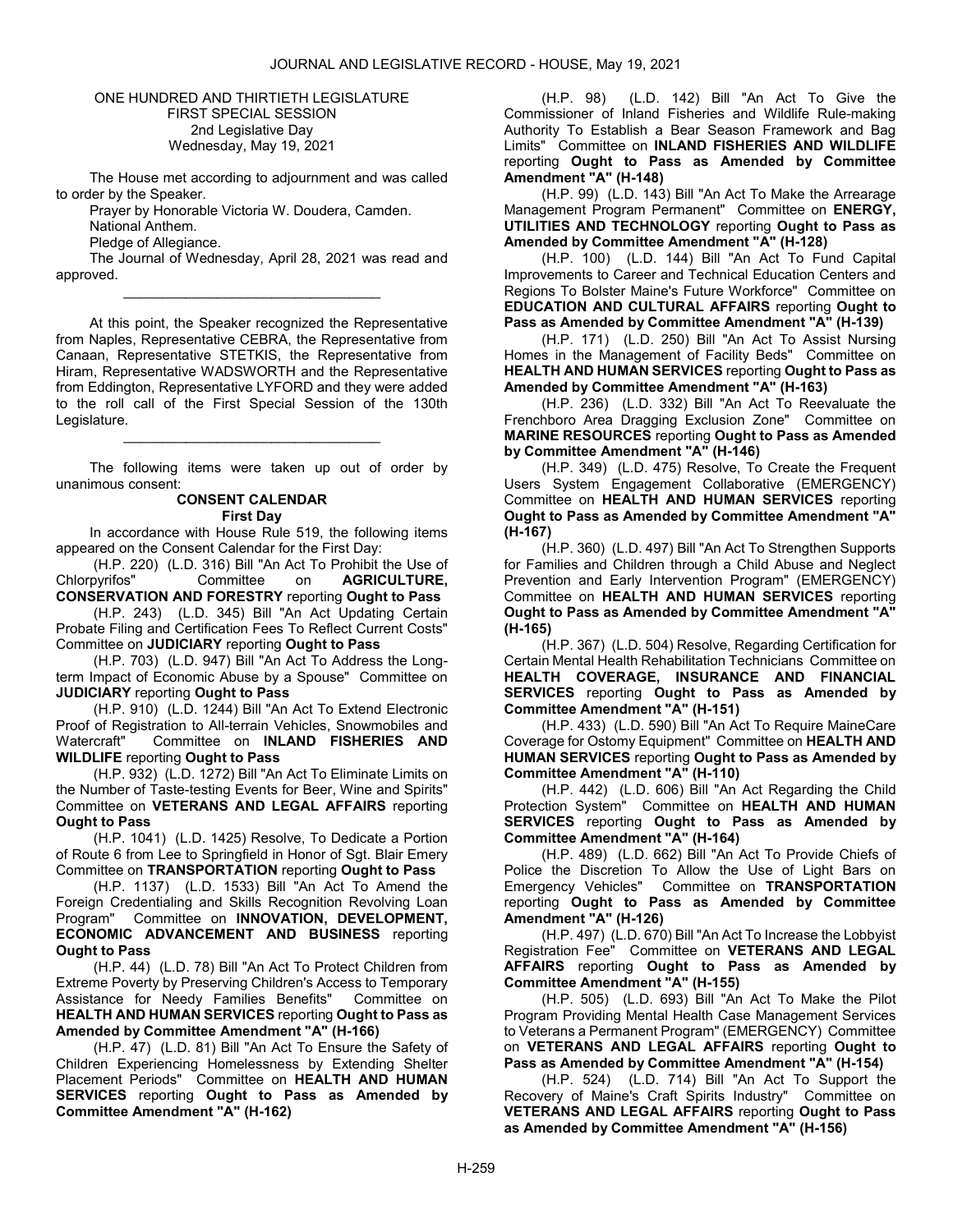(H.P. 566) (L.D. 761) Bill "An Act To Establish the Maine Community College System Pell Grant Match Program" Committee on EDUCATION AND CULTURAL AFFAIRS reporting Ought to Pass as Amended by Committee Amendment "A" (H-182)

 (H.P. 569) (L.D. 764) Bill "An Act To Authorize the Maine Emergency Management Agency To Requisition Food Supplies for Emergency Use or Special Duty Assignments" Committee on CRIMINAL JUSTICE AND PUBLIC SAFETY reporting Ought to Pass as Amended by Committee Amendment "A" (H-109)

 (H.P. 577) (L.D. 772) Bill "An Act To Permit Naloxone Possession, Prescription, Administration and Distribution in Public and Private Schools" Committee on EDUCATION AND CULTURAL AFFAIRS reporting Ought to Pass as Amended by Committee Amendment "A" (H-138)

 (H.P. 585) (L.D. 780) Bill "An Act Regarding Uncontrolled Hazardous Substance Sites" Committee on ENVIRONMENT AND NATURAL RESOURCES reporting Ought to Pass as Amended by Committee Amendment "A" (H-153)

 (H.P. 595) (L.D. 790) Bill "An Act Clarifying Patient Consent for Certain Medical Examinations" Committee on HEALTH COVERAGE, INSURANCE AND FINANCIAL SERVICES reporting Ought to Pass as Amended by Committee Amendment "A" (H-112)

 (H.P. 638) (L.D. 870) Resolve, Directing the Permanent Commission on the Status of Racial, Indigenous and Maine Tribal Populations To Study the Impact of Policies Regarding Agriculture, Access to Land, Access to Grants and Access to Financing on African-American and Indigenous Farmers in the State Committee on AGRICULTURE, CONSERVATION AND FORESTRY reporting Ought to Pass as Amended by Committee Amendment "A" (H-141)

 (H.P. 640) (L.D. 872) Bill "An Act Concerning Motor Vehicle Emissions Control System Tampering" Committee on ENVIRONMENT AND NATURAL RESOURCES reporting Ought to Pass as Amended by Committee Amendment "A" (H-131)

 (H.P. 653) (L.D. 897) Bill "An Act To Protect Maine Veterans from Unfair Consequences of Taxation Policy" Committee on TAXATION reporting Ought to Pass as Amended by Committee Amendment "A" (H-136)

 (H.P. 693) (L.D. 937) Resolve, To Facilitate the Provision of Incentives for Soil Carbon Storage Committee on **AGRICULTURE, CONSERVATION AND FORESTRY** AGRICULTURE, CONSERVATION AND FORESTRY reporting Ought to Pass as Amended by Committee Amendment "A" (H-161)

 (H.P. 699) (L.D. 943) Bill "An Act To Improve Turkey Tagging by Allowing Electronic Tagging" Committee on INLAND FISHERIES AND WILDLIFE reporting Ought to Pass as Amended by Committee Amendment "A" (H-147)

 (H.P. 725) (L.D. 979) Bill "An Act To Expand Maine's School-based Health Centers" Committee on HEALTH AND HUMAN SERVICES reporting Ought to Pass as Amended by Committee Amendment "A" (H-130)

 (H.P. 766) (L.D. 1031) Bill "An Act To Create an Administrative Review Process for Hunting Violations" Committee on INLAND FISHERIES AND WILDLIFE reporting Ought to Pass as Amended by Committee Amendment "A" (H-129)

 (H.P. 810) (L.D. 1132) Bill "An Act To Encourage the Renovation of Available Housing Stock" Committee on TAXATION reporting Ought to Pass as Amended by Committee Amendment "A" (H-152)

 (H.P. 819) (L.D. 1141) Bill "An Act To Amend the Service Contracts Act To Include Motor Vehicle Theft Protection<br>Programs and Warranties" Committee on HEALTH Programs and Warranties" COVERAGE, INSURANCE AND FINANCIAL SERVICES reporting Ought to Pass as Amended by Committee Amendment "A" (H-150)

 (H.P. 860) (L.D. 1182) Bill "An Act To Allow Commercial Lobster License Holders To Possess a Marine Harvesting Demonstration License" Committee on MARINE RESOURCES reporting Ought to Pass as Amended by Committee Amendment "A" (H-125)

 (H.P. 884) (L.D. 1209) Bill "An Act To Establish Municipal Cost Components for Unorganized Territory Services To Be Rendered in Fiscal Year 2021-22" (EMERGENCY) Committee on TAXATION reporting Ought to Pass as Amended by Committee Amendment "A" (H-168)

 (H.P. 1011) (L.D. 1377) Bill "An Act Regarding Campaign Finance Disclosure and the Filing of Statements of Sources of Income" Committee on VETERANS AND LEGAL AFFAIRS reporting Ought to Pass as Amended by Committee Amendment "A" (H-157)

 Under suspension of the rules, Second Day Consent Calendar notification was given.

 There being no objection, the House Papers were PASSED TO BE ENGROSSED or PASSED TO BE ENGROSSED as Amended and sent for concurrence.

\_\_\_\_\_\_\_\_\_\_\_\_\_\_\_\_\_\_\_\_\_\_\_\_\_\_\_\_\_\_\_\_\_

 By unanimous consent, all matters having been acted upon were ORDERED SENT FORTHWITH. \_\_\_\_\_\_\_\_\_\_\_\_\_\_\_\_\_\_\_\_\_\_\_\_\_\_\_\_\_\_\_\_\_

#### PETITIONS, BILLS AND RESOLVES REQUIRING **REFERENCE**

 Bill "An Act Regarding Dignity for Women in Correctional Facilities"

(H.P. 1276) (L.D. 1721)

Sponsored by Representative TALBOT ROSS of Portland. Cosponsored by Senator LAWRENCE of York and Representatives: EVANS of Dover-Foxcroft, Speaker FECTEAU of Biddeford, GRAMLICH of Old Orchard Beach, MILLETT of Cape Elizabeth, PLUECKER of Warren, WARREN of Hallowell, Senators: BREEN of Cumberland, HICKMAN of Kennebec.

 Committee on CRIMINAL JUSTICE AND PUBLIC **SAFETY** suggested and ordered printed.

REFERRED to the Committee on CRIMINAL JUSTICE AND PUBLIC SAFETY and ordered printed.

\_\_\_\_\_\_\_\_\_\_\_\_\_\_\_\_\_\_\_\_\_\_\_\_\_\_\_\_\_\_\_\_\_

Sent for concurrence.

 Bill "An Act To Ensure Full Payment of the State's Salary Supplement Obligation to Teachers with National Board Certification"

(H.P. 1271) (L.D. 1716)

Sponsored by Representative MILLETT of Cape Elizabeth. Cosponsored by Senator RAFFERTY of York and Representatives: BRENNAN of Portland, CROCKETT of Portland, DODGE of Belfast, PIERCE of Falmouth, SALISBURY of Westbrook.

Approved for introduction by a majority of the Legislative Council pursuant to Joint Rule 205.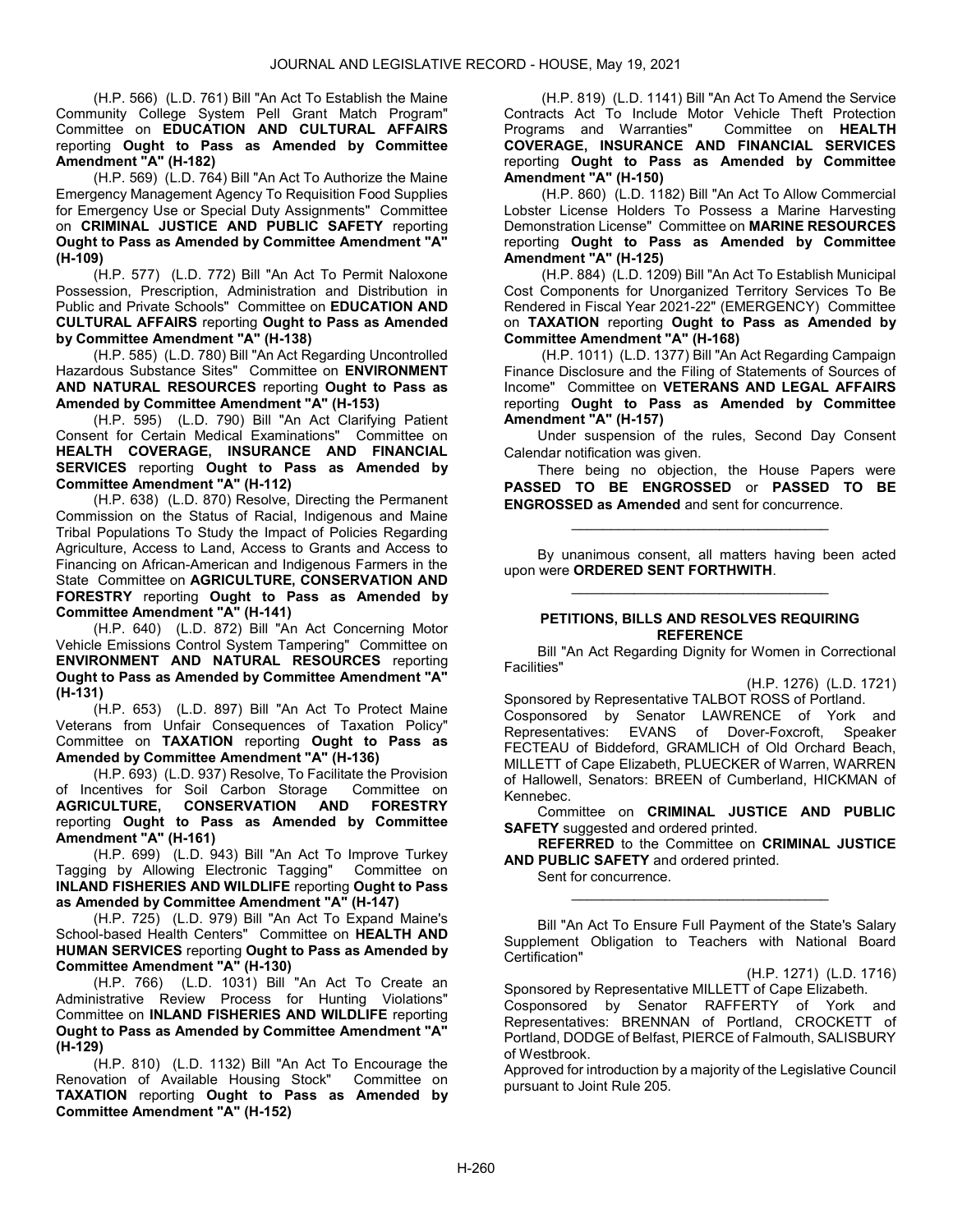Committee on EDUCATION AND CULTURAL AFFAIRS suggested and ordered printed. REFERRED to the Committee on EDUCATION AND CULTURAL AFFAIRS and ordered printed.

Sent for concurrence.

 Bill "An Act To Ensure Home Care and Hospice Providers Are Included in Maine's Emergency Response Plans"

\_\_\_\_\_\_\_\_\_\_\_\_\_\_\_\_\_\_\_\_\_\_\_\_\_\_\_\_\_\_\_\_\_

(H.P. 1272) (L.D. 1717) Sponsored by Representative DILLINGHAM of Oxford.

 Bill "An Act To Establish the Accidental Drug Overdose Death Review Panel" (EMERGENCY)

(H.P. 1273) (L.D. 1718) Sponsored by Representative EVANS of Dover-Foxcroft. (GOVERNOR'S BILL)

 Bill "An Act To Ensure Access to All Paths to Recovery for Persons Affected by Opioids Using Money Obtained through Litigation against Opioid Manufacturers" (EMERGENCY)

(H.P. 1277) (L.D. 1722) Sponsored by Representative WARREN of Hallowell.

Cosponsored by Senator: President JACKSON of Aroostook. Committee on HEALTH AND HUMAN SERVICES suggested and ordered printed.

REFERRED to the Committee on HEALTH AND HUMAN **SERVICES** and ordered printed.

Sent for concurrence.

 Bill "An Act To Protect the Privacy of Personal Information of Maine Residents"

\_\_\_\_\_\_\_\_\_\_\_\_\_\_\_\_\_\_\_\_\_\_\_\_\_\_\_\_\_\_\_\_\_

(H.P. 1275) (L.D. 1720)

Sponsored by Representative O'NEIL of Saco. Committee on INNOVATION, DEVELOPMENT, ECONOMIC ADVANCEMENT AND BUSINESS suggested and ordered printed.

REFERRED to the Committee on INNOVATION, DEVELOPMENT, ECONOMIC ADVANCEMENT AND BUSINESS and ordered printed.

Sent for concurrence.

 Bill "An Act To Prevent Human Trafficking and Child Exploitation"

\_\_\_\_\_\_\_\_\_\_\_\_\_\_\_\_\_\_\_\_\_\_\_\_\_\_\_\_\_\_\_\_\_

(H.P. 1274) (L.D. 1719)

Sponsored by Representative SAMPSON of Alfred.

Cosponsored by Senator KEIM of Oxford and Representatives: LYMAN of Livermore Falls, O'CONNOR of Berwick, QUINT of Hodgdon.

 Committee on JUDICIARY suggested and ordered printed.

REFERRED to the Committee on JUDICIARY and ordered printed.

\_\_\_\_\_\_\_\_\_\_\_\_\_\_\_\_\_\_\_\_\_\_\_\_\_\_\_\_\_\_\_\_\_

Sent for concurrence.

 By unanimous consent, all matters having been acted upon were ORDERED SENT FORTHWITH. \_\_\_\_\_\_\_\_\_\_\_\_\_\_\_\_\_\_\_\_\_\_\_\_\_\_\_\_\_\_\_\_\_

# ENACTORS

### Constitutional Amendment

 RESOLUTION, Proposing an Amendment to the Constitution of Maine To Establish a Right to a Healthy **Environment** 

(S.P. 196) (L.D. 489)

(C. "A" S-53)

Was reported by the Committee on Engrossed Bills as truly and strictly engrossed

 On motion of Representative DUNPHY of Old Town, TABLED pending FINAL PASSAGE and later today assigned. \_\_\_\_\_\_\_\_\_\_\_\_\_\_\_\_\_\_\_\_\_\_\_\_\_\_\_\_\_\_\_\_\_

### Constitutional Amendment

 RESOLUTION, Proposing an Amendment to the Constitution of Maine Regarding Early Voting

> (H.P. 423) (L.D. 580) (C. "A" H-95)

Was reported by the Committee on Engrossed Bills as truly and strictly engrossed.

 Representative DILLINGHAM of Oxford REQUESTED a roll call on FINAL PASSAGE.

 More than one-fifth of the members present expressed a desire for a roll call which was ordered.

 The SPEAKER: The Chair recognizes the Representative from Knox, Representative Kinney.

 Representative KINNEY: Thank you, Mr. Speaker, Ladies and Gentlemen of the House. I stand in opposition to the pending motion.

 This early voting constitutional resolution, we can already do this in the State of Maine. We are lucky because we do have the ability with absentee voting to vote early and this is an unnecessary bill that will cause unnecessary problems to our clerks, our municipal clerks, leading up to the election, so, please follow my light. Thank you.

 The SPEAKER: The Chair recognizes the Representative from Cumberland, Representative Moriarty.

 Representative MORIARTY: Thank you, Mr. Speaker. Good morning, Fellow Members of the House. I'd like to speak to this issue. The bill proposes a constitutional amendment which would allow and authorize the Legislature to develop a process for early voting and I want to distinguish that from absentee voting which was referred to previously by the Representative from Knox.

 We're all familiar with absentee voting, we're all familiar with the experience the State had last fall, a very successful experience. But we also know that a good many people were uncomfortable with the absentee process because it necessarily involves turning over your completed ballot to the Town Clerk or mailing it in to the Town Office or dropping it in a drop box. And there was some discomfort, well-covered in the news and wellexpressed throughout the State, about the loss of control of one's ballot.

 So, early voting is completely different and distinguishable. Early voting means, by the way, it does not take the place of absentee voting in any sense of the word, it is an additional option which will make things easier both for the clerks and for those who choose to exercise their right to vote in advance of Election Day.

 Typically what happens is that a period of time, 10 days, perhaps 14 days prior to Election Day, the option for exercising early voting rights begin. And the distinguishing factor is that to vote in an early manner you simply go to Town Hall, request a ballot, complete it, but you do not surrender it to any other person. You don't put it in an envelope, you don't mail it, you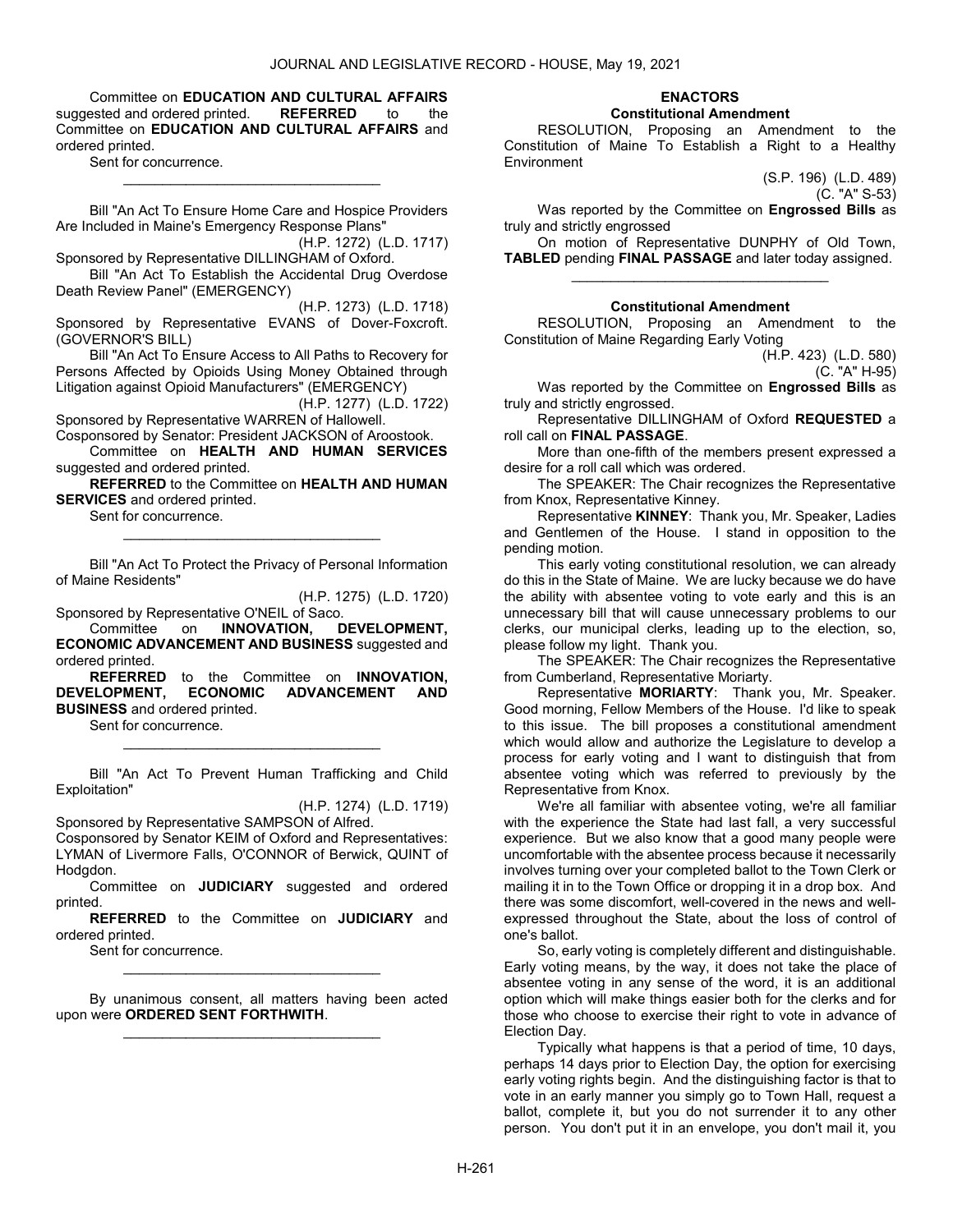don't leave it in a drop box, and you don't leave it in the custody of a clerk. Instead, immediately upon your completing the ballot, you personally, without turning it over to anybody else, take it to the voting machine and you insert it, where it is immediately counted, and then you're done. So, you have accomplished, if you prefer to vote in advance of Election Day but you're uncomfortable with turning over the custody and control of your ballot to someone else, early voting may be the option for you. It allows you to do so. It does not add to the workload of the clerks, it encourages more people to vote, it speeds up the processing and counting of ballots on election night because the clerks don't have to open envelopes and flatten out paper and insert the absentee ballots into the machine; that will already have been done if you have chosen to vote via the early voting process.

 We did this twice here in Maine, in '07 and '09, on a pilot project basis. It was extraordinarily successful, extremely wellreceived by all of those counties which participated in the pilot programs. So, having done it with remarkable success and ease, there are no grounds on that basis to decline the option to proceed further. And that involves, again, a constitutional amendment authorizing the Legislature to develop the process. And, finally, and perhaps most importantly, this is not a mandate for each and every community in the State. On the contrary, every city and town in the State will, in the exercise of its sole discretion, decide whether or not to offer early voting as an option to its residents. A town or a city need not do so; it is entirely up to them to make that choice. So, local control is maintained and you extend to your residents one more option for voting in advance of Election Day, which has already been proven to work here in the State. Thank you, Mr. Speaker.

 The SPEAKER: The Chair recognizes the Representative from Milton Township, Representative Dolloff.

 Representative DOLLOFF: Thank you, Mr. Speaker, Ladies and Gentlemen of the House. The Constitution is a precious document and I do not feel this bill or this proposal to amend the Constitution for early voting needs a constitutional amendment or we're going to be amending the Constitution constantly.

 I just feel that we can change things in different ways than to make it a constitutional amendment. And, also, I'm sure a lot of you have heard, as I have emails coming in drones, city clerks who have to take care of this does not want this amendment. So, thank you, Mr. Speaker.

 The SPEAKER: The Chair recognizes the Representative from Presque Isle, Representative Underwood.

 Representative UNDERWOOD: Thank you, Mr. Speaker. My name is Joseph Underwood, I am from Presque Isle, and LD 580 is opening a can of worms in regards to fraud or the opportunity to commit possible fraud. There should be no change in our current election laws and our current Constitution provides ample opportunities for people to vote and specifically sets requirements. So, with this thought in mind, vote Ought Not to Pass on LD 580. Thank you.

 The SPEAKER: The Chair recognizes the Representative from Penobscot, Representative Hutchins.

 Representative HUTCHINS: Ladies and Gentlemen of the House, I think there's perhaps an oversight in the procedure that would go along with this. When we vote at our voting places, there are people there that can challenge your vote, which then that vote is taken and put in a special spot until determined whether it can go in. The same thing with absentee ballots; they can be challenged because the day before or two days before an election the clerk will send the committee chairs in the town a notice that absentee ballots are going to be opened if you want to be there, to not inspect the ballots, but to challenge the ballots if you feel there's a problem with one of them.

 Well, this particular process that we just had described to us, if it's 10 or 14 days before, does that mean that the clerks are going to have to have people from the two or three major parties, however there might be in your town, there full-time for the possibility that somebody is coming in to vote and there should be a chance to challenge that vote? And the way it was explained, I think the chances of being able to challenge it would be nearly impossible just from the logistics of having somebody setting there twiddling their thumbs for 10 to 14 days. So, I would recommend against this piece of legislation. Thank you very much.

 The SPEAKER: The Chair recognizes the Representative from Canaan, Representative Stetkis.

 Representative STETKIS: Thank you, Mr. Speaker. I'd like to ask a question through the Chair.

The SPEAKER: The Member may proceed.

 Representative STETKIS: So, it's been suggested that somehow this is going to make it easier for clerks. The vast majority of towns in the State of Maine tend to be in rural towns. Voting machines are not set up at all times, many times we vote in buildings outside of our normal place of business in our municipalities and, thirdly, many of our towns do not even have voting machines because they do not reach the threshold of population. So, the chain of custody would be exactly the same as an absentee ballot. So, how does this make it easier for clerks?

 The SPEAKER: The Chair recognizes the Representative from Falmouth, Representative Pierce.

 Representative PIERCE: Thank you, Mr. Speaker. I just want to do some clarification about why I'll be supporting this. The good Representative from Cumberland was correct; we've piloted this twice, it's been very successful, and what we're voting on today is not to implement this but to send it to the voters of Maine so that they can decide if they would like this option or not in their local communities. I just want to be clear about that. I hope you'll follow my light.

 The SPEAKER: The Chair recognizes the Representative from Knox, Representative Kinney.

 Representative KINNEY: Thank you, Mr. Speaker. I rise to answer the question from the Representative from Canaan.

 I, too, live in a rural town and what will end up happening is they're going to have to put it in the ballot box if they don't have a voting machine. By putting it in a ballot box on Election Day they can't show you that the ballot box is empty, so, I don't see how this will be easier for clerks. Thank you.

 The SPEAKER: The Chair recognizes the Representative from Cumberland, Representative Moriarty.

 Representative MORIARTY: Thank you, Mr. Speaker. Permission to speak for a second time?

 The SPEAKER: The Member does not need permission to speak for a second time; the Member needs permission to speak for a third time. We'll wait for that opportunity.

 Representative MORIARTY: How rusty I've grown. Thank you.

 In response to the questions raised about the difficulties this could impose upon small towns, there are two straightforward and very easy answers. First of all, the bill would allow the Legislature to develop a process for early voting on a statewide basis. So, it comes back to the details, the nitty-gritty, come back to the Legislature for debate, resolution and enactment. But, furthermore, and perhaps more importantly, and this was my concluding point a moment ago, this is not a mandate. Smaller towns which would have difficulty in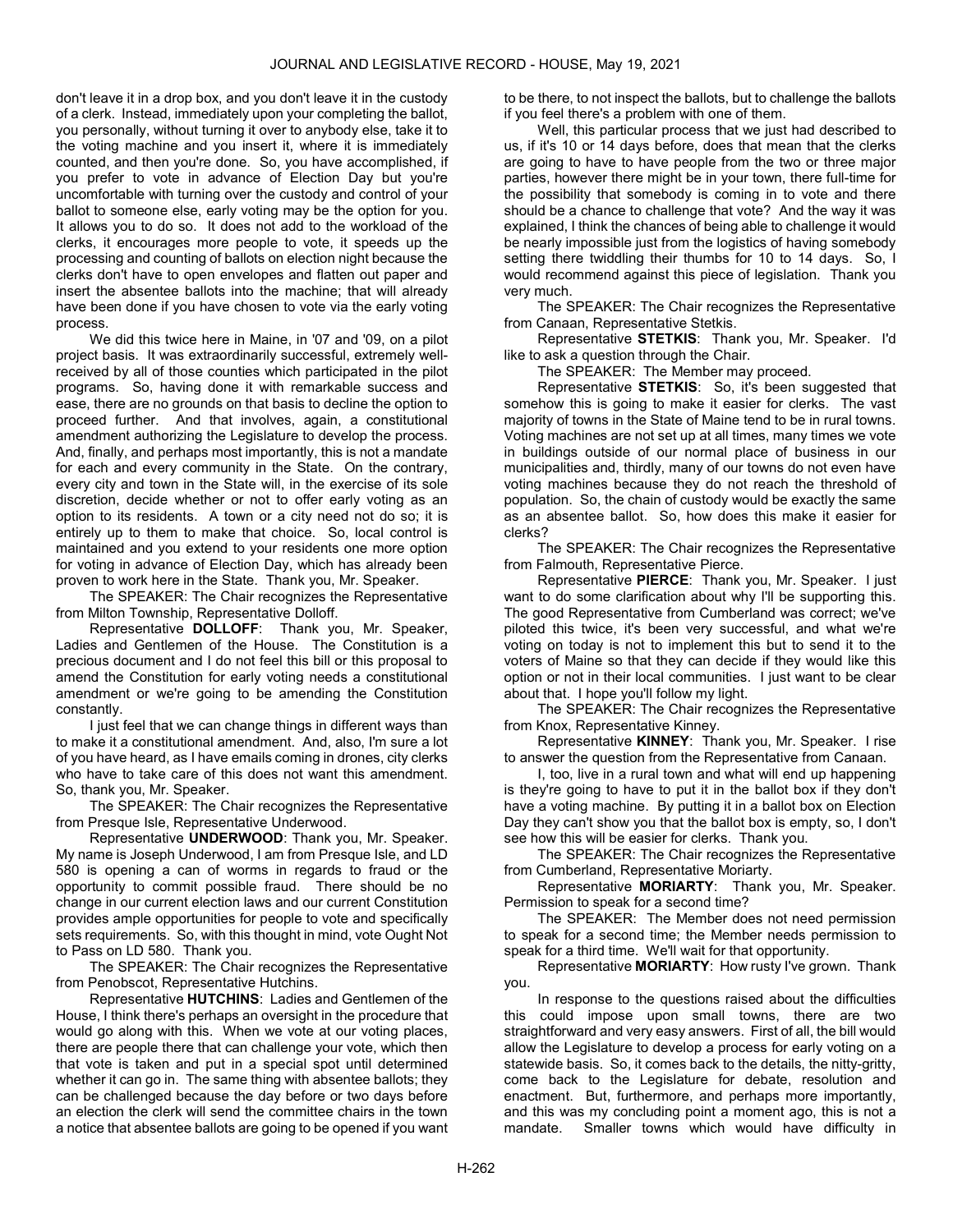complying in structuring themselves for early voting don't have to do it at all. It's the governing body of that particular town can simply say no, we're not going to make this option available, we're not set up for it, we don't have machines, it's too difficult for the clerks or for whatever reason they may have. And there's no particular type of reason that's required, it's strictly a local option, and that's it. Thank you, Mr. Speaker.

 The SPEAKER: The Chair recognizes the Representative from Oxford, Representative Dillingham.

 Representative DILLINGHAM: Thank you, Mr. Speaker. While I can appreciate what the former speaker just said as far as it would come back to the Legislature to create the parameters around this system, I am actually going to go ahead and listen to the folks, my clerks in my three districts, that all reached out and this is something that they deal with, this is their job, and they know better than anything I'm going to be able to advise them on, and they have all asked me to not support this. I ask all of you to follow my light. Thank you very much.

 The SPEAKER: A roll call has been ordered. The pending question before the House is Final Passage. All those in favor will vote yes, those opposed will vote no.

 This being a Constitutional Amendment, and a two-thirds vote of the House being necessary, a total was taken.

#### ROLL CALL NO. 46

 YEA - Alley, Arford, Babbidge, Bell, Berry, Blume, Brennan, Brooks, Bryant, Caiazzo, Cardone, Cloutier, Collings, Copeland, Crafts, Craven, Crockett, Cuddy, Dodge, Doore, Doudera, Dunphy, Evangelos, Evans, Fay, Geiger, Gere, Gramlich, Grohoski, Harnett, Hasenfus, Hepler, Hymanson, Kessler, Landry, Lookner, Madigan, Martin J, Martin R, Mathieson, Matlack, McCrea, Melaragno, Meyer, Millett, Morales, Moriarty, O'Connell, O'Neil, Osher, Paulhus, Pebworth, Perry A, Perry J, Pierce, Pluecker, Reckitt, Rielly, Riseman, Roberts, Roeder, Sachs, Salisbury, Sharpe, Sheehan, Stover, Supica, Sylvester, Talbot Ross, Tepler, Terry, Tucker, Tuttle, Warren C, Warren S, White, Williams, Wood, Zager, Zeigler, Mr. Speaker.

 NAY - Andrews, Arata, Austin, Bernard, Bickford, Blier, Bradstreet, Carlow, Carmichael, Cebra, Collamore, Connor, Corey, Costain, Dillingham, Dolloff, Downes, Drinkwater, Ducharme, Faulkingham, Fecteau, Foster, Gifford, Greenwood, Griffin, Haggan, Hall, Hanley, Harrington, Head, Hutchins, Javner, Johansen, Kinney, Kryzak, Lemelin, Libby, Lyford, Lyman, Mason, Millett, Morris, Nadeau, Newman, O'Connor, Ordway, Parry, Perkins, Pickett, Poirier, Prescott, Quint, Roche, Rudnicki, Sampson, Skolfield, Stanley, Stearns, Stetkis, Theriault, Thorne, Tuell, Underwood, Wadsworth, White.

ABSENT - Bailey, Grignon, Martin.

Yes, 83; No, 65; Absent, 3; Excused, 0.

 83 having voted in the affirmative and 65 voted in the negative, with 3 being absent, and accordingly the Resolution FAILED FINAL PASSAGE and was sent to the Senate.

\_\_\_\_\_\_\_\_\_\_\_\_\_\_\_\_\_\_\_\_\_\_\_\_\_\_\_\_\_\_\_\_\_

#### PETITIONS, BILLS AND RESOLVES REQUIRING **REFERENCE**

 Bill "An Act Regarding Winter Maintenance on Private Roads in the Town of Windham"

(H.P. 1278) (L.D. 1723) Sponsored by Representative BRYANT of Windham.

Cosponsored by Senator DIAMOND of Cumberland and Representative: COREY of Windham.

Approved for introduction by a majority of the Legislative Council pursuant to Joint Rule 205.

 Committee on STATE AND LOCAL GOVERNMENT suggested and ordered printed.

REFERRED to the Committee on STATE AND LOCAL GOVERNMENT and ordered printed.

Sent for concurrence.

#### CONSENT CALENDAR First Day

\_\_\_\_\_\_\_\_\_\_\_\_\_\_\_\_\_\_\_\_\_\_\_\_\_\_\_\_\_\_\_\_\_

 In accordance with House Rule 519, the following items appeared on the Consent Calendar for the First Day:

 (H.P. 962) (L.D. 1306) Bill "An Act To Include Crisis Response Services in Emergency Services Offered through the E-9-1-1 System" Committee on ENERGY, UTILITIES AND TECHNOLOGY reporting Ought to Pass as Amended by Committee Amendment "A" (H-186)

 (H.P. 1147) (L.D. 1542) Bill "An Act To Repeal and Replace the Kittery Water District Charter" Committee on ENERGY, UTILITIES AND TECHNOLOGY reporting Ought to Pass as Amended by Committee Amendment "A" (H-185)

 (H.P. 1263) (L.D. 1700) Bill "An Act To Provide Allocations for the Administration of State Fiscal Recovery Funds" (EMERGENCY) Committee on APPROPRIATIONS AND FINANCIAL AFFAIRS reporting Ought to Pass as Amended by Committee Amendment "A" (H-184)

 Under suspension of the rules, Second Day Consent Calendar notification was given.

 There being no objection, the House Papers were PASSED TO BE ENGROSSED as Amended and sent for concurrence.

\_\_\_\_\_\_\_\_\_\_\_\_\_\_\_\_\_\_\_\_\_\_\_\_\_\_\_\_\_\_\_\_\_

 In accordance with House Rule 519, the following items appeared on the Consent Calendar for the First Day:

 (H.P. 196) (L.D. 280) Bill "An Act To Increase Funding for Snowmobile Trails and Capital Equipment Grants" Committee on INLAND FISHERIES AND WILDLIFE reporting Ought to Pass as Amended by Committee Amendment "A" (H-188)

 (H.P. 370) (L.D. 507) Bill "An Act To Improve Consumer Protections for Community Solar Projects" Committee on ENERGY, UTILITIES AND TECHNOLOGY reporting Ought to Pass as Amended by Committee Amendment "A" (H-189)

(H.P. 386) (L.D. 541) Bill "An Act To Improve Health Care<br>Data Analysis" Committee on HEALTH COVERAGE. Committee on HEALTH COVERAGE, INSURANCE AND FINANCIAL SERVICES reporting Ought to Pass as Amended by Committee Amendment "A" (H-187)

 Under suspension of the rules, Second Day Consent Calendar notification was given.

 There being no objection, the House Papers were PASSED TO BE ENGROSSED as Amended and sent for concurrence.

\_\_\_\_\_\_\_\_\_\_\_\_\_\_\_\_\_\_\_\_\_\_\_\_\_\_\_\_\_\_\_\_\_

 By unanimous consent, all matters having been acted upon were ORDERED SENT FORTHWITH. \_\_\_\_\_\_\_\_\_\_\_\_\_\_\_\_\_\_\_\_\_\_\_\_\_\_\_\_\_\_\_\_\_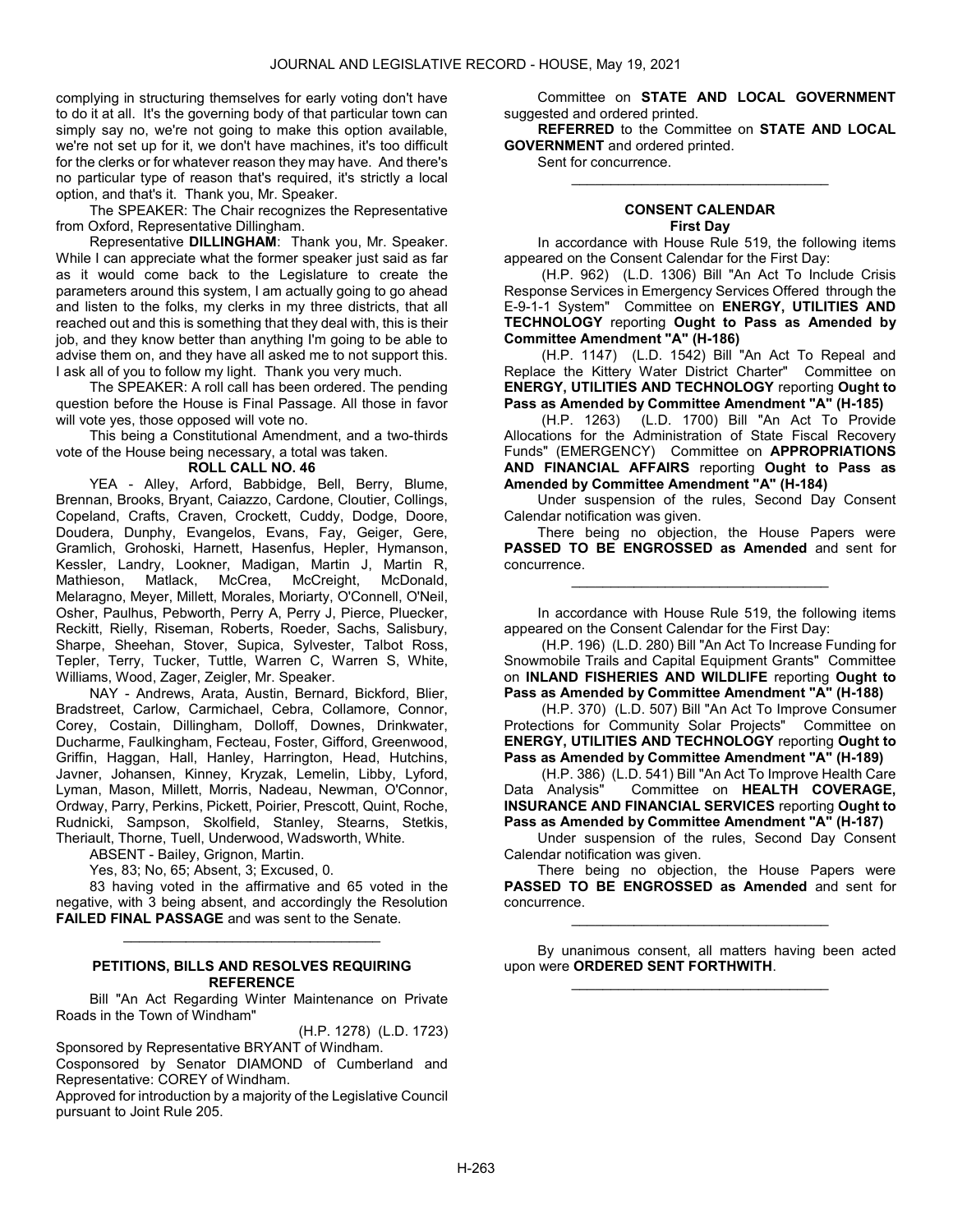#### ENACTORS Emergency Measure

 An Act To Fully Fund and Restore State-Municipal Revenue Sharing

> (H.P. 232) (L.D. 328) (C. "A" H-80)

 Reported by the Committee on Engrossed Bills as truly and strictly engrossed. This being an emergency measure, a two-thirds vote of all the members elected to the House being necessary, a total was taken. 123 voted in favor of the same and 3 against, and accordingly the Bill was PASSED TO BE ENACTED, signed by the Speaker and sent to the Senate.

#### Emergency Measure

\_\_\_\_\_\_\_\_\_\_\_\_\_\_\_\_\_\_\_\_\_\_\_\_\_\_\_\_\_\_\_\_\_

 An Act To Allow Certain Employees To Return to Participation in the Maine Public Employees Retirement System (S.P. 276) (L.D. 711)

(S. "A" S-62 to C. "A" S-51)

 Reported by the Committee on Engrossed Bills as truly and strictly engrossed. This being an emergency measure, a two-thirds vote of all the members elected to the House being necessary, a total was taken. 123 voted in favor of the same and 3 against, and accordingly the Bill was PASSED TO BE ENACTED, signed by the Speaker and sent to the Senate.

### Acts

\_\_\_\_\_\_\_\_\_\_\_\_\_\_\_\_\_\_\_\_\_\_\_\_\_\_\_\_\_\_\_\_\_

An Act To Improve the Animal Welfare Laws

(H.P. 69) (L.D. 103)

(C. "A" H-65)

 An Act To Require a Background Check for High-risk Health Care Providers under the MaineCare Program

(S.P. 51) (L.D. 121)

(C. "A" S-61) An Act To Establish Juneteenth as a Paid State Holiday (H.P. 136) (L.D. 183)

 An Act To Support Emergency Shelter Access for Persons Experiencing Homelessness

(H.P. 146) (L.D. 211)

(C. "A" H-74)

 An Act To Conserve the Frances Perkins Homestead National Historic Landmark

(S.P. 183) (L.D. 440)

(C. "A" S-55)

 An Act To Establish a Permanent Appointment of a Member of the Wabanaki Tribes to the Board of Trustees of the University of Maine System

(H.P. 329) (L.D. 453)

(C. "A" H-89)

 An Act To Change the Compensation Structure of the Maine Labor Relations Board and the State Board of Arbitration and Conciliation

(H.P. 357) (L.D. 494)

(C. "A" H-98)

 An Act To Improve Regulation of Door-to-door Marketing of Retail Energy Supply

> (H.P. 371) (L.D. 508) (C. "A" H-106)

 An Act Regarding Services Designed To Reduce the Number of So-called Robocalls and Automatically Dialed Telephone Calls

> (H.P. 374) (L.D. 511) (C. "A" H-107)

 An Act To Provide Funding for Maine's Health Insurance Consumer Assistance Program

> (S.P. 245) (L.D. 631)  $(C. "A" S-41)$

 An Act To Promote Economic Development and Outdoor Recreation through Investment in State Parks

(H.P. 512) (L.D. 700)

(C. "A" H-100)

 An Act To Enable Electronic Reporting of Suspected Child Abuse and Neglect for Certain Mandated Reporters

(H.P. 583) (L.D. 778)

 An Act Regarding the Membership of the Sexual Assault Forensic Examiner Advisory Board

(H.P. 588) (L.D. 783)

 Was reported by the Committee on Engrossed Bills as truly and strictly engrossed, PASSED TO BE ENACTED, signed by the Speaker and sent to the Senate.

\_\_\_\_\_\_\_\_\_\_\_\_\_\_\_\_\_\_\_\_\_\_\_\_\_\_\_\_\_\_\_\_\_

#### Resolves

 Resolve, Directing the Advisory Committee on Truancy, Dropouts and Alternative Education To Study Truancy and Attendance in the State and Develop Recommendations To Improve Student Attendance

(H.P. 182) (L.D. 261)

(C. "A" H-73)

 Resolve, To Establish a Pilot Project To Provide Support Services for Military Members Transitioning to Civilian Life in Maine

> (H.P. 387) (L.D. 542) (C. "A" H-102)

 Resolve, To Study the Establishment of the Maine Climate Corps

(H.P. 533) (L.D. 722) (C. "A" H-97)

 Reported by the Committee on Engrossed Bills as truly and strictly engrossed, FINALLY PASSED, signed by the Speaker and sent to the Senate.

\_\_\_\_\_\_\_\_\_\_\_\_\_\_\_\_\_\_\_\_\_\_\_\_\_\_\_\_\_\_\_\_\_

 An Act To Conform the Maine Apprenticeship Program to the Federal Equal Employment Opportunity Act of 1972

> (S.P. 37) (L.D. 29) (C. "A" S-48)

 Was reported by the Committee on Engrossed Bills as truly and strictly engrossed.

 On motion of Representative DUNPHY of Old Town, was SET ASIDE.

The same Representative REQUESTED a roll call on PASSAGE TO BE ENACTED.

 More than one-fifth of the members present expressed a desire for a roll call which was ordered.

 The SPEAKER: A roll call has been ordered. The pending question before the House is Passage to be Enacted. All those in favor will vote yes, those opposed will vote no.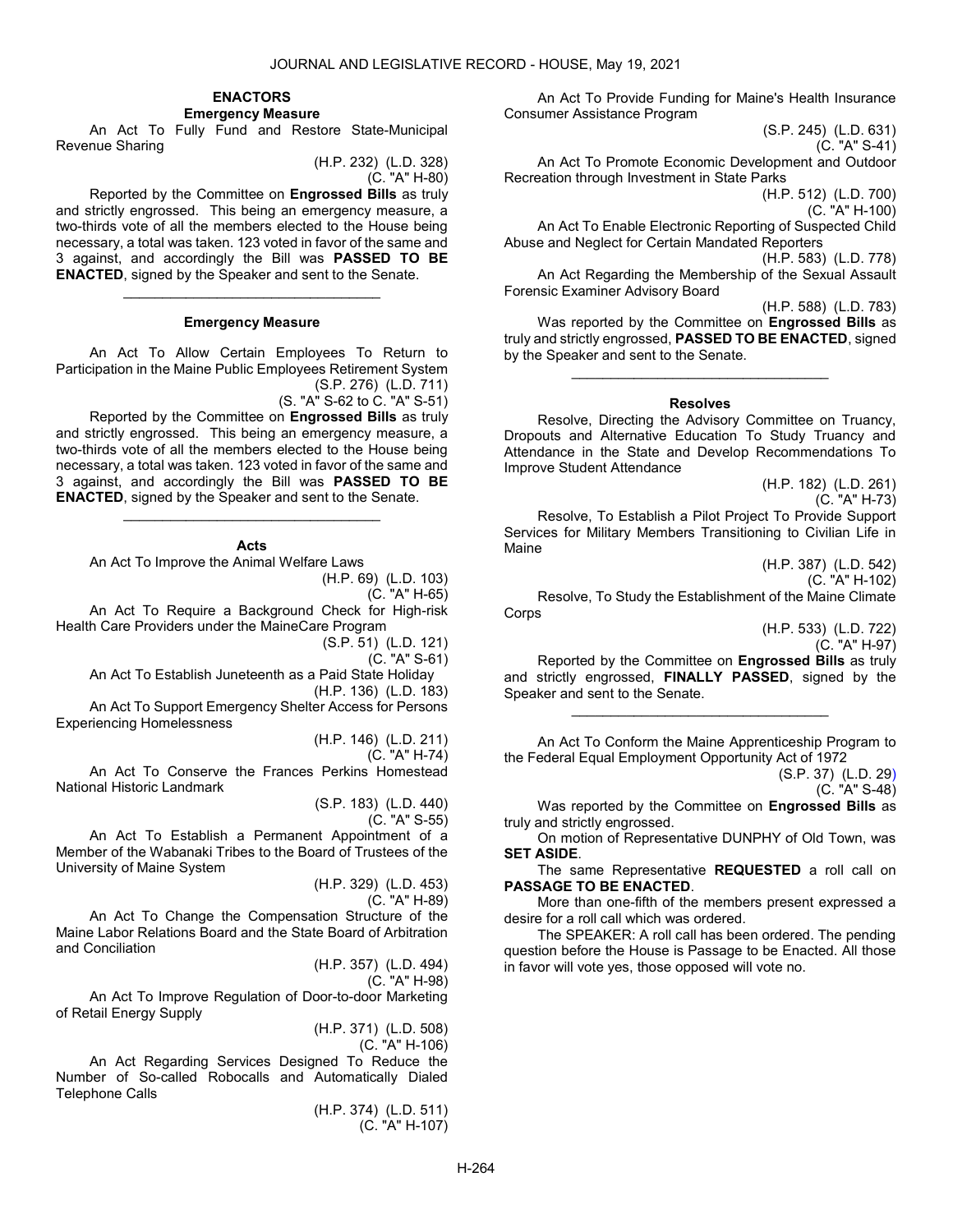### ROLL CALL NO. 47

 YEA - Alley, Andrews, Arford, Babbidge, Bell, Berry, Bickford, Blume, Brennan, Brooks, Bryant, Caiazzo, Cardone, Cloutier, Collings, Copeland, Corey, Crafts, Craven, Crockett, Cuddy, Dodge, Doore, Doudera, Dunphy, Evangelos, Evans, Fay, Fecteau, Geiger, Gere, Gramlich, Grohoski, Harnett, Hasenfus, Hepler, Hymanson, Kessler, Landry, Lookner, Madigan, Martin J, Martin R, Mathieson, Matlack, McCrea, McCreight, McDonald, Melaragno, Meyer, Millett, Morales, Moriarty, O'Connell, O'Neil, Osher, Paulhus, Pebworth, Perry A, Perry J, Pierce, Pluecker, Reckitt, Rielly, Riseman, Roberts, Roeder, Sachs, Salisbury, Sharpe, Sheehan, Stover, Supica, Sylvester, Talbot Ross, Tepler, Terry, Tucker, Tuttle, Warren C, Warren S, White, Williams, Wood, Zager, Zeigler, Mr. Speaker.

 NAY - Austin, Bernard, Blier, Bradstreet, Carlow, Carmichael, Cebra, Collamore, Connor, Costain, Dillingham, Dolloff, Downes, Drinkwater, Ducharme, Faulkingham, Foster, Gifford, Greenwood, Griffin, Haggan, Hall, Hanley, Harrington, Head, Hutchins, Javner, Johansen, Kinney, Kryzak, Lemelin, Libby, Lyford, Lyman, Mason, Millett, Morris, Nadeau, Newman, O'Connor, Ordway, Parry, Perkins, Pickett, Poirier, Prescott, Quint, Roche, Rudnicki, Sampson, Skolfield, Stanley, Stearns, Stetkis, Theriault, Thorne, Tuell, Underwood, Wadsworth, White.

ABSENT - Arata, Bailey, Grignon, Martin.

Yes, 87; No, 60; Absent, 4; Excused, 0.

 87 having voted in the affirmative and 60 voted in the negative, with 4 being absent, and accordingly the Bill was PASSED TO BE ENACTED, signed by the Speaker and sent to the Senate.

\_\_\_\_\_\_\_\_\_\_\_\_\_\_\_\_\_\_\_\_\_\_\_\_\_\_\_\_\_\_\_\_\_

 By unanimous consent, all matters having been acted upon were ORDERED SENT FORTHWITH. \_\_\_\_\_\_\_\_\_\_\_\_\_\_\_\_\_\_\_\_\_\_\_\_\_\_\_\_\_\_\_\_\_

#### REPORTS OF COMMITTEE

#### Report of the Chair-Pursuant to Joint Order S.P. 9

 Representative BERRY from the Committee on ENERGY, UTILITIES AND TECHNOLOGY on Bill "An Act Concerning Small Wireless Facilities in Maine"

(H.P. 267) (L.D. 383) Reports a recommendation for a CHANGE OF COMMITTEE.

The Report was READ and ACCEPTED.

On motion of Representative BERRY of Bowdoinham, the Bill was REFERRED to the Committee on STATE AND LOCAL GOVERNMENT.

\_\_\_\_\_\_\_\_\_\_\_\_\_\_\_\_\_\_\_\_\_\_\_\_\_\_\_\_\_\_\_\_\_

Sent for concurrence.

 Representative TEPLER from the Committee on HEALTH COVERAGE, INSURANCE AND FINANCIAL SERVICES on Bill "An Act To Prohibit Mandatory COVID-19 Vaccinations for 5 Years To Allow for Safety Testing and Investigations into Reproductive Harm" (EMERGENCY)

(H.P. 635) (L.D. 867) Reports a recommendation for a CHANGE OF COMMITTEE.

### The Report was READ and ACCEPTED.

On motion of TEPLER of Topsham, the Bill was REFERRED to the Committee on HEALTH AND HUMAN SERVICES.

\_\_\_\_\_\_\_\_\_\_\_\_\_\_\_\_\_\_\_\_\_\_\_\_\_\_\_\_\_\_\_\_\_

Sent for concurrence.

 Representative TERRY from the Committee on TAXATION on Bill "An Act To Provide a Tax Credit for Family Caregivers"

(H.P. 209) (L.D. 296)

 Reports a recommendation for a CHANGE OF COMMITTEE.

The Report was READ and ACCEPTED.

On motion of TERRY of Gorham, the Bill was REFERRED to the Committee on HEALTH AND HUMAN SERVICES.

\_\_\_\_\_\_\_\_\_\_\_\_\_\_\_\_\_\_\_\_\_\_\_\_\_\_\_\_\_\_\_\_\_

Sent for concurrence.

 Representative CAIAZZO from the Committee on VETERANS AND LEGAL AFFAIRS on Bill "An Act To Increase Campaign Finance Transparency and Accountability in Municipal Elections"

(H.P. 1229) (L.D. 1658)

 Reports a recommendation for a CHANGE OF COMMITTEE.

The Report was READ and ACCEPTED.

On motion of CAIAZZO of Scarborough, the Bill was REFERRED to the Committee on STATE AND LOCAL GOVERNMENT.

Sent for concurrence.

 By unanimous consent, all matters having been acted upon were ORDERED SENT FORTHWITH. \_\_\_\_\_\_\_\_\_\_\_\_\_\_\_\_\_\_\_\_\_\_\_\_\_\_\_\_\_\_\_\_\_

\_\_\_\_\_\_\_\_\_\_\_\_\_\_\_\_\_\_\_\_\_\_\_\_\_\_\_\_\_\_\_\_\_

#### Refer to the Committee on Judiciary Pursuant to Statute

 Representative HARNETT for the Joint Standing Committee on Judiciary on Bill "An Act To Protect the Constitutional Rights of Indigent Defendants"

(H.P. 1254) (L.D. 1685)

Reporting that it be REFERRED to the Committee on **JUDICIARY** pursuant to the Maine Revised Statutes, Title 4, section 1804, subsection 3, paragraph H.

 Report was READ and ACCEPTED and the Bill REFERRED to the Committee on JUDICIARY.

Sent for concurrence.

#### Refer to the Committee on Judiciary Pursuant to Statute

\_\_\_\_\_\_\_\_\_\_\_\_\_\_\_\_\_\_\_\_\_\_\_\_\_\_\_\_\_\_\_\_\_

 Representative HARNETT for the Joint Standing Committee on Judiciary on Bill "An Act To Implement a Geographically Limited Public Defender Office"

(H.P. 1255) (L.D. 1686) Reporting that it be **REFERRED** to the Committee on **JUDICIARY** pursuant to the Maine Revised Statutes, Title 4, section 1804, subsection 3, paragraph H.

 Report was READ and ACCEPTED and the Bill REFERRED to the Committee on JUDICIARY.

\_\_\_\_\_\_\_\_\_\_\_\_\_\_\_\_\_\_\_\_\_\_\_\_\_\_\_\_\_\_\_\_\_

Sent for concurrence.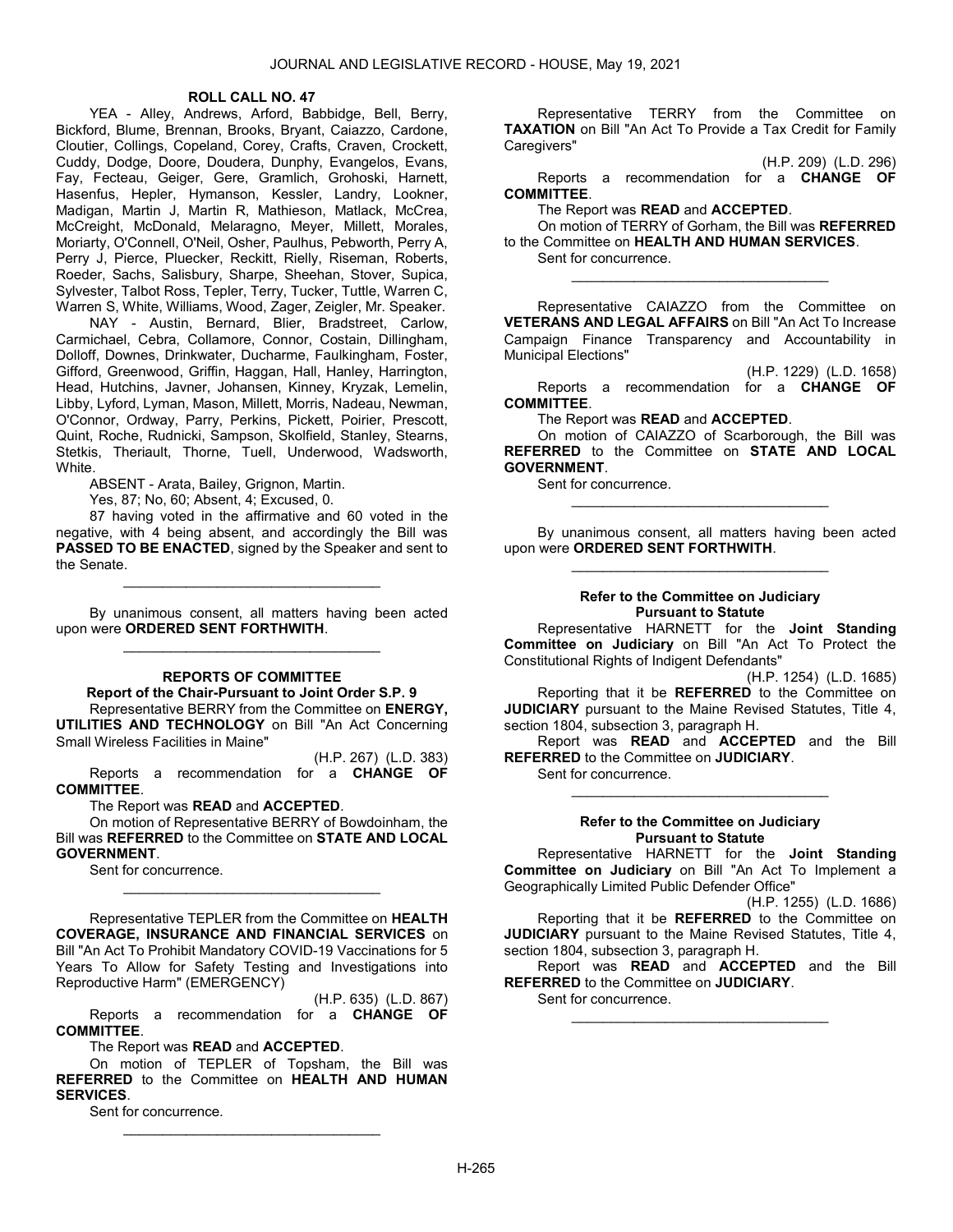#### Refer to the Committee on Judiciary Pursuant to Statute

 Representative HARNETT for the Joint Standing Committee on Judiciary on Bill "An Act To Improve the Provision of Indigent Legal Services" (EMERGENCY)

(H.P. 1256) (L.D. 1687)

 Reporting that it be REFERRED to the Committee on JUDICIARY pursuant to the Maine Revised Statutes, Title 4, section 1804, subsection 3, paragraph H.

 Report was READ and ACCEPTED and the Bill REFERRED to the Committee on JUDICIARY.

Sent for concurrence.

#### Change of Committee

\_\_\_\_\_\_\_\_\_\_\_\_\_\_\_\_\_\_\_\_\_\_\_\_\_\_\_\_\_\_\_\_\_

 Representative MARTIN from the Committee on TRANSPORTATION on Bill "An Act To Make Certain Traffic Infractions Secondary Offenses"

(H.P. 1094) (L.D. 1479) Reporting that it be REFERRED to the Committee on CRIMINAL JUSTICE AND PUBLIC SAFETY.

 Report was READ and ACCEPTED and the Bill REFERRED to the Committee on CRIMINAL JUSTICE AND PUBLIC SAFETY.

\_\_\_\_\_\_\_\_\_\_\_\_\_\_\_\_\_\_\_\_\_\_\_\_\_\_\_\_\_\_\_\_\_

Sent for concurrence.

 By unanimous consent, all matters having been acted upon were ORDERED SENT FORTHWITH. \_\_\_\_\_\_\_\_\_\_\_\_\_\_\_\_\_\_\_\_\_\_\_\_\_\_\_\_\_\_\_\_\_

 The SPEAKER: The Chair recognizes the Representative from Auburn, Representative Bickford.

Representative **BICKFORD:** Thank you, Mr. Speaker. I rise to pose a question to the Chair.

 The SPEAKER: The Member may proceed on the record. Representative BICKFORD: There are 19 business days left between now and adjournment date of June 16th and we are referring 106 bills to committee. Can you please explain to this group how we are going to finish our work by June 16th?

# \_\_\_\_\_\_\_\_\_\_\_\_\_\_\_\_\_\_\_\_\_\_\_\_\_\_\_\_\_\_\_\_\_ Divided Report

 Majority Report of the Committee on ENVIRONMENT AND NATURAL RESOURCES reporting Ought to Pass as Amended by Committee Amendment "A" (S-59) on Bill "An Act To Support Collection and Proper Disposal of Unwanted Drugs"

(S.P. 15) (L.D. 8)

 Signed: Senators:

> BRENNER of Cumberland BENNETT of Oxford CARNEY of Cumberland

Representatives:

 TUCKER of Brunswick BELL of Yarmouth BLUME of York DOUDERA of Camden GRAMLICH of Old Orchard Beach TUELL of East Machias ZEIGLER of Montville

 Minority Report of the same Committee reporting Ought Not to Pass on same Bill.

 Signed: Representatives: HANLEY of Pittston JOHANSEN of Monticello O'CONNOR of Berwick

 Came from the Senate with the Majority OUGHT TO PASS AS AMENDED Report READ and ACCEPTED and the Bill PASSED TO BE ENGROSSED AS AMENDED BY COMMITTEE AMENDMENT "A" (S-59) AS AMENDED BY SENATE AMENDMENT "A" (S-63) thereto.

#### READ.

 On motion of Representative TUCKER of Brunswick, the Majority Ought to Pass as Amended Report was ACCEPTED.

 The Bill was READ ONCE. Committee Amendment "A" (S-59) was READ by the Clerk.

 Representative HANLEY of Pittston PRESENTED House Amendment "A" (H-196) to Committee Amendment "A" (S-59), which was READ by the Clerk.

 The SPEAKER: The Chair recognizes the Representative from Pittston, Representative Hanley.

 Representative HANLEY: Thank you, Mr. Speaker. Mr. Speaker, I present a House Amendment "A" with a filing number of (H-196) to Committee Amendment "A" and move its adoption and I wish to speak to my motion.

 Thank you, Mr. Speaker. Mr. Speaker, Ladies and Gentlemen of the House, I offer the amendment as a clarification; a finetuning, if you will, of this bill that is before us. And this amendment simply puts Maine, if it passes this piece of legislation, more in line with other states. The State of New York has the same type of language in the bill.

 If we're going to enact this type of legislation, it would be intelligent of us to do so in a way that would make things regionally the same, so, I ask you to support this amendment and thank you, Mr. Speaker.

 The SPEAKER: The Chair recognizes the Representative from Brunswick, Representative Tucker.

 Representative TUCKER: Thank you, Mr. Speaker, Ladies and Gentlemen of the House. This bill sets up a stewardship program to take back unused or leftover drugs. It sets up drug manufacturer stewardship organizations who will operate and fund the program under DEP rules.

 Under this bill, considered for over three years by this Legislature, costs between and among manufacturers will be allocated by, quote, market share, close quote. This last-minute House Amendment would change the word market share and replace it with, quote, volume and value.

 We should reject this amendment since it is really an intramural fight between different types of drug manufacturers. Some wish to emphasize cost and revenue, others wish to emphasize volume based on their particular peculiarities and their share of the market share.

 This is too late. We debated this bill over three years. This was a key issue. The committee considered it in detail. We discussed it many times. Therefore, I ask that we leave this intramural fight to the drug companies, they can argue with the DEP all they want as to what market share means, however, we should reject the amendment at this time.

 Representative DUNPHY of Old Town REQUESTED a roll call on the motion to ADOPT House Amendment "A" (H-196) to Committee Amendment "A" (S-59).

 More than one-fifth of the members present expressed a desire for a roll call which was ordered.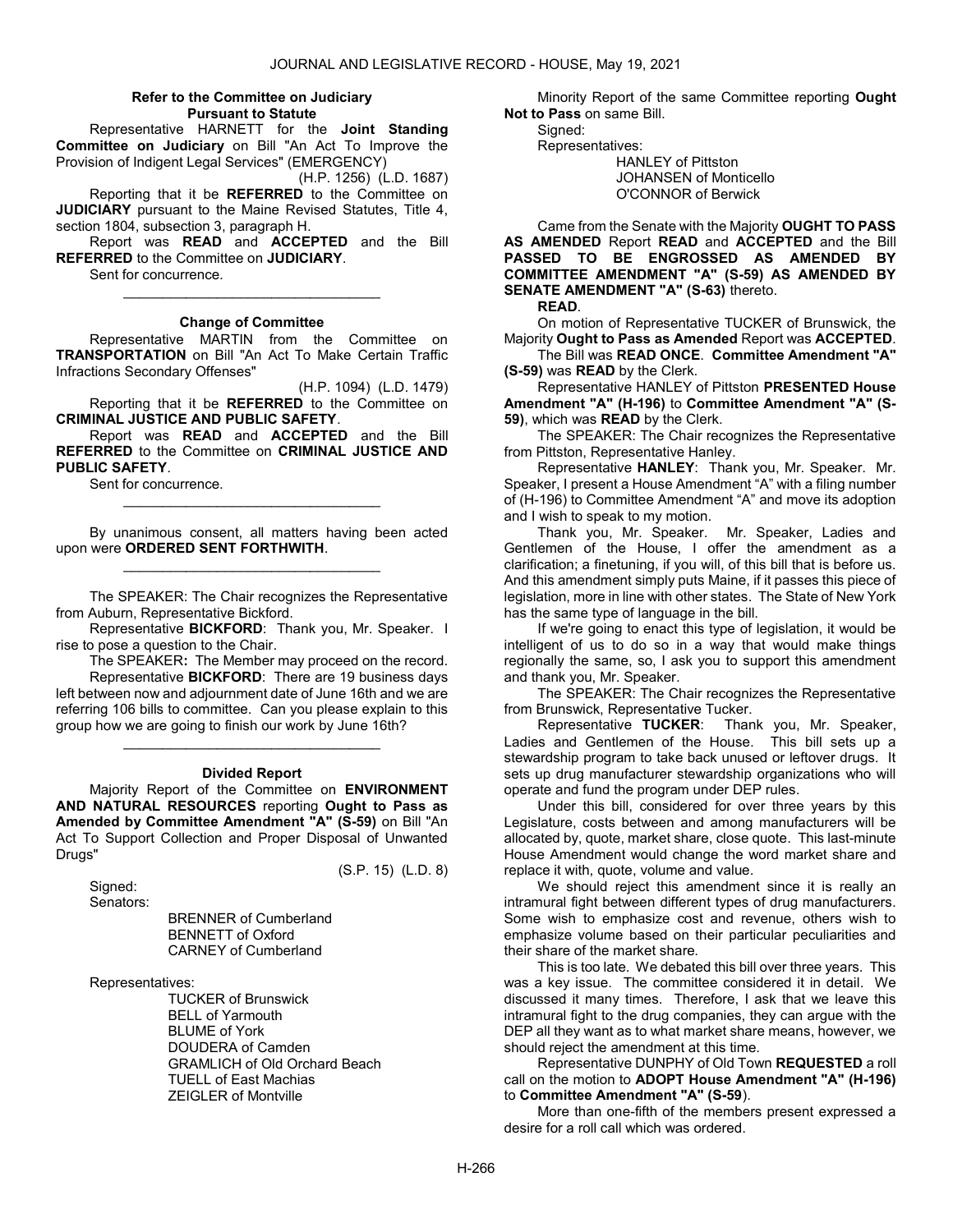The SPEAKER: The Chair recognizes the Representative from Pittston, Representative Hanley.

 Representative HANLEY: Thank you, Mr. Speaker. This amendment was brought forth in response to the last-minute amendment that was applied to this document in the Senate, so, we can do tit-for-tat all day long but, nonetheless, like I said, a clarification and a regionalization of this document. Thank you.

 The SPEAKER: A roll call has been ordered. The pending question before the House is Adoption of House Amendment "A" (H-196) to Committee Amendment "A" (S-59). All those in favor will vote yes, those opposed will vote no.

### ROLL CALL NO. 48

 YEA - Andrews, Arata, Austin, Bernard, Bickford, Blier, Bradstreet, Carlow, Carmichael, Cebra, Collamore, Connor, Corey, Costain, Dolloff, Downes, Drinkwater, Ducharme, Faulkingham, Fecteau, Foster, Gifford, Greenwood, Griffin, Haggan, Hall, Hanley, Harrington, Head, Hutchins, Javner, Johansen, Kinney, Kryzak, Landry, Lemelin, Libby, Lyford, Lyman, Mason, Millett, Morris, Nadeau, Newman, O'Connor, Ordway, Parry, Perkins, Pickett, Poirier, Prescott, Quint, Roche, Rudnicki, Sampson, Stanley, Stearns, Stetkis, Theriault, Thorne, Underwood, Wadsworth, White.

 NAY - Alley, Arford, Babbidge, Bell, Berry, Blume, Brennan, Brooks, Bryant, Caiazzo, Cardone, Cloutier, Collings, Copeland, Crafts, Craven, Crockett, Cuddy, Dillingham, Dodge, Doudera, Dunphy, Evangelos, Evans, Fay, Geiger, Gere, Gramlich, Grohoski, Harnett, Hasenfus, Hepler, Hymanson, Kessler, Lookner, Madigan, Martin J, Martin R, Mathieson, Matlack, McCrea, McCreight, McDonald, Melaragno, Meyer, Millett, Morales, Moriarty, O'Connell, O'Neil, Osher, Paulhus, Pebworth, Perry A, Perry J, Pierce, Pluecker, Reckitt, Rielly, Riseman, Roberts, Roeder, Sachs, Salisbury, Sharpe, Sheehan, Skolfield, Stover, Supica, Sylvester, Talbot Ross, Tepler, Terry, Tucker, Tuell, Tuttle, Warren C, Warren S, White, Williams, Wood, Zager, Zeigler, Mr. Speaker.

ABSENT - Bailey, Doore, Grignon, Martin.

Yes, 63; No, 84; Absent, 4; Excused, 0.

 63 having voted in the affirmative and 84 voted in the negative, with 4 being absent, and accordingly House Amendment "A" (H-196) to Committee Amendment "A" (S-59) was NOT ADOPTED.

 Subsequently, Senate Amendment "A" (S-63) to Committee Amendment "A" (S-59) was READ.

 The SPEAKER: The Chair recognizes the Representative from Pittston, Representative Hanley.

 Representative HANLEY: Thank you, Mr. Speaker. I rise in opposition to the pending motion, if this is the proper time to do so.

 The SPEAKER: If the Member would like to debate Senate Amendment "A" to Committee Amendment "A", now would be the time.

 Representative HANLEY: Thank you, Mr. Speaker. Mr. Speaker, Ladies and Gentlemen of the House, I'm opposed to this proposed legislation on a multitude of grounds, the first being the State of Maine has the highest reclaim rate of unused drugs in the nation. We're number one in that category already. The Sheriff's Department Association, when they testified on this bill, actually clarified for us that they do this now and that even if this bill passes, they're not going to stop. You will have two parallel programs working.

 Now, because the other component to this is that nothing is free, when you impose upon the drug companies the need to establish a program and all the other activities that are required in this bill, you will incur a cost and those costs will be passed on to drug users all through the State. And right now the

average proportion of drugs in the State is about 80% of them are generic and by a large margin the low income, fixed income, retirees, these are the people that benefit most from generic drugs. And when their portion of it is that high, sooner or later, it's called the tax, well, it's just an inflation tax, you can't help it.

 Everything is costing more these days. If you've been to a gas pump lately, you've recognized that. If you've tried to build anything, you've recognized that. Inflation, I think, is coming at us, anyway. It would be too bad to put another straw on the camel's back, our citizens, by imposing this type of legislation. I ask you to follow my light and to defeat this measure. Thank you, Mr. Speaker.

 Representative FECTEAU of Augusta REQUESTED a roll call on the motion to ADOPT Senate Amendment "A" (S-63) to Committee Amendment "A" (S-59).

 More than one-fifth of the members present expressed a desire for a roll call which was ordered.

 The SPEAKER: A roll call has been ordered. The pending question before the House is Adoption of Senate Amendment "A" (S-63) to Committee Amendment "A" (S-59). All those in favor will vote yes, those opposed will vote no.

### ROLL CALL NO. 49

 YEA - Alley, Arford, Babbidge, Bell, Berry, Blume, Brennan, Brooks, Bryant, Caiazzo, Cardone, Cloutier, Collings, Copeland, Crafts, Craven, Crockett, Cuddy, Dodge, Doudera, Dunphy, Evangelos, Evans, Fay, Geiger, Gere, Gramlich, Grohoski, Harnett, Hasenfus, Hepler, Hymanson, Kessler, Landry, Lookner, Madigan, Martin J, Martin R, Mathieson, Matlack, McCrea, McCreight, McDonald, Melaragno, Meyer, Millett, Morales, Moriarty, O'Connell, O'Neil, Osher, Paulhus, Pebworth, Perry A, Perry J, Pierce, Pluecker, Reckitt, Rielly, Riseman, Roberts, Roeder, Sachs, Salisbury, Sharpe, Sheehan, Stover, Supica, Sylvester, Talbot Ross, Tepler, Terry, Tucker, Tuttle, Warren C, Warren S, White, Williams, Wood, Zager, Zeigler, Mr. Speaker.

 NAY - Andrews, Arata, Austin, Bernard, Bickford, Blier, Bradstreet, Carlow, Carmichael, Cebra, Collamore, Connor, Corey, Costain, Dillingham, Dolloff, Downes, Drinkwater, Ducharme, Faulkingham, Fecteau, Foster, Gifford, Greenwood, Griffin, Haggan, Hall, Hanley, Harrington, Head, Hutchins, Javner, Johansen, Kinney, Kryzak, Lemelin, Libby, Lyford, Lyman, Mason, Millett, Morris, Nadeau, Newman, O'Connor, Ordway, Parry, Perkins, Pickett, Poirier, Prescott, Quint, Roche, Rudnicki, Sampson, Skolfield, Stanley, Stearns, Stetkis, Theriault, Thorne, Tuell, Underwood, Wadsworth, White.

ABSENT - Bailey, Doore, Grignon, Martin.

Yes, 82; No, 65; Absent, 4; Excused, 0.

 82 having voted in the affirmative and 65 voted in the negative, with 4 being absent, and accordingly **Senate** Amendment "A" (S-63) to Committee Amendment "A" (S-59) was ADOPTED.

Committee Amendment "A" (S-59) as Amended by Senate Amendment "A" (S-63) thereto was ADOPTED.

 Under suspension of the rules the Bill was given its SECOND READING WITHOUT REFERENCE to the Committee on Bills in the Second Reading.

 Under further suspension of the rules the Bill was PASSED TO BE ENGROSSED as Amended by Committee Amendment "A" (S-59) as Amended by Senate Amendment "A" (S-63) thereto in concurrence.

\_\_\_\_\_\_\_\_\_\_\_\_\_\_\_\_\_\_\_\_\_\_\_\_\_\_\_\_\_\_\_\_\_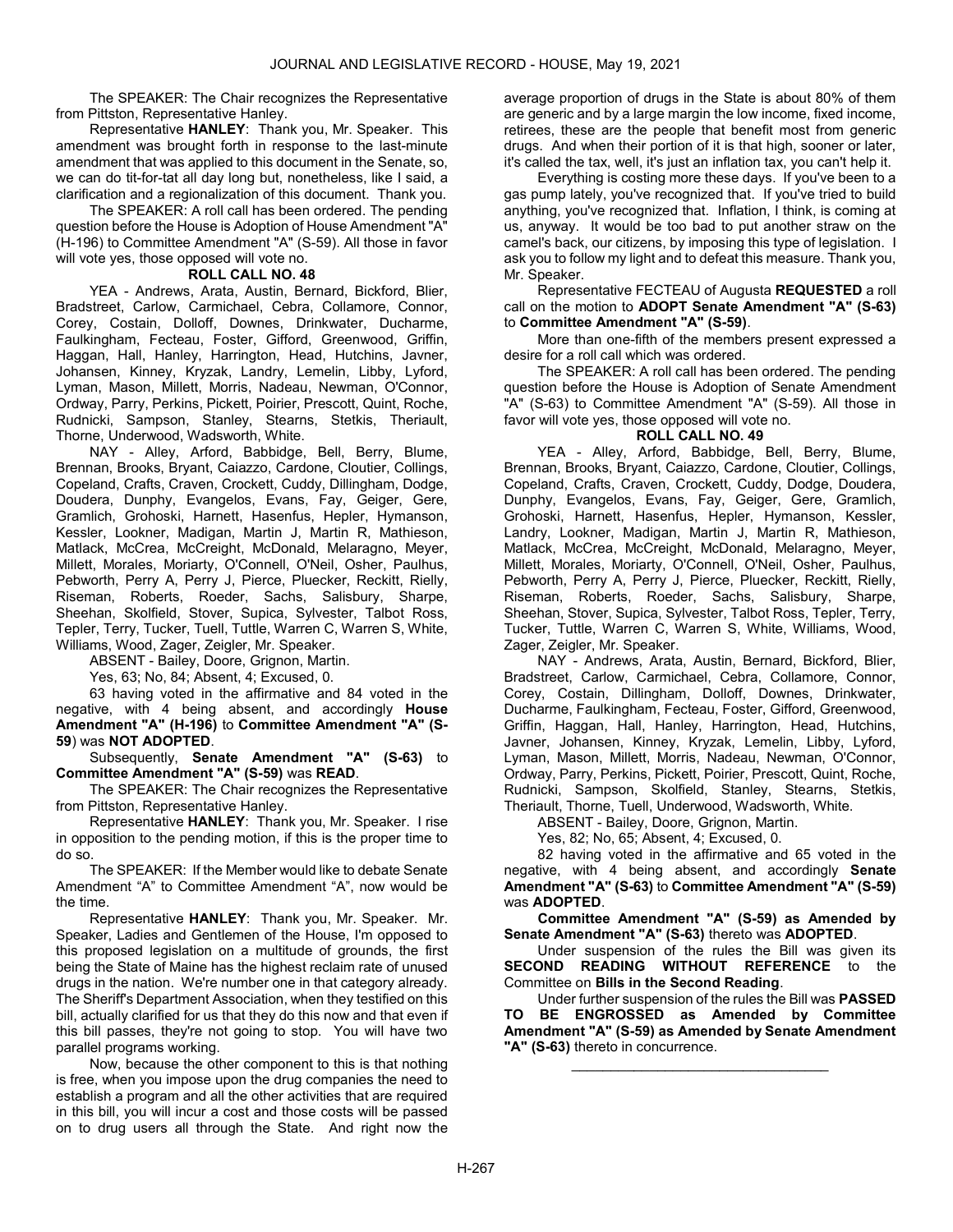#### UNFINISHED BUSINESS

 The following matters, in the consideration of which the House was engaged at the time of adjournment, Wednesday, April 28, 2021, had preference in the Orders of the Day and continued with such preference until disposed of as provided by House Rule 502.

 An Act To Improve Maine's Quality Rating System for Child Care Services

> (H.P. 59) (L.D. 93) (C. "A" H-51)

TABLED - April 28, 2021 (Till Later Today) by Representative DUNPHY of Old Town.

### PENDING - PASSAGE TO BE ENACTED.

 On motion of Representative MEYER of Eliot, the rules were SUSPENDED for the purpose of RECONSIDERATION.

 On further motion of the same Representative, the House RECONSIDERED its action whereby the Bill was PASSED TO BE ENGROSSED.

 On further motion of the same Representative, the rules were SUSPENDED for the purpose of FURTHER RECONSIDERATION.

 On further motion of the same Representative, the House RECONSIDERED its action whereby Committee Amendment "A" (H-51) was ADOPTED.

 On further motion of the same Representative, Committee Amendment "A" (H-51) was INDEFINITELY POSTPONED.

Subsequently, the Bill was PASSED TO BE ENGROSSED in NON-CONCURRENCE and sent for concurrence.

\_\_\_\_\_\_\_\_\_\_\_\_\_\_\_\_\_\_\_\_\_\_\_\_\_\_\_\_\_\_\_\_\_

 Resolve, To Establish a Commission To Increase Housing Opportunities in Maine by Studying Zoning and Land Use Restrictions (EMERGENCY)

> (H.P. 445) (L.D. 609) (C. "A" H-75)

TABLED - April 28, 2021 (Till Later Today) by Representative DUNPHY of Old Town.

PENDING - FINAL PASSAGE. (Roll Call Requested)

 Subsequently, more than one-fifth of the members present expressed a desire for a roll call which was ordered.

 The SPEAKER: A roll call has been ordered. The pending question before the House is Final Passage. All those in favor will vote yes, those opposed will vote no.

 This being an emergency measure, a two-thirds vote of all the members elected to the House being necessary, a total was taken.

#### ROLL CALL NO. 50

 YEA - Alley, Arata, Arford, Babbidge, Bell, Berry, Bickford, Blume, Bradstreet, Brennan, Brooks, Bryant, Caiazzo, Cardone, Carlow, Cloutier, Collamore, Collings, Copeland, Corey, Costain, Crafts, Craven, Crockett, Cuddy, Dillingham, Dodge, Dolloff, Doudera, Downes, Dunphy, Evangelos, Evans, Faulkingham, Fay, Fecteau, Geiger, Gere, Gramlich, Grohoski, Haggan, Hall, Harnett, Hasenfus, Hepler, Hymanson, Kessler, Kinney, Kryzak, Landry, Libby, Lookner, Lyford, Lyman, Madigan, Martin J, Martin R, Mathieson, Matlack, McCrea, McCreight, McDonald, Melaragno, Meyer, Millett H, Millett R, Morales, Moriarty, Morris, Nadeau, Newman, O'Connell, O'Neil, Osher, Parry, Paulhus, Pebworth, Perkins, Perry, Pierce, Pluecker, Poirier, Quint, Reckitt, Rielly, Riseman, Roberts, Roche, Roeder, Sachs, Salisbury, Sharpe, Sheehan, Stearns, Stover, Supica, Sylvester, Talbot Ross, Tepler, Terry, Theriault, Thorne, Tucker, Tuttle, Wadsworth, Warren C, Warren S, White, Williams, Wood, Zager, Zeigler, Mr. Speaker.

 NAY - Andrews, Austin, Bernard, Blier, Carmichael, Cebra, Connor, Drinkwater, Ducharme, Foster, Gifford, Greenwood, Griffin, Hanley, Harrington, Head, Hutchins, Javner, Johansen, Lemelin, Mason, O'Connor, Ordway, Pickett, Prescott, Rudnicki, Sampson, Skolfield, Stanley, Stetkis, Tuell, Underwood, White.

ABSENT - Bailey, Doore, Grignon, Martin, Perry.

Yes, 113; No, 33; Absent, 5; Excused, 0.

 113 having voted in the affirmative and 33 voted in the negative, with 5 being absent, and accordingly the Resolve was FINALLY PASSED, signed by the Speaker and sent to the Senate.

\_\_\_\_\_\_\_\_\_\_\_\_\_\_\_\_\_\_\_\_\_\_\_\_\_\_\_\_\_\_\_\_\_

 Resolve, Directing the Maine Health Data Organization To Determine the Best Methods and Definitions To Use in Collecting Data To Better Understand Racial and Ethnic Disparities in the Provision of Health Care in Maine (EMERGENCY)

(H.P. 190) (L.D. 274) (C. "A" H-26; H. "A" H-57)

TABLED - April 28, 2021 (Till Later Today) by Representative DILLINGHAM of Oxford.

PENDING - FINAL PASSAGE.

 On motion of Representative TEPLER of Topsham, the rules were **SUSPENDED** for the purpose of RECONSIDERATION.

 On further motion of the same Representative, the House RECONSIDERED its action whereby the Resolve was PASSED TO BE ENGROSSED.

 On further motion of the same Representative, the rules were **SUSPENDED** for the purpose of FURTHER RECONSIDERATION.

 On further motion of the same Representative, the House RECONSIDERED its action whereby Committee Amendment "A" (H-26) was ADOPTED.

 On further motion of the same Representative, Committee Amendment "A" (H-26) was INDEFINITELY POSTPONED.

 Subsequently, the Resolve was PASSED TO BE ENGROSSED as Amended by House Amendment "A" (H-57) in NON-CONCURRENCE and sent for concurrence.

\_\_\_\_\_\_\_\_\_\_\_\_\_\_\_\_\_\_\_\_\_\_\_\_\_\_\_\_\_\_\_\_\_

 By unanimous consent, all matters having been acted upon were ORDERED SENT FORTHWITH. \_\_\_\_\_\_\_\_\_\_\_\_\_\_\_\_\_\_\_\_\_\_\_\_\_\_\_\_\_\_\_\_\_

#### REPORTS OF COMMITTEE Divided Reports

 Majority Report of the Committee on LABOR AND HOUSING reporting Ought to Pass on Bill "An Act To Permit All Public Employers To Implement Payroll Deductions for Disability and Life Insurance Policies"

(S.P. 77) (L.D. 189)

 Signed: Senators:

 HICKMAN of Kennebec MIRAMANT of Knox

Representatives:

 SYLVESTER of Portland CUDDY of Winterport GERE of Kennebunkport PEBWORTH of Blue Hill ROEDER of Bangor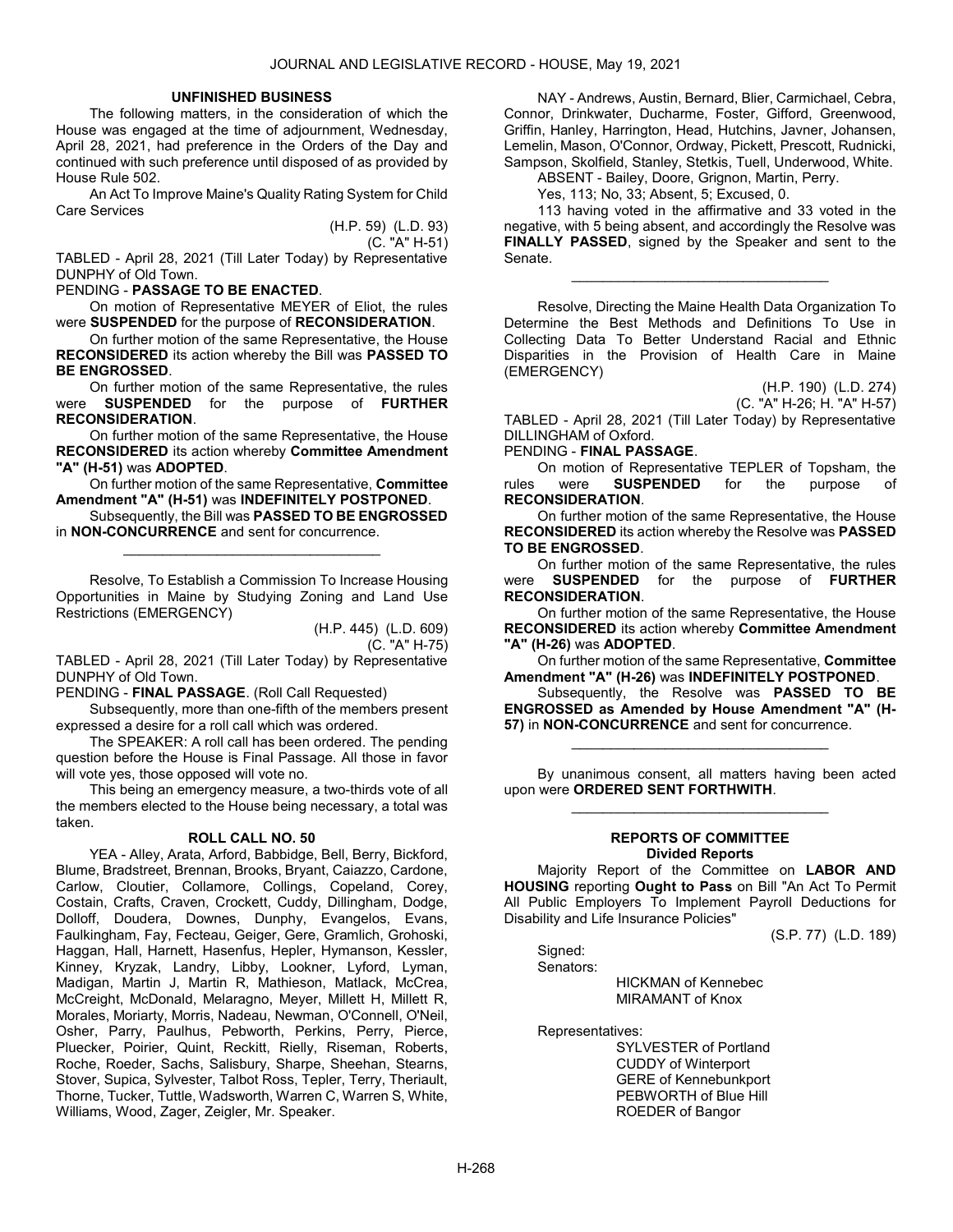#### WARREN of Scarborough

 Minority Report of the same Committee reporting Ought Not to Pass on same Bill.

Signed: Senator:

GUERIN of Penobscot

Representatives:

 BRADSTREET of Vassalboro DRINKWATER of Milford MORRIS of Turner PRESCOTT of Waterboro

 Came from the Senate with the Majority OUGHT TO PASS Report READ and ACCEPTED and the Bill PASSED TO BE ENGROSSED.

READ.

 On motion of Representative SYLVESTER of Portland, the Majority Ought to Pass Report was ACCEPTED.

The Bill was READ ONCE.

 Under suspension of the rules the Bill was given its SECOND READING WITHOUT REFERENCE to the Committee on Bills in the Second Reading.

 Under further suspension of the rules the Bill was PASSED TO BE ENGROSSED in concurrence. \_\_\_\_\_\_\_\_\_\_\_\_\_\_\_\_\_\_\_\_\_\_\_\_\_\_\_\_\_\_\_\_\_

 Majority Report of the Committee on LABOR AND HOUSING reporting Ought to Pass on Bill "An Act Regarding the Board of Occupational Safety and Health"

(S.P. 110) (L.D. 248)

 Signed: Senators:

> HICKMAN of Kennebec MIRAMANT of Knox

Representatives:

 SYLVESTER of Portland CUDDY of Winterport GERE of Kennebunkport PEBWORTH of Blue Hill ROEDER of Bangor WARREN of Scarborough

 Minority Report of the same Committee reporting Ought Not to Pass on same Bill.

Signed:

Senator:

GUERIN of Penobscot

Representatives:

 BRADSTREET of Vassalboro DRINKWATER of Milford MORRIS of Turner PRESCOTT of Waterboro

 Came from the Senate with the Majority OUGHT TO PASS Report READ and ACCEPTED and the Bill PASSED TO BE ENGROSSED.

READ.

 On motion of Representative SYLVESTER of Portland, the Majority Ought to Pass Report was ACCEPTED. The Bill was READ ONCE.

 Under suspension of the rules the Bill was given its SECOND READING WITHOUT REFERENCE to the Committee on Bills in the Second Reading.

 Under further suspension of the rules the Bill was PASSED TO BE ENGROSSED in concurrence. \_\_\_\_\_\_\_\_\_\_\_\_\_\_\_\_\_\_\_\_\_\_\_\_\_\_\_\_\_\_\_\_\_

 Majority Report of the Committee on AGRICULTURE, CONSERVATION AND FORESTRY reporting Ought to Pass as Amended by Committee Amendment "A" (H-124) on RESOLUTION, Proposing an Amendment to the Constitution of Maine To Establish a Right to Food

(H.P. 61) (L.D. 95)

 Signed: Senators: DILL of Penobscot MAXMIN of Lincoln

Representatives:

 O'NEIL of Saco BERNARD of Caribou GIFFORD of Lincoln LANDRY of Farmington McCREA of Fort Fairfield OSHER of Orono PLUECKER of Warren SKOLFIELD of Weld

 Minority Report of the same Committee reporting Ought Not to Pass on same RESOLUTION.

Signed: Senator:

BLACK of Franklin

Representatives:

 HALL of Wilton UNDERWOOD of Presque Isle

### READ.

 Representative O'NEIL of Saco moved that the House ACCEPT the Majority Ought to Pass as Amended Report.

 Representative DILLINGHAM of Oxford REQUESTED a roll call on the motion to ACCEPT the Majority Ought to Pass as Amended Report.

 More than one-fifth of the members present expressed a desire for a roll call which was ordered.

 The SPEAKER: The Chair recognizes the Representative from Winter Harbor, Representative Faulkingham.

 Representative FAULKINGHAM: Thank you, Mr. Speaker. I rise in support of the pending motion.

 All individuals have a natural inherent and unalienable right to food, including the right to save and exchange seeds, the right to grow, raise, harvest, produce and consume the food of their own choosing for their own nourishment, sustenance, bodily health and wellbeing as long as the individual does not commit trespass, theft, poaching or other abuses of private property rights, public lands, or natural resources in the harvesting, production or acquisition of food.

 I am not the first Representative to bring this amendment to the Legislature. I was proud to spend a lot of time working on this bill in the 129th with past sponsor, Representative Craig Hickman of Winthrop, who introduced the first version of Right to Food in the Legislature where it did receive a two-thirds vote in the House of Representatives.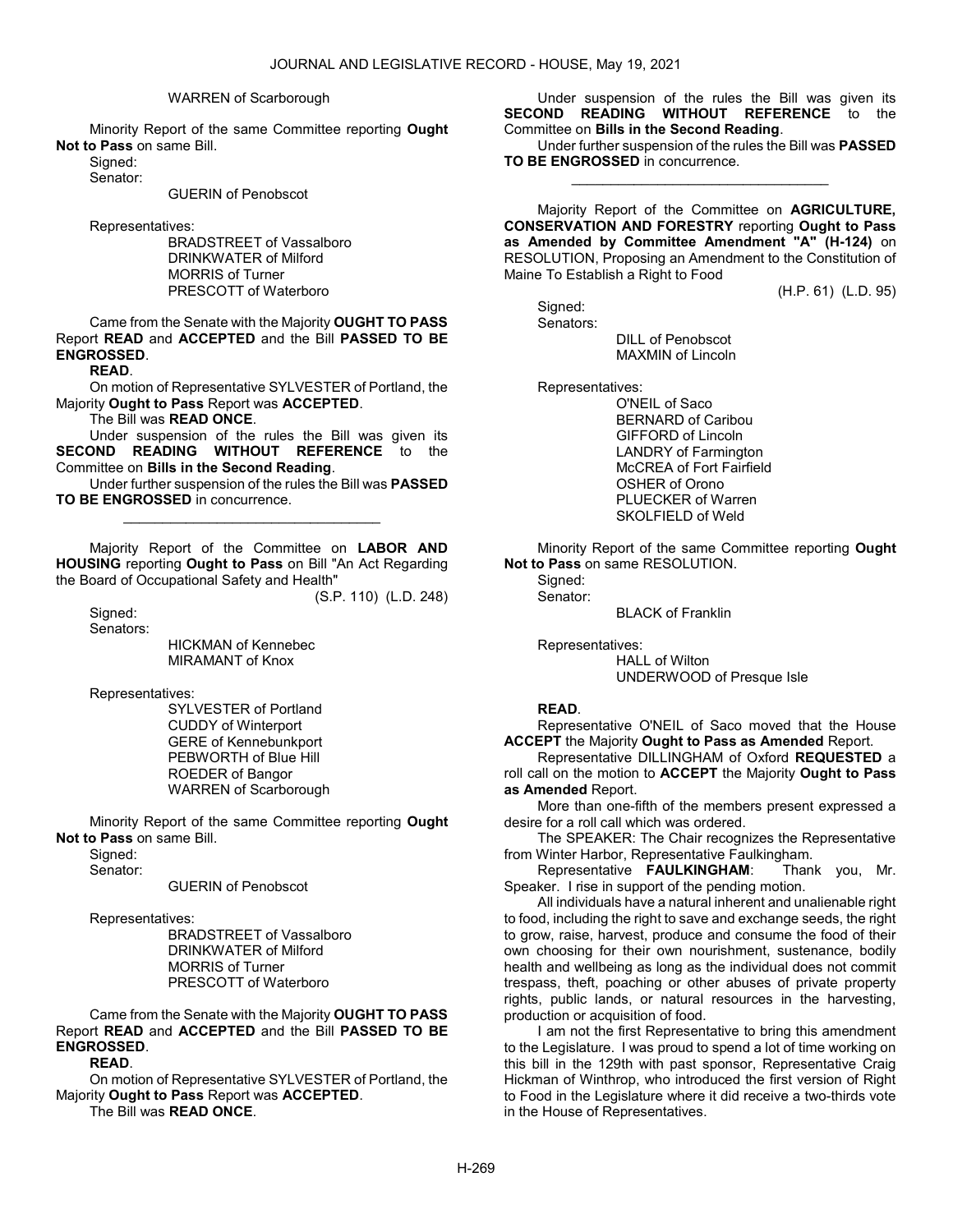America's Farmer Joel Salatin said; I can't imagine a more basic human right, a more bipartisan issue than protecting my right to choose my body's food. Who could possibly think that such freedom of choice should be denied? We allow people to smoke, shoot, preach, home educate, spray their gardens with chemicals, buy lottery tickets and read about the Kardashians; wouldn't you think we could let people choose their food?

 Food lawyer, Peter Hutt, states; the constitutional authority of the government to determine the food that can lawfully be marketed and the constitutional right of the individual to personal freedom and control of his own destiny will at some juncture inevitably conflict. According to the Senator from Kennebec, that day of conflict has arrived and we have an opportunity to make this moment of conflict transformational.

 This Resolution pays the ultimate tribute to eaters; a set of rights that explicitly articulates an expression of our right to enjoy and defend life and liberty and pursue and obtain our safety and happiness. I see a lot of reasons for this amendment. The question is often asked why is it needed. One would have to look at the origins of the Food Sovereignty Movement for that answer.

 Maine's Food Sovereignty Movement secured its first major policy win in 2011, when in response to grassroots pressure for the State to protect its small-scale farmers the Maine Legislature passed a Joint Resolution to oppose any federal statute, law, or regulation that attempts to threaten our basic human right to safe seed and grow, process, consume, and exchange food and farm products within the State. At the same time, municipalities began passing local food sovereignty ordinances. But four months later, the State of Maine sued Farmer Brown, a small dairy farmer, for selling raw milk without a license. This action showed there was still much work to do. In 2017, grassroots support swelled and with a democratcontrolled House, a republican-controlled Senate, Governor Lepage signed into law the Maine Food Sovereignty Act. I'm happy to say that currently, other than some outlying incidents with inspectors stepping in to seize mislabeled products or destroy food, we are in a fairly good position with our food sovereignty laws but there is still work to do to protect our food rights for future generations.

 Food sovereignty laws deal with commercial regulation of food but what we are discussing here today is an individual right. Food sovereignty and the right to food are closely related but they are not the same thing. Rarely, our amendments adapted when they are needed. They are adapted many years before by legislators who had the foresight to pass them for the benefit of future generations. If you look back at the Bill of Rights, almost none of it was needed when it was written. As a matter of fact, there was an argument whether it needed to be written at all. Some argued that natural rights were sufficient and that individual rights didn't need to be enumerated at all. I, however, am eternally grateful that those arguments did not win and that the Bill of Rights was written. Our founders had the foresight to specifically enumerate certain rights, among them; speech, the right to bear arms and the right to be protected from unlawful searches and seizures were included. At the time of the writing, none of these rights were probably needed. We had recently defeated the British and it was a given that these rights were not in question. However, the genius and foresight was in enumerating them for future generations.

 The track we face is fairly secure that this isn't an issue right now. The problem is clear; power is concentrated in the hands of a few rich individuals and corporations. Ever since the New Deal, the U.S.'s agricultural policy encouraged the consolidation of farmland. Today, Bill and Melinda Gates at 242,000 acres, are the U.S.'s largest private farmland owners. Four companies dominate the global seed market. Jump ahead 25 or 50 years into the future. Could we see government creating roadblocks and restrictions to peoples' right to food? Will the government be telling people what they are allowed to eat and where they can grow it? Will Monsanto own all the seeds and will we have gotten so far from our roots that we won't even have natural seeds anymore? Will people be allowed to grow gardens or will gardening become a luxury reserved for the rich? Will Monsanto's big pockets buy the government officials? Will only corporate or government-run farms be producing the food? Will hunting and fishing be outlawed? Will organic farms be a thing of the past, a fad of times gone by, wiped out by high seed costs and canopy restrictions imposed by an overbearing government? Will totalitarian code enforcement officers be pulling up people's carrots and onions because of town or state ordinances that forbid them? What if I told you 34 years passes in the blink of an eye? Consider, if you will, 1987 was 34 years ago. Maine added a constitutional amendment that said the right to bear arms shall never be questioned. Was it necessary in 1987? I'm sure gun restrictions were the farthest thing from any Mainer's imagination. What amazing foresight they had.

 Keep in mind, constitutional amendments are to protect our rights, not provide them. Some have said that if an amendment called Right to Food is passed that the government must provide food to people. That is not the case and the language in this amendment is clear. Just as the right to bear arms is protected by the Constitution, the Constitution does not provide arms to the people. The Right to Free Speech is protected but we don't provide everyone with a microphone or a printing press to exercise it. The same would be true of the Right to Food. The amendment would protect the right of the people to grow, raise food for their own use, but have no obligation to provide it to them.

 I came here to Augusta to make the State a better place for my children. We need to have the courage now and do this for our kids and grandchildren and all future generations of Mainers. This amendment strengthens the peoples' inalienable right to produce food for their own consumption; not to steal, not to trespass, not to poach, but to produce for their own consumption. Do we need it right now? Will we need it 25, 34, or 50 years from now? If we wait until then to find out, it will be too late. Thank you, Mr. Speaker.

 The SPEAKER: The Chair recognizes the Representative from Knox, Representative Kinney.

 Representative KINNEY: Thank you, Mr. Speaker, Ladies and Gentlemen of the House. I rise in opposition to the pending motion for several reasons.

 First, I want to take us back in time to the 128th Legislature when the Food Sovereignty Act was passed. The USDA did not weigh in on the issues this law would cause because it was not yet law. So, in October of 2017, just before the language was to go into effect, the ACF committee, of which I was a Member at the time, was called in to fix the law or the USDA was going to shut down our custom slaughterhouses in Maine because there was no provisions for inspection of meat for resale.

 Our custom slaughterhouses are state-inspected by the Department of Ag, Conservation and Forestry, to follow the USDA requirements for the processing of meat for resale in and outside the State of Maine. Maine has six USDA-inspected slaughterhouses and another seven custom slaughterhouses. They supplement the USDA facilities around our State to accommodate all our wonderful farmers statewide. Additionally, we have processing establishments, but there still needs to be an inspected slaughter of the animals in order for the meat to be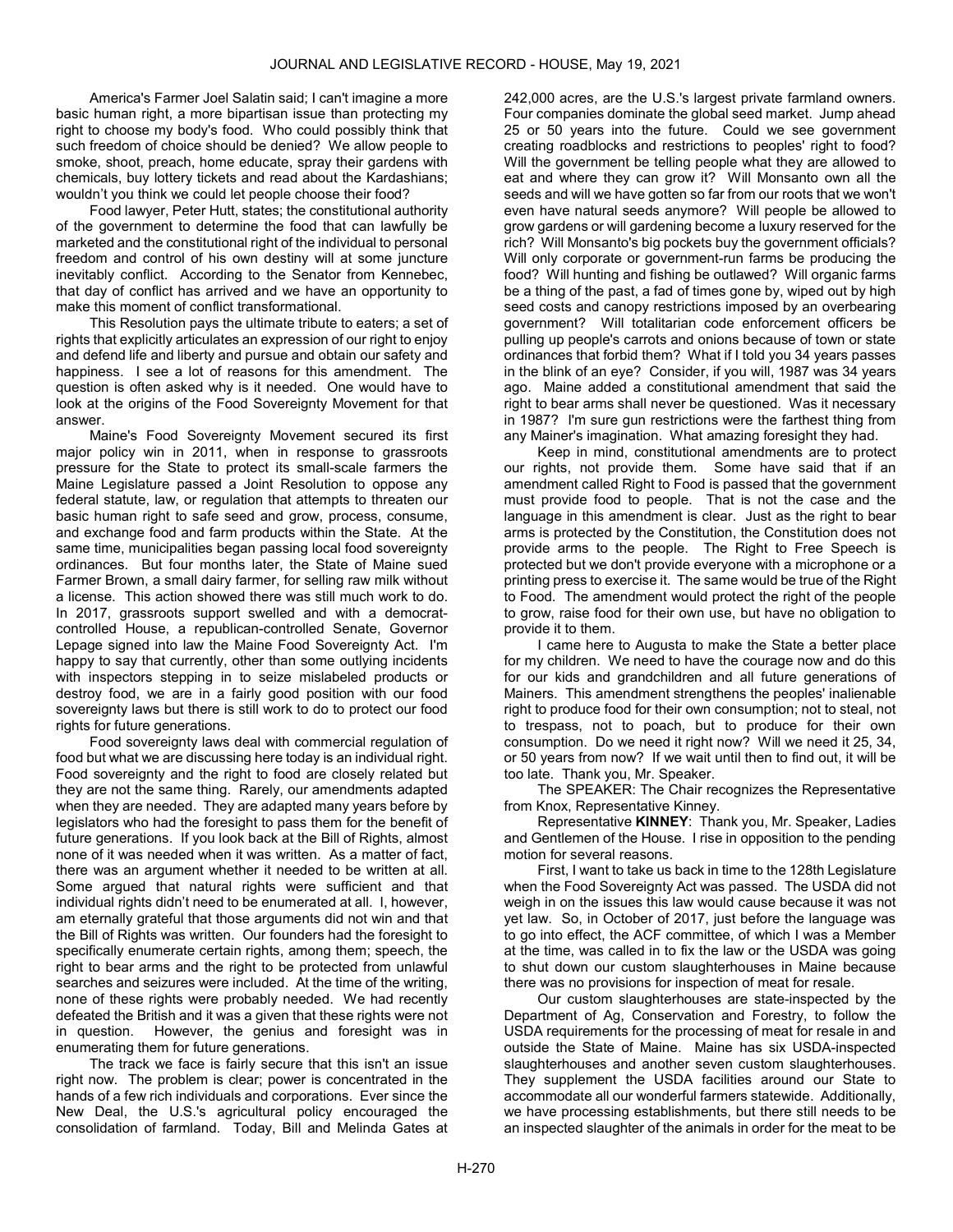processed for resale. In order for meat to be sold in our grocery stores and butcher shops, it must be slaughtered and processed under USDA guidelines to ensure safety to the consumer since the consumer is not able to inspect the facilities themselves from production to table.

 While the intention of a constitutional right to food has its merits, we need to look at the whole picture, including unintended consequences it can produce. If we lose the custom slaughterhouses who inspect slaughter and process for farmers in Maine, then we'll see a shortage of meat in our grocery store shelves and will also see our farms dwindle and our countryside planted with their final crops of houses, could lead to fewer sources of food available and, in essence, we could very well see an opposite effect of what this proposal has in mind to occur here in Maine.

 On the side of our fishing and hunting traditions in Maine, I will agree this bill has language that states legal means must be followed in obtaining food, but who really determines if something is legal versus constitutional? In fact, our Statutes are unclear on the definition of poaching as referred to in this resolution. Maine's Department of Inland Fisheries and Wildlife in an email to the Agriculture, Conservation and Forestry Committee chairs, analyst, and sponsor of a similar bill in both the 127th and 129th Legislature, who is a Member of the other Body today, states; the language that states, quote, as long as an individual does not commit trespassing, theft, poaching, or other abuses of private property rights may create unintended consequences in that poaching isn't clearly defined in Statute and depending on interpretation could mean that a person could violate some fish and wildlife laws but not others in their pursuit of food. That came from, in full disclosure, from Christie Theriault from the Department of Inland Fisheries and Wildlife.

 The Senator from Winthrop responded to this email stating that if this resolution to amend the Maine Constitution is passed by the Legislature with two-thirds vote and then ratified by the voters at the ballot box with a majority vote, the Legislature thereafter might simply update the Maine Revised Statutes where appropriate to define or further clarify the definition of poaching as the acquisition of food by hunting or fishing in violation of any applicable state or federal laws, rules, or regulations or some other way that makes the same point. We should be very careful when amending our constitution to get it right before relying on a future vote to fix the law.

 If something is your right constitutionally, then it's possible that a statutory law could be fought in court as unconstitutional and therefore obsolete. So, although we have laws around hunting, recreational fishing and commercial fishing, if the courts determine that having a license to catch lobster off the coast of Maine is unconstitutional due to a right to food, then anyone could put traps out and catch any lobster they want. That would include the females that have the roe showing on the outside, the large and small lobsters that under current rules are to be thrown back to help the population continue to thrive, and they would instead possibly be kept. What would this do to our fishermen? What would it do to our lobster population? On hunting, who's to say the rules in place to protect our deer herd, for example, will be deemed constitutional anymore. If my family's hungry in the spring and I know there are many does in my woods behind or even on my property, why wouldn't I be able to harvest one in order to feed my family? I suppose Bambi did manage to survive after his mother was killed.

 As I stated earlier, this bill has merits. It's well meaning. Food insecurity is an emotional issue to anyone in that situation. However, this is the wrong execution. Maine has a Right to Farm law and a Food Sovereignty law. We should work to strengthen these for individuals who want to raise their own food and feed their families before we institute unintended consequences that would affect the ability of farms to provide for those who either do not want to grow or cannot grow their own food. This constitutional amendment could very well cause additional food insecurity rather than the intention to provide food security for the people of Maine.

 Most of the language in this resolution actually came about due to my concerns on the AG committee in the 129th Legislature. The language around legal means was in direct response to my questions to this bill, I believe it was LD 795 in the 129th. In my first term, these concerns were not in place around hunting, fishing and farming protections. Experience has shown me that fighting in court takes time and although legal means must be followed in order to obtain food, a constitutional right does not necessarily care or accept statutory law.

 In the 129th, I was actually told right to food is just like the Second Amendment, the right to keep and bear arms. I found it to be a bit of an absurd analogy because we all have the right to keep and bear arms but we do not have a right to arms. We do have a right to life and I do believe many of our statutory laws contradict this right. And in order to live, we do need three basic things; water, air and, of course, food. Therefore, the right to food is already addressed in our Constitution because we have a right to life.

 Furthermore, the amendment that the committee put onto the language of the bill which has the right to food including the right to save instead of just the right to save, that first part, right to food, changes the entire meaning of the resolution. Although later language says as long as an individual does not commit trespassing, theft, poaching, or other abuses of private property rights, public lands, or natural resources in the harvesting, production, or acquisition of food, the interpretation of legal means of acquisition is left to the interpretation of the courts. If someone is hunting in order to feed their family outside the traditional hunting season because they have a right to food, they very well could be allowed to continue and this would be devastating to our natural rights under our hunting laws and is the biggest reason that the Department of Inland Fisheries and Wildlife was opposed to this bill. Please follow my light. Thank you.

 The SPEAKER: The Chair recognizes the Representative from Oxford, Representative Dillingham.

 Representative DILLINGHAM: Thank you, Mr. Speaker. Mr. Speaker, Ladies and Gentlemen of the House, I unequivocally believe inherent in our Right to Life, which is enshrined in our Constitution, is our right to produce our own food and nourishment. So, I rise in opposition to this constitutional amendment.

 The intent of this amendment already exists within our Constitution and is further articulated in our Right to Farm Statute.

 Previously, the Honorable Member from Winthrop brought this constitutional amendment to this Body in the 127th and the 129th Legislatures and my concerns still remain. This amendment, I fear, puts into conflict property rights, which enable our ability to grow our own food and establishes a new entitlement to the fruits of other peoples' labor.

 First of all, the amendment seeks to protect property by asserting the right cannot be exercised if trespassing. However, here in Maine we rely on the good will of private landowners for a whole host of activities, from hunting to ATVing. Because we allow for general use unless the land is posted, this amendment will likely lead to an overall reduction in land access as Mainers seek to protect themselves from those using the Constitution of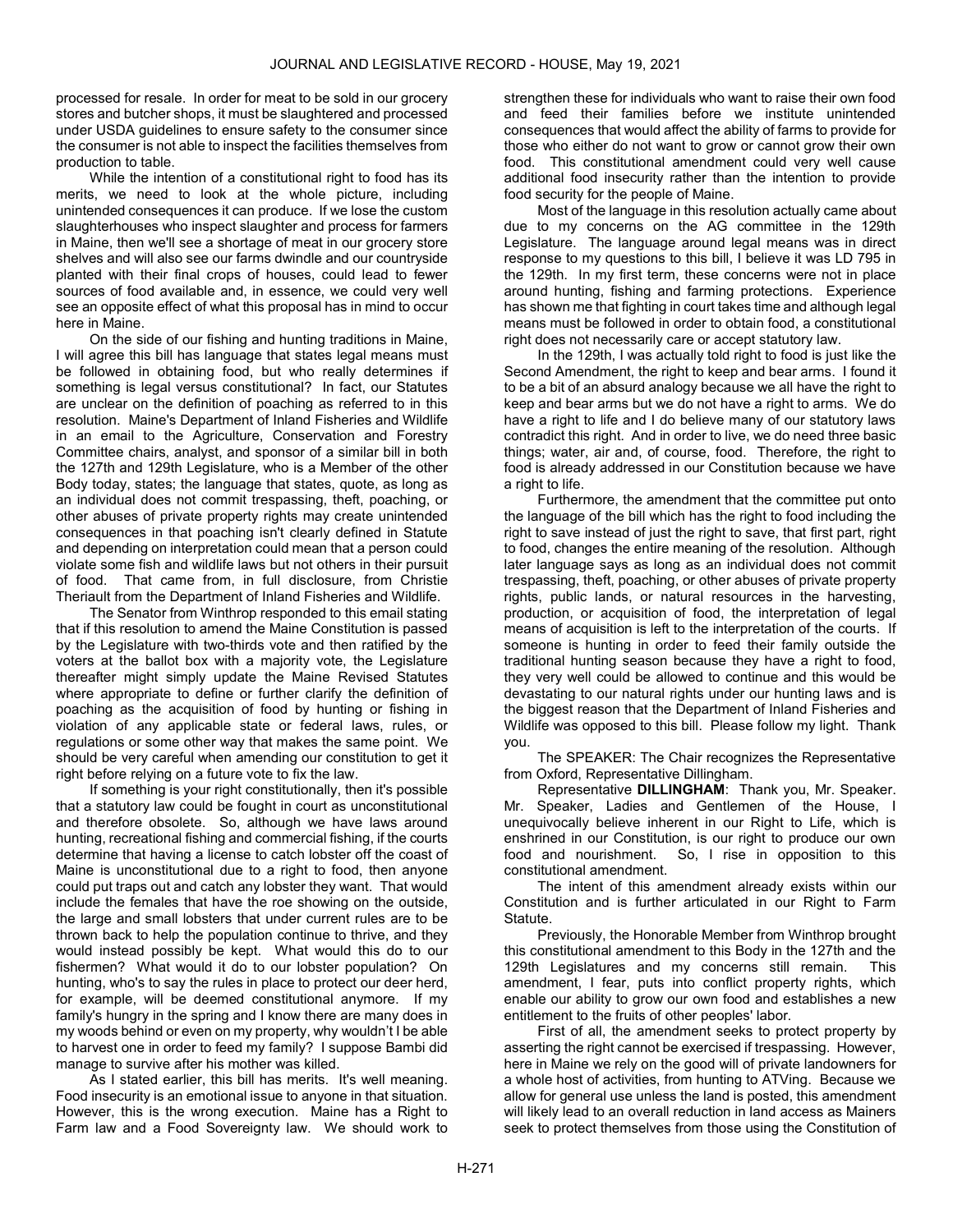Maine to assure the right to fiddleheads, wild mushrooms, wild game and other items on another person's property. It also states abuses of private property rights, public lands, or natural resources, but where is the term abuses defined? What abuses does this reference and who is to make that determination?

 Second, intellectual property is protected but this amendment asserts that there is a right to save and share seeds. This is fine if they are your original seeds cultivated and developed by your work, but it is theft of those seeds if they are proprietary and developed through the scientific research and development costs of others. We aren't just talking about Monsanto here, but seed producers in our own State such as Johnny's Selected Seeds and our State's own potato seed program. These seeds are developed to be able to stand against pests and disease in our own environment and many are done to fall within organic guidelines.

 Beyond these property right concerns is the assertion that there's an inalienable right to food. At first, it doesn't seem to be out of step if you have an inalienable right to life and food is essential to life. So, yes, you have an unalienable right to produce food, to labor to grow it or to buy it. But that isn't what this amendment says. It says you have the right to food, which includes the right to grow, raise, harvest, and produce but is not limited to just a right to grow, raise, harvest, and produce food, it is a right to food. The right to food inherent in the right to life is the right to produce food, the right to have the freedom to support yourself and family without the State telling you that you cannot grow, produce, or grow other animals for consumption. But this amendment isn't just an articulation of that inherent right but, again, rather, it asserts a right to food, period.

 Other concerns around placing this in our Constitution is that it will supersede any local ordinances established. These are not ordinances put in place by some faceless government officials but ordinances voted on by your neighbors and citizens of your community. Many times, these ordinances are adopted due to constraints and our health concerns not only for the individual but their neighbors as well. This would place those municipalities in a position of litigation around their ordinances and placing unintended financial burden on them. Further, it would remove the Legislature from the process. Will the Legislature then not be able to set food and handling standards? Would we be turning all issues involving a right to food to the courts to set the allowable parameters and rulings around the issue? Who is responsible for ensuring this right to food is met? Are the taxpayers of Maine responsible? Is there a concern with a right to food as to what is the limiting principle? If taxpayers are responsible for providing this right to food and the amendment says the right includes consuming the food of their own choosing, are we establishing a constitutional amendment that asserts taxpayers are responsible for providing whatever kind of food an individual wants?

 This language is so broad, we will be placing these challenges in the hands of the courts to interpret intent. If that challenge should happen next year, there will be an opportunity to share intent, but as the sponsor said, what happens if a challenge comes 10, 20 or more years from now? Will the intent be known?

 The sponsor also referenced our right to bear arms but today we still debate intent and it continues to be challenged in court.

 We all here agree that food is an essential part of life and all of us support programs and charities that provide food for those that are hungry and experiencing food insecurity and outright hunger. Further, I think most of us here agree that we have an inherent right to grow, raise, harvest, and produce our

own food from our own hard work on our own property, but this amendment isn't limited to just that and so, I encourage you to vote against this motion and if we find that our right to farm Statutes are not strong enough, then lets revisit the Maine Food Sovereignty Act to make sure the right to profit from the fruits of your own labor, inherent in our right to life, are better protected in our agricultural Statutes. I ask you to follow my light and thank you.

 The SPEAKER: The Chair recognizes the Representative from Wilton, Representative Hall.

 Representative HALL: Thank you, Mr. Speaker. We all have the right to food. That's already in our Constitution. It's under the Right to Happiness. And I'm not sure how the rest of you feel, but if I'm hungry, I'm not happy.

 I'd like to echo the words of our Representative from Knox and the Representatives from Oxford. This bill has been brought up several legislative sessions before. In the 127th, the USDA stepped in to close down our custom processes. The Legislature had to come in in a special session to defeat this so that our custom slaughterhouses could stay in business.

 I personally raise beef cattle on my farm. I don't want to have to process my own animals, I don't have the facilities to do that. If our custom slaughterhouses are closed down, I would not be able to sell my beef in the local market. Please don't jeopardize our food supply. Please vote no against this.

 The SPEAKER: The Chair recognizes the Representative from East Machias, Representative Tuell.

 Representative TUELL: Thank you, Mr. Speaker. I rise today in opposition to the pending motion.

 I won't try to restate what the Representative from Knox so eloquently stated and what the Representative from Oxford so eloquently stated as well, but I will talk a little bit about a part of the Maine Constitution that has gone mostly ignored in this debate, and that's the Home Rule Authority.

 Maine has a strong tradition of local control and local management. Our local officials are not totalitarian, they never have been, they're elected by our friends and neighbors, they're appointed by our friends and neighbors. So, whether they're a code enforcement officer or selectman or whatever the case may be, they are the people that we trust to run our communities each and every day. That system has worked magnificently for 200 years, it's the fabric and the backbone of our State. That's why the Home Rule Authority is protected in our Constitution. It's also why the Tenth Amendment is ensconced in our United States Constitution to preserve State's rights.

 So, while I appreciate and understand many of the arguments for being able to grow your own food or have your own garden, things like that, I think a more appropriate venue for that, as others have said, would be legislation. And as one who supported the Food Sovereignty Act of years in the past as a Statute, I think that's probably the better way to go if folks want to revisit that, let's revisit it next session, it seems like there might be support for it.

 I would wrap it up just by saying that by establishing this constitutional amendment, we could well be putting it at loggerheads with the Home Rule Authority and creating a constitutional crisis, a crisis which could land this whole thing in court and in the laps of lawyers and judges which don't fully understand or appreciate the intent of this Legislature or any other, and that is ultimately where it constitutionally is settled is the court system. We can have endless debates on it, but at the end of the day the courts are the ones who ultimately decide it.

 So, opening that Pandora's Box is not a good thing, any more than it would be middling around and playing around with our fishing lobster zones that are in place today that were set up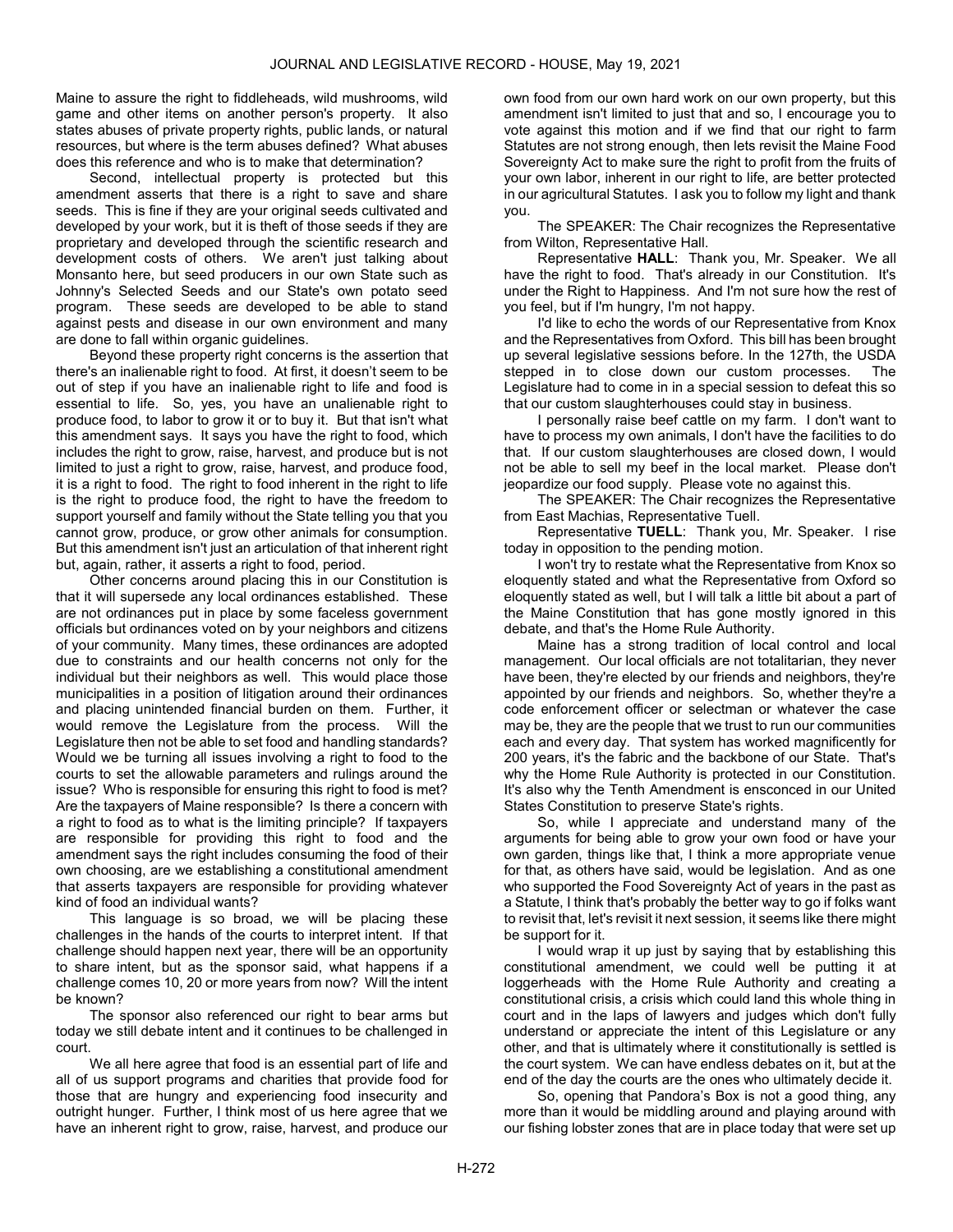with the Department of Marine Resources and fishermen. Imagine if fishermen had a right to fish anywhere they wanted to up and down the coast, what that might just do? And imagine if those with recreational licenses decided that five wasn't enough to feed my family, therefore I want 10 traps or 20 or 50 or 100. Imagine what that might do to the lobster fishing industry? I'm not saying it will happen, but it could well happen because these are big 10,000-foot goals with real-world consequences. I urge you all to vote Ought Not to Pass or vote against the pending motion. Thank you.

 The SPEAKER: The Chair recognizes the Representative from Warren, Representative Pluecker.

 Representative PLUECKER: Thank you, Mr.Speaker. There's a lot of fear around the idea of us having the power to feed ourselves from our own land by our own hand without the interference of government, without the interference of the State government or the local municipalities, but I don't think that's something that we need to be afraid of. I think that when we have the right to feed ourselves, when we have the right to produce our own food without interference by the government, that is right for us as humans, that's right for us as Maine citizens. If we want to continue to create a class of people who need food given to them by the government, then we should vote against this because this bill provides the ability to produce our own food, to feed ourselves, to be dependent upon ourselves, to lift ourselves up by our own bootstraps.

 Last night for dinner, I went out and I harvested some mint, some parsley, some mugwort, some chives, I mixed it with yogurt that came from our own cows, made in our own kitchen, and I fed it to my children on top of chicken that we harvested under our own maple tree. That's what this bill is about, it's about the right to produce and feed your children in a manner you see fit without interference from anybody about it.

 This bill is not going to undermine our Home Rule Authority within the Constitution; it is about the right to do this without interference from a local government or from a state government. This is not about the right to farm, this is not about the food sovereignty, those bills are about how you produce food for sale. This bill is about producing food for your family.

 This is not going to interfere with licensing on hunting or fishing. You can refer back to the sponsor who is a lobster fisherman. He's not going to introduce a bill which is going to abridge his right to make a living. That is not the heart of this bill. And if we believe in the ability of people to feed themselves from whatever walk of life they come from, then you would vote for this bill. Thank you very much.

 The SPEAKER: The Chair recognizes the Representative from Saco, Representative O'Neil.

 Representative O'NEIL: Thank you, Mr. Speaker. So, Mr. Speaker, I'll be brief. We've heard a lot of scary-sounding stuff today and I just want to start by saying that I support the sponsor's good work on this bill, it's very clearly a bipartisan issue and one that is, I think, really foundational to our culture here in Maine.

 I want to note that this was a unanimous vote out of committee until a few folks reconsidered. We didn't have any clear and specific objections during the public hearing process, only a few kind of scary-sounding undefined specters, and we did quite a bit of work to address this. We had a great team of young lawyers doing research that researched both the poaching issues that were raised, they researched, you know, private property rights, and they also researched some of the objections that you've heard related to commercial activity, and they mapped it out in a really clear way that I think made sense intuitively but seeing it spelled out, there just wasn't a question.

 So, I'll just say that control of the food system and sources of nutrition really is control of everything. It's about our nourishment, our health, cancer and illness rates, ways that we deplete our earth with unsustainable agriculture, and the freedom to grow food and engage in traditional just, you know, traditional ways of feeding and nourishing yourself. This is an individual right, it doesn't affect commercial activity. An individual right isn't taking away the ability for municipalities and the State to regulate. I think if you look to other individual rights, you'll see it doesn't wipe all law off the books, especially not laws that derive from the State's broad police power to provide for health, safety and welfare. That's just basic law. And Maine, I just want to note, we've been saying it's going to send everybody to court and cause all this problem. Maine is not a litigious state, we don't have extensive con law here in Maine, people aren't running to the courts with these kinds of constitutional cases. I think the big impact that it will have is it will protect policy as it's made by making kind of some guardrails and I like to think of it as a backstop that things can't go beneath.

 So, I'll just close by saying that the sponsor's done a lot of great work on this, that we did have legal resources working to address everything that has been raised here, and food is foundational to life and food freedom is really the freedom to grow, prepare and consume food. So, this is about the abilities for individuals to feed themselves. So, thanks, Mr. Speaker.

 The SPEAKER: The Chair recognizes the Representative from Oxford, Representative Dillingham.

 Representative DILLINGHAM: Thank you, Mr. Speaker. I just wanted to respond to a couple of the previous speakers.

 First, the Representative from Warren, I appreciate that he actually laid out in support of my statement that you already have the right to do so. So, I too, can harvest many of the same things already that he spoke of along with raising my chickens and many other things.

 The previous speaker from Scarborough, mentioning that there haven't been any constitutional cases around this is because we don't have it in our constitution. So, we can't have that conversation about whether there's going to be these challenges. And my comments weren't based in fear, my comments were based in speaking with the Maine Municipal Association, who absolutely believes this is going to cause problems with their ordinances and it is going to put their members in a place where they are going to have to litigate some of the ordinances that we have existing in places such as Lewiston, Auburn, and Portland, to name a few, in congested areas when you get into raising farm life, whether it's in a very small outdoor area or within a building in those areas. So, they do have strong concerns there and then there's also concerns from the Maine Veterinary Association that goes to parameters around breeding, handling of our animals, and right now that lies with the State, the ability to set those standards and now is that going to be in conflict with something that we're going to put in our Constitution.

 And so, these are questions, they're not fears, and this is why I refer to this as just being very broadly written, that it's not specific enough to answer those questions. Whether they had lawyers talk about it in committee, those questions were still not answered for these people who are in opposition of this piece of legislation. Thank you very much.

 The SPEAKER: A roll call has been ordered. The pending question before the House is Acceptance of the Majority Ought to Pass as Amended Report. All those in favor will vote yes, those opposed will vote no.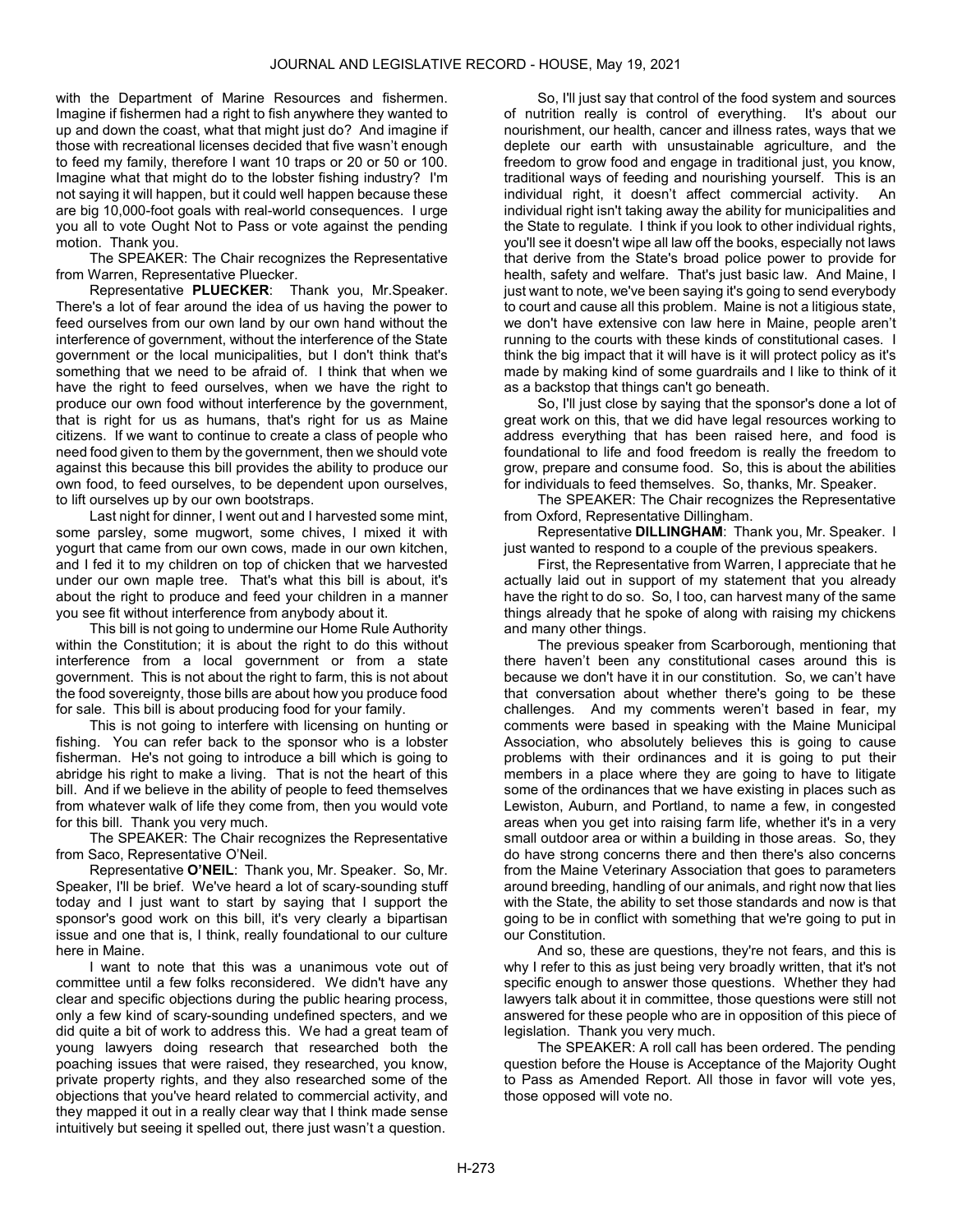### ROLL CALL NO. 51

 YEA - Alley, Andrews, Arford, Austin, Babbidge, Bell, Bernard, Berry, Blier, Blume, Brennan, Brooks, Bryant, Caiazzo, Cardone, Carmichael, Cloutier, Collamore, Collings, Connor, Corey, Crafts, Craven, Crockett, Cuddy, Dodge, Doudera, Drinkwater, Ducharme, Dunphy, Evangelos, Evans, Faulkingham, Fay, Fecteau, Geiger, Gere, Gramlich, Greenwood, Grohoski, Harnett, Hasenfus, Hepler, Hutchins, Kessler, Landry, Lemelin, Libby, Lookner, Madigan, Martin J, Martin R, Mason, Mathieson, Matlack, McCrea, McCreight, McDonald, Melaragno, Meyer, Millett, Moriarty, Newman, O'Connell, O'Neil, Osher, Paulhus, Pebworth, Perry, Pierce, Pluecker, Poirier, Prescott, Quint, Reckitt, Rielly, Riseman, Roberts, Roeder, Rudnicki, Sachs, Salisbury, Sampson, Sharpe, Sheehan, Skolfield, Stanley, Stover, Supica, Sylvester, Talbot Ross, Tepler, Terry, Thorne, Tucker, Tuttle, Warren C, Warren S, White, Williams, Wood, Zager, Zeigler, Mr. Speaker.

 NAY - Arata, Bickford, Bradstreet, Carlow, Cebra, Copeland, Costain, Dillingham, Dolloff, Downes, Foster, Gifford, Griffin, Haggan, Hall, Hanley, Harrington, Head, Hymanson, Javner, Johansen, Kinney, Kryzak, Lyford, Lyman, Millett, Morris, Nadeau, O'Connor, Ordway, Parry, Perkins, Pickett, Roche, Stearns, Stetkis, Theriault, Tuell, Underwood, Wadsworth, White.

 ABSENT - Bailey, Doore, Grignon, Martin, Morales, Perry. Yes, 104; No, 41; Absent, 6; Excused, 0.

 104 having voted in the affirmative and 41 voted in the negative, with 6 being absent, and accordingly the Majority Ought to Pass as Amended Report was ACCEPTED.

 The Resolution was READ ONCE. Committee Amendment "A" (H-124) was READ by the Clerk and ADOPTED.

 Under suspension of the rules, the Resolution was given its SECOND READING WITHOUT REFERENCE to the Committee on Bills in the Second Reading.

 Under further suspension of the rules, the Resolution was PASSED TO BE ENGROSSED as Amended by Committee Amendment "A" (H-124) and sent for concurrence.

\_\_\_\_\_\_\_\_\_\_\_\_\_\_\_\_\_\_\_\_\_\_\_\_\_\_\_\_\_\_\_\_\_

 Majority Report of the Committee on AGRICULTURE, CONSERVATION AND FORESTRY reporting Ought to Pass as Amended by Committee Amendment "A" (H-123) on Resolve, Directing the Department of Agriculture, Conservation and Forestry To Study Alternative Cropping Systems for Farmers Affected by Perfluoroalkyl and Polyfluoroalkyl Substances Contamination

(H.P. 403) (L.D. 558)

Signed:

Senators:

 DILL of Penobscot BLACK of Franklin MAXMIN of Lincoln

Representatives:

 O'NEIL of Saco BERNARD of Caribou GIFFORD of Lincoln HALL of Wilton LANDRY of Farmington McCREA of Fort Fairfield OSHER of Orono PLUECKER of Warren SKOLFIELD of Weld

 Minority Report of the same Committee reporting Ought Not to Pass on same Resolve.

Signed:

Representative:

UNDERWOOD of Presque Isle

READ.

 On motion of Representative O'NEIL of Saco, the Majority Ought to Pass as Amended Report was ACCEPTED.

 The Resolve was READ ONCE. Committee Amendment "A" (H-123) was READ by the Clerk and ADOPTED.

 Under suspension of the rules the Resolve was given its SECOND READING WITHOUT REFERENCE to the Committee on Bills in the Second Reading.

 Under further suspension of the rules the Resolve was PASSED TO BE ENGROSSED as Amended by Committee Amendment "A" (H-123) and sent for concurrence.

\_\_\_\_\_\_\_\_\_\_\_\_\_\_\_\_\_\_\_\_\_\_\_\_\_\_\_\_\_\_\_\_\_

 Majority Report of the Committee on AGRICULTURE, CONSERVATION AND FORESTRY reporting Ought to Pass as Amended by Committee Amendment "A" (H-121) on Bill "An Act To Establish a Working Farmland Access and Protection Program within the Department of Agriculture, Conservation and Forestry and a Working Farmland Access and Protection Fund within the Land for Maine's Future Program" (EMERGENCY)

(H.P. 413) (L.D. 568)

 Signed: Senators:

 DILL of Penobscot BLACK of Franklin MAXMIN of Lincoln

Representatives:

 O'NEIL of Saco BERNARD of Caribou GIFFORD of Lincoln HALL of Wilton LANDRY of Farmington McCREA of Fort Fairfield OSHER of Orono PLUECKER of Warren SKOLFIELD of Weld

 Minority Report of the same Committee reporting Ought Not to Pass on same Bill.

Signed:

Representative:

UNDERWOOD of Presque Isle

### READ.

 On motion of Representative O'NEIL of Saco, the Majority Ought to Pass as Amended Report was ACCEPTED.

 The Bill was READ ONCE. Committee Amendment "A" (H-121) was READ by the Clerk and ADOPTED.

 Under suspension of the rules the Bill was given its SECOND READING WITHOUT REFERENCE to the Committee on Bills in the Second Reading.

 Under further suspension of the rules the Bill was PASSED TO BE ENGROSSED as Amended by Committee Amendment "A" (H-121) and sent for concurrence.

\_\_\_\_\_\_\_\_\_\_\_\_\_\_\_\_\_\_\_\_\_\_\_\_\_\_\_\_\_\_\_\_\_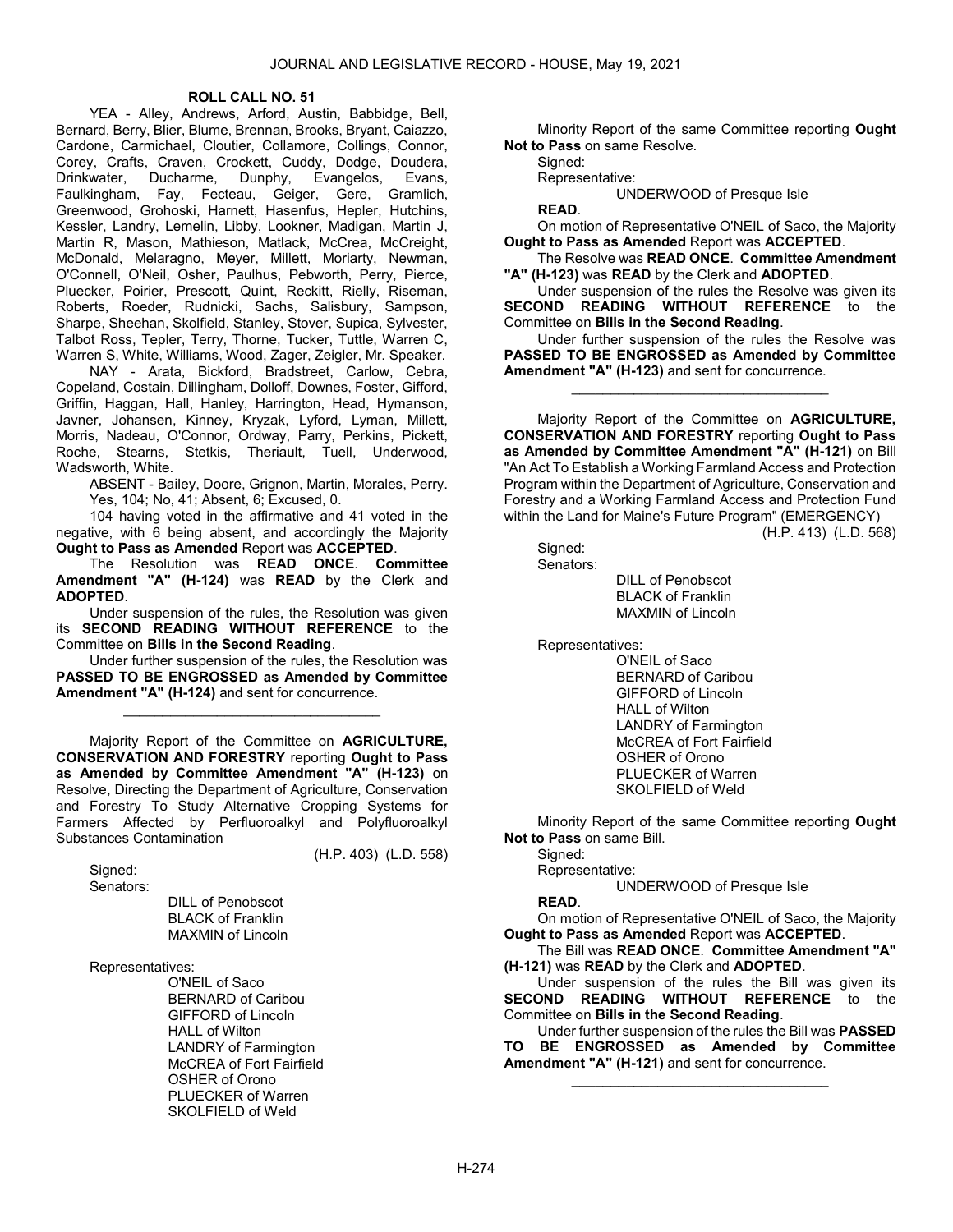Majority Report of the Committee on CRIMINAL JUSTICE AND PUBLIC SAFETY reporting Ought to Pass on Bill "An Act To Increase Government Accountability by Removing the Restriction on the Dissemination of Information Regarding Investigations"

(H.P. 650) (L.D. 894)

 Signed: Senators:

 DESCHAMBAULT of York LAWRENCE of York

Representatives:

 WARREN of Hallowell COSTAIN of Plymouth LOOKNER of Portland MORALES of South Portland NEWMAN of Belgrade PICKETT of Dixfield PLUECKER of Warren RECKITT of South Portland SHARPE of Durham

 Minority Report of the same Committee reporting Ought Not to Pass on same Bill.

Signed: Senator:

CYRWAY of Kennebec

Representative:

RUDNICKI of Fairfield

READ.

 Representative WARREN of Hallowell moved that the House ACCEPT the Majority Ought to Pass Report.

 Representative DILLINGHAM of Oxford REQUESTED a roll call on the motion to **ACCEPT** the Majority **Ought to Pass** Report.

 More than one-fifth of the members present expressed a desire for a roll call which was ordered.

 The SPEAKER: A roll call has been ordered. The pending question before the House is Acceptance of the Majority Ought to Pass Report. All those in favor will vote yes, those opposed will vote no.

### ROLL CALL NO. 52

 YEA - Alley, Andrews, Arford, Babbidge, Bell, Berry, Bickford, Blume, Brennan, Brooks, Bryant, Caiazzo, Cardone, Cloutier, Collings, Copeland, Crafts, Craven, Crockett, Cuddy, Dodge, Doudera, Dunphy, Evangelos, Evans, Fay, Geiger, Gere, Gramlich, Grohoski, Harnett, Hasenfus, Hepler, Hymanson, Kessler, Landry, Libby, Lookner, Madigan, Martin J, Martin R, Mathieson, Matlack, McCrea, McDonald, Melaragno, Meyer, Millett, Morales, Moriarty, Newman, O'Connell, O'Neil, Osher, Paulhus, Pebworth, Perry A, Perry J, Pickett, Pierce, Pluecker, Reckitt, Rielly, Riseman, Roberts, Roeder, Sachs, Salisbury, Sharpe, Sheehan, Skolfield, Stover, Supica, Sylvester, Talbot Ross, Tepler, Terry, Tucker, Tuttle, Warren C, Warren S, White, Williams, Wood, Zager, Zeigler, Mr. Speaker.

 NAY - Arata, Austin, Bernard, Blier, Bradstreet, Carlow, Carmichael, Cebra, Collamore, Connor, Corey, Costain, Dillingham, Dolloff, Downes, Drinkwater, Ducharme, Faulkingham, Fecteau, Foster, Gifford, Greenwood, Griffin, Haggan, Hall, Hanley, Harrington, Head, Hutchins, Javner, Johansen, Kinney, Kryzak, Lemelin, Lyford, Lyman, Mason, Millett, Morris, Nadeau, O'Connor, Ordway, Parry, Perkins, Poirier, Prescott, Quint, Roche, Rudnicki, Sampson, Stanley, Stearns, Stetkis, Theriault, Thorne, Tuell, Underwood, Wadsworth, White.

ABSENT - Bailey, Doore, Grignon, Martin, McCreight.

Yes, 87; No, 59; Absent, 5; Excused, 0.

 87 having voted in the affirmative and 59 voted in the negative, with 5 being absent, and accordingly the Majority Ought to Pass Report was ACCEPTED.

The Bill was READ ONCE.

 Under suspension of the rules the Bill was given its SECOND READING WITHOUT REFERENCE to the Committee on Bills in the Second Reading.

 Under further suspension of the rules the Bill was PASSED TO BE ENGROSSED and sent for concurrence. \_\_\_\_\_\_\_\_\_\_\_\_\_\_\_\_\_\_\_\_\_\_\_\_\_\_\_\_\_\_\_\_\_

 By unanimous consent, all matters having been acted upon were ORDERED SENT FORTHWITH. \_\_\_\_\_\_\_\_\_\_\_\_\_\_\_\_\_\_\_\_\_\_\_\_\_\_\_\_\_\_\_\_\_

 Majority Report of the Committee on EDUCATION AND CULTURAL AFFAIRS reporting Ought to Pass as Amended by Committee Amendment "A" (H-119) on Bill "An Act To Discontinue the Use of the SAT in Maine Schools"

(H.P. 193) (L.D. 277)

Signed: Senators:

 RAFFERTY of York DAUGHTRY of Cumberland

Representatives:

 BRENNAN of Portland CROCKETT of Portland DODGE of Belfast McCREA of Fort Fairfield MILLETT of Cape Elizabeth SALISBURY of Westbrook

 Minority Report of the same Committee reporting Ought Not to Pass on same Bill.

Signed:

Senator:

WOODSOME of York

Representatives:

 LYMAN of Livermore Falls ROCHE of Wells SAMPSON of Alfred STEARNS of Guilford

### READ.

 Representative BRENNAN of Portland moved that the House ACCEPT the Majority Ought to Pass as Amended Report.

 Representative STEARNS of Guilford REQUESTED a roll call on the motion to ACCEPT the Majority Ought to Pass as Amended Report.

 More than one-fifth of the members present expressed a desire for a roll call which was ordered.

 The SPEAKER: The Chair recognizes the Representative from Guilford, Representative Stearns.

 Representative STEARNS: Thank you, Mr. Speaker. Our caucus has reservations about this bill and not particularly all for the same reason but for several reasons.

 First of all, in our opinion, the bill is unnecessary as it is not the function of the Legislature to determine what federally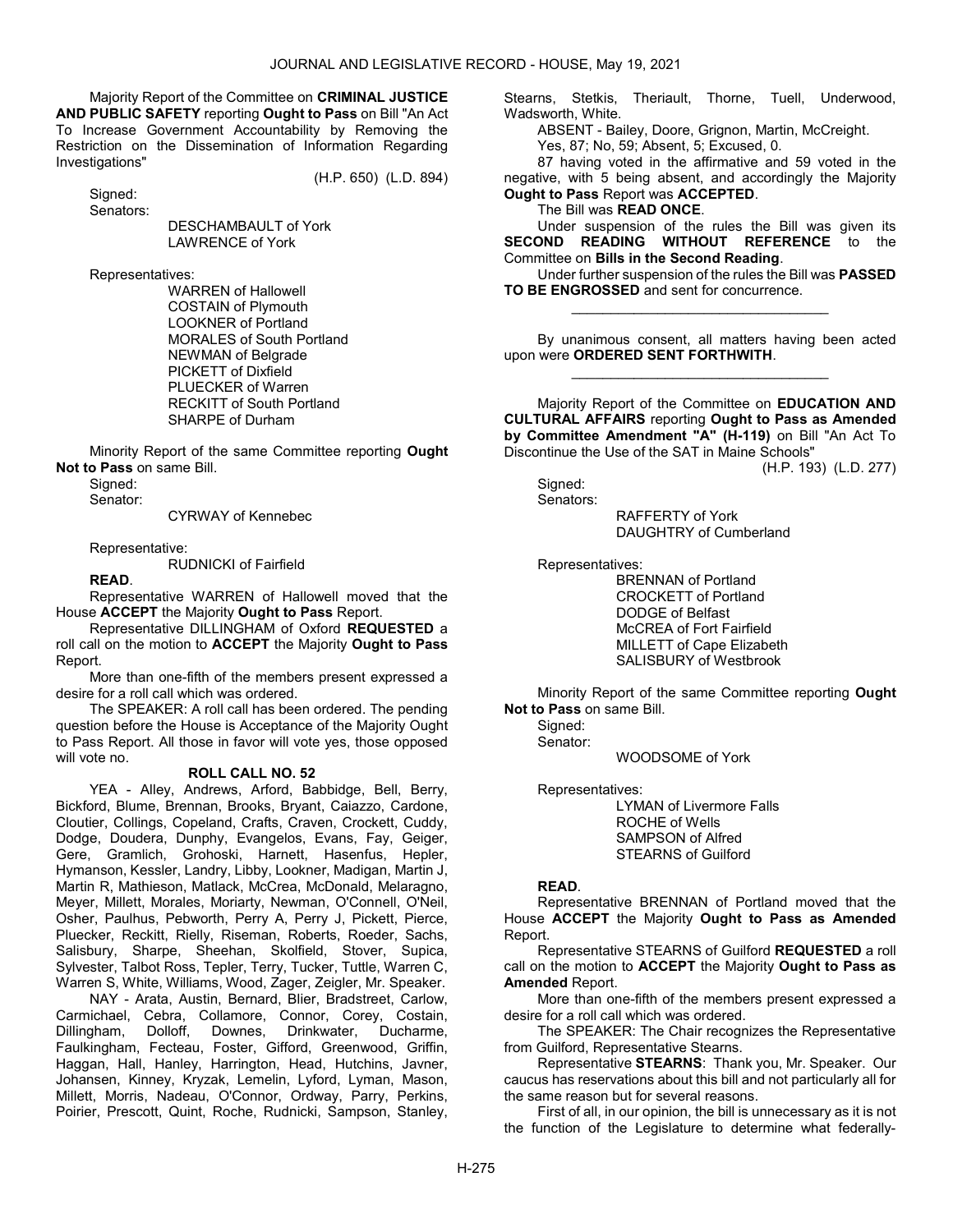mandated state test is used. It's a function of the Department of Education. And it appears that that decision is well underway even though we have not yet heard of what the final product will be.

 Many in our caucus feel that the process to switch was not particularly transparent, which I can speak to back in the day when the SAT was adopted as the State test, there were the same complaints from some local school units. Many members of our caucus feel that the value-added component of the SAT will be lost and by that I mean the SAT, even though some colleges have gone away from the use of the SAT, some still find value in that and the local school units in some of our caucus feel that their local school unit has gotten parents and students to buy into the fact that if they give it a shot and take that SAT, at least there's the possibility of some value in presenting that in their portfolio to get into college.

 And, lastly, it probably has nothing to do with the bill today but I believe that this is indicative of the overreach of the federal government who really, if you think about it, they're asking people with the diversity of the State of Maine to select one instrument to indicate academic success for our students and, in my opinion, that's ridiculous. Thank you.

 The SPEAKER: The Chair recognizes the Representative from South Portland, Representative Reckitt.

 Representative RECKITT: Thank you, Mr. Speaker. I rise unexpectedly today, having not noticed that this bill had been in process. But frankly, this bill has been in process in my mind for decades.

 When I lived in Washington, D.C. briefly, I worked to try to get the SAT overturned as an instrument because of its gender disparities, its racial disparities, and it's just the crazy way that they were trying to evaluate students. And I think that we are in a much better position to evaluate in Maine what might be a good measure, if anything, that could be done in a consolidated way, I'm not sure that can be. What I do know is that the SAT, I believe, is a gender-biased and racial-biased test and has been for decades and I'm glad to see that this bill is before us and I intend to vote for it. Thank you.

 The SPEAKER: The Chair recognizes the Representative from Portland, Representative Brennan.

 Representative BRENNAN: Thank you, Mr. Speaker and I would like to reiterate and concur with the Representative from South Portland. There is a significant amount of evidence that the SAT discriminates based on gender, based on race and based on income.

 Currently, in the State of Maine, we employed the SAT in 2005 as part of No Child Left Behind. The Department of Education has chosen to seek a new assessment process for students in the State of Maine and all this bill says is that the SAT will not be used as an instrument to assess student performance academically. It doesn't prevent a local school district from assessing the SAT if they have a sufficient number of students that want to take it in order to apply for college.

 But it should be pointed out that the SAT has proven to be a very poor indicator in terms of student success in college and that's why increasingly, not only in the State of Maine where the University of Maine system is not requiring the SAT anymore in application, but a significant portion of universities across the country and private colleges are no longer using the SAT because of its poor predictability.

 So, I would urge Members of the House to support the pending motion.

 The SPEAKER: The Chair recognizes the Representative from Augusta, Representative Fecteau.

 Representative FECTEAU: Thank you, Mr. Speaker. I've gone back and forth a little bit on this bill but I do rise in support of this measure.

 As a former public-school teacher, I realized that an incredible amount of time is spent on the SAT and the PSAT and the PSSSAT and when they're doing it back to middle school. And it's a horrible metric, it's a garbage metric for high schools to use for response to intervention and how our children are doing. It's used by the four-year college industrial complex on how they might perform at the next level and so, currently, so many school resources are being used to use this test and it is not helping any of our instruction or helping make our kids more prepared by the time they leave 12th grade. Thank you.

 The SPEAKER: A roll call has been ordered. The pending question before the House is Acceptance of the Majority Ought to Pass as Amended Report. All those in favor will vote yes, those opposed will vote no.

### ROLL CALL NO. 53

 YEA - Alley, Arford, Babbidge, Bell, Berry, Blume, Brennan, Brooks, Bryant, Caiazzo, Cardone, Cloutier, Collings, Copeland, Corey, Crafts, Craven, Crockett, Cuddy, Dodge, Dolloff, Doudera, Dunphy, Evangelos, Evans, Faulkingham, Fay, Fecteau, Geiger, Gere, Gramlich, Grohoski, Harnett, Hasenfus, Hepler, Hymanson, Kessler, Landry, Lookner, Madigan, Martin J, Martin R, Mathieson, Matlack, McCrea, McDonald, Melaragno, Meyer, Millett, Morales, Moriarty, Nadeau, O'Connell, O'Neil, Osher, Paulhus, Pebworth, Perry A, Perry J, Pierce, Pluecker, Reckitt, Rielly, Riseman, Roberts, Roeder, Sachs, Salisbury, Sharpe, Sheehan, Stover, Supica, Sylvester, Talbot Ross, Tepler, Terry, Tucker, Tuttle, Underwood, Warren C, Warren S, White, Williams, Wood, Zager, Zeigler, Mr. Speaker.

 NAY - Andrews, Arata, Austin, Bernard, Bickford, Blier, Bradstreet, Carlow, Carmichael, Cebra, Collamore, Connor, Costain, Dillingham, Downes, Drinkwater, Ducharme, Foster, Gifford, Greenwood, Griffin, Haggan, Hall, Hanley, Harrington, Head, Hutchins, Javner, Johansen, Kryzak, Lemelin, Libby, Lyford, Lyman, Mason, Millett, Morris, Newman, O'Connor, Ordway, Parry, Perkins, Pickett, Poirier, Prescott, Quint, Roche, Rudnicki, Sampson, Skolfield, Stanley, Stearns, Stetkis, Theriault, Thorne, Tuell, Wadsworth, White.

 ABSENT - Bailey, Doore, Grignon, Kinney, Martin, McCreight.

Yes, 87; No, 58; Absent, 6; Excused, 0.

 87 having voted in the affirmative and 58 voted in the negative, with 6 being absent, and accordingly the Majority Ought to Pass as Amended Report was ACCEPTED.

 The Bill was READ ONCE. Committee Amendment "A" (H-119) was READ by the Clerk and ADOPTED.

 Under suspension of the rules the Bill was given its SECOND READING WITHOUT REFERENCE to the Committee on Bills in the Second Reading.

 Under further suspension of the rules the Bill was PASSED TO BE ENGROSSED as Amended by Committee Amendment "A" (H-119) and sent for concurrence.

\_\_\_\_\_\_\_\_\_\_\_\_\_\_\_\_\_\_\_\_\_\_\_\_\_\_\_\_\_\_\_\_\_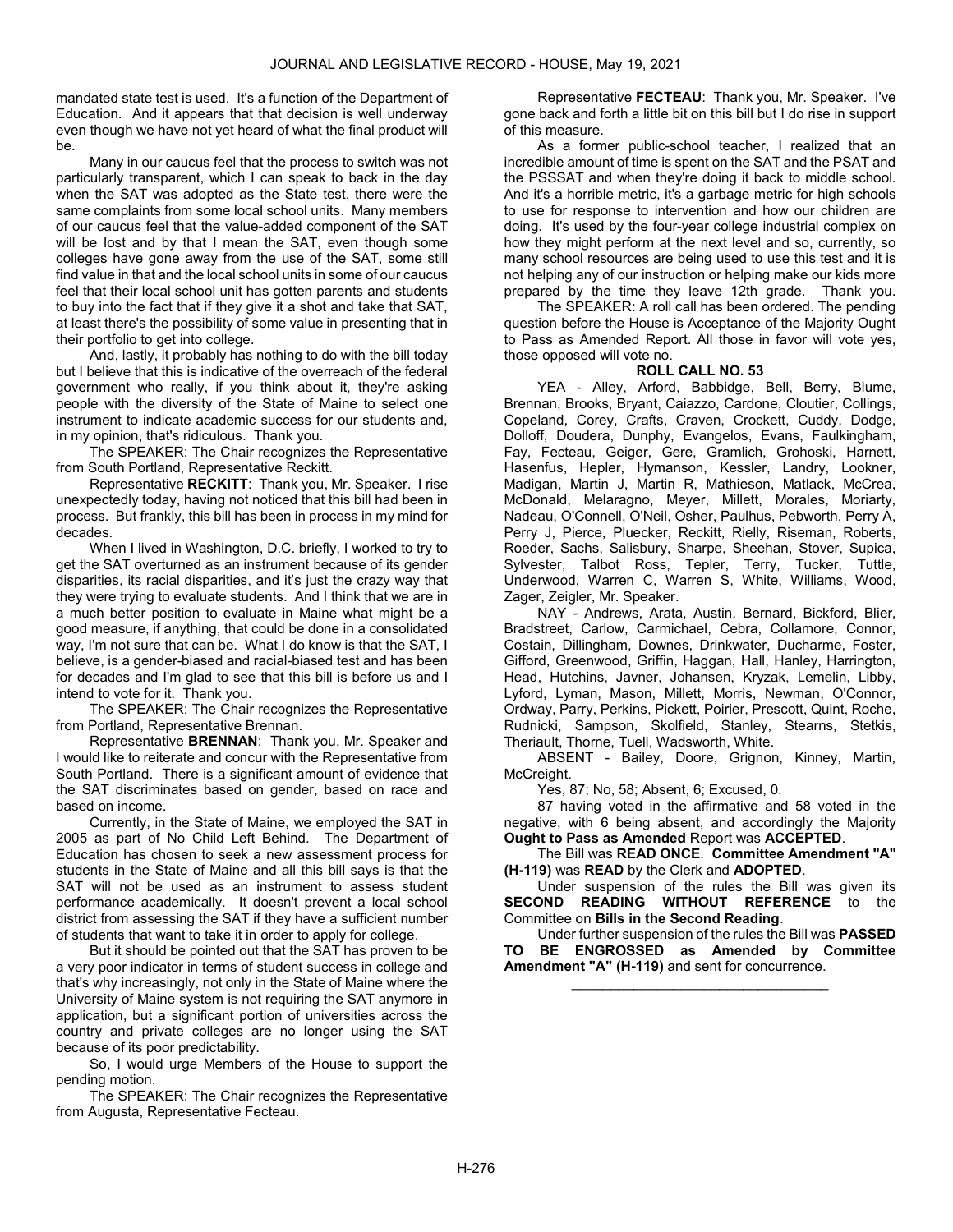Majority Report of the Committee on EDUCATION AND CULTURAL AFFAIRS reporting Ought to Pass as Amended by Committee Amendment "A" (H-132) on Bill "An Act To Address Student Achievement Gaps"

(H.P. 197) (L.D. 281)

Signed: Senators:

 RAFFERTY of York DAUGHTRY of Cumberland

Representatives:

 BRENNAN of Portland CROCKETT of Portland DODGE of Belfast McCREA of Fort Fairfield MILLETT of Cape Elizabeth SALISBURY of Westbrook

 Minority Report of the same Committee reporting Ought Not to Pass on same Bill.

Signed:

Senator:

WOODSOME of York

Representatives:

 LYMAN of Livermore Falls ROCHE of Wells SAMPSON of Alfred STEARNS of Guilford

### READ.

 On motion of Representative BRENNAN of Portland, the Majority Ought to Pass as Amended Report was ACCEPTED.

 The Bill was READ ONCE. Committee Amendment "A" (H-132) was READ by the Clerk and ADOPTED.

 Under suspension of the rules the Bill was given its SECOND READING WITHOUT REFERENCE to the Committee on Bills in the Second Reading.

 Under further suspension of the rules the Bill was PASSED TO BE ENGROSSED as Amended by Committee Amendment "A" (H-132) and sent for concurrence.

\_\_\_\_\_\_\_\_\_\_\_\_\_\_\_\_\_\_\_\_\_\_\_\_\_\_\_\_\_\_\_\_\_

 Majority Report of the Committee on EDUCATION AND CULTURAL AFFAIRS reporting Ought Not to Pass on Bill "An Act To Authorize Lifetime Teaching Certificates"

(H.P. 230) (L.D. 326)

 Signed: Senators:

> RAFFERTY of York DAUGHTRY of Cumberland

Representatives:

 BRENNAN of Portland CROCKETT of Portland DODGE of Belfast McCREA of Fort Fairfield MILLETT of Cape Elizabeth SALISBURY of Westbrook

 Minority Report of the same Committee reporting Ought to Pass as Amended by Committee Amendment "A" (H-101) on same Bill.

Signed:

 Representatives: LYMAN of Livermore Falls ROCHE of Wells SAMPSON of Alfred STEARNS of Guilford

### READ.

 On motion of Representative BRENNAN of Portland, the Majority Ought Not to Pass Report was ACCEPTED and sent for concurrence.

\_\_\_\_\_\_\_\_\_\_\_\_\_\_\_\_\_\_\_\_\_\_\_\_\_\_\_\_\_\_\_\_\_

 Majority Report of the Committee on EDUCATION AND CULTURAL AFFAIRS reporting Ought to Pass as Amended by Committee Amendment "A" (H-159) on Resolve, To Require the Department of Education To Form a Family Income Data Collection Working Group

(H.P. 260) (L.D. 362)

 Signed: Senators:

 RAFFERTY of York DAUGHTRY of Cumberland

Representatives:

 BRENNAN of Portland CROCKETT of Portland DODGE of Belfast McCREA of Fort Fairfield MILLETT of Cape Elizabeth SALISBURY of Westbrook

 Minority Report of the same Committee reporting Ought Not to Pass on same Resolve.

Sianed: Senator:

WOODSOME of York

Representatives:

 LYMAN of Livermore Falls ROCHE of Wells SAMPSON of Alfred STEARNS of Guilford

### READ.

 On motion of Representative BRENNAN of Portland, the Majority Ought to Pass as Amended Report was ACCEPTED. The Resolve was READ ONCE. Committee Amendment

"A" (H-159) was READ by the Clerk and ADOPTED.

 Under suspension of the rules the Resolve was given its SECOND READING WITHOUT REFERENCE to the Committee on Bills in the Second Reading.

 Under further suspension of the rules the Resolve was PASSED TO BE ENGROSSED as Amended by Committee Amendment "A" (H-159) and sent for concurrence.

\_\_\_\_\_\_\_\_\_\_\_\_\_\_\_\_\_\_\_\_\_\_\_\_\_\_\_\_\_\_\_\_\_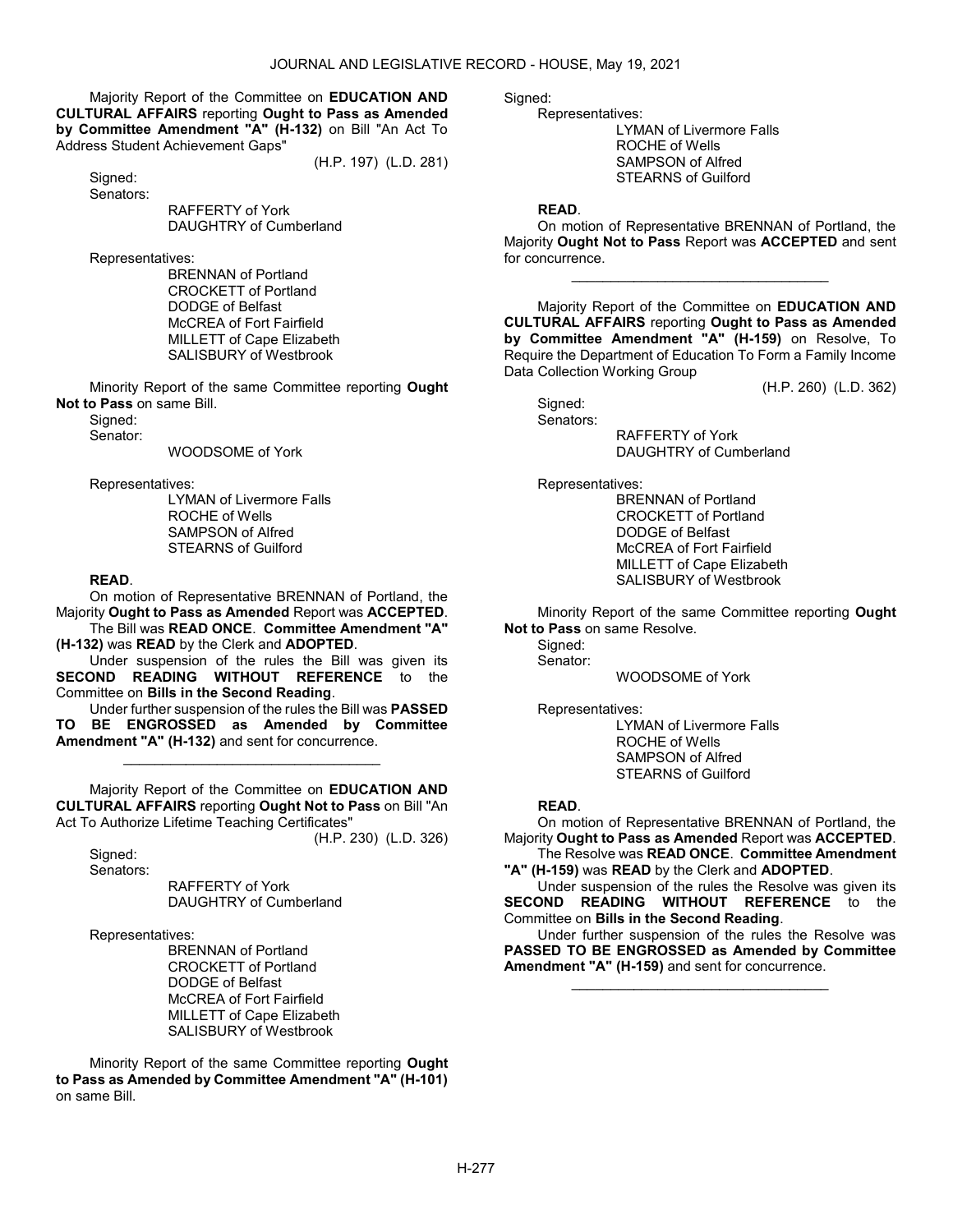Majority Report of the Committee on EDUCATION AND CULTURAL AFFAIRS reporting Ought to Pass as Amended by Committee Amendment "A" (H-122) on Bill "An Act To Create New Models of Maine Manufacturing Employment and Education"

(H.P. 378) (L.D. 515)

 Signed: Senators:

> RAFFERTY of York DAUGHTRY of Cumberland WOODSOME of York

Representatives:

 BRENNAN of Portland CROCKETT of Portland DODGE of Belfast McCREA of Fort Fairfield MILLETT of Cape Elizabeth ROCHE of Wells SALISBURY of Westbrook

 Minority Report of the same Committee reporting Ought Not to Pass on same Bill.

Signed:

Representatives:

 LYMAN of Livermore Falls SAMPSON of Alfred STEARNS of Guilford

### READ.

 On motion of Representative BRENNAN of Portland, the Majority Ought to Pass as Amended Report was ACCEPTED.

 The Bill was READ ONCE. Committee Amendment "A" (H-122) was READ by the Clerk and ADOPTED.

 Under suspension of the rules the Bill was given its SECOND READING WITHOUT REFERENCE to the Committee on Bills in the Second Reading.

 Under further suspension of the rules the Bill was PASSED TO BE ENGROSSED as Amended by Committee Amendment "A" (H-122) and sent for concurrence.

\_\_\_\_\_\_\_\_\_\_\_\_\_\_\_\_\_\_\_\_\_\_\_\_\_\_\_\_\_\_\_\_\_

 Majority Report of the Committee on EDUCATION AND CULTURAL AFFAIRS reporting Ought Not to Pass on Resolve, Directing the Department of Education To Review Career and Technical Education Courses and Provide Guidance on High School Credit Equivalencies

(H.P. 379) (L.D. 516)

 Signed: Senators:

 RAFFERTY of York WOODSOME of York

Representatives:

 BRENNAN of Portland CROCKETT of Portland DODGE of Belfast LYMAN of Livermore Falls McCREA of Fort Fairfield MILLETT of Cape Elizabeth SALISBURY of Westbrook SAMPSON of Alfred STEARNS of Guilford

 Minority Report of the same Committee reporting Ought to Pass as Amended by Committee Amendment "A" (H-158) on same Resolve.

 Signed: Representative: ROCHE of Wells

### READ.

 On motion of Representative BRENNAN of Portland, the Majority Ought Not to Pass Report was ACCEPTED and sent for concurrence.

\_\_\_\_\_\_\_\_\_\_\_\_\_\_\_\_\_\_\_\_\_\_\_\_\_\_\_\_\_\_\_\_\_

 Majority Report of the Committee on EDUCATION AND CULTURAL AFFAIRS reporting Ought to Pass as Amended by Committee Amendment "A" (H-111) on Bill "An Act To Promote Accountability in Maine's Charter Schools"

(H.P. 440) (L.D. 604)

 Signed: Senators:

 RAFFERTY of York DAUGHTRY of Cumberland

Representatives:

 BRENNAN of Portland CROCKETT of Portland DODGE of Belfast McCREA of Fort Fairfield MILLETT of Cape Elizabeth SALISBURY of Westbrook

 Minority Report of the same Committee reporting Ought Not to Pass on same Bill.

Signed: Senator:

WOODSOME of York

Representatives:

 LYMAN of Livermore Falls ROCHE of Wells SAMPSON of Alfred STEARNS of Guilford

#### READ.

 Representative BRENNAN of Portland, moved that the House ACCEPT the Majority Ought to Pass as Amended Report.

 Representative STEARNS of Guilford REQUESTED a roll call on the motion to ACCEPT the Majority Ought to Pass as Amended Report.

 More than one-fifth of the members present expressed a desire for a roll call which was ordered.

 The SPEAKER: The Chair recognizes the Representative from Guilford, Representative Stearns.

 Representative STEARNS: Thank you, Mr. Speaker. As a former administrator in a public school, as we've seen the charter schools come into Maine, I've been really watching that with a critical eye and I use that as to set the stage of my following remarks and that is as we took a good look at the accountability pieces with the charter schools in Maine it became very apparent to me, we discovered through our committee work that achievement measures, student achievement measures in the charter schools are posted, they're well-documented, anybody can take a look at them and the same thing with all the financial data. At first, I didn't think it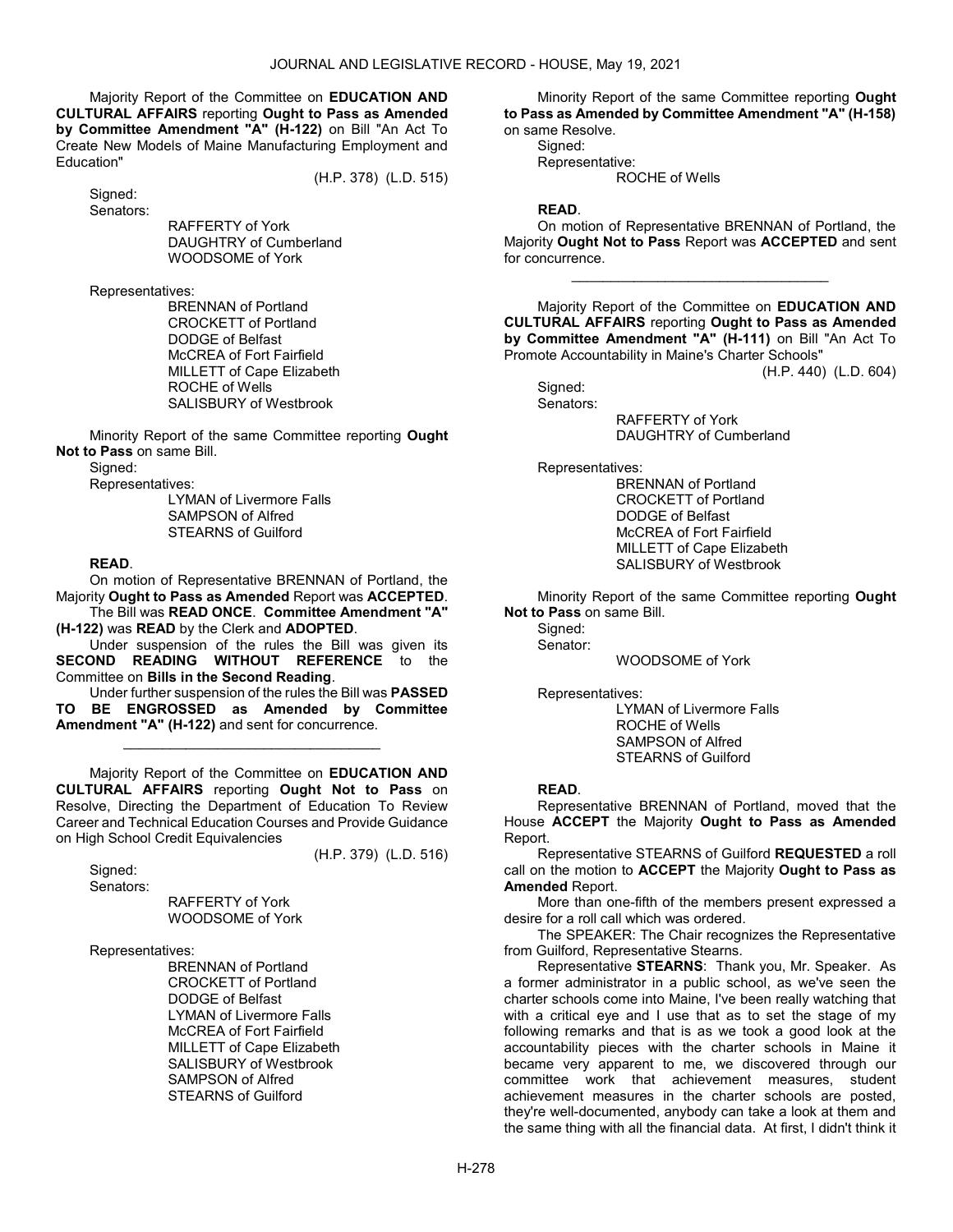was available but as we looked at that, all of their financial data is right there for anyone to examine and certainly you can get any questions answered through the charter commission. So, I would urge to vote Ought Not to Pass. Thank you.

 The SPEAKER: The Chair recognizes the Representative from Portland, Representative Brennan.

Representative **BRENNAN:** Thank you, Mr. Speaker. I would just remind the House to look at the amended report from the committee and what this bill does is simply ask the Department of Education and consult with MEPRI to look at how other states fund charter schools and how other states provide accountability and reporting features for charter schools. So, this simply provides a report back to the education committee in January.

 The SPEAKER: A roll call has been ordered. The pending question before the House is Acceptance the Majority Ought to Pass as Amended Report. All those in favor will vote yes, those opposed will vote no.

#### ROLL CALL NO. 54

 YEA - Alley, Arford, Babbidge, Bell, Berry, Blume, Brennan, Brooks, Bryant, Caiazzo, Cardone, Cloutier, Collings, Copeland, Crafts, Craven, Crockett, Cuddy, Dodge, Doudera, Dunphy, Evangelos, Evans, Fay, Geiger, Gere, Gramlich, Grohoski, Harnett, Hasenfus, Hepler, Hymanson, Kessler, Landry, Lookner, Madigan, Martin J, Martin R, Mathieson, Matlack, McCrea, McCreight, McDonald, Melaragno, Meyer, Millett, Morales, Moriarty, O'Connell, O'Neil, Osher, Paulhus, Pebworth, Perry A, Perry J, Pierce, Reckitt, Rielly, Riseman, Roberts, Roeder, Sachs, Salisbury, Sharpe, Sheehan, Stover, Supica, Sylvester, Talbot Ross, Tepler, Terry, Tucker, Tuttle, Warren C, Warren S, White, Williams, Wood, Zager, Zeigler, Mr. Speaker.

 NAY - Andrews, Arata, Austin, Bernard, Blier, Bradstreet, Carlow, Carmichael, Cebra, Collamore, Connor, Corey, Costain, Dillingham, Dolloff, Downes, Drinkwater, Ducharme, Faulkingham, Fecteau, Foster, Gifford, Greenwood, Griffin, Haggan, Hall, Hanley, Harrington, Head, Hutchins, Javner, Johansen, Kinney, Kryzak, Lemelin, Libby, Lyford, Lyman, Mason, Millett, Morris, Nadeau, Newman, O'Connor, Ordway, Parry, Perkins, Pickett, Pluecker, Poirier, Prescott, Quint, Roche, Rudnicki, Sampson, Skolfield, Stanley, Stearns, Stetkis, Theriault, Thorne, Tuell, Underwood, Wadsworth, White.

ABSENT - Bailey, Bickford, Doore, Grignon, Martin.

Yes, 81; No, 65; Absent, 5; Excused, 0.

 81 having voted in the affirmative and 65 voted in the negative, with 5 being absent, and accordingly the Majority Ought to Pass as Amended Report was ACCEPTED.

 The Bill was READ ONCE. Committee Amendment "A" (H-111) was READ by the Clerk and ADOPTED.

 Under suspension of the rules the Bill was given its SECOND READING WITHOUT REFERENCE to the Committee on Bills in the Second Reading.

 Under further suspension of the rules the Bill was PASSED TO BE ENGROSSED as Amended by Committee Amendment "A" (H-111) and sent for concurrence.

\_\_\_\_\_\_\_\_\_\_\_\_\_\_\_\_\_\_\_\_\_\_\_\_\_\_\_\_\_\_\_\_\_

 Majority Report of the Committee on EDUCATION AND CULTURAL AFFAIRS reporting Ought to Pass as Amended by Committee Amendment "A" (H-116) on Bill "An Act To Direct the Department of Education To Establish a Working Group To Determine Best Practices and Accountability Standards for School Boards To Manage the Performance of Superintendents"

(H.P. 474) (L.D. 643)

Signed:

Senators:

 RAFFERTY of York DAUGHTRY of Cumberland WOODSOME of York

Representatives:

 BRENNAN of Portland CROCKETT of Portland DODGE of Belfast LYMAN of Livermore Falls McCREA of Fort Fairfield MILLETT of Cape Elizabeth SALISBURY of Westbrook STEARNS of Guilford

 Minority Report of the same Committee reporting Ought Not to Pass on same Bill.

 Signed: Representatives: ROCHE of Wells SAMPSON of Alfred

### READ.

 On motion of Representative BRENNAN of Portland, the Majority Ought to Pass as Amended Report was ACCEPTED. The Bill was READ ONCE. Committee Amendment "A"

(H-116) was READ by the Clerk and ADOPTED.

 Under suspension of the rules the Bill was given its SECOND READING WITHOUT REFERENCE to the Committee on Bills in the Second Reading.

 Under further suspension of the rules the Bill was PASSED TO BE ENGROSSED as Amended by Committee Amendment "A" (H-116) and sent for concurrence.

\_\_\_\_\_\_\_\_\_\_\_\_\_\_\_\_\_\_\_\_\_\_\_\_\_\_\_\_\_\_\_\_\_

 Majority Report of the Committee on EDUCATION AND CULTURAL AFFAIRS reporting Ought to Pass as Amended by Committee Amendment "A" (H-120) on Bill "An Act To Require at Least a 30-minute Lunch Period for Students"

(H.P. 482) (L.D. 655)

 Signed: Senator:

RAFFERTY of York

Representatives:

 BRENNAN of Portland CROCKETT of Portland DODGE of Belfast McCREA of Fort Fairfield MILLETT of Cape Elizabeth SALISBURY of Westbrook

 Minority Report of the same Committee reporting Ought Not to Pass on same Bill.

Signed:

Senator:

WOODSOME of York

Representatives:

 LYMAN of Livermore Falls ROCHE of Wells STEARNS of Guilford

READ.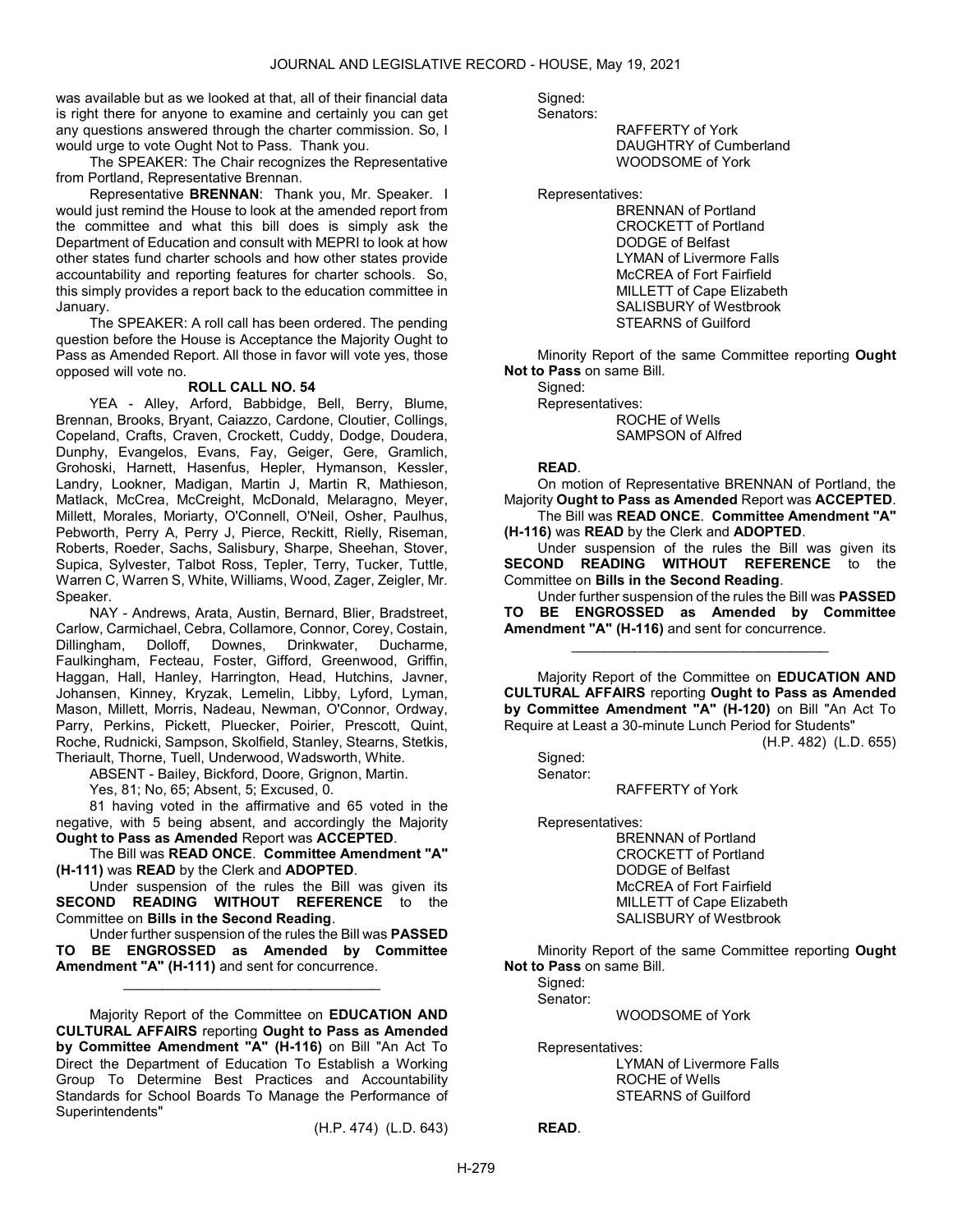On motion of Representative BRENNAN of Portland, the Majority Ought to Pass as Amended Report was ACCEPTED. The Bill was READ ONCE. Committee Amendment "A"

(H-120) was READ by the Clerk and ADOPTED.

 Under suspension of the rules the Bill was given its SECOND READING WITHOUT REFERENCE to the Committee on Bills in the Second Reading.

 Under further suspension of the rules the Bill was PASSED TO BE ENGROSSED as Amended by Committee Amendment "A" (H-120) and sent for concurrence.

\_\_\_\_\_\_\_\_\_\_\_\_\_\_\_\_\_\_\_\_\_\_\_\_\_\_\_\_\_\_\_\_\_

 By unanimous consent, all matters having been acted upon were ORDERED SENT FORTHWITH. \_\_\_\_\_\_\_\_\_\_\_\_\_\_\_\_\_\_\_\_\_\_\_\_\_\_\_\_\_\_\_\_\_

 Majority Report of the Committee on EDUCATION AND CULTURAL AFFAIRS reporting Ought to Pass as Amended by Committee Amendment "A" (H-115) on Bill "An Act Regarding the Duties of School Boards Pursuant to the Laws Governing Attendance at Elementary and Secondary Schools" (H.P. 779) (L.D. 1050)

 Signed: Senators:

 RAFFERTY of York DAUGHTRY of Cumberland WOODSOME of York

Representatives:

 BRENNAN of Portland CROCKETT of Portland DODGE of Belfast LYMAN of Livermore Falls McCREA of Fort Fairfield MILLETT of Cape Elizabeth ROCHE of Wells SALISBURY of Westbrook STEARNS of Guilford

 Minority Report of the same Committee reporting Ought Not to Pass on same Bill.

Signed:

 Representative: SAMPSON of Alfred

### READ.

 On motion of Representative BRENNAN of Portland, the Majority Ought to Pass as Amended Report was ACCEPTED.

 The Bill was READ ONCE. Committee Amendment "A" (H-115) was READ by the Clerk and ADOPTED.

 Under suspension of the rules the Bill was given its SECOND READING WITHOUT REFERENCE to the Committee on Bills in the Second Reading.

 Under further suspension of the rules the Bill was PASSED TO BE ENGROSSED as Amended by Committee Amendment "A" (H-115) and sent for concurrence.

\_\_\_\_\_\_\_\_\_\_\_\_\_\_\_\_\_\_\_\_\_\_\_\_\_\_\_\_\_\_\_\_\_

 Majority Report of the Committee on ENERGY, UTILITIES AND TECHNOLOGY reporting Ought Not to Pass on Bill "An Act To Create Synergy between Maine Industry and Maine's Energy Goals in the Use of Certain Funds by the Efficiency Maine Trust" (H.P. 494) (L.D. 667)

Signed:

Senator:

VITELLI of Sagadahoc

Representatives:

 BERRY of Bowdoinham CUDDY of Winterport GROHOSKI of Ellsworth WOOD of Portland ZEIGLER of Montville

 Minority Report of the same Committee reporting Ought to Pass as Amended by Committee Amendment "A" (H-142) on same Bill.

 Signed: Senator:

STEWART of Aroostook

Representatives:

 CARLOW of Buxton FOSTER of Dexter KESSLER of South Portland WADSWORTH of Hiram

### READ.

 On motion of Representative BRENNAN of Portland, the Majority Ought Not to Pass Report was ACCEPTED and sent for concurrence.

\_\_\_\_\_\_\_\_\_\_\_\_\_\_\_\_\_\_\_\_\_\_\_\_\_\_\_\_\_\_\_\_\_

 Majority Report of the Committee on ENERGY, UTILITIES AND TECHNOLOGY reporting Ought to Pass as Amended by Committee Amendment "A" (H-133) on Bill "An Act To Require Joint Use Entities To Establish Permanent Liaisons with All County Emergency Management Agencies"

(H.P. 746) (L.D. 1008)

 Signed: Senators:

 LAWRENCE of York STEWART of Aroostook VITELLI of Sagadahoc

Representatives:

 BERRY of Bowdoinham CARLOW of Buxton CUDDY of Winterport GROHOSKI of Ellsworth KESSLER of South Portland WADSWORTH of Hiram WOOD of Portland ZEIGLER of Montville

 Minority Report of the same Committee reporting Ought to Pass on same Bill.

Signed:

Representative:

FOSTER of Dexter

### READ.

 On motion of Representative BERRY of Bowdoinham, the Majority Ought to Pass as Amended Report was ACCEPTED. The Bill was READ ONCE. Committee Amendment "A"

(H-133) was READ by the Clerk and ADOPTED. Under suspension of the rules the Bill was given its

SECOND READING WITHOUT REFERENCE to the Committee on Bills in the Second Reading.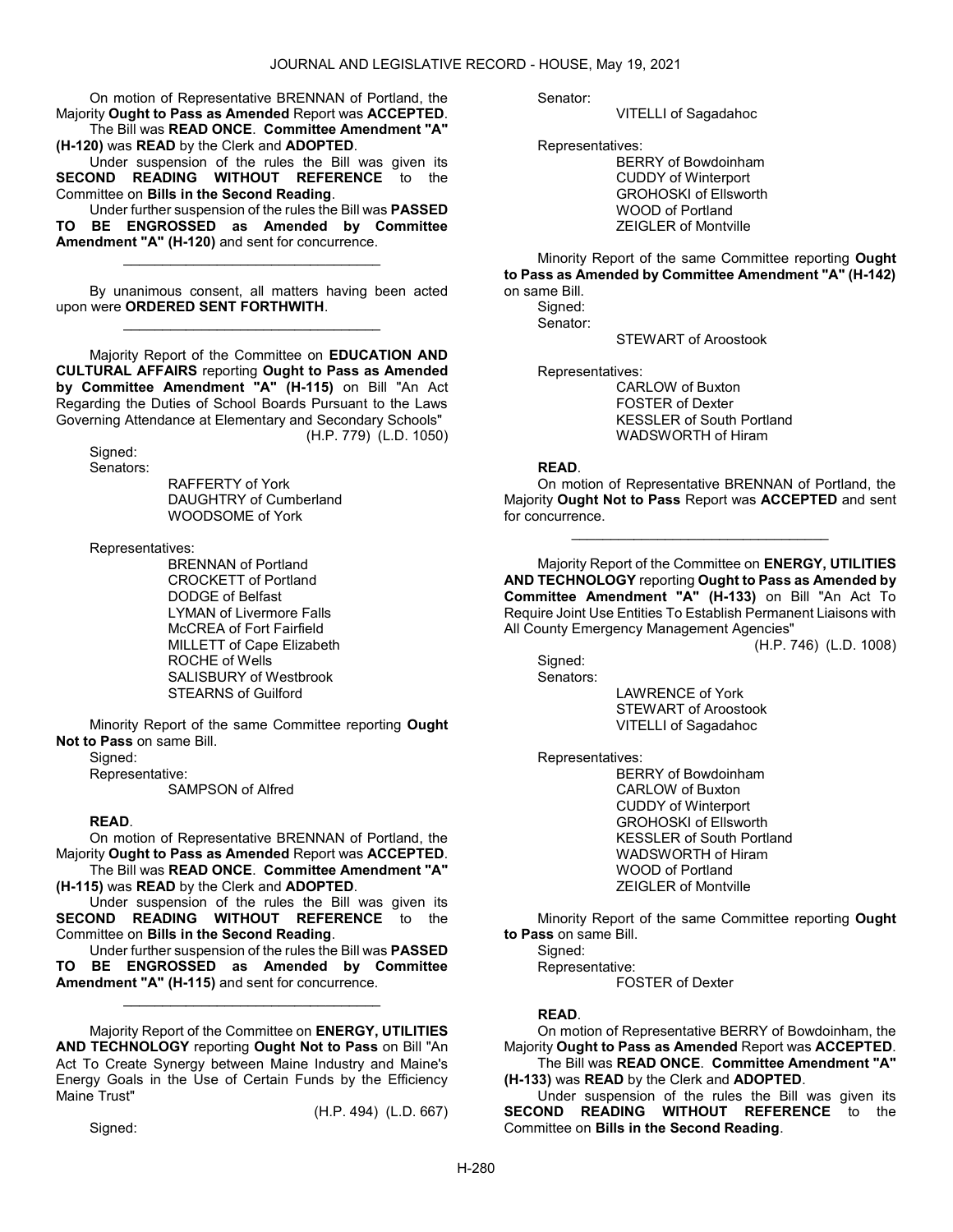Under further suspension of the rules the Bill was PASSED TO BE ENGROSSED as Amended by Committee Amendment "A" (H-133) and sent for concurrence.

\_\_\_\_\_\_\_\_\_\_\_\_\_\_\_\_\_\_\_\_\_\_\_\_\_\_\_\_\_\_\_\_\_

 Majority Report of the Committee on ENVIRONMENT AND NATURAL RESOURCES reporting Ought to Pass as Amended by Committee Amendment "A" (H-137) on Bill "An Act To Define Intentional Balloon Releases as Litter"

(H.P. 761) (L.D. 1023)

 Signed: Senators:

 BRENNER of Cumberland BENNETT of Oxford CARNEY of Cumberland

Representatives:

 TUCKER of Brunswick BELL of Yarmouth BLUME of York DOUDERA of Camden GRAMLICH of Old Orchard Beach ZEIGLER of Montville

 Minority Report of the same Committee reporting Ought Not to Pass on same Bill.

Signed:

Representatives:

 HANLEY of Pittston JOHANSEN of Monticello O'CONNOR of Berwick TUELL of East Machias

### READ.

 Representative TUCKER of Brunswick moved that the House ACCEPT the Majority Ought to Pass as Amended Report.

 Representative McDONALD of Stonington REQUESTED a roll call on the motion to ACCEPT the Majority Ought to Pass as Amended Report.

 More than one-fifth of the members present expressed a desire for a roll call which was ordered.

 The SPEAKER: The Chair recognizes the Representative from Pittston, Representative Hanley.

 Representative HANLEY: Thank you, Mr. Speaker. First of all, Ladies and Gentlemen of the House, I want to make it clear that releasing balloons into the atmosphere and letting them float away is highly inappropriate. I don't condone it and don't wish to see it happen. However, this piece of legislation is the wrong approach. You're criminalizing something that should be an education issue. Had we been simply had a piece of legislation requiring an education component, that would've been a much better process. But now we have in this legislation it will be a crime, a civil penalty for \$100 up to \$500 for the intentional release of a single balloon. So, when my 7-year-old granddaughter goes out and she's got a balloon in her hand with a cat's name on it and let's go of it, it is possible for her to be subject to a civil fine. And how are we going to enforce this? The law also says that you have to prove intent and the Good Representative from Brunswick explained in committee that a policeman can find you or can summons you for rolling through a stop sign but he doesn't have to prove intent. With this piece of legislation, all law enforcement will have to prove intent. In other words, my 7-year-old granddaughter when the SWAT

team interviews her will have to prove that she intended to do this.

 So, I ask you to show a little just clarity on this and let's look for legislation that educates instead of criminalizes. And, again, I do agree with the premise that we don't want to release the balloons, I have no issue with that, but this was not the vehicle to use to do that. So, thank you, Mr. Speaker, and I ask you to follow my vote and defeat the pending motion.

 The SPEAKER: The Chair recognizes the Representative from Stonington, Representative McDonald.

 Representative McDONALD: Thank you, Mr. Speaker, Ladies and Gentlemen of the House. Data from the U.S. Fish and Wildlife Service shows that land-based animals, marine animals, and animals that fly are all equally likely to mistake balloons for food and then either eat it, choke on it or get fatally entangled in the attached ribbon or string. Balloons are not digestible and are the number one killer of seabirds. You may have seen that some balloons are labeled biodegradable. While balloons with the biodegradable label may indeed break down over time, the year's long process allows ample opportunity for these balloons to cause damage.

 In addition to being detrimental to marine life, balloons are a hazard to commercial fishing vessels. Sucking a balloon into your intake, overheating or possibly blowing a motor will lead to a very bad day. In 2019, similar legislation passed in Rhode Island where, just as in Maine, commercial fishermen advocated for the passage of the bill. Balloons can travel long distances by air and in our waterways and are the most common source of plastic pollution commercial fishermen in New England encounter in our ocean and along our coasts.

 I am a mom to twin toddlers. I know the anguish that occurs when a balloon slips from a child's grasp. LD 1023 does not outlaw balloons and may not prevent the occasional release, but it will stop organized events from releasing balloons into the air and sends a clear message to Mainers that intentional balloon releases are damaging.

 Common sense dictates that what goes up must come down. It is time to define intentional balloon releases as an act of littering. Thank you and I ask that you please follow my light.

 The SPEAKER: A roll call has been ordered. The pending question before the House is Acceptance the Majority Ought to Pass as Amended Report. All those in favor will vote yes, those opposed will vote no.

### ROLL CALL NO. 55

 YEA - Arford, Babbidge, Bell, Berry, Blume, Brennan, Brooks, Bryant, Caiazzo, Cardone, Cloutier, Collings, Copeland, Corey, Crafts, Craven, Crockett, Cuddy, Dodge, Doudera, Dunphy, Evans, Fay, FecteauR, Geiger, Gere, Gramlich, Grohoski, Harnett, Hasenfus, Hepler, Hymanson, Kessler, Kryzak, Landry, Lookner, Madigan, MartinJ, MartinR, Mathieson, Matlack, McCrea, McCreight, McDonald, Melaragno, Meyer, MillettR, Morales, Moriarty, O'Connell, O'Neil, Osher, Paulhus, Pebworth, PerryA, PerryJ, Pierce, Pluecker, Reckitt, Rielly, Riseman, Roberts, Roche, Roeder, Sachs, Salisbury, Sharpe, Sheehan, Stover, Supica, Sylvester, Talbot Ross, Tepler, Terry, Tucker, Tuttle, WarrenC, WarrenS, WhiteB, Williams, Wood, Zager, Zeigler.

 NAY - Alley, Andrews, Arata, Austin, Bernard, Bickford, Blier, Bradstreet, Carlow, Carmichael, Cebra, Collamore, Connor, Costain, Dillingham, Dolloff, Downes, Drinkwater, Ducharme, Evangelos, Faulkingham, FecteauJ, Foster, Gifford, Greenwood, Griffin, Haggan, Hall, Hanley, Harrington, Head, Hutchins, Javner, Johansen, Kinney, Lemelin, Libby, Lyford, Lyman, MasonR, MillettH, Morris, Nadeau, Newman, O'Connor, Ordway, Parry, Perkins, Pickett, Poirier, Prescott, Quint,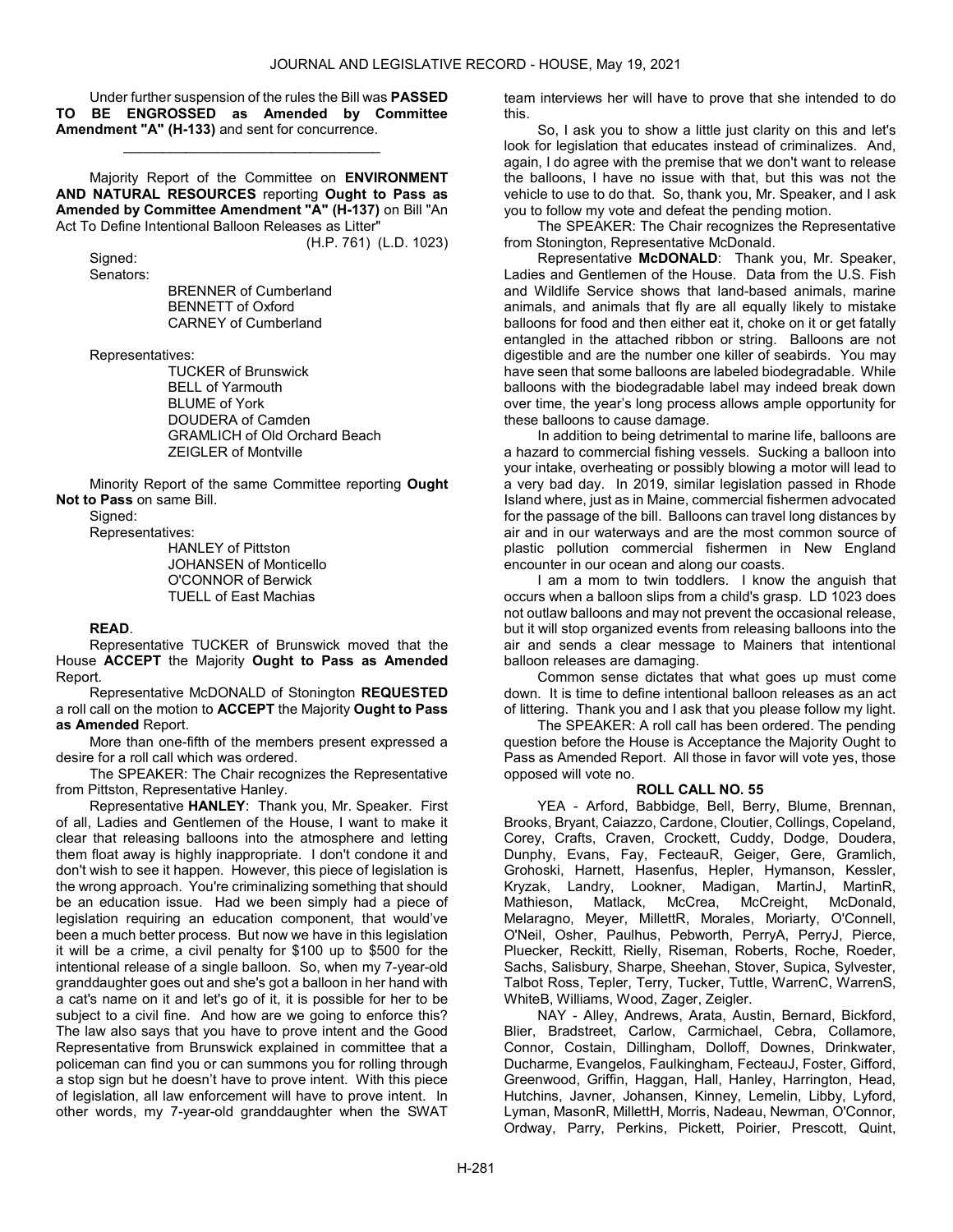Rudnicki, Sampson, Skolfield, Stanley, Stearns, Stetkis, Theriault, Thorne, Tuell, Underwood, Wadsworth, WhiteD.

ABSENT - Bailey, Doore, Grignon, MartinT.

Yes, 83; No, 64; Absent, 4; Excused, 0.

 83 having voted in the affirmative and 64 voted in the negative, with 4 being absent, and accordingly the Majority Ought to Pass as Amended Report was ACCEPTED.

 The Bill was READ ONCE. Committee Amendment "A" (H-137) was READ by the Clerk and ADOPTED.

 Under suspension of the rules the Bill was given its SECOND READING WITHOUT REFERENCE to the Committee on Bills in the Second Reading.

 Under further suspension of the rules the Bill was PASSED TO BE ENGROSSED as Amended by Committee Amendment "A" (H-137) and sent for concurrence.

\_\_\_\_\_\_\_\_\_\_\_\_\_\_\_\_\_\_\_\_\_\_\_\_\_\_\_\_\_\_\_\_\_

 Majority Report of the Committee on HEALTH AND HUMAN SERVICES reporting Ought Not to Pass on Bill "An Act To Amend the Laws Governing Tobacco Specialty Stores" (H.P. 460) (L.D. 624)

 Signed: Senators:

 CLAXTON of Androscoggin BALDACCI of Penobscot

Representatives:

 MEYER of Eliot CRAVEN of Lewiston MADIGAN of Waterville PERRY of Calais STOVER of Boothbay ZAGER of Portland

 Minority Report of the same Committee reporting Ought to Pass as Amended by Committee Amendment "A" (H-108) on same Bill.

Signed:

Senator:

MOORE of Washington

Representatives:

 CONNOR of Lewiston GRIFFIN of Levant JAVNER of Chester LEMELIN of Chelsea

READ.

 On motion of Representative MEYER of Eliot, the Majority Ought Not to Pass Report was ACCEPTED and sent for concurrence.

\_\_\_\_\_\_\_\_\_\_\_\_\_\_\_\_\_\_\_\_\_\_\_\_\_\_\_\_\_\_\_\_\_

 Majority Report of the Committee on HEALTH AND HUMAN SERVICES reporting Ought Not to Pass on Bill "An Act To Allow Lemonade Stands and Other Food and Nonalcoholic Beverage Sales by Minors"

(H.P. 905) (L.D. 1234)

Signed: Senators:

> CLAXTON of Androscoggin MOORE of Washington

Representatives:

 MEYER of Eliot CRAVEN of Lewiston GRIFFIN of Levant LEMELIN of Chelsea MADIGAN of Waterville PERRY of Calais STOVER of Boothbay ZAGER of Portland

 Minority Report of the same Committee reporting Ought to Pass on same Bill.

 Signed: Senator:

BALDACCI of Penobscot

Representatives:

 CONNOR of Lewiston JAVNER of Chester

### READ.

 On motion of Representative MEYER of Eliot, the Majority Ought Not to Pass Report was ACCEPTED and sent for concurrence.

\_\_\_\_\_\_\_\_\_\_\_\_\_\_\_\_\_\_\_\_\_\_\_\_\_\_\_\_\_\_\_\_\_

 Majority Report of the Committee on HEALTH COVERAGE, INSURANCE AND FINANCIAL SERVICES reporting Ought Not to Pass on Bill "An Act To Increase Hospital Bed Capacity by Eliminating the Certificate of Need for Outside Hospital Beds"

(H.P. 687) (L.D. 931)

 Signed: Senators:

 SANBORN of Cumberland BRENNER of Cumberland

Representatives:

 TEPLER of Topsham ARFORD of Brunswick BROOKS of Lewiston EVANS of Dover-Foxcroft MATHIESON of Kittery MELARAGNO of Auburn

 Minority Report of the same Committee reporting Ought to Pass as Amended by Committee Amendment "A" (H-180) on same Bill.

Signed: Senator:

STEWART of Aroostook

Representatives:

 BLIER of Buxton CONNOR of Lewiston MORRIS of Turner QUINT of Hodgdon

# READ.

 On motion of Representative TEPLER of Topsham, the Majority Ought Not to Pass Report was ACCEPTED and sent for concurrence.

\_\_\_\_\_\_\_\_\_\_\_\_\_\_\_\_\_\_\_\_\_\_\_\_\_\_\_\_\_\_\_\_\_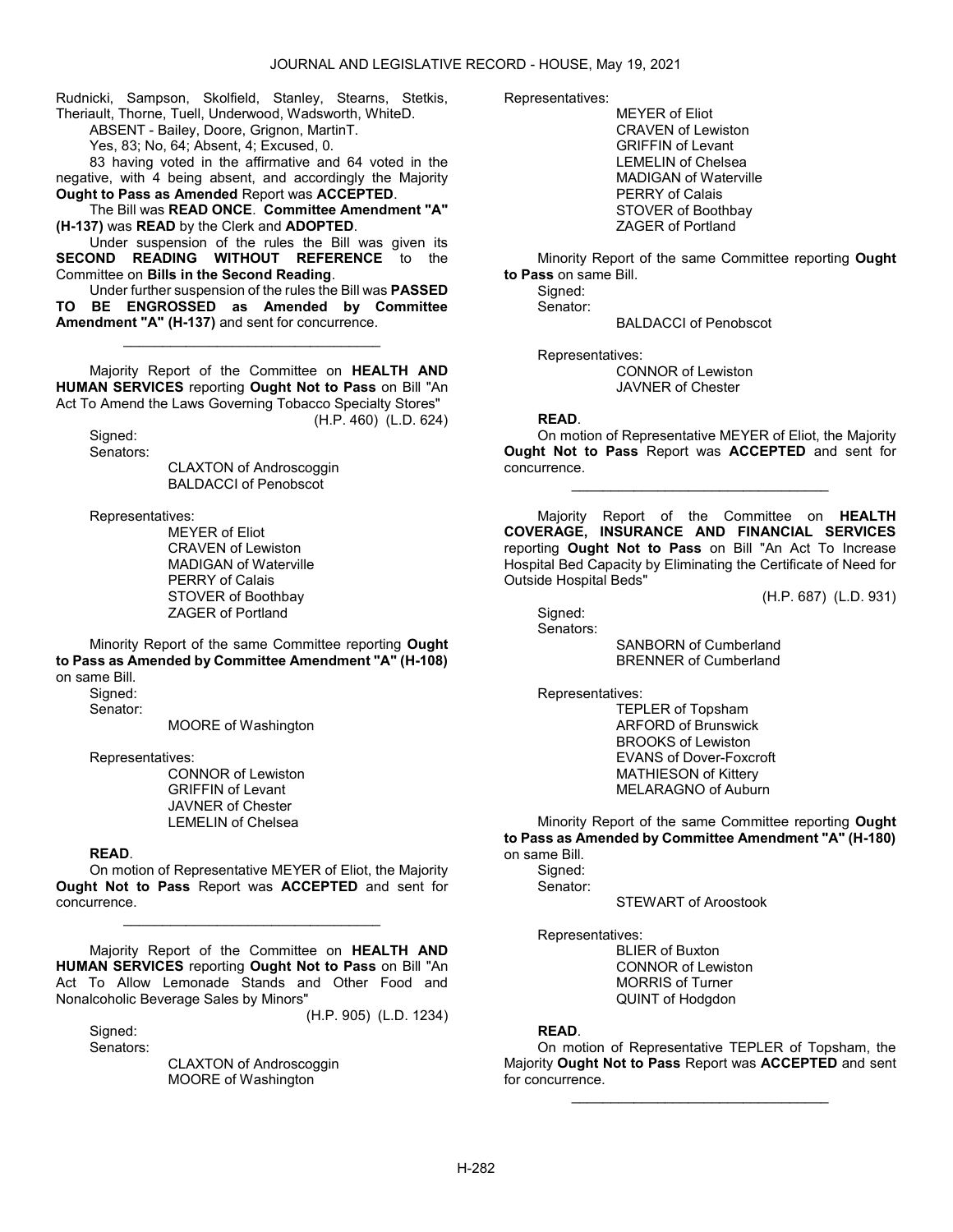Majority Report of the Committee on HEALTH COVERAGE, INSURANCE AND FINANCIAL SERVICES reporting Ought Not to Pass on Bill "An Act To Increase Hospital Capacity by Eliminating the Certificate of Need for Hospital Beds"

(H.P. 688) (L.D. 932)

 Signed: Senators:

 SANBORN of Cumberland BRENNER of Cumberland

Representatives:

 TEPLER of Topsham ARFORD of Brunswick BROOKS of Lewiston EVANS of Dover-Foxcroft MATHIESON of Kittery MELARAGNO of Auburn

 Minority Report of the same Committee reporting Ought to Pass on same Bill.

 Signed: Senator:

STEWART of Aroostook

Representatives:

 BLIER of Buxton CONNOR of Lewiston MORRIS of Turner QUINT of Hodgdon

### READ.

 On motion of Representative TEPLER of Topsham, the Majority Ought Not to Pass Report was ACCEPTED and sent for concurrence.

\_\_\_\_\_\_\_\_\_\_\_\_\_\_\_\_\_\_\_\_\_\_\_\_\_\_\_\_\_\_\_\_\_

 Majority Report of the Committee on HEALTH COVERAGE, INSURANCE AND FINANCIAL SERVICES reporting Ought Not to Pass on Bill "An Act To Increase the Ability of Health Care Facilities To Respond to Health Needs by Eliminating the Certificate of Need for Health Care Facilities" (H.P. 691) (L.D. 935)

 Signed: Senators:

 SANBORN of Cumberland BRENNER of Cumberland

Representatives:

 TEPLER of Topsham ARFORD of Brunswick BROOKS of Lewiston EVANS of Dover-Foxcroft MATHIESON of Kittery MELARAGNO of Auburn

 Minority Report of the same Committee reporting Ought to Pass as Amended by Committee Amendment "A" (H-179) on same Bill.

Sianed: Senator:

STEWART of Aroostook

Representatives:

 BLIER of Buxton CONNOR of Lewiston MORRIS of Turner QUINT of Hodgdon

### READ.

 On motion of Representative TEPLER of Topsham, the Majority Ought Not to Pass Report was ACCEPTED and sent for concurrence.

\_\_\_\_\_\_\_\_\_\_\_\_\_\_\_\_\_\_\_\_\_\_\_\_\_\_\_\_\_\_\_\_\_

 Majority Report of the Committee on HEALTH COVERAGE, INSURANCE AND FINANCIAL SERVICES reporting Ought Not to Pass on Bill "An Act To Ensure Access to Health Care Equipment by Eliminating the Certificate of Need for Major Medical Equipment"

(H.P. 742) (L.D. 1004)

 Signed: Senators:

 SANBORN of Cumberland BRENNER of Cumberland

Representatives:

 TEPLER of Topsham ARFORD of Brunswick BROOKS of Lewiston EVANS of Dover-Foxcroft MATHIESON of Kittery MELARAGNO of Auburn

 Minority Report of the same Committee reporting Ought to Pass as Amended by Committee Amendment "A" (H-183) on same Bill.

Sianed: Senator:

STEWART of Aroostook

Representatives:

 BLIER of Buxton CONNOR of Lewiston MORRIS of Turner QUINT of Hodgdon

### READ.

 Representative TEPLER of Topsham moved that the House ACCEPT the Majority Ought Not to Pass Report.

 Representative MORRIS of Turner REQUESTED a roll call on the motion to ACCEPT the Majority Ought Not to Pass Report.

 More than one-fifth of the members present expressed a desire for a roll call which was ordered.

 The SPEAKER: The Chair recognizes the Representative from Auburn, Representative Libby.

 Representative LIBBY: Thank you, Mr. Speaker. I rise in opposition to the pending motion.

 Certificate of Need, or CON, is a regulatory program requiring health care providers to obtain State approval prior to making changes in the health care landscape. The purpose is to verify that there is, indeed, a need for that particular service or facility in that community. The public, including competitors, are allowed to weigh in during the process. Maine has the highest CON applications in the country, as high as a quarter of a million dollars, and that doesn't include attorney fees.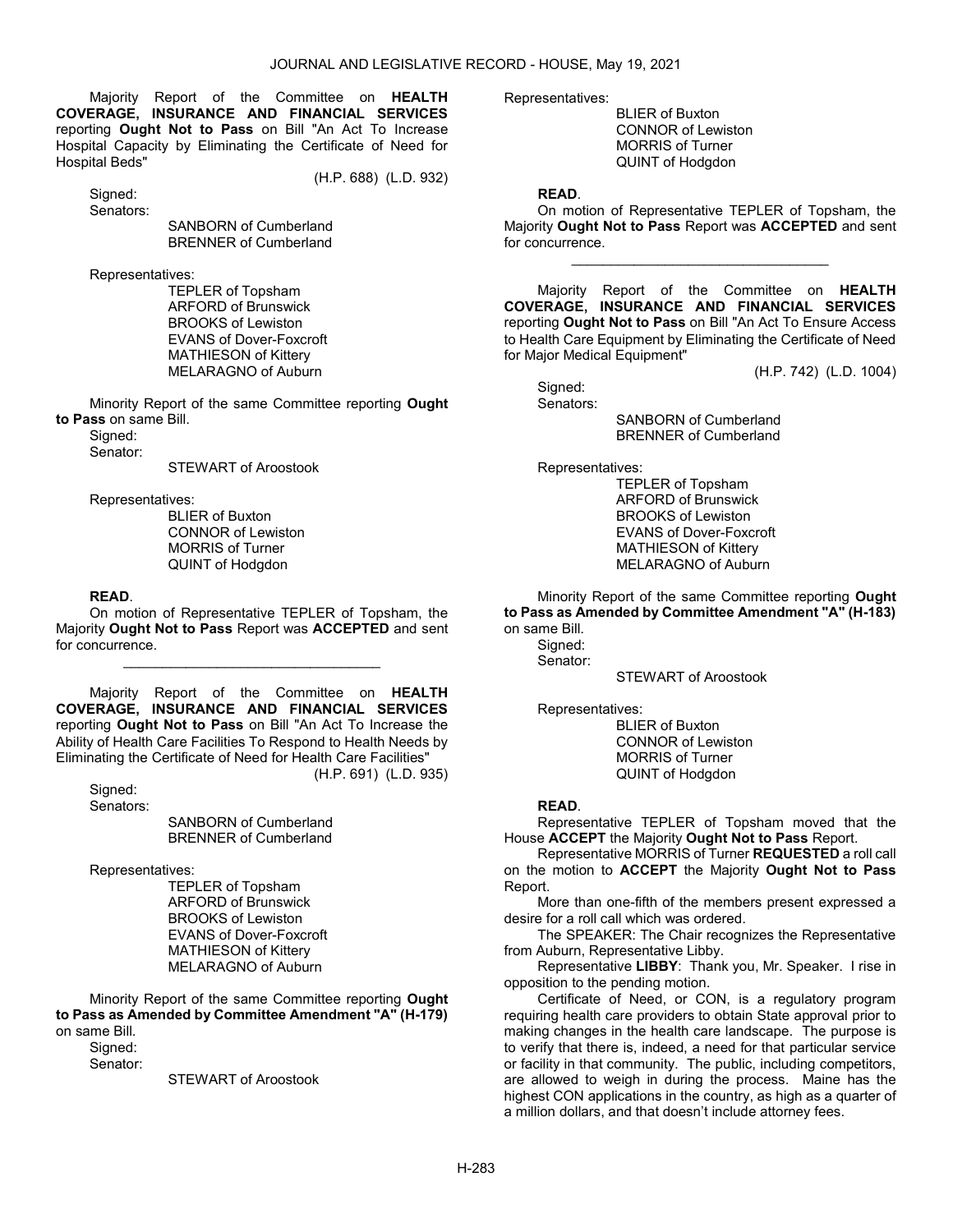This bill deals with the small section of the Maine CON law related to major medical equipment purchases. The theory behind the original CON laws was that by restricting the supply of health care facilities and services, you could control costs and increase access to care. Since 1986, however, in a rare admission of policy failure, the federal government has encouraged the repeal of CON laws, stating that, on balance, CON programs are not successful in containing health care costs and they pose serious anti-competitive risks that usually outweigh their purported economic benefits.

 Over the intervening years, many states have amended or outright repealed their CON laws. There are many studies that have looked at the difference in spending in CON states and those without CON laws and in 2018 the Journal of Public Health published a study that estimated CON laws lead to a statistically significant 3.1% increase in total spending. That study concluded that rather than decreasing health care spending as intended, it appears that CON laws actually increase it.

 The evidence to date suggests that CON laws are frequently costly barriers to entry for health care providers rather than successful tools for controlling costs or improving health care quality. Based on that evidence and their enforcement experience, the two federal anti-trust agencies, the Federal Trade Commission and the Anti-Trust Division of the Justice Department, have long suggested that states should repeal or retrench their CON laws.

 What can we learn from states that have repealed their CON laws? There is a substantial body of research documenting racial and ethnic disparities in access to medical care. These persistent disparities are well-recognized by both policymakers and clinicians as a serious health problem in need of correction. In 1996, New Jersey passed legislation that reformed its CON process regarding diagnostic cardiac catheterization services. In a 2009 study published in the Journal of Health Politics, Policy and Law, it was found that the expanded capacity increased cardiac angiography utilization overall and did so more rapidly for the black population. Using data from 1995 to 2004, the study found that expanded capacity increased cardiac angiography utilization overall and did so more rapidly for black people, leading to a large reduction in the disparity. However, this reduction was not attributable to services provided by new entrants to the cardiac angiography market since they were located in mostly white suburban areas. Instead, the new entrants cut into the incumbent's share of white cardiac angiography patients who had previously traveled from the suburbs to receive the procedure at inner-city incumbent hospitals. As a result, it appears that incumbents were forced to serve more black patients in their local area to maintain their cardiac angiography volume.

 These findings suggest that prior restrictions on cardiac angiography capacity contributed to the historical disparity in access to the procedure. It turns out what some refer to as limiting duplication of health care services is more correctly termed rationing of health care services leading to racial disparities in who receives critical services. Please follow my light and vote against this motion, thus taking a first step toward expanding access to health care at lower costs and reducing racial disparities in health care in our State.

 The SPEAKER: The Chair recognizes the Representative Topsham, Representative Tepler.

 Representative TEPLER: Thank you, Mr. Speaker. I'm flattered at being mistaken for Representative Dodge.

 Mr. Speaker, the Certificate of Need laws in Maine are working quite well and in fact, they're absolutely essential for the protection of our full-service hospitals. We have hospitals that

provide charity care. That is, they provide care to people who are indigent or who simply don't have health insurance. If these hospitals have units that move in close to them that can cream only insured patients from the population of people utilizing their services, then their ability to balance their bottom line becomes nil.

 The Certificate of Need law in Maine protects our hospitals given our laws around charity care and is extremely important in Maine to help continue the practice of providing care for Mainers who cannot afford insurance or otherwise cover their health care costs. Thank you very much.

 The SPEAKER: A roll call has been ordered. The pending question before the House is Acceptance of the Majority Ought Not to Pass Report. All those in favor will vote yes, those opposed will vote no.

#### ROLL CALL NO. 56

 YEA - Alley, Arford, Babbidge, Bell, Berry, Blume, Brennan, Brooks, Bryant, Caiazzo, Cardone, Cloutier, Collings, Copeland, Crafts, Craven, Crockett, Dodge, Doudera, Dunphy, Evans, Fay, FecteauR, Geiger, Gere, Gramlich, Grohoski, Harnett, Hasenfus, Hepler, Hymanson, Kessler, Lookner, Madigan, MartinJ, MartinR, Mathieson, Matlack, McCrea, McDonald, Melaragno, Meyer, MillettR, Morales, Moriarty, O'Connell, O'Neil, Osher, Paulhus, Pebworth, PerryA, PerryJ, Pierce, Reckitt, Rielly, Riseman, Roberts, Roeder, Sachs, Salisbury, Sharpe, Sheehan, Stover, Supica, Sylvester, Talbot Ross, Tepler, Terry, Tucker, Tuttle, WarrenC, WhiteB, Williams, Wood, Zager, Zeigler.

 NAY - Andrews, Arata, Austin, Bernard, Bickford, Blier, Bradstreet, Carlow, Carmichael, Cebra, Collamore, Connor, Corey, Costain, Dillingham, Dolloff, Downes, Drinkwater, Ducharme, Evangelos, Faulkingham, FecteauJ, Foster, Gifford, Greenwood, Griffin, Hall, Hanley, Harrington, Head, Hutchins, Javner, Johansen, Kinney, Kryzak, Landry, Lemelin, Libby, Lyford, Lyman, MasonR, MillettH, Morris, Nadeau, Newman, O'Connor, Ordway, Parry, Pickett, Pluecker, Poirier, Prescott, Quint, Roche, Rudnicki, Sampson, Skolfield, Stanley, Stearns, Stetkis, Theriault, Thorne, Tuell, Underwood, Wadsworth, WarrenS, WhiteD.

 ABSENT - Bailey, Cuddy, Doore, Grignon, Haggan, MartinT, McCreight, Perkins.

Yes, 76; No, 67; Absent, 8; Excused, 0.

 76 having voted in the affirmative and 67 voted in the negative, with 8 being absent, and accordingly the Majority Ought Not to Pass Report was ACCEPTED and sent for concurrence.

 By unanimous consent, all matters having been acted upon were ORDERED SENT FORTHWITH. \_\_\_\_\_\_\_\_\_\_\_\_\_\_\_\_\_\_\_\_\_\_\_\_\_\_\_\_\_\_\_\_\_

\_\_\_\_\_\_\_\_\_\_\_\_\_\_\_\_\_\_\_\_\_\_\_\_\_\_\_\_\_\_\_\_\_

#### CONSENT CALENDAR First Day

 In accordance with House Rule 519, the following item appeared on the Consent Calendar for the First Day:

 (S.P. 552) (L.D. 1697) Bill "An Act To Establish a Homeowner Assistance Fund Program and Provide for the Distribution of Funds" (EMERGENCY) Committee on APPROPRIATIONS AND FINANCIAL AFFAIRS reporting Ought to Pass as Amended by Committee Amendment "A" (S-103)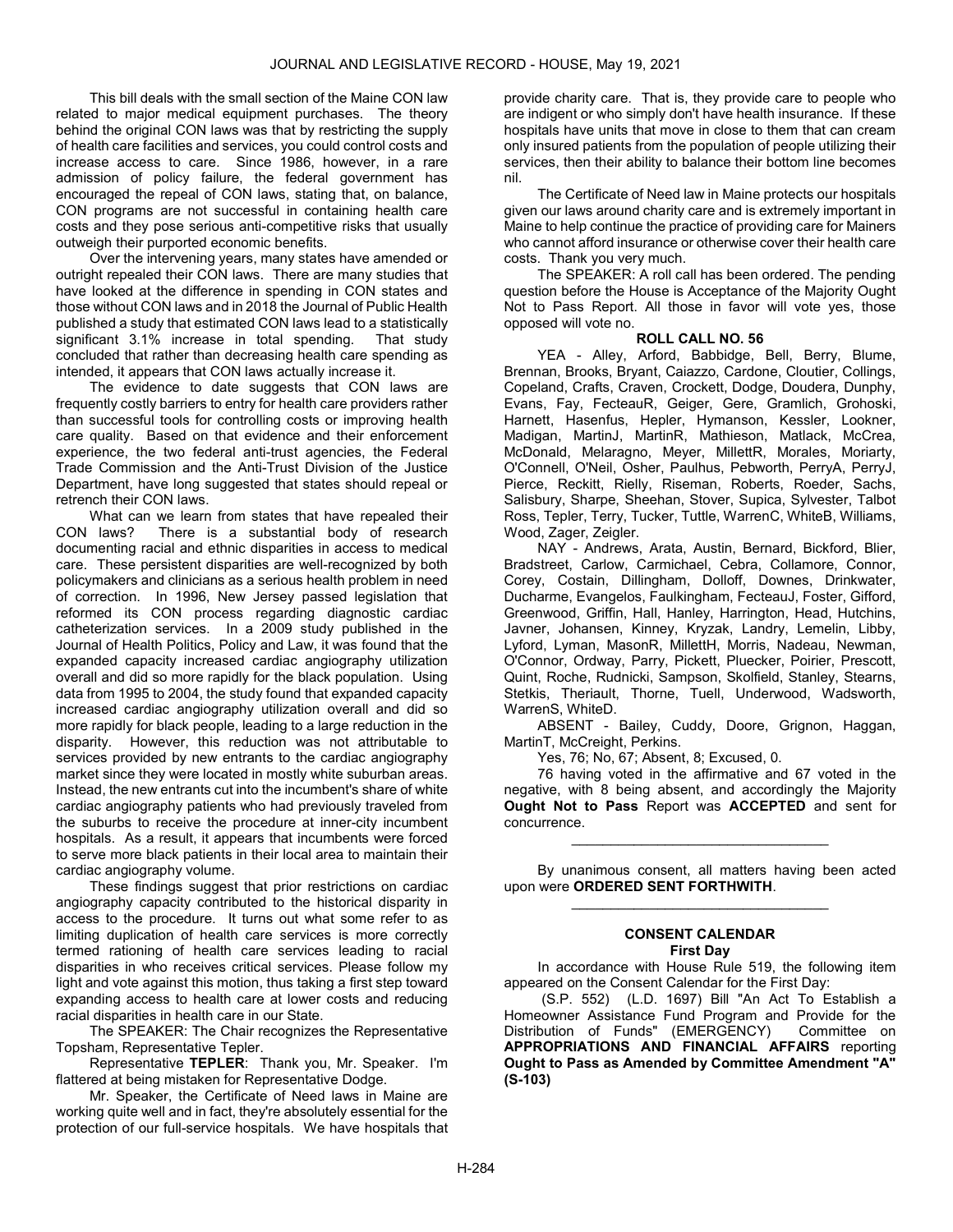Under suspension of the rules, Second Day Consent Calendar notification was given.

There being no objection, the Senate Paper was PASSED TO BE ENGROSSED as Amended in concurrence. \_\_\_\_\_\_\_\_\_\_\_\_\_\_\_\_\_\_\_\_\_\_\_\_\_\_\_\_\_\_\_\_\_

 By unanimous consent, all matters having been acted upon were ORDERED SENT FORTHWITH. \_\_\_\_\_\_\_\_\_\_\_\_\_\_\_\_\_\_\_\_\_\_\_\_\_\_\_\_\_\_\_\_\_

# REPORTS OF COMMITTEE Divided Reports

 Majority Report of the Committee on HEALTH COVERAGE, INSURANCE AND FINANCIAL SERVICES reporting Ought to Pass as Amended by Committee Amendment "A" (H-178) on Bill "An Act To Improve Fairness in Auto Insurance Claims"

(H.P. 854) (L.D. 1176)

 Signed: Senators:

> SANBORN of Cumberland BRENNER of Cumberland

Representatives:

 TEPLER of Topsham ARFORD of Brunswick BLIER of Buxton BROOKS of Lewiston EVANS of Dover-Foxcroft MATHIESON of Kittery MELARAGNO of Auburn QUINT of Hodgdon

 Minority Report of the same Committee reporting Ought Not to Pass on same Bill.

Sianed:

Senator:

STEWART of Aroostook

Representatives:

 CONNOR of Lewiston MORRIS of Turner

#### READ.

 On motion of Representative TEPLER of Topsham, the Majority Ought to Pass as Amended Report was ACCEPTED.

 The Bill was READ ONCE. Committee Amendment "A" (H-178) was READ by the Clerk and ADOPTED.

 Under suspension of the rules the Bill was given its SECOND READING WITHOUT REFERENCE to the Committee on Bills in the Second Reading.

 Under further suspension of the rules the Bill was PASSED TO BE ENGROSSED as Amended by Committee Amendment "A" (H-178) and sent for concurrence.

\_\_\_\_\_\_\_\_\_\_\_\_\_\_\_\_\_\_\_\_\_\_\_\_\_\_\_\_\_\_\_\_\_

 Majority Report of the Committee on INLAND FISHERIES AND WILDLIFE reporting Ought Not to Pass on Bill "An Act To Allow Deer Baiting by Hunters"

(H.P. 321) (L.D. 445)

 Signed: Senators:

 DILL of Penobscot BLACK of Franklin CURRY of Waldo

Representatives:

 LANDRY of Farmington HEPLER of Woolwich MARTIN of Eagle Lake MARTIN of Sinclair NADEAU of Winslow ORDWAY of Standish

 Minority Report of the same Committee reporting Ought to Pass as Amended by Committee Amendment "A" (H-113) on same Bill. Signed:

 Representatives: ALLEY of Beals LYFORD of Eddington MASON of Lisbon THERIAULT of China

#### READ.

 On motion of Representative LANDRY of Farmington, the Majority Ought Not to Pass Report was ACCEPTED and sent for concurrence.

\_\_\_\_\_\_\_\_\_\_\_\_\_\_\_\_\_\_\_\_\_\_\_\_\_\_\_\_\_\_\_\_\_

 Majority Report of the Committee on INLAND FISHERIES AND WILDLIFE reporting Ought Not to Pass on Bill "An Act To Lower the Youth Hunting Age"

(H.P. 493) (L.D. 666)

 Signed: Senators:

 DILL of Penobscot BLACK of Franklin CURRY of Waldo

Representatives:

 LANDRY of Farmington ALLEY of Beals HEPLER of Woolwich MARTIN of Sinclair MASON of Lisbon NADEAU of Winslow THERIAULT of China

 Minority Report of the same Committee reporting Ought to Pass on same Bill.

Signed:

Representatives:

 MARTIN of Eagle Lake ORDWAY of Standish

#### READ.

 On motion of Representative LANDRY of Farmington, the Majority Ought Not to Pass Report was ACCEPTED and sent for concurrence.

\_\_\_\_\_\_\_\_\_\_\_\_\_\_\_\_\_\_\_\_\_\_\_\_\_\_\_\_\_\_\_\_\_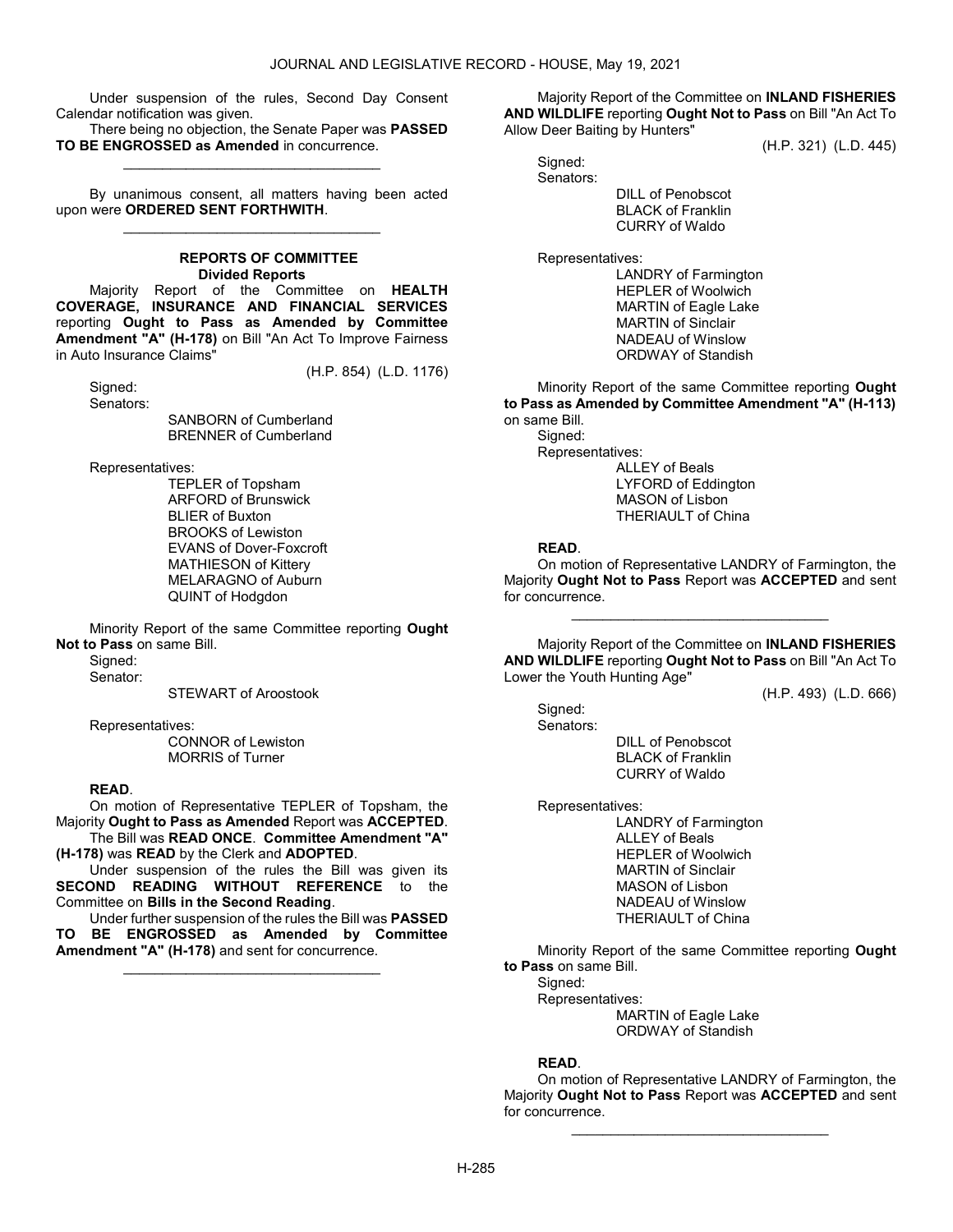Majority Report of the Committee on INLAND FISHERIES AND WILDLIFE reporting Ought Not to Pass on Bill "An Act To Promote Hunting by Persons with Disabilities"

(H.P. 777) (L.D. 1048)

Signed: Senators:

 DILL of Penobscot BLACK of Franklin

Representatives:

 LANDRY of Farmington HEPLER of Woolwich LYFORD of Eddington MARTIN of Eagle Lake MARTIN of Sinclair MASON of Lisbon NADEAU of Winslow ORDWAY of Standish THERIAULT of China

 Minority Report of the same Committee reporting Ought to Pass as Amended by Committee Amendment "A" (H-145) on same Bill.

Signed: Representative:

ALLEY of Beals

# READ.

 On motion of Representative LANDRY of Farmington, the Majority Ought Not to Pass Report was ACCEPTED and sent for concurrence.

\_\_\_\_\_\_\_\_\_\_\_\_\_\_\_\_\_\_\_\_\_\_\_\_\_\_\_\_\_\_\_\_\_

 Majority Report of the Committee on INNOVATION, DEVELOPMENT, ECONOMIC ADVANCEMENT AND BUSINESS reporting Ought Not to Pass on Bill "An Act To Allow Reciprocity for Licensed Workers from Out of State" (EMERGENCY) (H.P. 809) (L.D. 1131)

 Signed: Senators:

 CURRY of Waldo CYRWAY of Kennebec LUCHINI of Hancock

Representatives:

 ROBERTS of South Berwick AUSTIN of Gray BAILEY of Gorham BERNARD of Caribou COLLAMORE of Pittsfield DUCHARME of Madison GEIGER of Rockland HASENFUS of Readfield PEBWORTH of Blue Hill

 Minority Report of the same Committee reporting Ought to Pass as Amended by Committee Amendment "A" (H-143) on same Bill. Sianed:

 Representative: ANDREWS of Paris

### READ.

 On motion of Representative ROBERTS of South Berwick, the Majority Ought Not to Pass Report was ACCEPTED and sent for concurrence.

\_\_\_\_\_\_\_\_\_\_\_\_\_\_\_\_\_\_\_\_\_\_\_\_\_\_\_\_\_\_\_\_\_

 Majority Report of the Committee on JUDICIARY reporting Ought to Pass as Amended by Committee Amendment "A" (H-176) on Bill "An Act To Extend Time Limits for Placing Land in Trust Status under the Maine Indian Claims Settlement" (H.P. 115) (L.D. 159)

 Signed: Senators:

 CARNEY of Cumberland KEIM of Oxford SANBORN of Cumberland

Representatives:

 HARNETT of Gardiner EVANGELOS of Friendship LIBBY of Auburn MORIARTY of Cumberland NEWELL of the Passamaquoddy Tribe POIRIER of Skowhegan RECKITT of South Portland SHEEHAN of Biddeford THORNE of Carmel

 Minority Report of the same Committee reporting Ought to Pass as Amended by Committee Amendment "B" (H-177) on same Bill.

Signed: Representative: BABBIDGE of Kennebunk

### READ.

 On motion of Representative HARNETT of Gardiner, the Majority Ought to Pass as Amended Report was ACCEPTED.

 The Bill was READ ONCE. Committee Amendment "A" (H-176) was READ by the Clerk and ADOPTED.

 Under suspension of the rules the Bill was given its SECOND READING WITHOUT REFERENCE to the Committee on Bills in the Second Reading.

 Under further suspension of the rules the Bill was PASSED TO BE ENGROSSED as Amended by Committee Amendment "A" (H-176) and sent for concurrence.

\_\_\_\_\_\_\_\_\_\_\_\_\_\_\_\_\_\_\_\_\_\_\_\_\_\_\_\_\_\_\_\_\_

 Majority Report of the Committee on JUDICIARY reporting Ought to Pass as Amended by Committee Amendment "A" (H-149) on Bill "An Act To Update the Maine Parentage Act"

(H.P. 157) (L.D. 222)

Signed:

Senators:

 CARNEY of Cumberland KEIM of Oxford SANBORN of Cumberland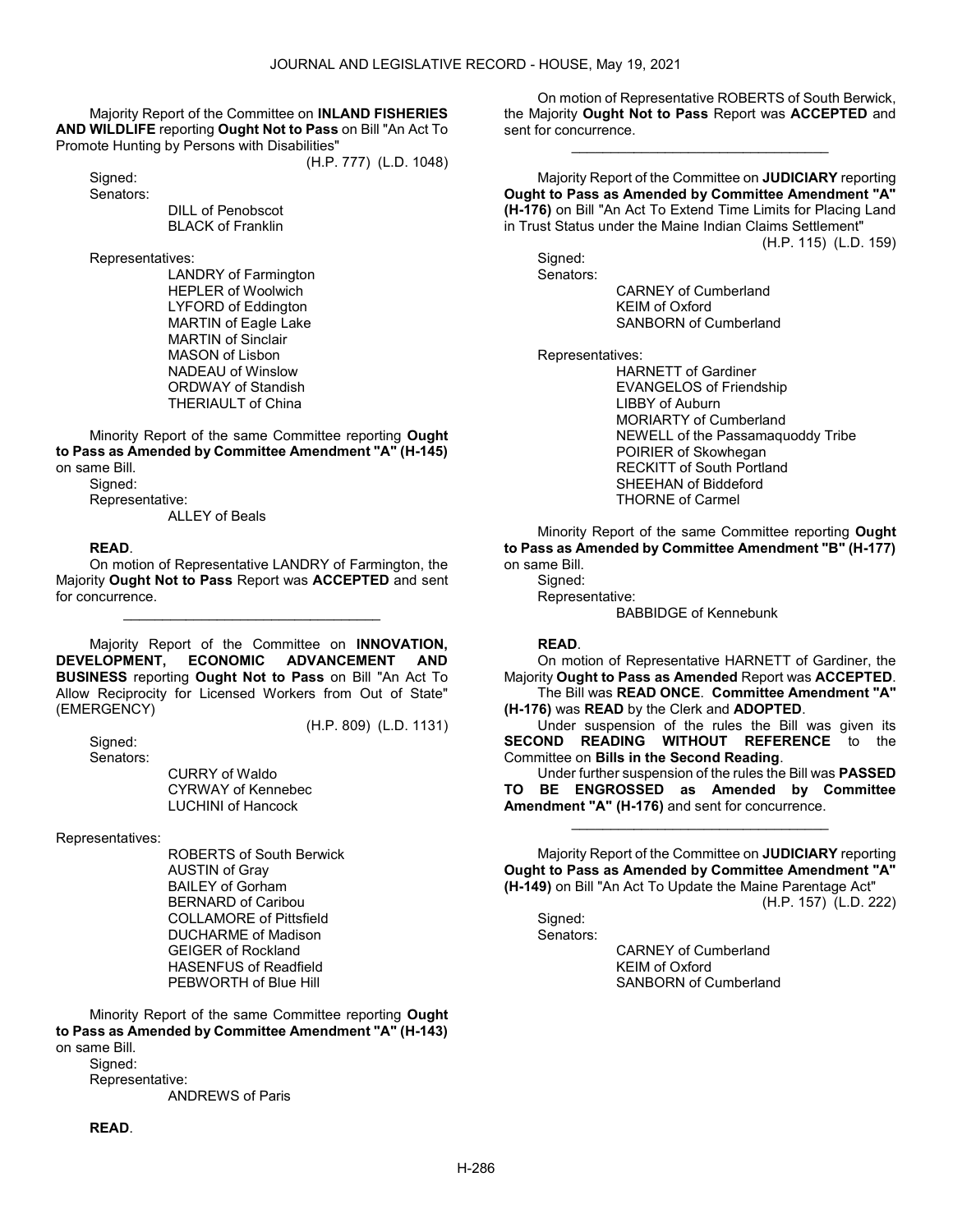Representatives:

 HARNETT of Gardiner BABBIDGE of Kennebunk EVANGELOS of Friendship HAGGAN of Hampden MORIARTY of Cumberland NEWELL of the Passamaquoddy Tribe POIRIER of Skowhegan RECKITT of South Portland SHEEHAN of Biddeford THORNE of Carmel

 Minority Report of the same Committee reporting Ought Not to Pass on same Bill.

Signed:

 Representative: LIBBY of Auburn

### READ.

 Representative HARNETT of Gardiner moved that the House ACCEPT the Majority Ought to Pass as Amended Report.

 On motion of Representative DILLINGHAM of Oxford TABLED pending the motion of Representative HARNETT of Gardiner to ACCEPT the Majority Ought to Pass as Amended Report and later today assigned.

\_\_\_\_\_\_\_\_\_\_\_\_\_\_\_\_\_\_\_\_\_\_\_\_\_\_\_\_\_\_\_\_\_

 Majority Report of the Committee on JUDICIARY reporting Ought to Pass on Bill "An Act To Ensure the Safety of Certain State Employees by Allowing Disclosure of Certain Confidential Information in Limited Circumstances"

(H.P. 571) (L.D. 766)

Signed: Senators:

 CARNEY of Cumberland SANBORN of Cumberland

Representatives:

 HARNETT of Gardiner BABBIDGE of Kennebunk EVANGELOS of Friendship MORIARTY of Cumberland NEWELL of the Passamaquoddy Tribe RECKITT of South Portland SHEEHAN of Biddeford

 Minority Report of the same Committee reporting Ought Not to Pass on same Bill.

Signed:

Senator:

KEIM of Oxford

Representatives:

 HAGGAN of Hampden LIBBY of Auburn POIRIER of Skowhegan THORNE of Carmel

### READ.

 Representative HARNETT of Gardiner moved that the House ACCEPT the Majority Ought to Pass Report.

 Representative THORNE of Carmel REQUESTED a roll call on the motion to ACCEPT the Majority Ought to Pass Report.

 More than one-fifth of the members present expressed a desire for a roll call which was ordered.

 The SPEAKER: The Chair recognizes the Representative from Carmel, Representative Thorne.

 Representative THORNE: Thank you, Mr. Speaker and Fellow Legislators of the 130th Legislature.

 This bill seeks to amend the Child and Family Services and Child Protection Act as it relates to the release of confidential information. It would allow the Department of Health and Human Services to release in certain circumstances confidential records to social media companies.

 Trying to protect our children and keep their protective workers, judges, guardians and other officers of the court is important. These individuals deal with some of the worst aspects of our society and protect the lives of untold numbers of children. Working to protect those individuals is honorable and well-intentioned. However, there are major problems with the way in which this bill tries to do that.

 To start, it threatens against an individual or against terms of use of every single social media platform I'm aware of. Things are regularly flagged or reported, accounts, groups, pages and posts are deleted. If these companies are somehow failing to remove threatening posts directed at the office of Children and Family Services workers, they are in direct violation of their terms of service, I fail to see why we should trust them with our confidential records. Who views these records? How they are stored and managed is not addressed. And yet we would hand them over with essentially nothing more than a note saying please don't disclose.

 We have seen numerous data leaks from social media companies in recent years but the punishment they might face for intentionally or unintentionally releasing these records is not addressed. It also fails to fundamentally understand how social media works and any action taken by the department under the provisions of this bill would likely take days to initiate and complete and there is no guarantee the entity will even agree to remove the material. Meanwhile, new accounts are deleted and created, posts shared and screenshots taken. What happens when a different profile posts the same information next week, feeling all the more sure of their dubious claims against the Department of Health and Human Services because of their attempts to silence them? Nothing. We start the process over again and again and again.

 Maine's laws against terrorizing, criminal threatening, stalking and harassment should protect not only these individuals but anyone from this type of online threat. Criminal action should be taken against individuals threatening the wellbeing of the people we rely on to protect Maine's most vulnerable children. But turning over private records to tech companies in the hopes that they will follow their own rules in the future is not the correct approach. I ask you all to follow my light in voting against the pending motion. Thank you.

 The SPEAKER: The Chair recognizes the Representative from Gardiner, Representative Harnett.

 Representative HARNETT: Thank you, Mr. Speaker. I brought this bill on behalf of the Department of Health and Human Services Office of Child and Family Services after hearing about employees who were being threatened online, employees whose home addresses and contact information were being posted online, employees whose children's name were placed online and judges threatened with bodily harm. The department attempted to work with social media companies to try to get these threatening and intimidating posts taken down with no success because the social media platform said without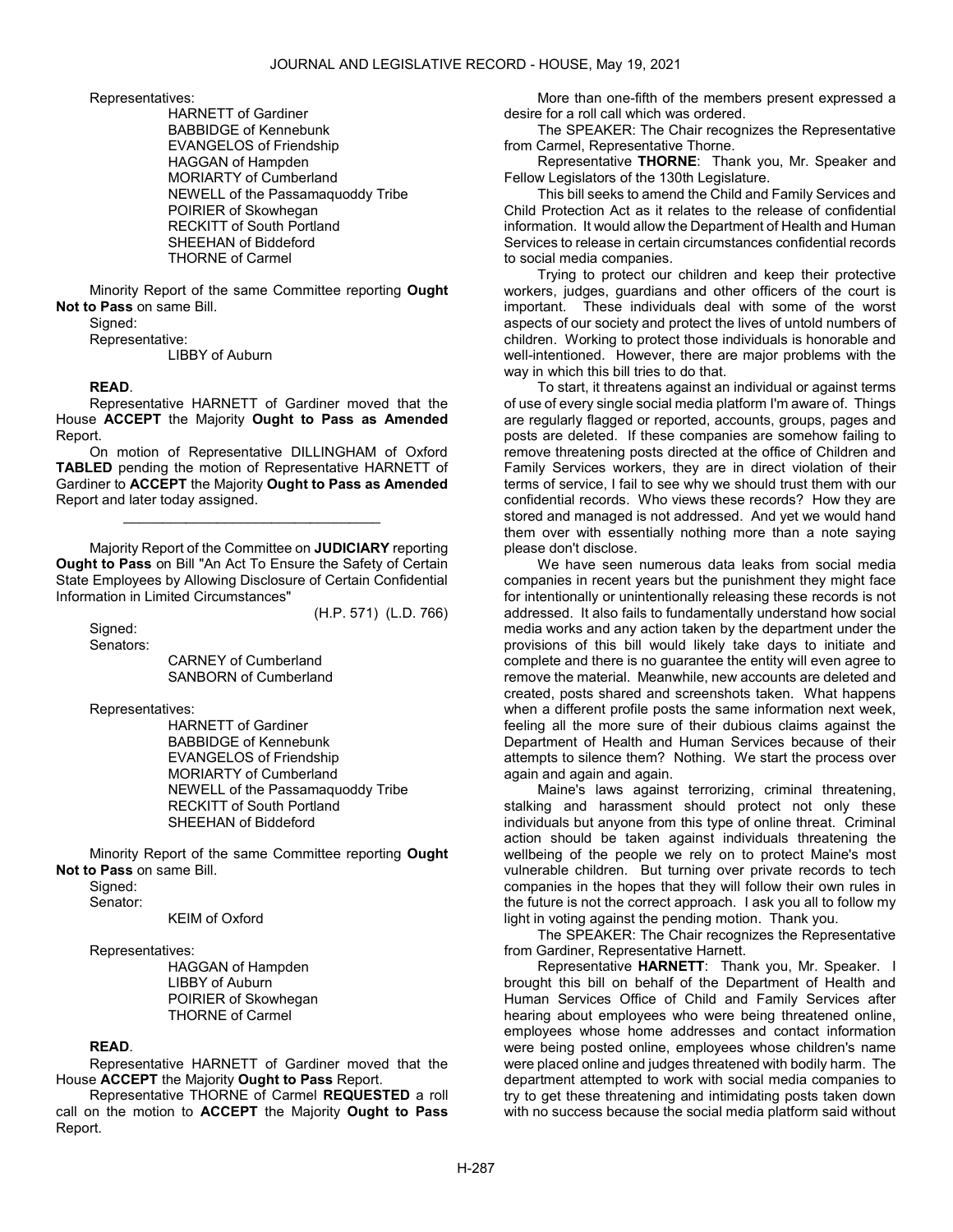some proof as to what case this is connected to, we're not going to take those down.

 This bill does not allow the department to release confidential information on its own. This bill allows the department to go to court to prove, one, that they are serious threats and intimidation being posted online at department employees, assistant attorney generals, guardians ad litem, and officers of the court. Then and only then, when a court determines what confidential information can be released will that information be released and it will be narrowly tailored to obtain the relief sought from the social media platforms. Further dissemination of that information by the social media platforms would be not only illegal, it would be the violation of a court order. There is a way to address social media not following through on the requirement that the records be kept confidential.

 The department said that it's having difficulty obtaining and retaining workers in this department in the OCFS because those workers are afraid. They're afraid for their safety and they're afraid for their children's safety and the safety of their loved ones. The department wants to make sure that those workers feel safe, valued and respected and, most of all, supported. I would ask you to please accept the motion Ought to Pass. Thank you.

 The SPEAKER: A roll call has been ordered. The pending question before the House is Acceptance of the Majority Ought to Pass Report. All those in favor will vote yes, those opposed will vote no.

### ROLL CALL NO. 57

 YEA - Alley, Arford, Babbidge, Bell, Berry, Blume, Brennan, Brooks, Bryant, Caiazzo, Cardone, Cloutier, Collings, Copeland, Corey, Crafts, Craven, Crockett, Cuddy, Dodge, Doudera, Dunphy, Evangelos, Evans, Fay, Geiger, Gere, Gramlich, Grohoski, Harnett, Hasenfus, Hepler, Hymanson, Kessler, Landry, Lookner, Madigan, Martin J, Martin R, Mathieson, Matlack, McCrea, McCreight, McDonald, Melaragno, Meyer, Millett H, Millett R, Morales, Moriarty, O'Connell, O'Neil, Osher, Paulhus, Pebworth, Perry A, Perry J, Pierce, Pluecker, Reckitt, Rielly, Riseman, Roberts, Roeder, Sachs, Salisbury, Sharpe, Sheehan, Stover, Supica, Sylvester, Talbot Ross, Tepler, Terry, Tucker, Tuttle, Warren C, Warren S, White, Williams, Wood, Zager, Zeigler, Mr. Speaker.

 NAY - Andrews, Arata, Austin, Bernard, Bickford, Blier, Bradstreet, Carlow, Carmichael, Cebra, Collamore, Connor, Dillingham, Dolloff, Downes, Drinkwater, Ducharme, Faulkingham, Fecteau, Foster, Gifford, Greenwood, Griffin, Hall, Hanley, Harrington, Head, Hutchins, Javner, Johansen, Kinney, Kryzak, Lemelin, Libby, Lyford, Lyman, Mason, Morris, Nadeau, Newman, O'Connor, Ordway, Parry, Pickett, Poirier, Prescott, Quint, Roche, Rudnicki, Sampson, Skolfield, Stanley, Stearns, Stetkis, Theriault, Thorne, Tuell, Underwood, Wadsworth, White.

 ABSENT - Bailey, Costain, Doore, Grignon, Haggan, Martin, Perkins.

Yes, 84; No, 60; Absent, 7; Excused, 0.

 84 having voted in the affirmative and 60 voted in the negative, with 7 being absent, and accordingly the Majority Ought to Pass Report was ACCEPTED.

The Bill was READ ONCE.

 Under suspension of the rules, the Bill was given its SECOND READING WITHOUT REFERENCE to the Committee on Bills in the Second Reading.

 Under further suspension of the rules, the Bill was PASSED TO BE ENGROSSED and sent for concurrence. \_\_\_\_\_\_\_\_\_\_\_\_\_\_\_\_\_\_\_\_\_\_\_\_\_\_\_\_\_\_\_\_\_

#### CONSENT CALENDAR First Day

In accordance with House Rule 519, the following items appeared on the Consent Calendar for the First Day:

 (S.P. 33) (L.D. 25) Bill "An Act To Modify the Qualifications for Resident Dentist Licensure" (EMERGENCY) Committee on HEALTH COVERAGE, INSURANCE AND FINANCIAL SERVICES reporting Ought to Pass

 (S.P. 206) (L.D. 820) Resolve, To Convene a Working Group To Develop Plans To Protect Maine's Agricultural Lands When Siting Solar Arrays Committee on AGRICULTURE, CONSERVATION AND FORESTRY reporting Ought to Pass

 (S.P. 365) (L.D. 1104) Bill "An Act To Increase the Time for Which a Temporary Motor Vehicle Registration Plate Is Valid" Committee on TRANSPORTATION reporting Ought to Pass

 (S.P. 502) (L.D. 1560) Resolve, Authorizing the State To Convey to the Passamaquoddy Tribe the State's Interest in a Certain Parcel of Land in the Town of Meddybemps Committee on AGRICULTURE, CONSERVATION AND FORESTRY reporting Ought to Pass

 (S.P. 60) (L.D. 127) Resolve, To Establish a Pilot Program To Provide Grants for Professional Development in Computer Science Instruction (EMERGENCY) Committee on EDUCATION AND CULTURAL AFFAIRS reporting Ought to Pass as Amended by Committee Amendment "A" (S-64)

 (S.P. 114) (L.D. 265) Bill "An Act To Provide Women Access to Affordable Postpartum Care" Committee on HEALTH AND HUMAN SERVICES reporting Ought to Pass as Amended by Committee Amendment "A" (S-86)

 (S.P. 160) (L.D. 374) Bill "An Act To Allow Veterans, Active Duty Service Members and Their Spouses To Apply for Temporary Occupational Licenses and Certifications" Committee on INNOVATION, DEVELOPMENT, ECONOMIC ADVANCEMENT AND BUSINESS reporting Ought to Pass as Amended by Committee Amendment "A" (S-82)

 (S.P. 164) (L.D. 376) Resolve, To Increase Certain Chiropractic Reimbursement Rates under the MaineCare Program Committee on HEALTH AND HUMAN SERVICES reporting Ought to Pass as Amended by Committee Amendment "A" (S-76)

 (S.P. 200) (L.D. 492) Bill "An Act To Create a Regional Grant Program To Help Rural Businesses Find Qualified Staff" Committee on INNOVATION, DEVELOPMENT, ECONOMIC ADVANCEMENT AND BUSINESS reporting Ought to Pass as Amended by Committee Amendment "A" (S-74)

 (S.P. 232) (L.D. 595) Resolve, To Ensure That Access to Oral and Facial Ambulatory Surgical Centers in Maine Remains Viable (EMERGENCY) Committee on HEALTH AND HUMAN SERVICES reporting Ought to Pass as Amended by Committee Amendment "A" (S-91)

 (S.P. 244) (L.D. 630) Bill "An Act To Prohibit Shelf-stable Products from Being Sold as Cider and To Amend the Definition for Those Products That Are Heated" Committee on<br>AGRICULTURE. CONSERVATION AND FORESTRY AGRICULTURE, CONSERVATION reporting Ought to Pass as Amended by Committee Amendment "A" (S-90)

 (S.P. 249) (L.D. 635) Bill "An Act To Repeal the Requirement To Obtain a Permit before Hunting with a Noise Suppression Device" Committee on INLAND FISHERIES AND WILDLIFE reporting Ought to Pass as Amended by Committee Amendment "A" (S-83)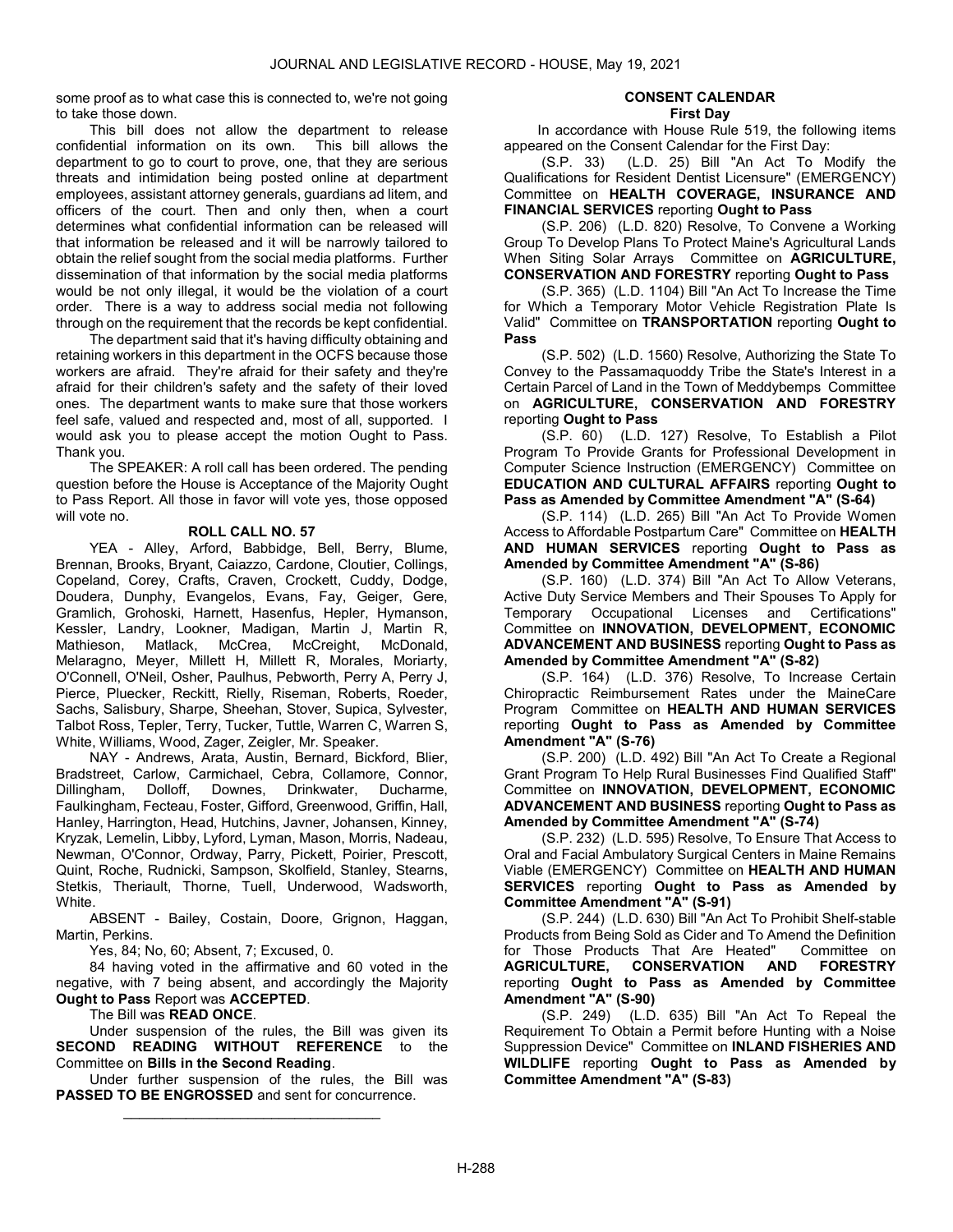(S.P. 323) (L.D. 1028) Bill "An Act To Ease Business Expansion by Increasing the Number and Applicability of Permit Exemptions under the Site Location of Development Laws" Committee on ENVIRONMENT AND NATURAL RESOURCES reporting Ought to Pass as Amended by Committee Amendment "A" (S-89)

 (S.P. 337) (L.D. 1069) Bill "An Act To Provide Program Solvency, Clarity, Consistency and Flexibility in Routine Public Health Licensing Activities" Committee on HEALTH AND HUMAN SERVICES reporting Ought to Pass as Amended by Committee Amendment "A" (S-77)

 (S.P. 352) (L.D. 1091) Bill "An Act To Improve the Longterm Outcomes for Youth Transitioning from State Care by Raising the Upper Age Limit for Voluntary Support Eligibility" Committee on HEALTH AND HUMAN SERVICES reporting Ought to Pass as Amended by Committee Amendment "A" (S-78)

 (S.P. 362) (L.D. 1101) Bill "An Act To Expand the 1998 Special Retirement Plan To Include Civilian Employees Who Work for the Department of Public Safety Crime Lab and Computer Crimes Unit" Committee on LABOR AND HOUSING reporting Ought to Pass as Amended by Committee Amendment "A" (S-85)

 (S.P. 513) (L.D. 1620) Bill "An Act To Support Maine Theaters by Expanding Eligibility for Off-premises Catering Licenses" Committee on VETERANS AND LEGAL AFFAIRS reporting Ought to Pass as Amended by Committee Amendment "A" (S-87)

 Under suspension of the rules, Second Day Consent Calendar notification was given.

 There being no objection, the Senate Papers were PASSED TO BE ENGROSSED or PASSED TO BE ENGROSSED as Amended in concurrence.

\_\_\_\_\_\_\_\_\_\_\_\_\_\_\_\_\_\_\_\_\_\_\_\_\_\_\_\_\_\_\_\_\_

 (S.P. 205) (L.D. 522) Bill "An Act To Cap Interest Rates for Consumer Debt" Committee on HEALTH COVERAGE, INSURANCE AND FINANCIAL SERVICES reporting Ought to Pass as Amended by Committee Amendment "A" (S-65)

 On motion of Representative DUNPHY of Old Town, was REMOVED from the First Day Consent Calendar.

The Unanimous Committee Report was READ.

 On further motion of the same Representative, TABLED pending ACCEPTANCE of the Committee Report and later today assigned.

\_\_\_\_\_\_\_\_\_\_\_\_\_\_\_\_\_\_\_\_\_\_\_\_\_\_\_\_\_\_\_\_\_

 (S.P. 306) (L.D. 954) Bill "An Act To Provide Equal Access to the Benefits of the Maine Food Sovereignty Act" Committee on AGRICULTURE, CONSERVATION AND FORESTRY reporting Ought to Pass as Amended by Committee Amendment "A" (S-88)

 On motion of Representative DUNPHY of Old Town, was REMOVED from the First Day Consent Calendar.

The Unanimous Committee Report was READ.

 On further motion of the same Representative, TABLED pending ACCEPTANCE of the Committee Report and later today assigned.

\_\_\_\_\_\_\_\_\_\_\_\_\_\_\_\_\_\_\_\_\_\_\_\_\_\_\_\_\_\_\_\_\_

 By unanimous consent, all matters having been acted upon were ORDERED SENT FORTHWITH. \_\_\_\_\_\_\_\_\_\_\_\_\_\_\_\_\_\_\_\_\_\_\_\_\_\_\_\_\_\_\_\_\_

#### REPORTS OF COMMITTEE Divided Reports

 Majority Report of the Committee on JUDICIARY reporting Refer to the Committee on State and Local Government on Bill "An Act To Facilitate Compliance with Federal Immigration Law by State and Local Government Entities"

(H.P. 1012) (L.D. 1378)

 Signed: Senators:

 CARNEY of Cumberland KEIM of Oxford SANBORN of Cumberland

Representatives:

 HARNETT of Gardiner BABBIDGE of Kennebunk HAGGAN of Hampden LIBBY of Auburn MORIARTY of Cumberland NEWELL of the Passamaquoddy Tribe POIRIER of Skowhegan RECKITT of South Portland SHEEHAN of Biddeford THORNE of Carmel

 Minority Report of the same Committee reporting Ought Not to Pass on same Bill.

 Signed: Representative: EVANGELOS of Friendship

READ.

 On motion of Representative HARNETT of Gardiner, the Majority Refer to the Committee on State and Local Government Report was ACCEPTED.

 Subsequently, the Bill was REFERRED to the Committee on STATE AND LOCAL GOVERNMENT and sent for concurrence.

\_\_\_\_\_\_\_\_\_\_\_\_\_\_\_\_\_\_\_\_\_\_\_\_\_\_\_\_\_\_\_\_\_

 By unanimous consent, all matters having been acted upon were ORDERED SENT FORTHWITH. \_\_\_\_\_\_\_\_\_\_\_\_\_\_\_\_\_\_\_\_\_\_\_\_\_\_\_\_\_\_\_\_\_

 Majority Report of the Committee on LABOR AND HOUSING reporting Ought to Pass as Amended by Committee Amendment "A" (H-140) on Bill "An Act To Require Coverage for Female Firefighters Facing Reproductive System Cancer"

(H.P. 148) (L.D. 213)

 Signed: Senators:

 RAFFERTY of York MIRAMANT of Knox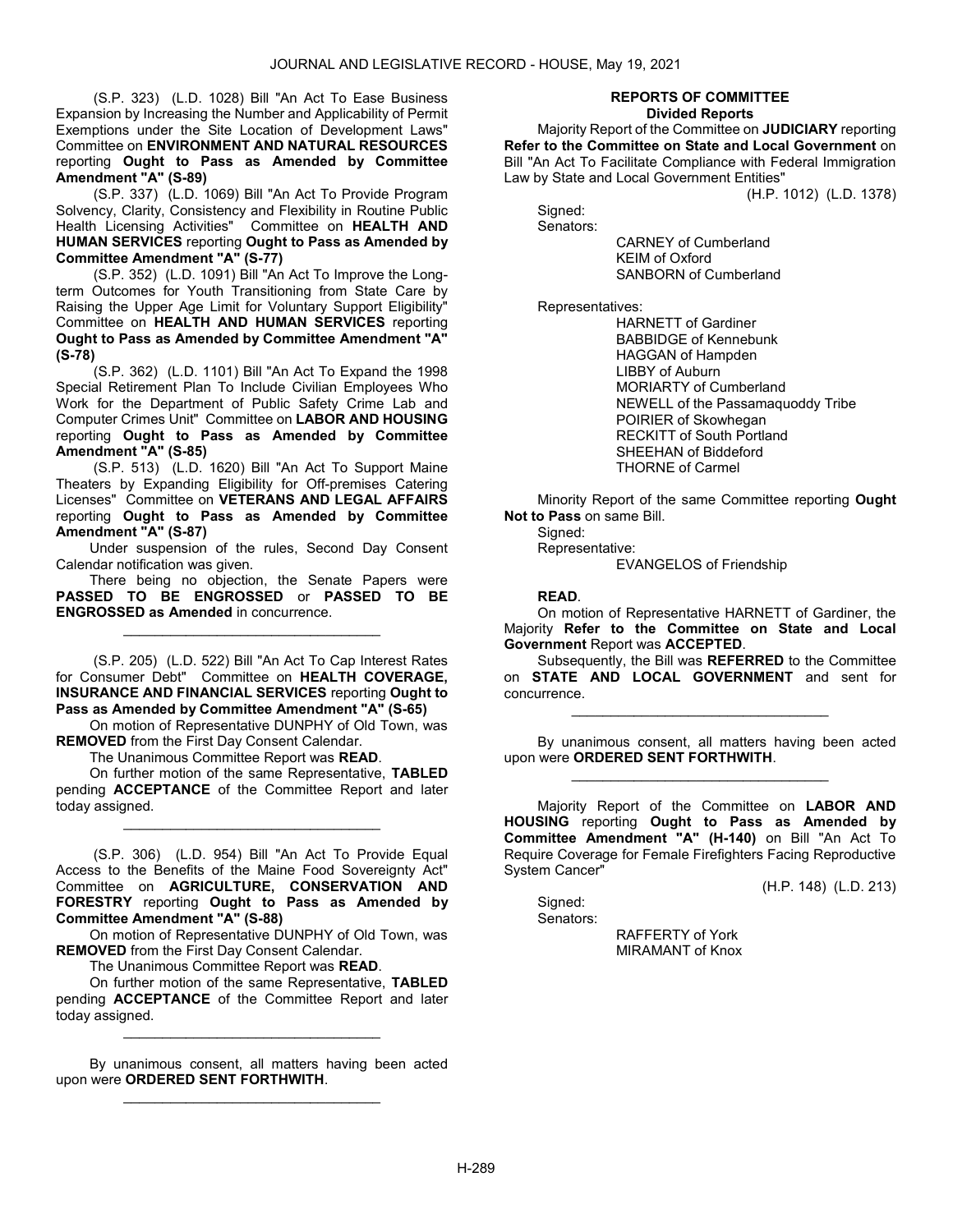Representatives:

 SYLVESTER of Portland CUDDY of Winterport GERE of Kennebunkport PEBWORTH of Blue Hill PRESCOTT of Waterboro ROEDER of Bangor WARREN of Scarborough

 Minority Report of the same Committee reporting Ought Not to Pass on same Bill.

Signed:

Senator:

GUERIN of Penobscot

Representatives:

 BRADSTREET of Vassalboro DRINKWATER of Milford MORRIS of Turner

#### READ.

 On motion of Representative SYLVESTER of Portland, TABLED pending ACCEPTANCE of either Report and later today assigned.

\_\_\_\_\_\_\_\_\_\_\_\_\_\_\_\_\_\_\_\_\_\_\_\_\_\_\_\_\_\_\_\_\_

 Majority Report of the Committee on LABOR AND HOUSING reporting Ought to Pass as Amended by Committee Amendment "A" (H-175) on Bill "An Act To Strengthen the Ability of Public Employers and Unions To Negotiate"

(H.P. 325) (L.D. 449)

 Signed: Senators:

> HICKMAN of Kennebec MIRAMANT of Knox

Representatives:

 SYLVESTER of Portland CUDDY of Winterport GERE of Kennebunkport PEBWORTH of Blue Hill ROEDER of Bangor WARREN of Scarborough

 Minority Report of the same Committee reporting Ought Not to Pass on same Bill.

Signed:

Senator:

GUERIN of Penobscot

Representatives:

 BRADSTREET of Vassalboro DRINKWATER of Milford MORRIS of Turner PRESCOTT of Waterboro

#### READ.

 On motion of Representative SYLVESTER of Portland, TABLED pending ACCEPTANCE of either Report and later today assigned.

\_\_\_\_\_\_\_\_\_\_\_\_\_\_\_\_\_\_\_\_\_\_\_\_\_\_\_\_\_\_\_\_\_

SENATE PAPERS

 Bill "An Act To Amend the Laws Prohibiting Teachers, Employees and Other Officials from Engaging in Sexual Activity with Students"

(S.P. 549) (L.D. 1715)

 Came from the Senate, REFERRED to the Committee on CRIMINAL JUSTICE AND PUBLIC SAFETY and ordered printed.

REFERRED to the Committee on CRIMINAL JUSTICE AND PUBLIC SAFETY in concurrence. \_\_\_\_\_\_\_\_\_\_\_\_\_\_\_\_\_\_\_\_\_\_\_\_\_\_\_\_\_\_\_\_\_

 Bill "An Act To Protect the Private Information of Maine Residents"

(S.P. 535) (L.D. 1714)

 Came from the Senate, REFERRED to the Committee on INNOVATION, DEVELOPMENT, ECONOMIC ADVANCEMENT AND BUSINESS and ordered printed.

 On motion of ROBERTS of South Berwick, the Bill was REFERRED to the Committee on ENERGY, UTILITIES AND TECHNOLOGY in NON-CONCURRENCE and sent for concurrence.

 By unanimous consent, all matters having been acted upon were ORDERED SENT FORTHWITH. \_\_\_\_\_\_\_\_\_\_\_\_\_\_\_\_\_\_\_\_\_\_\_\_\_\_\_\_\_\_\_\_\_

\_\_\_\_\_\_\_\_\_\_\_\_\_\_\_\_\_\_\_\_\_\_\_\_\_\_\_\_\_\_\_\_\_

 The SPEAKER: The Chair recognizes the Representative from Augusta, Representative McCreight, who wishes to address the House on the record.

 Representative McCREIGHT: Is this an appropriate time to talk about votes I missed?

The SPEAKER: The Chair would advise in the affirmative.

 Representative McCREIGHT: I'd like to have the record show that on LD 277, Roll Call 53; had I been present, I would have voted yes. LD 894, Roll Call 52; had I been present, I would have voted yes. LD 1004, Roll Call 56; had I been present, I would have voted yes.

 The Chair laid before the House the following item which was TABLED earlier in today's session:

\_\_\_\_\_\_\_\_\_\_\_\_\_\_\_\_\_\_\_\_\_\_\_\_\_\_\_\_\_\_\_\_\_

 HOUSE DIVIDED REPORT-Majority (12) Ought to Pass as Amended by Committee Amendment "A" (H-149)-Minority (1) Ought Not to Pass-Committee on JUDICIARY on Bill "An Act To Update the Maine Parentage Act"

(H.P. 157) (L.D. 222)

 Which was TABLED by Representative DILLINGHAM of Oxford pending the motion of HARNETT of Gardiner to **ACCEPT** the Majority as Amended Report.

 Representative LIBBY of Auburn REQUESTED a roll call on the motion to **ACCEPT** the Majority **Ought to Pass as** Amended Report.

 More than one-fifth of the members present expressed a desire for a roll call which was ordered.

 The SPEAKER: The Chair recognizes the Representative from Auburn, Representative Libby.

 Representative LIBBY: Thank you, Mr. Speaker. This bill will remove due process and place an undue burden on town clerks to verify and oversee a legal family unit being created with no verification required. Further, there are no safeguards in place to prevent child trafficking.

 The current process takes these considerations into account and it provides a roadmap that follows due process to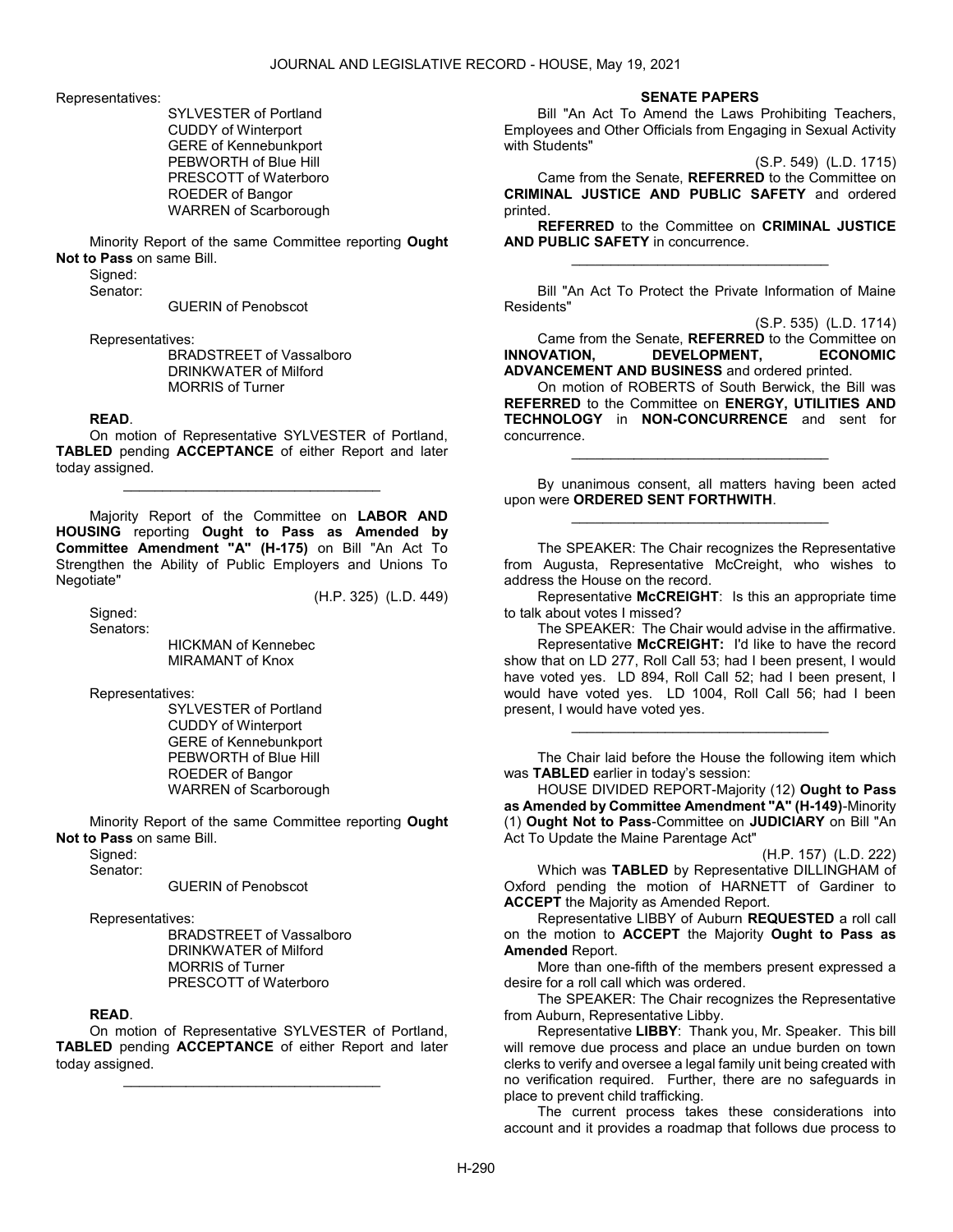create a legal family unit. I ask you to follow my light and vote against the pending motion.

 The SPEAKER: The Chair recognizes the Representative from Gardiner, Representative Harnett.

 Representative HARNETT: Thank you very much, Mr. Speaker, and I will speak briefly to this bill.

 This bill amends the Maine Parentage Act to include two provisions that are part of the Uniform Parentage Act adopted by the Uniform Law Commission in 2017. Actually, as amended, it only has one part of that in it. The bill amends the acknowledgment of paternity provision to broaden the process to be an acknowledgement of parentage and allows intended parents participating in assisted reproduction as well as presumed parents to sign an acknowledgement of parentage.

 This bill was developed by the Family Law Advisory Committee at the request of the Judiciary Committee and they've been working on it for over three years. This is a group that includes practitioners in the legal field of Family Law as well as representatives of the Judicial Department and the Office of the Attorney General. There was absolutely no testimony in opposition to this bill. There were concerns raised by some of our colleagues on the other side of the aisle and we amended the bill in substantial ways to address those concerns and I would just point out, as the report indicates, we must've satisfied those concerns as the final vote was 13 to 1. I ask the House to please support the report of the Majority. Thank you.

 The SPEAKER: A roll call has been ordered. The pending question before the House is Acceptance of the Majority Ought to Pass as Amended Report. All those in favor will vote yes, those opposed will vote no.

### ROLL CALL NO. 58

 YEA - Alley, Arford, Babbidge, Bell, Berry, Bickford, Blume, Brennan, Brooks, Bryant, Caiazzo, Cardone, Cloutier, Collings, Copeland, Corey, Crafts, Craven, Crockett, Cuddy, Dodge, Doudera, Dunphy, Evangelos, Evans, Fay, Geiger, Gere, Gramlich, Grohoski, Harnett, Hepler, Hymanson, Kessler, Landry, Lookner, Madigan, Martin J, Martin R, Mathieson, Matlack, McCrea, McCreight, McDonald, Melaragno, Meyer, Millett, Morales, Moriarty, O'Connell, O'Neil, Osher, Parry, Paulhus, Pebworth, Perry, Pierce, Pluecker, Reckitt, Rielly, Riseman, Roberts, Roche, Roeder, Sachs, Salisbury, Sharpe, Sheehan, Stover, Supica, Sylvester, Talbot Ross, Tepler, Terry, Tucker, Tuttle, Warren C, Warren S, White, Williams, Wood, Zager, Zeigler, Mr. Speaker.

 NAY - Andrews, Arata, Austin, Bernard, Blier, Bradstreet, Carlow, Carmichael, Collamore, Connor, Costain, Dillingham, Dolloff, Downes, Drinkwater, Ducharme, Faulkingham, Fecteau, Foster, Gifford, Greenwood, Griffin, Hall, Hanley, Head, Hutchins, Johansen, Kinney, Kryzak, Lemelin, Libby, Lyford, Lyman, Mason, Millett, Morris, Nadeau, Newman, O'Connor, Perkins, Pickett, Poirier, Prescott, Quint, Rudnicki, Sampson, Skolfield, Stanley, Stearns, Stetkis, Theriault, Thorne, Tuell, Underwood, Wadsworth.

 ABSENT - Bailey, Cebra, Doore, Grignon, Haggan, Harrington, Hasenfus, Javner, Martin, Ordway, Perry, White.

Yes, 84; No, 55; Absent, 12; Excused, 0.

 84 having voted in the affirmative and 55 voted in the negative, with 12 being absent, and accordingly the Majority Ought to Pass as Amended Report was ACCEPTED.

 The Bill was READ ONCE. Committee Amendment "A" (H-149) was READ by the Clerk and ADOPTED.

 Under suspension of the rules the Bill was given its SECOND READING WITHOUT REFERENCE to the Committee on Bills in the Second Reading.

 Under further suspension of the rules the Bill was PASSED TO BE ENGROSSED as Amended by Committee Amendment "A" (H-149) and sent for concurrence.

\_\_\_\_\_\_\_\_\_\_\_\_\_\_\_\_\_\_\_\_\_\_\_\_\_\_\_\_\_\_\_\_\_

### REPORTS OF COMMITTEE Divided Reports

 The following items were taken up out of order by unanimous consent:

 Majority Report of the Committee on LABOR AND HOUSING reporting Ought Not to Pass on Bill "An Act To Give the State the Sole Authority To Establish a Minimum Wage and Hazard Pay with Certain Exceptions"

(H.P. 331) (L.D. 455)

Signed:

Senators:

 HICKMAN of Kennebec MIRAMANT of Knox

Representatives:

 SYLVESTER of Portland CUDDY of Winterport GERE of Kennebunkport PEBWORTH of Blue Hill ROEDER of Bangor WARREN of Scarborough

 Minority Report of the same Committee reporting Ought to Pass on same Bill.

Signed: Senator:

GUERIN of Penobscot

Representatives:

 BRADSTREET of Vassalboro DRINKWATER of Milford MORRIS of Turner PRESCOTT of Waterboro

#### READ.

 On motion of Representative SYLVESTER of Portland, the Majority Ought Not to Pass Report was ACCEPTED and sent for concurrence.

\_\_\_\_\_\_\_\_\_\_\_\_\_\_\_\_\_\_\_\_\_\_\_\_\_\_\_\_\_\_\_\_\_

 Majority Report of the Committee on LABOR AND HOUSING reporting Ought to Pass as Amended by Committee Amendment "A" (H-118) on Bill "An Act To Support E-9-1-1 Dispatchers and Corrections Officers Diagnosed with Post-traumatic Stress Disorder"

(H.P. 343) (L.D. 467)

 Signed: Senators:

HICKMAN of Kennebec

MIRAMANT of Knox

Representatives:

 SYLVESTER of Portland CUDDY of Winterport GERE of Kennebunkport PEBWORTH of Blue Hill ROEDER of Bangor WARREN of Scarborough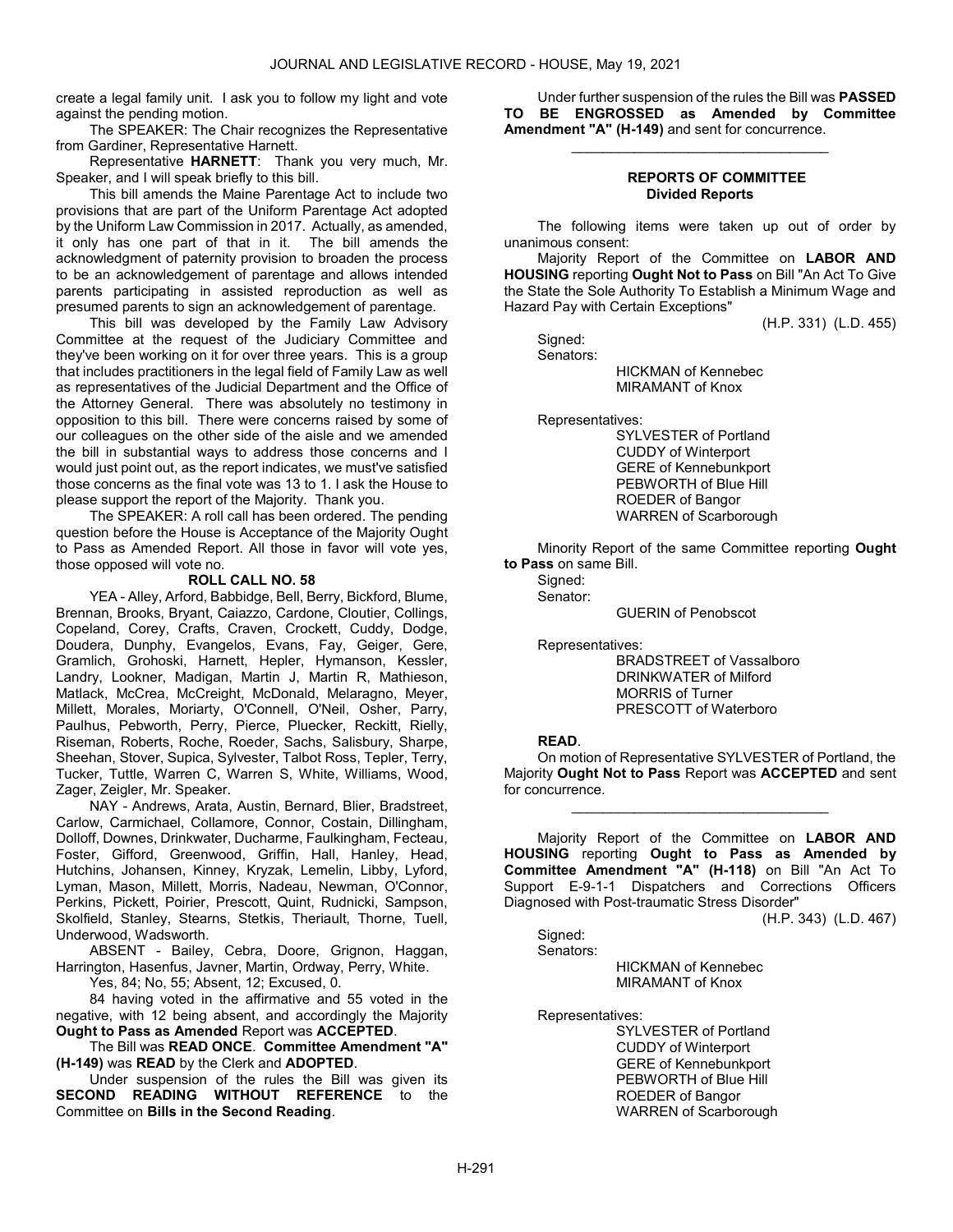Minority Report of the same Committee reporting Ought Not to Pass on same Bill.

 Signed: Senator:

GUERIN of Penobscot

Representatives:

 BRADSTREET of Vassalboro DRINKWATER of Milford MORRIS of Turner PRESCOTT of Waterboro

### READ.

 On motion of Representative SYLVESTER of Portland, the Majority Ought to Pass as Amended Report was ACCEPTED. The Bill was READ ONCE. Committee Amendment "A"

(H-118) was READ by the Clerk and ADOPTED.

 Under suspension of the rules the Bill was given its SECOND READING WITHOUT REFERENCE to the Committee on Bills in the Second Reading.

 Under further suspension of the rules the Bill was PASSED TO BE ENGROSSED as Amended by Committee Amendment "A" (H-118) and sent for concurrence.

\_\_\_\_\_\_\_\_\_\_\_\_\_\_\_\_\_\_\_\_\_\_\_\_\_\_\_\_\_\_\_\_\_

 Majority Report of the Committee on LABOR AND HOUSING reporting Ought to Pass as Amended by Committee Amendment "A" (H-104) on Bill "An Act To Ensure Safety across Maine's Construction Industry"

Sianed: Senators: (H.P. 345) (L.D. 469)

 HICKMAN of Kennebec MIRAMANT of Knox

Representatives:

 SYLVESTER of Portland CUDDY of Winterport GERE of Kennebunkport PEBWORTH of Blue Hill ROEDER of Bangor WARREN of Scarborough

 Minority Report of the same Committee reporting Ought Not to Pass on same Bill.

Signed:

Senator:

GUERIN of Penobscot

Representatives:

 BRADSTREET of Vassalboro DRINKWATER of Milford MORRIS of Turner PRESCOTT of Waterboro

### READ.

 Representative SYLVESTER of Portland moved that the House ACCEPT the Majority Ought to Pass as Amended Report.

 Representative DRINKWATER of Milford REQUESTED a roll call on the motion to ACCEPT the Majority Ought to Pass as Amended Report.

 More than one-fifth of the members present expressed a desire for a roll call which was ordered.

 The SPEAKER: The Chair recognizes the Representative from Milford, Representative Drinkwater.

 Representative DRINKWATER: Thank you, Mr. Speaker. This bill requires all public work contracts to take OSHA-10 training.

 Now, nobody in here believes that training is a bad thing, it's a good thing. The testimony we heard was that this is public works State contracts and that it's a good thing, but it does not apply to the private sector. If it's such a good thing, why doesn't it apply to everybody? All the private contractors I talked to, they already require this of their supervisors. But under this bill, and we had a company that hires flaggers, it's even going to require the flaggers to take this safety training.

 The summary of the original bill said contracts over \$50,000 and the Good Representative from the Fighting Islands of Casco Bay, Representative Sylvester, he amended the bill and nowhere in there do I see that there's a dollar amount associated with it. So, I've concluded that any public works project, no matter of the cost, will require OSHA-10 training. Thank you, Mr. Speaker.

 The SPEAKER: The Chair recognizes the Representative from Portland, Representative Sylvester.

 Representative SYLVESTER: Thank you, Mr. Speaker, and I appreciate the Good Representative's comments.

 This is a very simple OSHA-10 training. It's literally a 10 hour training and on a construction site safety is often a symphony with moving parts going one into each other. Every person on that site affects the safety of every other person on that site. Most states have at least an OSHA-10, many have an OSHA-30, which is a 30-hour training. Maine is an outlier in that and that brings us into compliance with safety with most other states. Thank you, Mr. Speaker.

 The SPEAKER: A roll call has been ordered. The pending question before the House is Acceptance of the Majority Ought to Pass as Amended Report. All those in favor will vote yes, those opposed will vote no.

### ROLL CALL NO. 59

 YEA - Alley, Arford, Babbidge, Bell, Berry, Blume, Brennan, Brooks, Bryant, Caiazzo, Cardone, Cloutier, Collings, Copeland, Crafts, Craven, Crockett, Cuddy, Dodge, Doudera, Dunphy, Evangelos, Evans, Fay, Geiger, Gere, Gramlich, Grohoski, Harnett, Hasenfus, Hepler, Hymanson, Kessler, Lookner, Madigan, Martin J, Martin R, Mathieson, Matlack, McCrea, McCreight, McDonald, Melaragno, Meyer, Millett, Morales, Moriarty, O'Neil, Osher, Paulhus, Pebworth, Perry, Pierce, Pluecker, Reckitt, Rielly, Riseman, Roberts, Roeder, Sachs, Salisbury, Sharpe, Sheehan, Stover, Supica, Sylvester, Talbot Ross, Tepler, Terry, Tucker, Tuttle, Warren C, Warren S, White, Williams, Wood, Zager, Zeigler, Mr. Speaker.

 NAY - Andrews, Arata, Austin, Bernard, Bickford, Blier, Bradstreet, Carlow, Carmichael, Collamore, Connor, Corey, Costain, Dillingham, Dolloff, Downes, Drinkwater, Ducharme, Faulkingham, Fecteau, Foster, Gifford, Greenwood, Griffin, Hall, Hanley, Head, Hutchins, Johansen, Kinney, Kryzak, Landry, Lemelin, Libby, Lyford, Lyman, Mason, Millett, Morris, Nadeau, Newman, O'Connell, O'Connor, Parry, Perkins, Pickett, Poirier, Prescott, Quint, Roche, Rudnicki, Sampson, Skolfield, Stanley, Stearns, Stetkis, Theriault, Thorne, Tuell, Underwood, Wadsworth.

 ABSENT - Bailey, Cebra, Doore, Grignon, Haggan, Harrington, Javner, Martin, Ordway, Perry, White.

Yes, 79; No, 61; Absent, 11; Excused, 0.

 79 having voted in the affirmative and 61 voted in the negative, with 11 being absent, and accordingly the Majority Ought to Pass as Amended Report was ACCEPTED.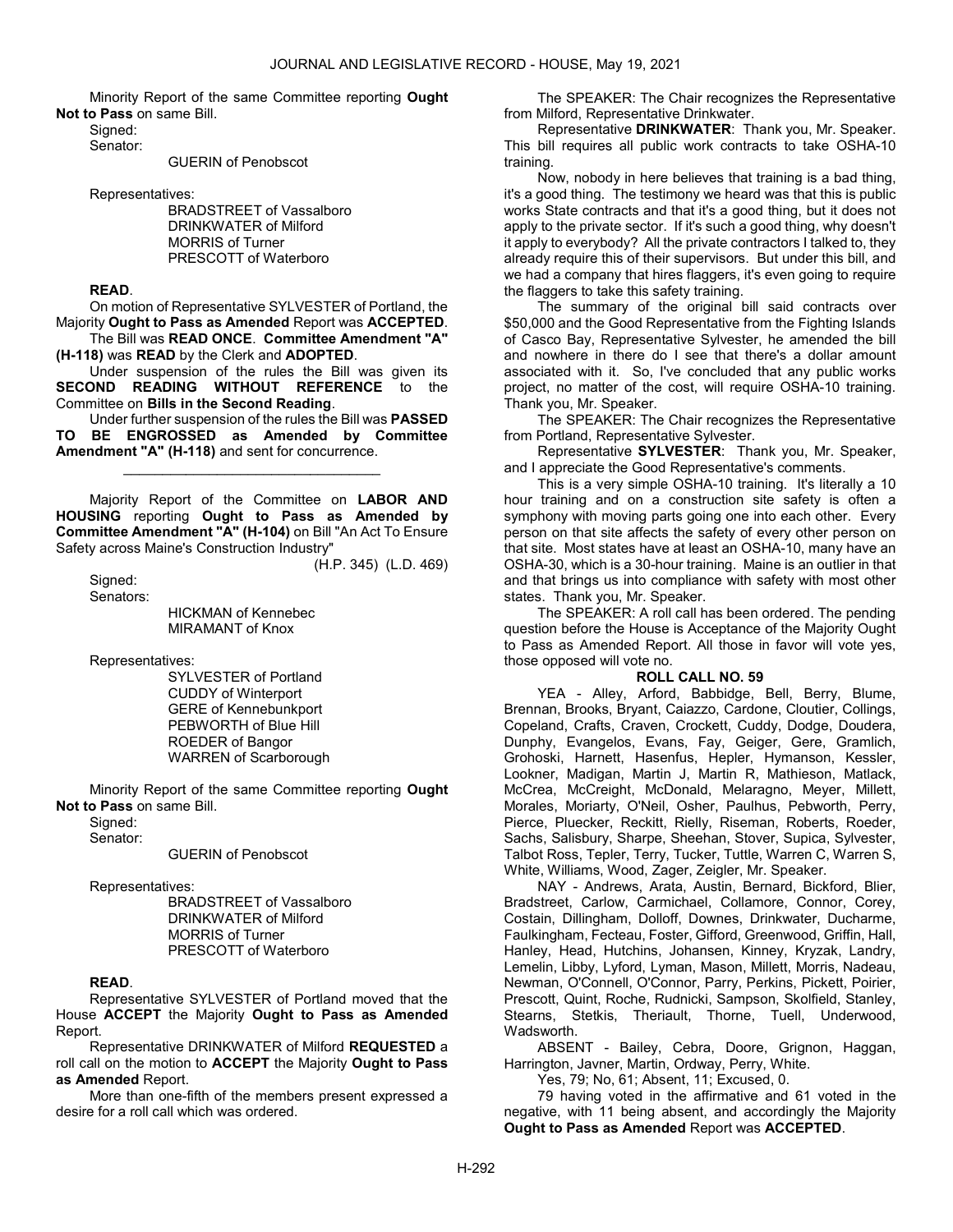The Bill was READ ONCE. Committee Amendment "A" (H-104) was READ by the Clerk and ADOPTED.

 Under suspension of the rules the Bill was given its SECOND READING WITHOUT REFERENCE to the Committee on Bills in the Second Reading.

 Under further suspension of the rules the Bill was PASSED TO BE ENGROSSED as Amended by Committee Amendment "A" (H-104) and sent for concurrence.

\_\_\_\_\_\_\_\_\_\_\_\_\_\_\_\_\_\_\_\_\_\_\_\_\_\_\_\_\_\_\_\_\_

 Majority Report of the Committee on LABOR AND HOUSING reporting Ought Not to Pass on Bill "An Act To Provide That the Minimum Wage Increases by the Cost of Living Every 3 Years"

(H.P. 388) (L.D. 543)

(H.P. 424) (L.D. 581)

 Signed: Senators:

 HICKMAN of Kennebec MIRAMANT of Knox

Representatives:

 SYLVESTER of Portland CUDDY of Winterport GERE of Kennebunkport PEBWORTH of Blue Hill PRESCOTT of Waterboro ROEDER of Bangor WARREN of Scarborough

 Minority Report of the same Committee reporting Ought to Pass as Amended by Committee Amendment "A" (H-174) on same Bill.

 Signed: Senator:

GUERIN of Penobscot

Representatives:

 BRADSTREET of Vassalboro DRINKWATER of Milford MORRIS of Turner

### READ.

 On motion of Representative SYLVESTER of Portland, the Majority Ought Not to Pass Report was ACCEPTED and sent for concurrence.

\_\_\_\_\_\_\_\_\_\_\_\_\_\_\_\_\_\_\_\_\_\_\_\_\_\_\_\_\_\_\_\_\_

 Majority Report of the Committee on LABOR AND HOUSING reporting Ought to Pass as Amended by Committee Amendment "A" (H-127) on Resolve, To Expedite Processing of Applications for Certification under the Federal Work Opportunity Tax Credit

Signed:

Senators:

 HICKMAN of Kennebec MIRAMANT of Knox

Representatives:

 SYLVESTER of Portland CUDDY of Winterport GERE of Kennebunkport PEBWORTH of Blue Hill ROEDER of Bangor

WARREN of Scarborough

 Minority Report of the same Committee reporting Ought Not to Pass on same Resolve.

Signed:

Senator:

GUERIN of Penobscot

Representatives:

 BRADSTREET of Vassalboro DRINKWATER of Milford MORRIS of Turner PRESCOTT of Waterboro

### READ.

 On motion of Representative SYLVESTER of Portland, the Majority Ought to Pass as Amended Report was ACCEPTED.

 The Resolve was READ ONCE. Committee Amendment "A" (H-127) was READ by the Clerk and ADOPTED.

 Under suspension of the rules the Resolve was given its SECOND READING WITHOUT REFERENCE to the Committee on Bills in the Second Reading.

 Under further suspension of the rules the Resolve was PASSED TO BE ENGROSSED as Amended by Committee Amendment "A" (H-127) and sent for concurrence.

\_\_\_\_\_\_\_\_\_\_\_\_\_\_\_\_\_\_\_\_\_\_\_\_\_\_\_\_\_\_\_\_\_

 Majority Report of the Committee on LABOR AND HOUSING reporting Ought to Pass as Amended by Committee Amendment "A" (H-173) on Resolve, To Develop a Plan for Teachers To Collect Social Security

(H.P. 456) (L.D. 620)

 Signed: Senators:

 HICKMAN of Kennebec MIRAMANT of Knox

Representatives:

 SYLVESTER of Portland CUDDY of Winterport PEBWORTH of Blue Hill ROEDER of Bangor WARREN of Scarborough

 Minority Report of the same Committee reporting Ought Not to Pass on same Resolve.

 Signed: Senator:

GUERIN of Penobscot

Representatives:

 BRADSTREET of Vassalboro DRINKWATER of Milford MORRIS of Turner PRESCOTT of Waterboro

### READ.

 On motion of Representative SYLVESTER of Portland, the Majority Ought to Pass as Amended Report was ACCEPTED. The Resolve was READ ONCE. Committee Amendment

"A" (H-173) was READ by the Clerk and ADOPTED.

 Under suspension of the rules the Resolve was given its SECOND READING WITHOUT REFERENCE to the Committee on Bills in the Second Reading.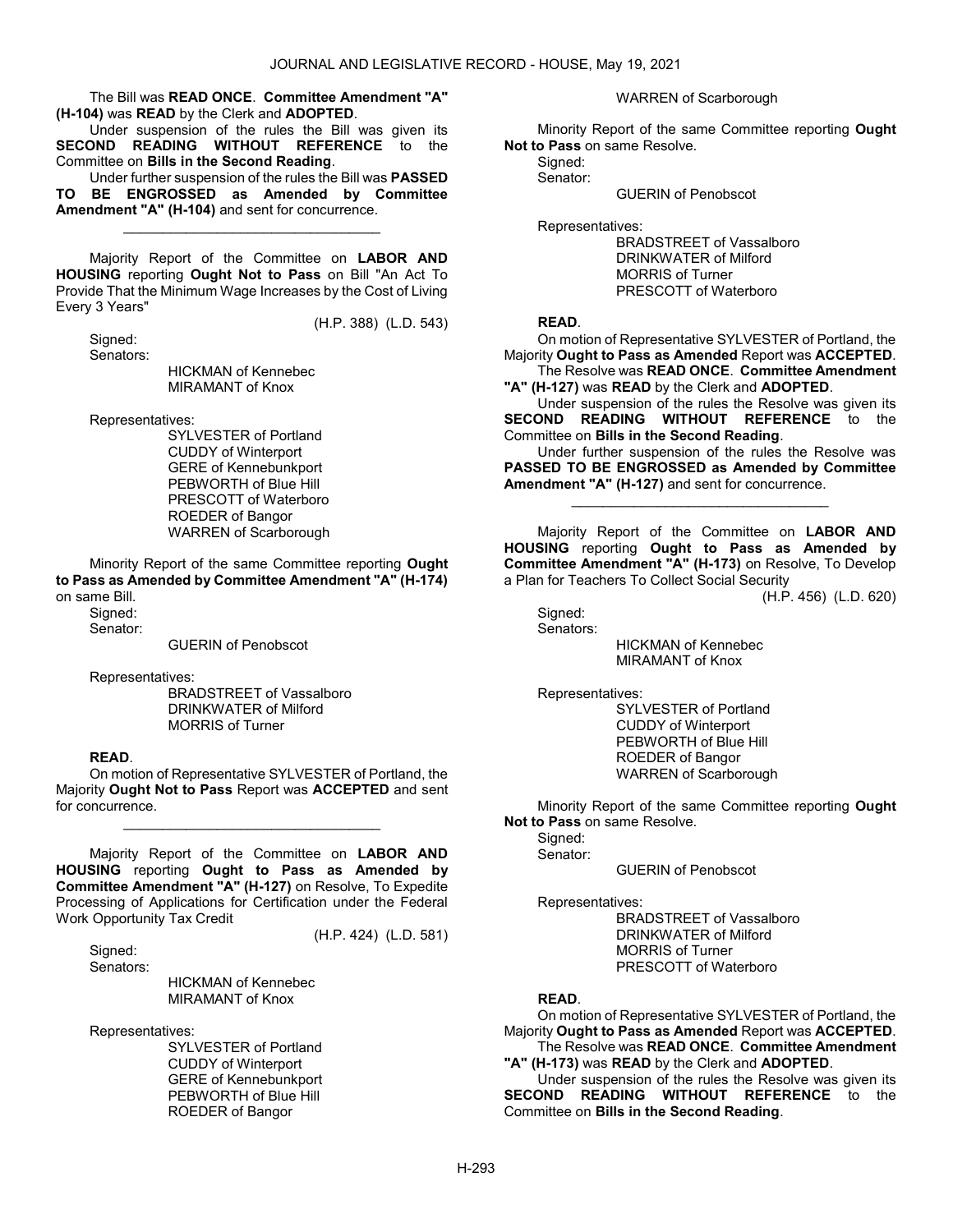Under further suspension of the rules the Resolve was PASSED TO BE ENGROSSED as Amended by Committee Amendment "A" (H-173) and sent for concurrence.

\_\_\_\_\_\_\_\_\_\_\_\_\_\_\_\_\_\_\_\_\_\_\_\_\_\_\_\_\_\_\_\_\_

 Majority Report of the Committee on LABOR AND HOUSING reporting Ought to Pass as Amended by Committee Amendment "A" (H-135) on Bill "An Act To Set a Minimum Wage for School Support Staff"

(H.P. 539) (L.D. 734)

 Signed: Senators:

 HICKMAN of Kennebec MIRAMANT of Knox

Representatives:

 SYLVESTER of Portland GERE of Kennebunkport PEBWORTH of Blue Hill PRESCOTT of Waterboro ROEDER of Bangor WARREN of Scarborough

 Minority Report of the same Committee reporting Ought Not to Pass on same Bill.

Signed:

Senator:

GUERIN of Penobscot

Representatives:

 BRADSTREET of Vassalboro CUDDY of Winterport DRINKWATER of Milford

READ.

 Representative SYLVESTER of Portland moved that the House ACCEPT the Majority Ought to Pass as Amended Report.

 Representative BRADSTREET of Vassalboro REQUESTED a roll call on the motion to ACCEPT the Majority Ought to Pass as Amended Report.

 More than one-fifth of the members present expressed a desire for a roll call which was ordered.

 The SPEAKER: The Chair recognizes the Representative from Vassalboro, Representative Bradstreet.

 Representative BRADSTREET: Thank you, Mr. Speaker, Ladies and Gentlemen of the House. I rise in opposition to the pending motion. This would raise the starting minimum wage starting June 30, 2022 for school support staff to \$16 an hour. The State would pay the first year of this on a one-time basis, after that it would be foisted upon the locality so, in effect, it is an unfunded mandate.

 Also, can you imagine if you're in a small community and your school staff is making \$16 an hour and the people in the community who have to pay that are not making that? Are we going to start picking out special groups for a higher minimum wage? This is not the way to go. I urge you to vote against this bill. Thank you.

 The SPEAKER: The Chair recognizes the Representative from Portland, Representative Sylvester.

 Representative SYLVESTER: Thank you, Mr. Speaker. I appreciate all the comments of the good Representative. I think that one of the pieces that's missing in this, as this particular group, if we're going to talk about picking groups, is a group that affects every child in this State. They are a group of people who should be considered educators, who affect the lives of children as they come to school, who work tirelessly to make sure that the school functions and the kids can get the education that they need. But, more importantly, they make financial sacrifices to do this work because they love it. And the people who do this work could get other jobs but they are so important and integral to the roles of our educational system that they stay. It's time we reward those people, it's time that we ensure that we get the best people in those positions and that they stay and make a career. Thank you, Mr. Speaker.

 The SPEAKER: The Chair recognizes the Representative from Milton, Representative Dolloff.

 Representative DOLLOFF: Thank you, Mr. Speaker and Ladies and Gentlemen of the House. I think it's important for support staff to get a good wage, anybody to get a good wage. What scares me about this one is that the State will pay the first year and you know these people will get raises after, they'll be in contracts and they'll get raises, and then it becomes the responsibility of the taxpayers to fund this in their school budget and my district has a very hard time coming up with the money that they need. Their school budgets get voted down and voted down until they cut it down. So, we're going to vote on this and make it a mandate and tell our school systems you're okay the first year but the second year, they've got to put it in their budget. So, it's not just today, it's the future. Thank you, Mr. Speaker.

 The SPEAKER: The Chair recognizes the Representative from East Machias, Representative Tuell.

 Representative TUELL: Thank you, Mr. Speaker. I also rise in opposition to the pending motion.

 Coming from a small town where a lot of my friends are school support staff employees, as the Representative from Portland noted, they work incredibly hard and a lot of hours. They do it because they love the work. But also in many small towns, there are a lot of vacancies in school support staff positions. They're always trying to fill a vacancy, they're begging for workers, they're offering incentives to get people to come to work just to walk through the door. And I know we're seeing that in every industry these days and there's no shortage of reasons why, don't really plan to go off on a tangent there, but with the job market the way it is today, I question whether this is even really necessary. Thank you, Mr. Speaker.

 The SPEAKER: The Chair recognizes the Representative from Milford, Representative Drinkwater.

 Representative DRINKWATER: Thank you, Mr. Speaker. During the 129th, I served on the Education Committee and before us came the minimum wage of teachers at \$40,000. We asked for information to show us what the scales were around the State. As you know that every school is its own collective bargaining unit and what we saw was that, I'll use an example; a teacher in northern Maine that had been with the school for 10 years is only making \$32,000. So, if we start the new teachers out at 40, it's going to upset the whole pay scale. What if that person making that money going to say that have been here for 10 years, what are they going to say I'm worth?

 So, that's what we found was this is a local issue, collective bargaining agreements. And I'd like to pose a question through the Chair, if I may.

The SPEAKER: The Member may proceed.

 Representative DRINKWATER: The State will pick up the first year. Isn't this an unfunded mandate?

 The SPEAKER: The Representative has posed a question through the Chair to any Member who wishes to respond. The Chair recognizes the Representative from Portland, Representative Sylvester.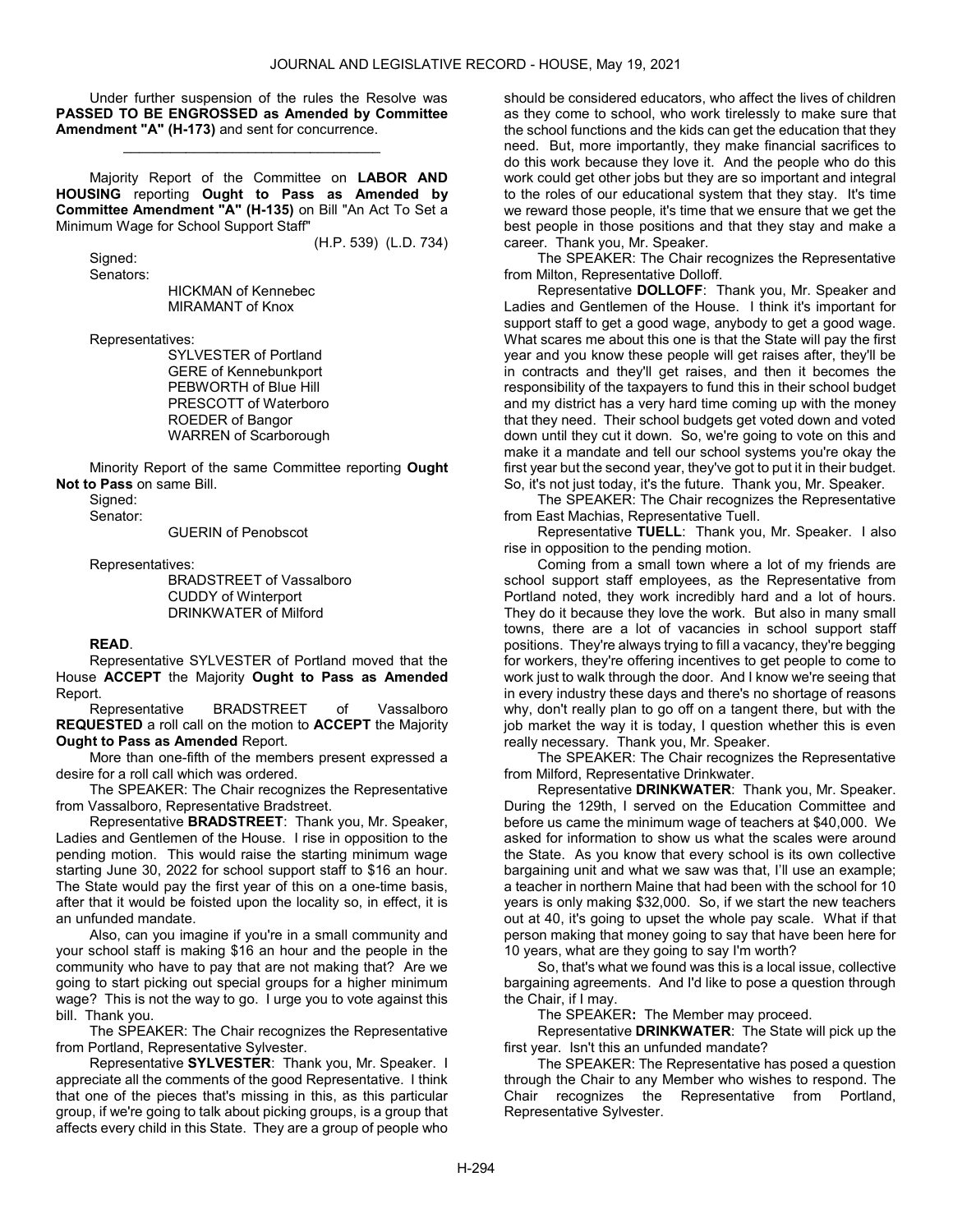Representative SYLVESTER: Thank you, Mr. Speaker. Technically, it is not an unfunded mandate because OPLA has looked at it and has not put a mandate on it since this year the State is picking up the funding, in this budget cycle that is funded.

 I would note for the Good Representative that we voted this morning for full revenue sharing and in the change package there is also a full funding for the schools for first time ever and that we do not know how many school support staff are under \$16 an hour and one of the pieces of this bill is to pick up that information so that towns will be able to assess and be able to plan for the future. So, I appreciate the question and that is the answer.

 The SPEAKER: The Chair recognizes the Representative from Milford, Representative Drinkwater.

 Representative DRINKWATER: Thank you, Mr. Speaker. So, what I just heard was that let's pass this bill then we'll find out what it's going to cost us. Thank you, sir.

 The SPEAKER: The Chair recognizes the Representative from Dexter, Representative Foster.

 Representative FOSTER: Thank you, Mr. Speaker, Ladies and Gentlemen of the House. I rise in opposition to this measure.

 There are a few reasons that I would speak to here. You've already heard a couple. There's no question this is an unfunded mandate after the first year. Also, this is certainly a local control issue. And, lastly, this is the epitome of the two Maines situation that we have. Towns in my district, in District 104, where I represent, their schools cannot afford the same funding for their employees that schools in Southern Maine, in the Portland District area can. That's a fact of life in Maine.

 The districts that I represent, including SAD 46, Dexter, where I was a school board member for 12 years, Chair of the negotiations committee for about eight of that, where I led the negotiations because we couldn't afford to hire a lawyer to do so, we looked at each of our employees, what the taxpayers could afford, and how best to try to fill the positions that we needed filled. And that's the way this should remain, this is an unfunded mandate telling districts who cannot afford this wage for support staff, which covers quite an array of individuals, at least it did in our district. They cannot afford this mandate.

Thank you, Mr. Speaker.

 The SPEAKER: The Chair recognizes the Representative from Presque Isle, Representative Underwood.

 Representative UNDERWOOD: Good afternoon, folks. I hope everybody enjoyed themselves had a lunch; good lunch, right?

 My name is Joseph Underwood. I am from Presque Isle and District 147 and it is time for this Legislature, the 130th or maybe the 131st to address the issue of the educational industry that's monopolized by the State. And we should be considering, first of all, rejecting this bill and, second of all, we all should be considering an alternative to the state-regulated monopoly called the educational industry. And vouchers would be a good way to go. Thank you.

 The SPEAKER: The Chair recognizes the Representative from Portland, Representative Collings.

 Representative COLLINGS: Good afternoon, Mr. Speaker, Ladies and Gentlemen of the House. Real briefly here, I want to hopefully conclude on this matter by saying some of the people that asked this bill to be submitted work in schools and there are many rural schools that have a problem to keep support staff.

 There's been an instance where there has been a lack of bus drivers or other staff that have, in essence, school couldn't

go on that day because they didn't have enough support staff. So, when we look at our education system in Maine as was referenced earlier by other Representatives, we did recently bring the floor for salaries of teachers to \$40,000 over a couple years and by us doing so, we still remained in the bottom third in this country for teacher pay. So, even though we moved up, most of the other states did, so, we are still at a disadvantage with other states to hire teachers and it's a big issue, among many others, to attract teachers in our school system here in Maine.

 With that said, I was one of the people advocating for raising teacher salaries, rightfully so. There were some arguments that it was an unfunded mandate and we shouldn't do it. Nonetheless, we did, and I think we even need to raise their salaries more. But what was left out of that equation when we raised the basic salary for teachers, we forgot about the other people working in that building. Right now, many of these people making minimum wage can make in a year about \$25,000 a year if they work 40 hours a week for 52 weeks. And what's happening is many of these people are leaving because they just can't afford to survive on this salary. And these people are just as important as teachers; the people driving the buses, the cooks, the support staff in the classrooms, everyone that works in that building is valuable to our students and play such a big role in their everyday life. I can think back when I was a student, some of the people that had the biggest impact on me were the bus drivers, the custodians, the assistants for the principal. So, they play such a great role in shaping the future of our children and they deserve a raise just as much as teachers do. They should be able to work with dignity and not live in poverty.

 We're not going to be able to hire people, some schools aren't going to be able to operate if we don't have enough support staff, and I just will close by saying, Mr. Speaker, MIT took U.S. data in Maine from the Department of Labor, Health and Human Services, from other governmental entities. They calculated anywhere in the State of Maine, any municipality, Aroostook County, Cumberland, everywhere. The basic living wage in this State to afford the most basic quality of life is about \$15 an hour. So people right now anywhere in Maine that are only making \$12.15 an hour and they're with our kids every single day and they can barely afford to pay their bills, I think that's an issue and I think as State leaders we need to recognize and thank these dedicated public servants that play such a great role in educating and raising our children five days a week for most of the year. So, I would hope that we would vote the Majority on this and thank you for your consideration.

 The SPEAKER: The Chair recognizes the Representative from Auburn, Representative Bickford.

 Representative BICKFORD: Thank you, Mr. Speaker. Mr. Speaker, Ladies and Gentlemen of the House, school employees are very important, but they're not any more important than parents. Why are we picking up one special group and offering them higher wages that are going to not only affect cost of goods sold because as wages go up, cost of goods go up, your groceries go up, your gas goes up, everything goes up.

 The people that can't afford this are the people on Social Security that see their property taxes rise and that see all of this additional cost of goods when they do groceries, when they get gas, when they go to the hardware store. These people, many of them are parents and many of them were parents of small children and they are absolutely as important or more important than school staff and I am insulted to think that school staff is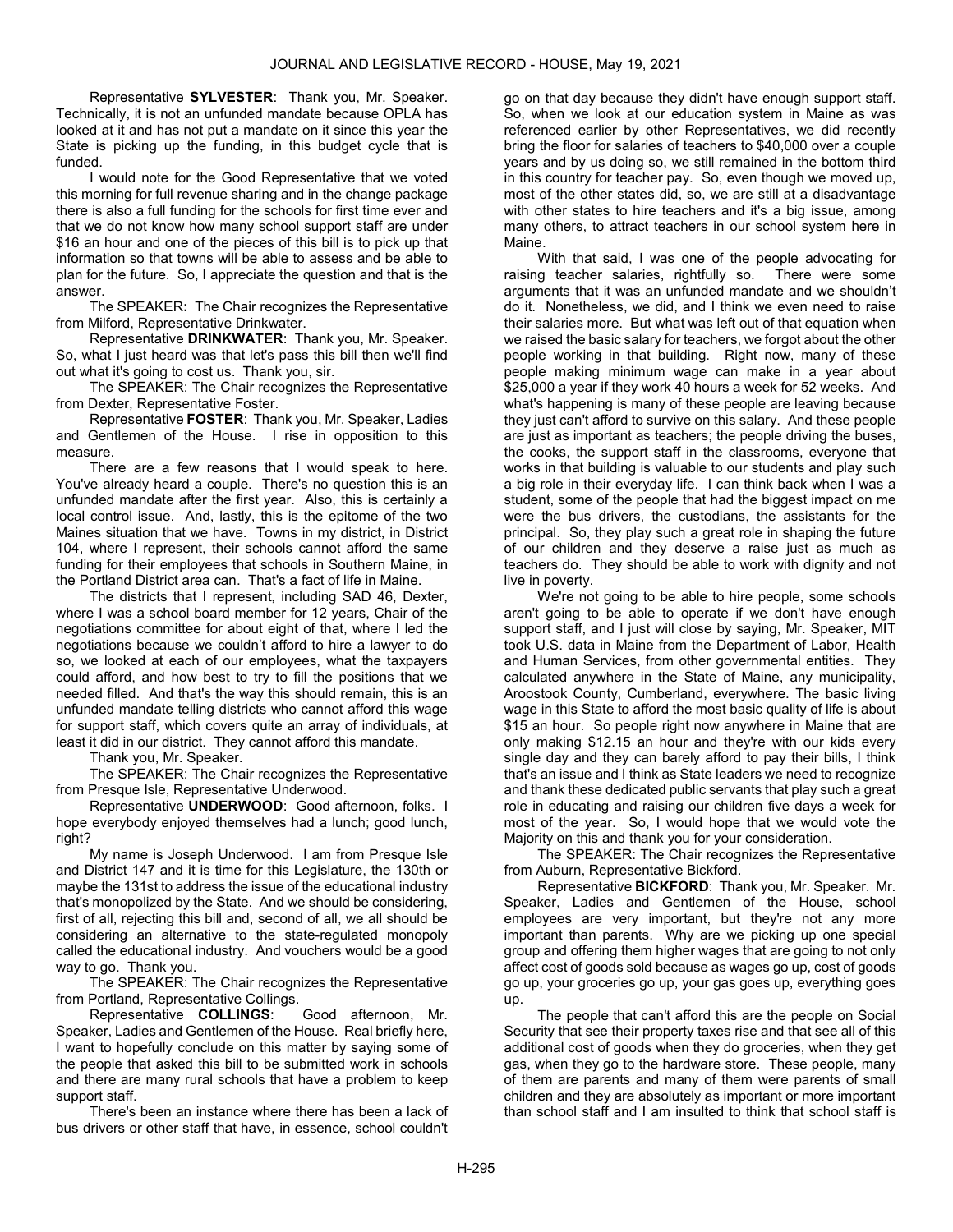more important than I was with my four children. Thank you, Mr. Speaker.

 The SPEAKER: The Chair recognizes the Representative from Standish, Representative Ordway.

 Representative ORDWAY: Thank you, Mr. Speaker, my Colleagues in the House. Where are we going to stop this? For the first time, I'm going to get to say I'm retired, on a fixed income with a State pension, \$17,500 a year. It's not going to change. What do you expect me to do? What do you expect the thousands of seniors to do? Meme and Pepe are getting taxed out of their homes. This has to stop. We can't afford this. Please take into consideration the people that have to pay for this. Thank you.

 The SPEAKER: The Chair recognizes the Representative from Buxton, Representative Blier.

 Representative BLIER: Thank you, Mr. Speaker. So, I heard the Good Representative from Portland talk about teachers, how we raised their wages and other local areas did as well. You have to let the working market work.

 When you force mandated raises, all you do is kick the can down the road. If you are a school district and you can't find employees, you've got to raise your wages in order to get the employees. Let the market work itself. When you mandate raises, the people above them will say look, they're making so much so we should make more now and all you do is create inflation. That's where we're at right now and a business sense says that's where we're going. Mandates for wages are bad for the people. I think that letting the market run itself is what is going to control the proper wages for the people that are working in all communities and all walks of life on every industry.

 The SPEAKER: The Chair recognizes the Representative from Pittston, Representative Hanley.

 Representative HANLEY: Thank you, Mr. Speaker. Mr. Speaker, Ladies and Gentlemen of the House, I find it odd that the Legislature negotiates wages for a really specific group of people. How come you're not concerned about the grocery clerks and the people that stock the shelves in your grocery stores? Gas station attendants? Mechanics? How come this Body isn't negotiating their wages as well? I find it very peculiar and very unfair, very selective. It's almost like you're trying to influence how people will think about you later on in life, say when you go to run for office --

 The SPEAKER: The Member will defer. The Chair will advise the Member that we are not to question the motives of other Members in this Body during the course of debate.

 The Chair reminded Representative HANLEY of Pittston that it was inappropriate to question the motives of other members of the House.

The SPEAKER: The Member may proceed.

 Representative HANLEY: You're correct, I'm sorry. Well, you get my point. It seems odd that this Body is negotiating for wages for only a specific group of people and leaving all these other groups I'm trying to mention behind; taxi drivers, truck drivers, the people that deliver fuel oil or gas. How come this Body doesn't negotiate their wages? And I'll wait for an answer. Thank you, Mr. Speaker.

 The SPEAKER: The Chair recognizes the Representative from Oakland, Representative Perkins.

 Representative PERKINS: Mr. Speaker and Ladies and Gentlemen of the House, I'd just like to tell you something just food for thought. I actually am a school bus driver, I'm actually the safety director for RSU 18 in Oakland. So, the other day we were talking about how we're running short of bus drivers. So, we've actually gone ahead without the Body and gone and asked the superintendent to see if we could higher the wages. So, in Oakland, I know my highest bus drivers are making \$18.75 an hour. I don't know too many bus drivers across the State that aren't making at least 18, 20, 25 or more. So, I don't believe the House should mandate something like this.

 Furthermore, I know that Fairfield takes and they're working with the bus drivers and making them in janitors and doing other grounds and weeds and seeds around the school district and they're paying them more.

 So, I want once again to reiterate what all my fellow gentlemen and ladies over here have said; I don't believe this is our position or our hot dog stand to sell the hot dogs. Thank you, sir.

 The SPEAKER: The Chair recognizes the Representative from Carmel, Representative Thorne.

 Representative THORNE: Thank you, Mr. Speaker and I would just remind everybody of the short words; just because we can, doesn't mean we should. Thank you.

 The SPEAKER: The Chair recognizes the Representative from Monticello, Representative Johansen.

 Representative JOHANSEN: Thank you, Mr. Speaker. I'm rising today to answer Representative Hanley's question about how come it's one special group. And speaking only for myself, I have to pay back the huge amounts that I got from the unions to help me with my campaign, and I'm only speaking for myself, I'm not trying to diminish anybody else here. But I owe a huge debt to the unions and I'm repaying it today.

 The SPEAKER: The Chair recognizes the Representative from Cape Elizabeth, Representative Millett.

 Representative MILLETT: Thank you, Mr. Speaker, Ladies and Gentlemen of the House. I served on the Education Committee for nine years and nearly every year we have been asked by school districts for help. We've been asked by superintendents and school boards for help. We've had bills put before us to try to solve this issue over and over again. What is before us today is one way that we can come forward and offer assistance to our schools, to our children and, yes, to our families. In the end, this is about equity. This is about making sure that every child in this State has access to their public education and that one district doesn't shut down school on their children while other districts keep their doors open that day. That's what this is about. And, frankly, not so long ago, we were thanking these men and women --

 The SPEAKER: The Member will defer. The Chair recognizes the Representative from Canaan, Representative Stetkis.

 Representative STETKIS: I was under the understanding comments should be directed to the Chair.

 The SPEAKER: The Chair will remind Members to direct their comments through the Chair.

On POINT OF ORDER, Representative STETKIS of Canaan asked the Chair to remind MILLETT of Cape Elizabeth to address the Speaker and not turn to the rest of the House.

 The Chair reminded the Representative from Cape Elizabeth Representative MILLETT of Cape Elizabeth to address her comments toward the Speaker.

The SPEAKER: The Member may proceed.

 Representative MILLETT: Thank you, Mr. Speaker. Not so long ago, we were honoring and thanking these men and women for their service to our communities, to drive food to our children, to prepare that food to our children in the face of personal risk. I'll end there. Thank you, Mr. Speaker.

 The SPEAKER: The Chair recognizes the Representative from Penobscot, Representative Hutchins.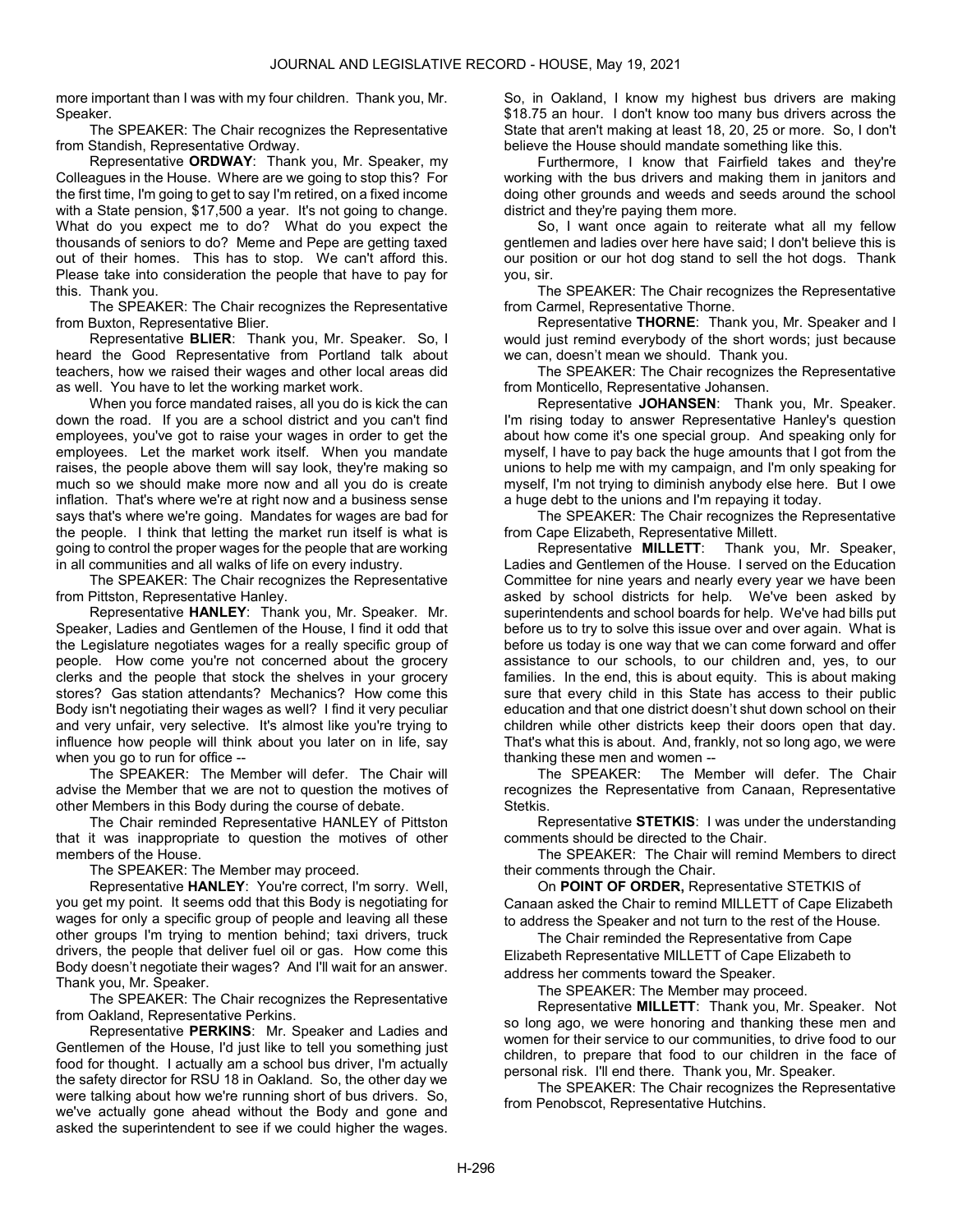Representative HUTCHINS: Thank you, Mr. Speaker and Ladies and Gentlemen of the House. When we ask questions about education process in the committees, and especially Education Committee, we keep getting the answer that education is local control and it doesn't seem to matter what the question is, it's education is local control and the decisions are made at the local level by the school boards. Today alone I'll bet we have voted on six issues that we are telling school districts what to do. One way or the other, either we're doing it and they're not and we should stop saying that it's local control because it sure doesn't look it from what we're doing today.

 The SPEAKER: The Chair recognizes the Representative from South Portland, Representative Reckitt.

 Representative RECKITT: Thank you, Mr. Speaker. I had no intention of testifying on this bill but it seems to me that's my refrain today. I have a daughter who works as a teacher's aide in the town of Guilford. She's been laid off twice this year because of COVID exposure in the school but not given any pay during that. She's a single mom with three kids and a divorce with no child support. So, how is she making it on \$400 a week? Partly because I pay her oil bills and I'm working on Social Security and this legislative salary and everyone here knows what that is, which is bupkis.

 So, my point is each of us has a connection, if we found it quick enough, between someone who's working at a low wage in the schools and I can't tell my daughter that she can live on \$400 a week, so, I'm living on less than my legislative salary so that she can make it with three kids. And I think that is not a singular experience in the school systems. Teacher's aides are paid badly, as is everybody else who is not that the teachers are paid great, but at least there is a floor. There's not necessarily a floor at all for the subsidiary people who are working in the schools and whose roles are just as important.

 So, I plead with you not to think about this in a narrow way. Think about your own family, think about your own kids, think about who works where in your life because all of them have to make it, all of them had to raise us, all of them are having to raise their own kids. And we're not talking about a fortune here, we're talking about \$40 more a week if they're working for 40 hours a week. That's not a fortune. I appreciate your consideration and I hope that you will vote in favor of this measure.

 The SPEAKER: The Chair recognizes the Representative from Dixfield, Representative Pickett.

 Representative PICKETT: Thank you, Mr. Speaker. I rise in opposition to the motion on the floor. I look at this, I have a good many friends that work in the school districts that work these jobs that this increase in pay would benefit. But I look at it this way as well and I think many of those friends would agree with me on this. They also are suppressed with the taxes that they're paying each and every year and every time we put in a spending bill into our budget here in the State, it's another tax that they have to pay, a portion of tax they have to pay, we had a speaker before that mentioned how the schools are asking for help. Well, the taxpayer is helping for help as well. They're drowning and they need to have some relief.

 And so, I would just say this is a good-intended bill but the timing is not right. We have spending out of control in our federal government and we've got spending out of control, in my opinion, here in our own State government and we've got to put the brakes on and keep our taxpayers so that they can keep their head above water and take care of their families without having to have two people working every day and having no time to spend with their families. Thank you, Mr. Speaker.

 The SPEAKER: The Chair recognizes the Representative from Bangor, Representative Roeder.

 Representative ROEDER: Thank you, Mr. Speaker. I rise in support of this bill. I'm the parent of a child who accesses special education services. When he first came to live with me, he came as a foster placement. He had significant issues in school that all but disappeared in a short month because of a crew of dedicated ed techs. Moreover, his transition to a big new school in a brand-new town was eased by the care extended to him by his bus driver, of all people. My son's life changed because of these folks who deserve a living wage.

 My mother was also a teacher's aide. I remember her spending hours at our kitchen table because she was told that in a short week a student would be coming to her class who spoke nothing but Spanish. She worked for two weeks to learn as much Spanish as she could so that that child would feel heard, accepted and at home in her classroom. This is not an anomaly. These people work harder than so many people I've seen in my lifetime. I am forever grateful to them and to say that they don't deserve a living wage is cruel. Thank you.

 The SPEAKER: A roll call has been ordered. The pending question before the House is Acceptance of the Majority Ought to Pass as Amended Report. All those in favor will vote yes, those opposed will vote no.

### ROLL CALL NO. 60

 YEA - Arford, Babbidge, Bell, Berry, Blume, Brennan, Brooks, Bryant, Caiazzo, Cardone, Cloutier, Collings, Copeland, Craven, Crockett, Dodge, Doudera, Dunphy, Evangelos, Evans, Geiger, Gere, Harnett, Hasenfus, Hepler, Hymanson, Kessler, Lookner, Madigan, Martin J, Martin R, Mathieson, Matlack, McCrea, McCreight, McDonald, Melaragno, Meyer, Millett, Morales, Moriarty, O'Connell, O'Neil, Osher, Paulhus, Pebworth, Perry, Pierce, Pluecker, Reckitt, Rielly, Riseman, Roberts, Roeder, Sachs, Salisbury, Sharpe, Sheehan, Stover, Supica, Sylvester, Talbot Ross, Tepler, Terry, Tucker, Tuttle, Warren C, Warren S, Williams, Wood, Zager, Zeigler, Mr. Speaker.

 NAY - Alley, Andrews, Arata, Austin, Bernard, Bickford, Blier, Bradstreet, Carlow, Carmichael, Cebra, Collamore, Connor, Corey, Costain, Crafts, Cuddy, Dillingham, Dolloff, Downes, Drinkwater, Ducharme, Faulkingham, Fay, Fecteau, Foster, Gifford, Gramlich, Greenwood, Griffin, Grohoski, Hall, Hanley, Harrington, Head, Hutchins, Johansen, Kinney, Kryzak, Landry, Lemelin, Libby, Lyford, Lyman, Mason, Millett, Morris, Nadeau, Newman, O'Connor, Ordway, Parry, Perkins, Pickett, Poirier, Prescott, Quint, Roche, Rudnicki, Sampson, Skolfield, Stanley, Stearns, Stetkis, Theriault, Thorne, Tuell, Underwood, Wadsworth, White B, White D.

 ABSENT - Bailey, Doore, Grignon, Haggan, Javner, Martin, Perry.

Yes, 73; No, 71; Absent, 7; Excused, 0.

 73 having voted in the affirmative and 71 voted in the negative, with 7 being absent, and accordingly the Majority Ought to Pass as Amended Report was ACCEPTED.

 The Bill was READ ONCE. Committee Amendment "A" (H-135) was READ by the Clerk and ADOPTED.

 Under suspension of the rules the Bill was given its SECOND READING WITHOUT REFERENCE to the Committee on Bills in the Second Reading.

 Under further suspension of the rules the Bill was PASSED TO BE ENGROSSED as Amended by Committee Amendment "A" (H-135) and sent for concurrence.

\_\_\_\_\_\_\_\_\_\_\_\_\_\_\_\_\_\_\_\_\_\_\_\_\_\_\_\_\_\_\_\_\_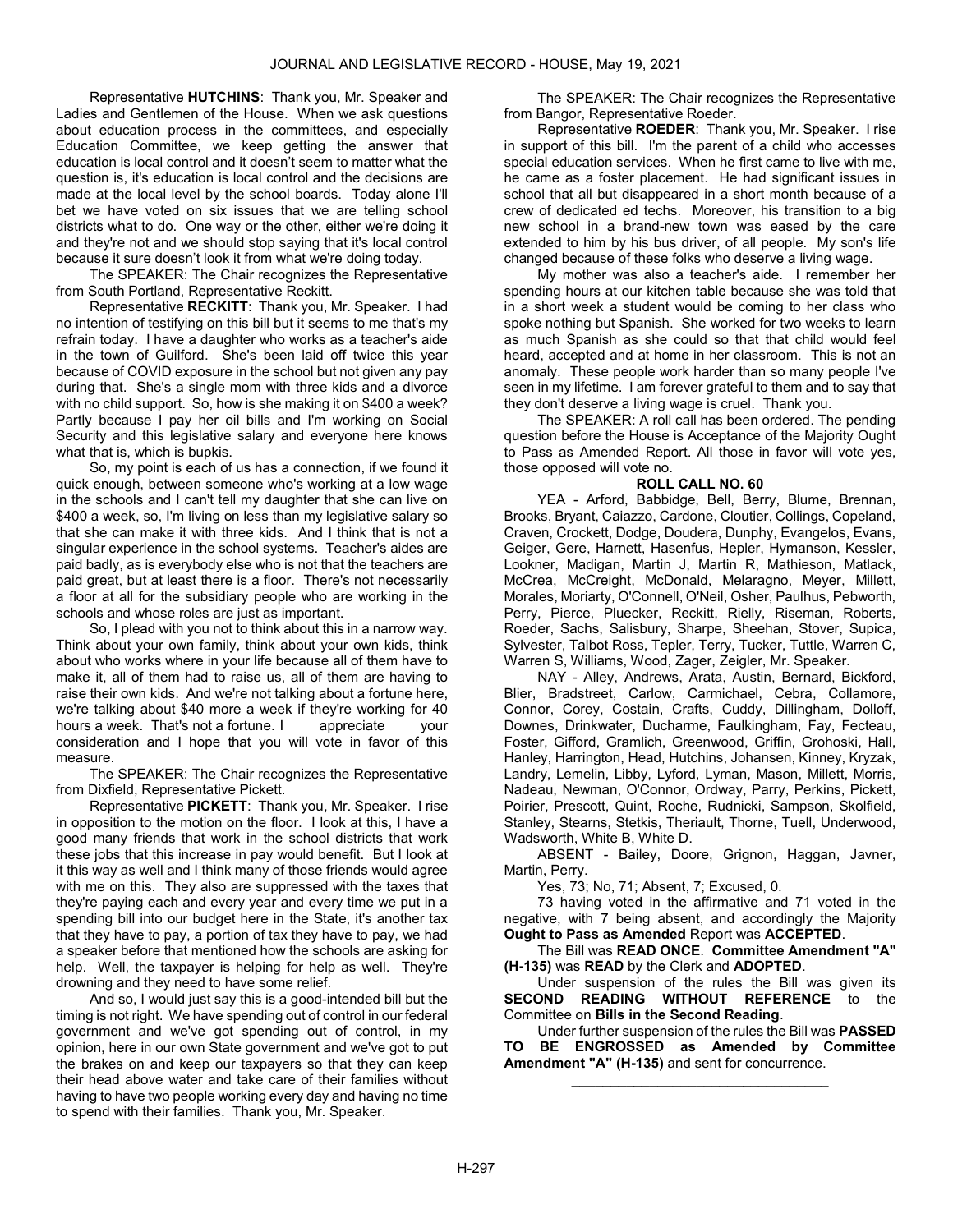#### ENACTORS Emergency Measure

 An Act To Support Maine Theaters by Expanding Eligibility for Off-premises Catering Licenses

> (S.P. 513) (L.D. 1620) (C. "A" S-87)

 Reported by the Committee on Engrossed Bills as truly and strictly engrossed. This being an emergency measure, a two-thirds vote of all the members elected to the House being necessary, a total was taken.104 voted in favor of the same and 28 against, and accordingly the Bill was PASSED TO BE ENACTED, signed by the Speaker and sent to the Senate.

#### Emergency Measure

\_\_\_\_\_\_\_\_\_\_\_\_\_\_\_\_\_\_\_\_\_\_\_\_\_\_\_\_\_\_\_\_\_

 An Act To Establish a Homeowner Assistance Fund Program and Provide for the Distribution of Funds

(S.P. 552) (L.D. 1697) (C. "A" S-103)

 Reported by the Committee on Engrossed Bills as truly and strictly engrossed. This being an emergency measure, a two-thirds vote of all the members elected to the House being necessary, a total was taken.104 voted in favor of the same and 20 against, and accordingly the Bill was PASSED TO BE ENACTED, signed by the Speaker and sent to the Senate.

#### Emergency Measure

\_\_\_\_\_\_\_\_\_\_\_\_\_\_\_\_\_\_\_\_\_\_\_\_\_\_\_\_\_\_\_\_\_

 An Act To Provide Allocations for the Administration of State Fiscal Recovery Funds

> (H.P. 1263) (L.D. 1700) (C. "A" H-184)

 Reported by the Committee on Engrossed Bills as truly and strictly engrossed. This being an emergency measure, a two-thirds vote of all the members elected to the House being necessary, a total was taken. 104 voted in favor of the same and 24 against, and accordingly the Bill was PASSED TO BE ENACTED, signed by the Speaker and sent to the Senate.

\_\_\_\_\_\_\_\_\_\_\_\_\_\_\_\_\_\_\_\_\_\_\_\_\_\_\_\_\_\_\_\_\_

 By unanimous consent, all matters having been acted upon were ORDERED SENT FORTHWITH. \_\_\_\_\_\_\_\_\_\_\_\_\_\_\_\_\_\_\_\_\_\_\_\_\_\_\_\_\_\_\_\_\_

#### REPORTS OF COMMITTEE Divided Reports

 Majority Report of the Committee on LABOR AND HOUSING reporting Ought to Pass as Amended by Committee Amendment "A" (H-172) on Bill "An Act To Assist Public School Students and Families Who Are Homeless" (H.P. 578) (L.D. 773)

Signed:

Senators:

 HICKMAN of Kennebec MIRAMANT of Knox

Representatives:

 SYLVESTER of Portland CUDDY of Winterport GERE of Kennebunkport PEBWORTH of Blue Hill ROEDER of Bangor WARREN of Scarborough

 Minority Report of the same Committee reporting Ought Not to Pass on same Bill.

 Signed: Senator:

GUERIN of Penobscot

Representatives:

 BRADSTREET of Vassalboro DRINKWATER of Milford MORRIS of Turner PRESCOTT of Waterboro

#### READ.

 On motion of Representative SYLVESTER of Portland, the Majority Ought to Pass as Amended Report was ACCEPTED.

 The Bill was READ ONCE. Committee Amendment "A" (H-172) was READ by the Clerk and ADOPTED.

 Under suspension of the rules the Bill was given its SECOND READING WITHOUT REFERENCE to the Committee on Bills in the Second Reading.

 Under further suspension of the rules the Bill was PASSED BE ENGROSSED as Amended by Committee Amendment "A" (H-172) and sent for concurrence.

\_\_\_\_\_\_\_\_\_\_\_\_\_\_\_\_\_\_\_\_\_\_\_\_\_\_\_\_\_\_\_\_\_

 Majority Report of the Committee on LABOR AND HOUSING reporting Ought Not to Pass on Bill "An Act To Promote Minimum Wage Consistency"

(H.P. 579) (L.D. 774)

 Signed: Senators:

 HICKMAN of Kennebec MIRAMANT of Knox

Representatives:

 SYLVESTER of Portland CUDDY of Winterport GERE of Kennebunkport PEBWORTH of Blue Hill ROEDER of Bangor WARREN of Scarborough

 Minority Report of the same Committee reporting Ought to Pass on same Bill.

Signed:

Senator:

GUERIN of Penobscot

Representatives:

 BRADSTREET of Vassalboro DRINKWATER of Milford MORRIS of Turner PRESCOTT of Waterboro

### READ.

 Representative SYLVESTER of Portland moved that the House ACCEPT the Majority Ought Not to Pass Report.

 Representative MORRIS of Turner REQUESTED a roll call on the motion to ACCEPT the Majority Ought Not to Pass Report.

 More than one-fifth of the members present expressed a desire for a roll call which was ordered.

 The SPEAKER: The Chair recognizes the Representative from Turner, Representative Morris.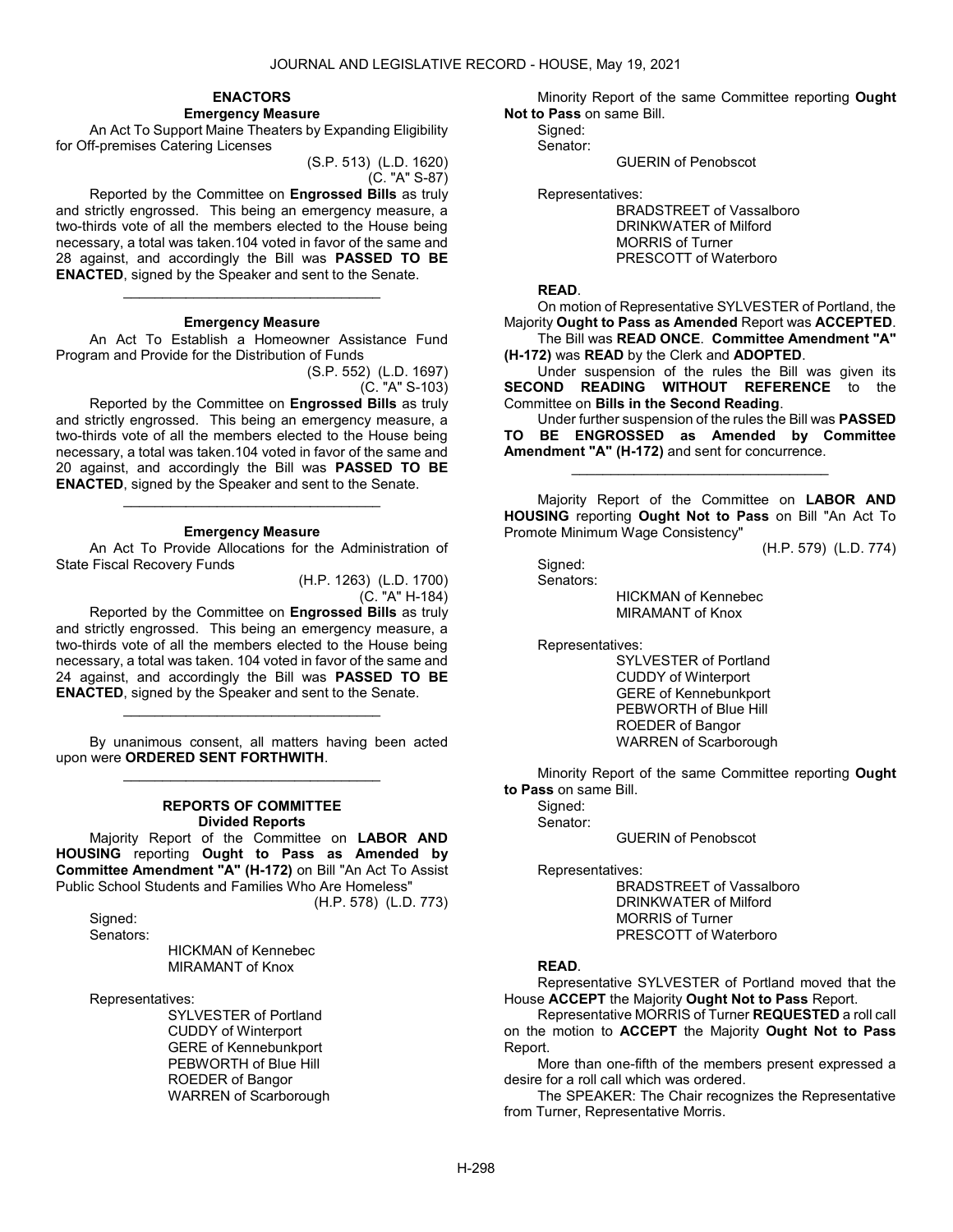Representative MORRIS: Thank you, Mr. Speaker. The number one issue that we hear from businesses that they would like is predictability from State government as well as local governments. This bill provides some measure of predictability for small businesses in Maine.

 Maine currently has the sixth highest minimum wage in the country. This bill does not address the State minimum wage. What this bill does is creates a preemption so businesses don't have to guess on a patchwork of laws around the minimum wage depending upon where they choose to settle. This will help those businesses that have multiple locations in different municipalities. It also helps those businesses that have a location in one of those municipalities like Portland where they've enacted a recent minimum wage that is causing havoc not just on the businesses themselves but it's also created issues for our health care system because the State does not reimburse at the \$18 an hour that Portland is requiring the hospitals to pay their employees.

 So, what this bill does is it creates some measure of predictability for our small businesses, which is something that they are absolutely in need of right now with the last year with everything they have been through with COVID and forced closures and all the other things. So, I would encourage this Body to reject the pending motion and let's move to pass this bill. Thank you.

 The SPEAKER: A roll call has been ordered. The pending question before the House is Acceptance of the Majority Ought Not to Pass Report. All those in favor will vote yes, those opposed will vote no.

#### ROLL CALL NO. 61

 YEA - Alley, Arford, Babbidge, Bell, Berry, Blume, Brennan, Brooks, Bryant, Caiazzo, Cardone, Cloutier, Collings, Copeland, Crafts, Crockett, Cuddy, Dodge, Doudera, Dunphy, Evangelos, Evans, Fay, Geiger, Gere, Gramlich, Grohoski, Harnett, Hasenfus, Hepler, Hymanson, Kessler, Landry, Lookner, Madigan, Martin J, Martin R, Mathieson, Matlack, McCrea, McCreight, McDonald, Melaragno, Meyer, Millett, Morales, Moriarty, O'Connell, O'Neil, Osher, Paulhus, Pebworth, Perry, Pierce, Pluecker, Reckitt, Rielly, Riseman, Roberts, Roeder, Sachs, Salisbury, Sharpe, Sheehan, Stover, Supica, Sylvester, Talbot Ross, Tepler, Terry, Tucker, Tuttle, Warren C, Warren S, White, Williams, Wood, Zager, Zeigler, Mr. Speaker.

 NAY - Andrews, Arata, Austin, Bernard, Bickford, Blier, Bradstreet, Carlow, Carmichael, Cebra, Collamore, Connor, Corey, Costain, Dillingham, Dolloff, Downes, Drinkwater, Ducharme, Faulkingham, Fecteau, Foster, Gifford, Greenwood, Griffin, Hall, Hanley, Harrington, Head, Hutchins, Johansen, Kinney, Kryzak, Lemelin, Libby, Lyford, Lyman, Mason, Millett, Morris, Nadeau, Newman, O'Connor, Ordway, Parry, Perkins, Pickett, Poirier, Prescott, Quint, Roche, Rudnicki, Sampson, Skolfield, Stanley, Stearns, Stetkis, Theriault, Thorne, Tuell, Underwood, Wadsworth, White.

 ABSENT - Bailey, Craven, Doore, Grignon, Haggan, Javner, Martin, Perry.

Yes, 80; No, 63; Absent, 8; Excused, 0.

 80 having voted in the affirmative and 63 voted in the negative, with 8 being absent, and accordingly the Majority Ought Not to Pass Report was ACCEPTED and sent for concurrence.

\_\_\_\_\_\_\_\_\_\_\_\_\_\_\_\_\_\_\_\_\_\_\_\_\_\_\_\_\_\_\_\_\_

 Majority Report of the Committee on LABOR AND HOUSING reporting Ought Not to Pass on Bill "An Act To Exempt Substitutes, Coaches and Temporary Employees in the Education System from Paid Sick Leave Requirements"

(H.P. 606) (L.D. 838)

 Signed: Senators:

| OGHALVIS. |                            |
|-----------|----------------------------|
|           | <b>HICKMAN of Kennebec</b> |
|           | MIRAMANT of Knox           |

Representatives:

 SYLVESTER of Portland CUDDY of Winterport GERE of Kennebunkport PEBWORTH of Blue Hill ROEDER of Bangor WARREN of Scarborough

 Minority Report of the same Committee reporting Ought to Pass as Amended by Committee Amendment "A" (H-170) on same Bill.

 Signed: Senator:

GUERIN of Penobscot

Representatives:

 BRADSTREET of Vassalboro DRINKWATER of Milford MORRIS of Turner PRESCOTT of Waterboro

### READ.

 Representative SYLVESTER of Portland moved that the House ACCEPT the Majority Ought Not to Pass Report.

 The SPEAKER: The Chair recognizes the Representative from Vassalboro, Representative Bradstreet.

 Representative BRADSTREET: Thank you, Mr. Speaker, Ladies and Gentlemen of the House. I rise in opposition to the pending motion.

 I think you'll hear in a few moments about the havoc this is causing some of our local communities, particularly schools. What we've heard from the department that it's too early to do anything about making exceptions to the paid time off that was instituted in the last Legislature, but I think it's incumbent upon those people who are in charge of running school systems to step up and voice their opinions when they see that something is going to be very costly to them financially.

 I was a person who voted in favor of this paid time off bill, one of the few people on my side of the aisle who did so, and I really do believe that some of the people who were included in it were not intended to be included in it originally. So, I also do request a roll call, Mr. Speaker.

 The same Representative REQUESTED a roll call on the motion to ACCEPT the Majority Ought Not to Pass Report.

 More than one-fifth of the members present expressed a desire for a roll call which was ordered.

 The SPEAKER: The Chair recognizes the Representative from Skowhegan, Representative Poirier.

 Representative POIRIER: Thank you, Mr. Speaker, Ladies and Gentlemen of the House. I rise in opposition to the pending motion.

 LD 838 addresses unintended consequences of Earned Employee Leave Law which took effect in January. Under the current law substitutes, coaches, temporary per diem employees, and even volunteers are able to accumulate and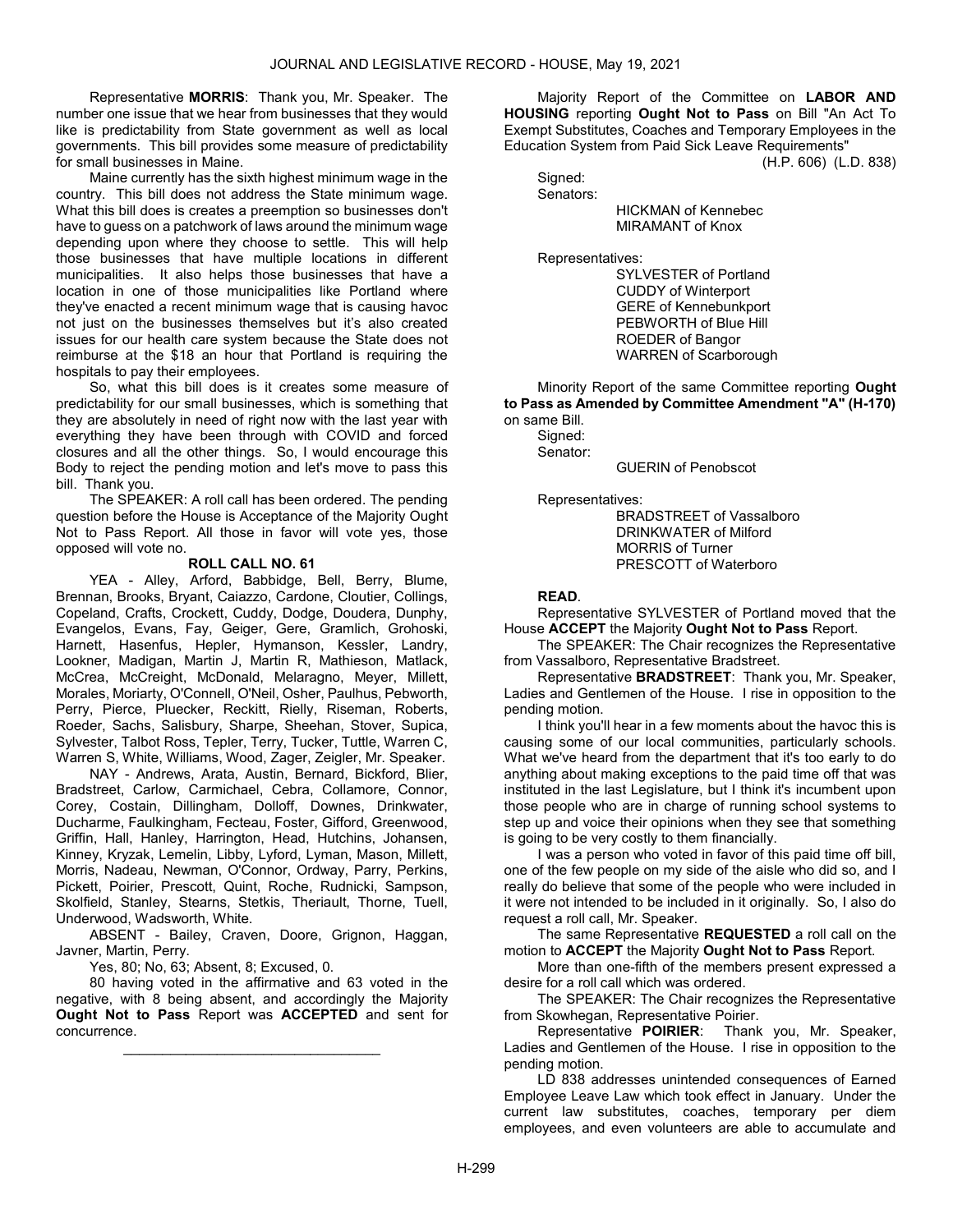take earned paid leave. In school districts, this will cause the inability to maintain adequate staffing and the inability to manage safe learning environments. It will also have a fiscal impact that will fall upon the taxpayers. For example, if a teacher schedules a day off, a substitute is scheduled. Under current law, that substitute may now take an earned sick day. If the district is fortunate enough to have substitutes available, a second substitute could cover the class, meaning three people would be paid to run one classroom that day. Our taxpayers will bear the burden of the extra costs. If another substitute is not available, there will not be adequate staffing to cover all students that day.

 Substitute and temporary school employees are important employees but they are employees who work for schools at their own convenience. If they're not available on the date that they're called, they don't have to take the assignment. To track and apply leave time for these employees would be challenging and counter to the rule of the positions that they serve in the schools.

 As amended, this bill does not exempt long-term substitutes from earned leave, they can accumulate that time. Most coaching staff are stipend positions, some are volunteers. Their schedules are generally self-made and would be incredibly challenging to track.

 Schools are not the only entities feeling the unintended consequences of the current Earned Employee Leave Law. Hospitals, municipalities, and many others are experiencing real struggles. There is an obvious need for change in the existing law. This bill addresses many of those concerns and alleviates the burdens of the unintended consequences, so, I ask you to please join me in opposing the pending motion on the floor. Thank you, Mr. Speaker.

 The SPEAKER: A roll call has been ordered. The pending question before the House is Acceptance of the Majority Ought Not to Pass Report. All those in favor will vote yes, those opposed will vote no.

#### ROLL CALL NO. 62

 YEA - Arford, Babbidge, Bell, Berry, Blume, Brennan, Brooks, Bryant, Caiazzo, Cardone, Cloutier, Collings, Copeland, Crafts, Craven, Crockett, Cuddy, Dodge, Doudera, Dunphy, Evangelos, Evans, Fay, Geiger, Gere, Gramlich, Grohoski, Harnett, Hasenfus, Kessler, Landry, Lookner, Madigan, Martin J, Martin R, Mathieson, Matlack, McCrea, McCreight, McDonald, Melaragno, Meyer, Millett, Morales, O'Connell, O'Neil, Osher, Paulhus, Pebworth, Perry, Pierce, Pluecker, Reckitt, Rielly, Riseman, Roberts, Roeder, Sachs, Salisbury, Sharpe, Sheehan, Stover, Supica, Sylvester, Talbot Ross, Tepler, Terry, Tucker, Tuttle, Warren C, Warren S, White, Williams, Wood, Zager, Zeigler, Mr. Speaker.

 NAY - Alley, Andrews, Arata, Austin, Bernard, Bickford, Blier, Bradstreet, Carlow, Carmichael, Cebra, Collamore, Connor, Corey, Costain, Dillingham, Dolloff, Downes, Drinkwater, Ducharme, Faulkingham, Fecteau, Foster, Gifford, Greenwood, Griffin, Hall, Hanley, Harrington, Head, Hepler, Hutchins, Hymanson, Johansen, Kinney, Kryzak, Lemelin, Libby, Lyford, Lyman, Mason, Millett, Moriarty, Morris, Nadeau, Newman, O'Connor, Ordway, Parry, Perkins, Pickett, Poirier, Prescott, Quint, Roche, Rudnicki, Sampson, Skolfield, Stanley, Stearns, Stetkis, Theriault, Thorne, Tuell, Underwood, Wadsworth, White.

 ABSENT - Bailey, Doore, Grignon, Haggan, Javner, Martin, Perry.

Yes, 77; No, 67; Absent, 7; Excused, 0.

 77 having voted in the affirmative and 67 voted in the negative, with 7 being absent, and accordingly the Majority Ought Not to Pass Report was ACCEPTED and sent for concurrence. \_\_\_\_\_\_\_\_\_\_\_\_\_\_\_\_\_\_\_\_\_\_\_\_\_\_\_\_\_\_\_\_\_

 Majority Report of the Committee on LABOR AND HOUSING reporting Ought Not to Pass on Bill "An Act To Create an Alternate Minimum Wage Applicable to Student Employees Who Are under 20 Years of Age and to Employees Who Are under 18 Years of Age"

(H.P. 775) (L.D. 1047)

 Signed: Senators:

> HICKMAN of Kennebec MIRAMANT of Knox

Representatives:

 SYLVESTER of Portland CUDDY of Winterport GERE of Kennebunkport PEBWORTH of Blue Hill ROEDER of Bangor WARREN of Scarborough

 Minority Report of the same Committee reporting Ought to Pass as Amended by Committee Amendment "A" (H-169) on same Bill.

 Signed: Senator:

GUERIN of Penobscot

Representatives:

 BRADSTREET of Vassalboro DRINKWATER of Milford MORRIS of Turner PRESCOTT of Waterboro

### READ.

 Representative SYLVESTER of Portland moved that the House ACCEPT the Majority Ought Not to Pass Report.

 The SPEAKER: The Chair recognizes the Representative from Vassalboro, Representative Bradstreet.

 Representative BRADSTREET: Thank you once again, Mr. Speaker. Ladies and Gentlemen of the House, I do rise in opposition to the pending motion.

 I believe this was a very good bill submitted by the Good Representative from Fairfield. The Minority tried to amend this to make it so that everybody, the ages would be 18 across the board, trying to answer some of the concerns of the people who did think that this is not a good bill. So, thank you for that, Mr. Speaker, and I do ask for a roll call.

 The same Representative REQUESTED a roll call on the motion to ACCEPT the Majority Ought Not to Pass Report.

 More than one-fifth of the members present expressed a desire for a roll call which was ordered.

 The SPEAKER: The Chair recognizes the Representative from Fairfield, Representative Rudnicki.

 Representative RUDNICKI: Thank you, Mr. Speaker. This bill provides a minimum hourly wage of \$9.75 an hour for employees who have not attained 20 years of age and is a student in a secondary or postsecondary school. This is still more than the federal minimum wage of \$7.25 an hour.

 Many small businesses are hurting. Ever since the added increases of minimum wage, business owners are reluctant to hire teenagers. Teenagers just starting to work need to be trained on how to work. They need to learn to get off their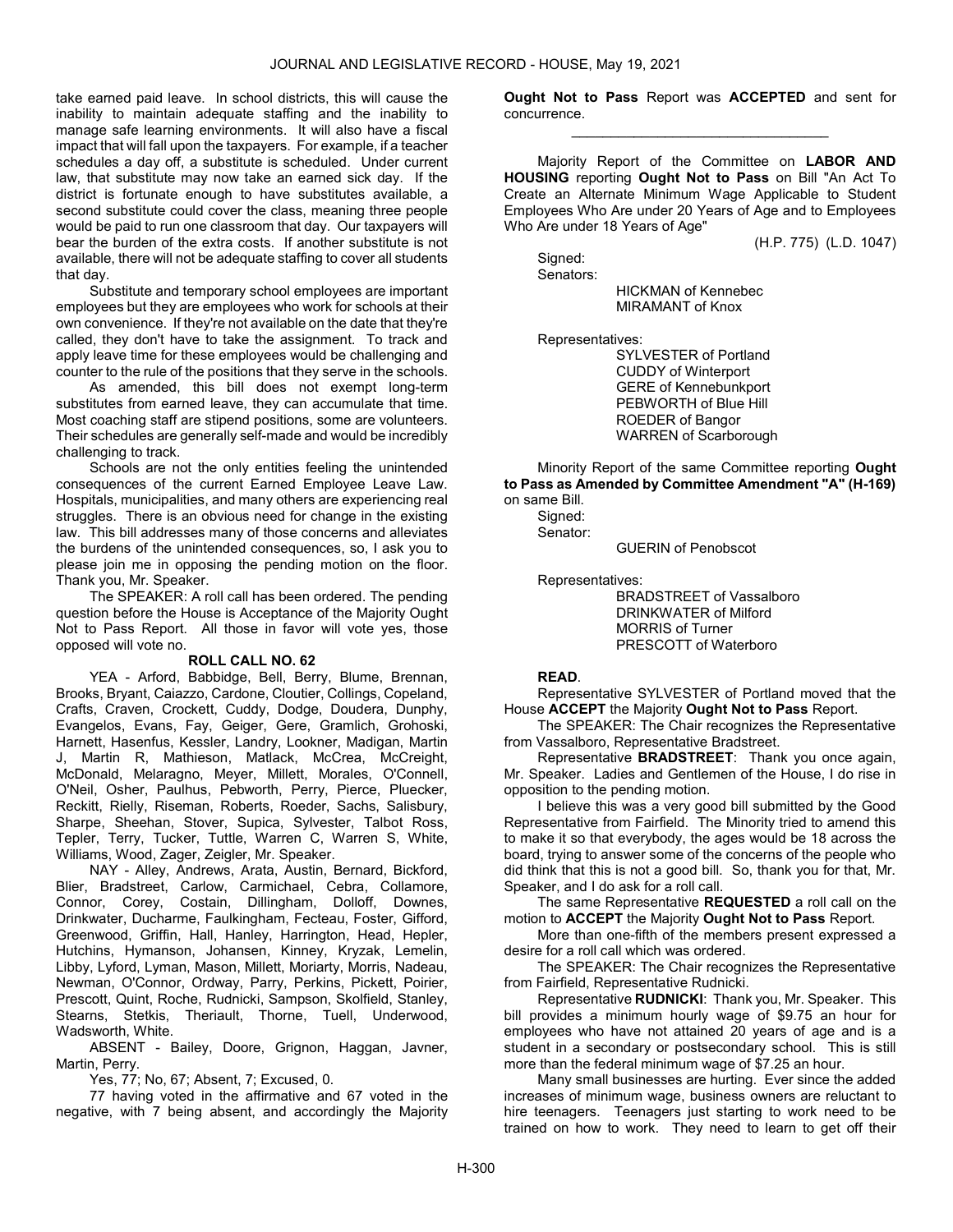phones, they need to learn to show up on time, they need to learn to self-start when things are slow. These are not skills that we are born with. Someone has to give you the opportunity to learn these skills. This takes business owners time and money to train teenagers and they're not going to do that at \$12 and \$15 an hour. So, where does this leave this generation of kids?

 I grew up on a farm here in Maine in the '70s and '80s. My siblings and I learned a work ethic early on, as many farm kids do. When my children were young, I started them helping in the family business and by the time they were 15 and 16, they were able to get jobs. We instilled a work ethic to show up on time, don't call out of work just because you don't feel like working, don't just stand around, but look for something to do. Because of this, they both moved up in their jobs quickly and were relied upon by their bosses. When my daughter went to Bentley University, she helped pay her way by working sometimes as many as three jobs. She had an extensive resume when they worked on their career resumes. Some of her classmates had no job experience and nothing to put on their resumes. This made it more difficult for them to get a job. My daughter was able to get an internship and when she graduated they hired her full-time and because of her work ethic she made herself indispensable and when others on her team at work were getting laid off due to COVID, she transitioned to work from home because they knew that she could and would do the job.

 Most teenagers need these type of experiences to set them up for later in their lives. I have spoken to many business owners over the years and they are choosing not to hire teenagers because of the cost. An example is a friend of mine that owned a summer recreational facility and went from 30 teenagers before the increases then down to 15 then 10, and now due to COVID and the Chief Executive Office's edicts, has had to close his business for good.

 As a business owner myself, I would choose to hire someone with any work experience over a teen with no work experience. If you've never owned a business, then you may not realize the actual cost of doing so. Most small business owners are on tight budgets and work 60-70 hours a week themselves. The first four years in my own business, I didn't even take a paycheck. Employee costs are usually the biggest expense. Not only are they paying a wage, they're also paying the employer taxes on top of that, which includes unemployment taxes.

 In committee, the NFIB testified that they asked businesses a few years ago how they were handling the increases in minimum wage. The result; 58% said they would increase prices, 45% will reduce the work hours, 36% reduce workers, 36% limit and reduce worker benefits, 35% limit pay increases to other workers. The NFIB also testified that numerous small business owners have testified in recent years about increasing tension in the workplace between teenage workers with no experience and an immature work ethic compared to older workers.

 Various states and other countries recognize the situation and allow employers to pay a learning wage to certain teenage workers for a limited duration. The Maine Job Council testified that LD 1047 would provide a consistent wage for students and this bill would enhance apprenticeships; integrating work with experience. Not all students are destined for four-year college, yet that has been the focus of the K-12 education. It would attract foundational jobs and take steps for students living in Maine an opportunity to get to work quickly, make a fair wage and stay in Maine.

We are currently in unusual times. We have many businesses looking for workers. This will not last forever. As

soon as the extra federal funds for unemployment go away, people will go back to work and our young people will have a more difficult time finding work. Please follow my light and vote no on this motion.

 The SPEAKER: A roll call has been ordered. The pending question before the House is Acceptance of the Majority Ought Not to Pass Report. All those in favor will vote yes, those opposed will vote no.

### ROLL CALL NO. 63

 YEA - Alley, Arford, Babbidge, Bell, Berry, Blume, Brennan, Brooks, Bryant, Caiazzo, Cardone, Cloutier, Collings, Copeland, Crafts, Craven, Crockett, Cuddy, Dodge, Doudera, Dunphy, Evangelos, Evans, Fay, FecteauR, Geiger, Gere, Gramlich, Grohoski, Harnett, Hasenfus, Hepler, Hymanson, Kessler, Landry, Lookner, Madigan, MartinJ, MartinR, Matlack, McCrea, McCreight, McDonald, Melaragno, Meyer, MillettR, Morales, Moriarty, O'Connell, O'Neil, Osher, Paulhus, Pebworth, PerryA, Pierce, Pluecker, Reckitt, Rielly, Roberts, Roeder, Sachs, Salisbury, Sharpe, Sheehan, Stover, Supica, Sylvester, Talbot Ross, Tepler, Terry, Tucker, Tuttle, WarrenC, WarrenS, WhiteB, Williams, Wood, Zager, Zeigler.

 NAY - Andrews, Arata, Austin, Bernard, Bickford, Blier, Bradstreet, Carlow, Carmichael, Cebra, Collamore, Connor, Corey, Costain, Dillingham, Dolloff, Downes, Drinkwater, Ducharme, Faulkingham, FecteauJ, Foster, Gifford, Greenwood, Griffin, Hall, Hanley, Harrington, Head, Hutchins, Johansen, Kinney, Kryzak, Lemelin, Libby, Lyford, Lyman, MasonR, MillettH, Morris, Nadeau, Newman, O'Connor, Ordway, Parry, Perkins, Pickett, Poirier, Prescott, Quint, Riseman, Roche, Rudnicki, Sampson, Skolfield, Stanley, Stearns, Stetkis, Theriault, Thorne, Tuell, Underwood, Wadsworth, WhiteD.

 ABSENT - Bailey, Doore, Grignon, Haggan, Javner, MartinT, PerryJ.

Yes, 80; No, 64; Absent, 7; Excused, 0.

 80 having voted in the affirmative and 64 voted in the negative, with 7 being absent, and accordingly the Majority Ought Not to Pass Report was ACCEPTED and sent for concurrence.

\_\_\_\_\_\_\_\_\_\_\_\_\_\_\_\_\_\_\_\_\_\_\_\_\_\_\_\_\_\_\_\_\_

 Majority Report of the Committee on LABOR AND HOUSING reporting Ought to Pass on Resolve, Directing the Maine State Housing Authority To Engage Stakeholders in an Examination of Fair Chance Housing Policy Options

(H.P. 879) (L.D. 1201)

 Signed: Senators:

 HICKMAN of Kennebec MIRAMANT of Knox

Representatives:

 SYLVESTER of Portland CUDDY of Winterport GERE of Kennebunkport PEBWORTH of Blue Hill ROEDER of Bangor WARREN of Scarborough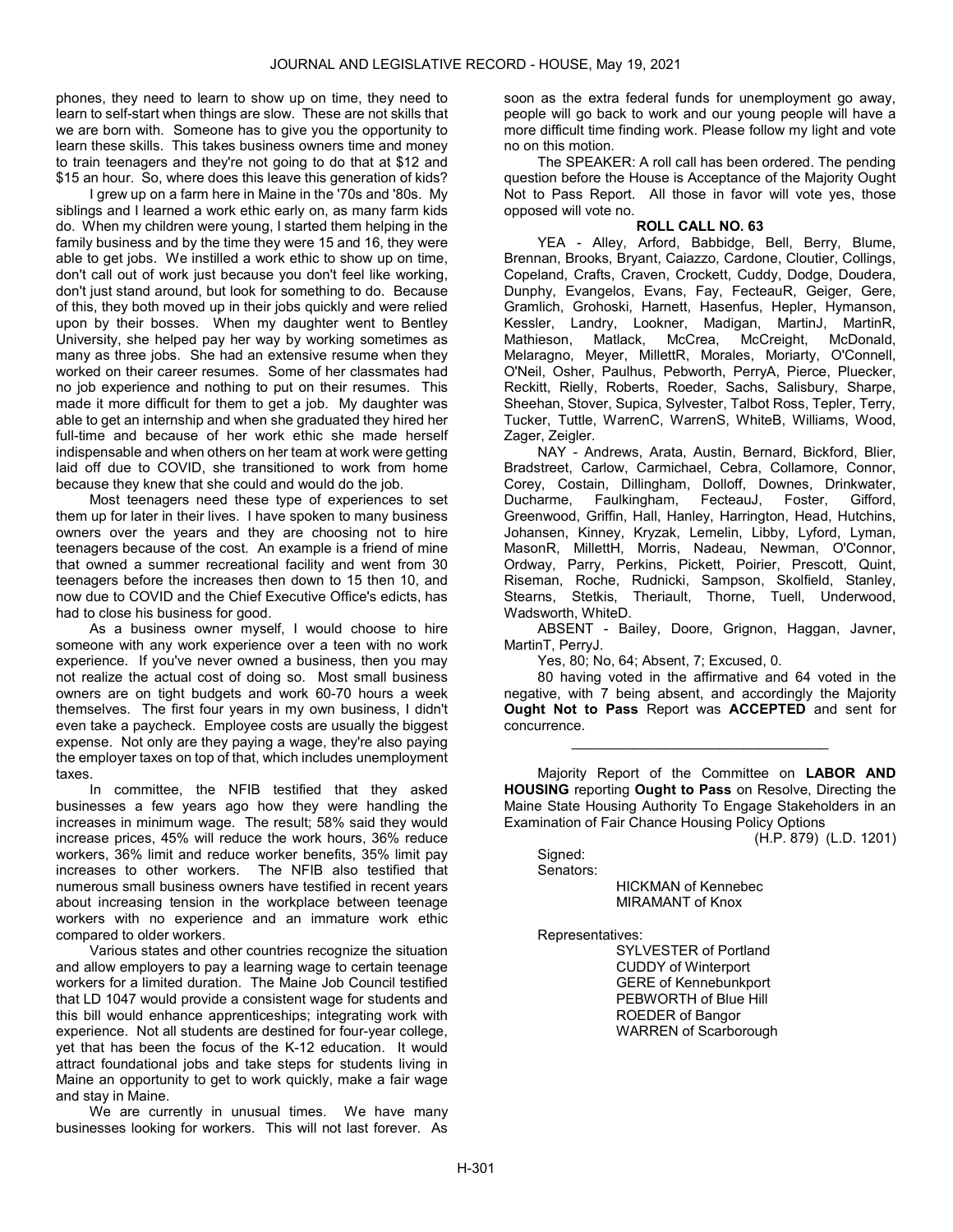Minority Report of the same Committee reporting Ought Not to Pass on same Resolve.

Signed:

Senator:

GUERIN of Penobscot

Representatives:

 BRADSTREET of Vassalboro DRINKWATER of Milford MORRIS of Turner PRESCOTT of Waterboro

### READ.

 On motion of Representative SYLVESTER of Portland, the Majority Ought to Pass Report was ACCEPTED.

The Resolve was READ ONCE.

 Under suspension of the rules the Resolve was given its SECOND READING WITHOUT REFERENCE to the Committee on Bills in the Second Reading.

 Under further suspension of the rules the Resolve was PASSED TO BE ENGROSSED and sent for concurrence. \_\_\_\_\_\_\_\_\_\_\_\_\_\_\_\_\_\_\_\_\_\_\_\_\_\_\_\_\_\_\_\_\_

 Majority Report of the Committee on LABOR AND HOUSING reporting Ought Not to Pass on Bill "An Act To Increase the Minimum Wage"

(H.P. 939) (L.D. 1279)

 Signed: Senators:

 HICKMAN of Kennebec GUERIN of Penobscot

Representatives:

 BRADSTREET of Vassalboro CUDDY of Winterport DRINKWATER of Milford GERE of Kennebunkport MORRIS of Turner PEBWORTH of Blue Hill PRESCOTT of Waterboro ROEDER of Bangor

 Minority Report of the same Committee reporting Ought to Pass as Amended by Committee Amendment "A" (H-171) on same Bill.

Signed:

Senator:

MIRAMANT of Knox

Representatives:

 SYLVESTER of Portland WARREN of Scarborough

# READ.

 On motion of Representative SYLVESTER of Portland, the Majority Ought Not to Pass Report was ACCEPTED and sent for concurrence.

\_\_\_\_\_\_\_\_\_\_\_\_\_\_\_\_\_\_\_\_\_\_\_\_\_\_\_\_\_\_\_\_\_

 Majority Report of the Committee on LABOR AND HOUSING reporting Ought Not to Pass on Bill "An Act To Clarify That Municipal Firefighters, Volunteer First Responders and Substitute Teachers Are Excluded from Maine Earned Paid Leave"

(H.P. 990) (L.D. 1339)

 Signed: Senators:

 HICKMAN of Kennebec MIRAMANT of Knox

Representatives:

 SYLVESTER of Portland CUDDY of Winterport GERE of Kennebunkport PEBWORTH of Blue Hill ROEDER of Bangor WARREN of Scarborough

 Minority Report of the same Committee reporting Ought to Pass on same Bill.

Signed: Senator:

GUERIN of Penobscot

Representatives:

 BRADSTREET of Vassalboro DRINKWATER of Milford MORRIS of Turner PRESCOTT of Waterboro

### READ.

 On motion of Representative SYLVESTER of Portland, the Majority Ought Not to Pass Report was ACCEPTED and sent for concurrence.

\_\_\_\_\_\_\_\_\_\_\_\_\_\_\_\_\_\_\_\_\_\_\_\_\_\_\_\_\_\_\_\_\_

 Majority Report of the Committee on STATE AND LOCAL GOVERNMENT reporting Ought Not to Pass on Bill "An Act To Protect Businesses and Civic and Religious Organizations from Actions Taken Pursuant to an Emergency Proclamation"

(H.P. 464) (L.D. 628)

 Signed: Senators:

 BALDACCI of Penobscot CLAXTON of Androscoggin

Representatives:

 MATLACK of St. George BRYANT of Windham COPELAND of Saco DOORE of Augusta PAULHUS of Bath RISEMAN of Harrison

 Minority Report of the same Committee reporting Ought to Pass as Amended by Committee Amendment "A" (H-181) on same Bill.

Signed:

Senator:

ROSEN of Hancock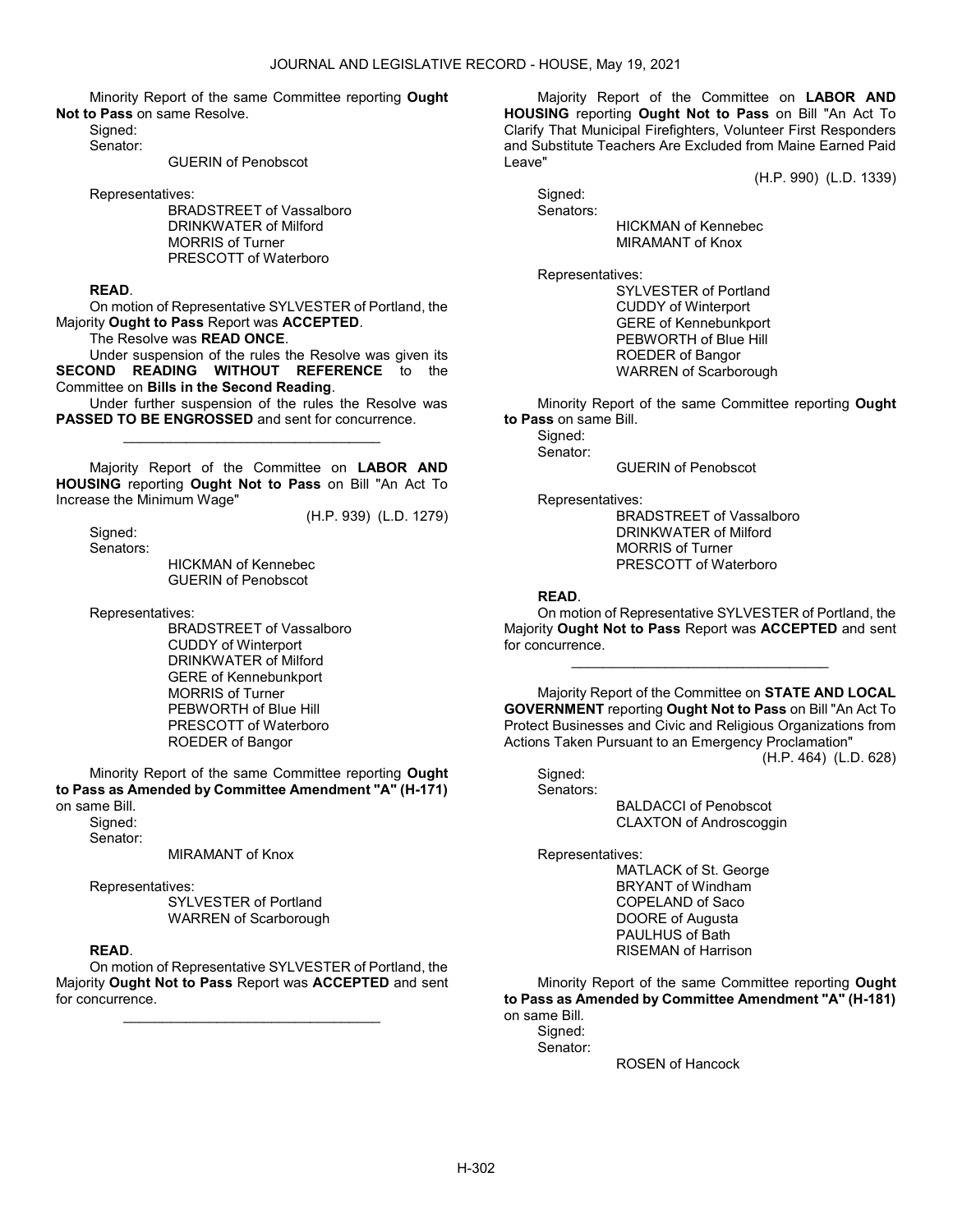Representatives:

 DOWNES of Bucksport GREENWOOD of Wales HEAD of Bethel TUELL of East Machias

### READ.

 Representative MATLACK of St. George moved that the House ACCEPT the Majority Ought Not to Pass Report.

 Representative TUELL: Thank you, Mr. Speaker. I rise in opposition to the pending motion.

 I think it is incredibly important that in doing so that we restore coequal branches of government and work towards getting this State moving forward again and, with that, I would request a roll call on the pending motion.

The same Representative REQUESTED a roll call on the motion to ACCEPT the Majority Ought Not to Pass Report.

 More than one-fifth of the members present expressed a desire for a roll call which was ordered.

 The SPEAKER: The Chair recognizes the Representative from Greenbush, Representative Carmichael.

 Representative CARMICHAEL: Thank you, Mr. Speaker, Honorable Members of the House. I submitted this bill on behalf of constituents who are not intentionally, but most definitely, harmed as a result of the steps taken in response to the pandemic. People whose businesses were shut down by government mandate. They couldn't even work to preserve their businesses, which many times was in their families for generations. The heartbreak these people felt was and is real.

 This isn't a Democratic or a Republican issue. People of all demographics have suffered through this time. People with substance abuse issues were also harmed. These people depend on support groups and accountability partners to sustain their sobriety. For many, this was taken away from them, like a person that I'll just call Ken, who is a habitual offender and he spent many years battling his addiction. But Ken had finally found the support group and circumstances to find his sobriety. For the first time in his life, he was a productive member of society and held a job down and supported himself. As a result of this lockdown, he was confined to his small apartment and in this time he returned to his problems for a solution. Unable to battle this fight again, he took his own life. I'm sure that Ken wasn't the only one.

 After seeing the deficiencies in the emergency powers, we can now see how we can improve this and to help other people in future circumstances. Please join me in opposing this motion and working to make the emergency powers better for Maine businesses, religious organizations and Maine's most vulnerable people. Thank you.

 The SPEAKER: A roll call has been ordered. The pending question before the House is Acceptance of the Majority Ought Not to Pass Report. All those in favor will vote yes, those opposed will vote no.

#### ROLL CALL NO. 64

 YEA - Alley, Arford, Babbidge, Bell, Berry, Blume, Brennan, Brooks, Bryant, Caiazzo, Cardone, Cloutier, Collings, Copeland, Crafts, Craven, Crockett, Cuddy, Dodge, Doudera, Dunphy, Evangelos, Evans, Fay, Geiger, Gere, Gramlich, Grohoski, Harnett, Hasenfus, Hepler, Hymanson, Kessler, Landry, Lookner, Madigan, Martin J, Martin R, Mathieson, Matlack, McCrea, McCreight, McDonald, Melaragno, Meyer, Millett, Morales, Moriarty, O'Connell, O'Neil, Osher, Paulhus, Pebworth, Perry, Pierce, Pluecker, Reckitt, Rielly, Riseman, Roberts, Roeder, Sachs, Salisbury, Sharpe, Sheehan, Stover, Supica, Talbot Ross, Tepler, Terry, Tucker, Tuttle, Warren C, Warren S, White, Williams, Wood, Zager, Zeigler, Mr. Speaker.

 NAY - Andrews, Arata, Austin, Bernard, Blier, Bradstreet, Carlow, Carmichael, Cebra, Collamore, Connor, Corey, Costain, Dillingham, Dolloff, Downes, Drinkwater, Ducharme, Faulkingham, Fecteau, Foster, Gifford, Greenwood, Griffin, Hall, Hanley, Harrington, Head, Hutchins, Johansen, Kinney, Kryzak, Lemelin, Libby, Lyford, Lyman, Mason, Millett, Morris, Nadeau, Newman, O'Connor, Ordway, Parry, Perkins, Pickett, Poirier, Prescott, Quint, Roche, Rudnicki, Sampson, Skolfield, Stanley, Stearns, Stetkis, Theriault, Thorne, Tuell, Underwood, Wadsworth, White.

 ABSENT - Bailey, Bickford, Doore, Grignon, Haggan, Javner, Martin, Perry, Sylvester.

Yes, 80; No, 62; Absent, 9; Excused, 0.

 80 having voted in the affirmative and 62 voted in the negative, with 9 being absent, and accordingly the Majority Ought Not to Pass Report was ACCEPTED and sent for concurrence.

\_\_\_\_\_\_\_\_\_\_\_\_\_\_\_\_\_\_\_\_\_\_\_\_\_\_\_\_\_\_\_\_\_

 Majority Report of the Committee on STATE AND LOCAL GOVERNMENT reporting Ought Not to Pass on Bill "An Act To Increase Transparency in Certain Expenditures of the Governor" (H.P. 532) (L.D. 721)

# Signed:

Senators:

 BALDACCI of Penobscot CLAXTON of Androscoggin ROSEN of Hancock

Representatives:

 MATLACK of St. George BRYANT of Windham COPELAND of Saco DOORE of Augusta DOWNES of Bucksport GREENWOOD of Wales HEAD of Bethel PAULHUS of Bath

 Minority Report of the same Committee reporting Ought to Pass on same Bill.

 Signed: Representative:

TUELL of East Machias

### READ.

 On motion of Representative MATLACK of St. George, the Majority Ought Not to Pass Report was ACCEPTED and sent for concurrence.

\_\_\_\_\_\_\_\_\_\_\_\_\_\_\_\_\_\_\_\_\_\_\_\_\_\_\_\_\_\_\_\_\_

 Majority Report of the Committee on STATE AND LOCAL GOVERNMENT reporting Ought to Pass as Amended by Committee Amendment "A" (H-144) on Bill "An Act To Establish the Maine Service Fellows Program"

(H.P. 748) (L.D. 1010)

Signed: Senators:

> BALDACCI of Penobscot CLAXTON of Androscoggin ROSEN of Hancock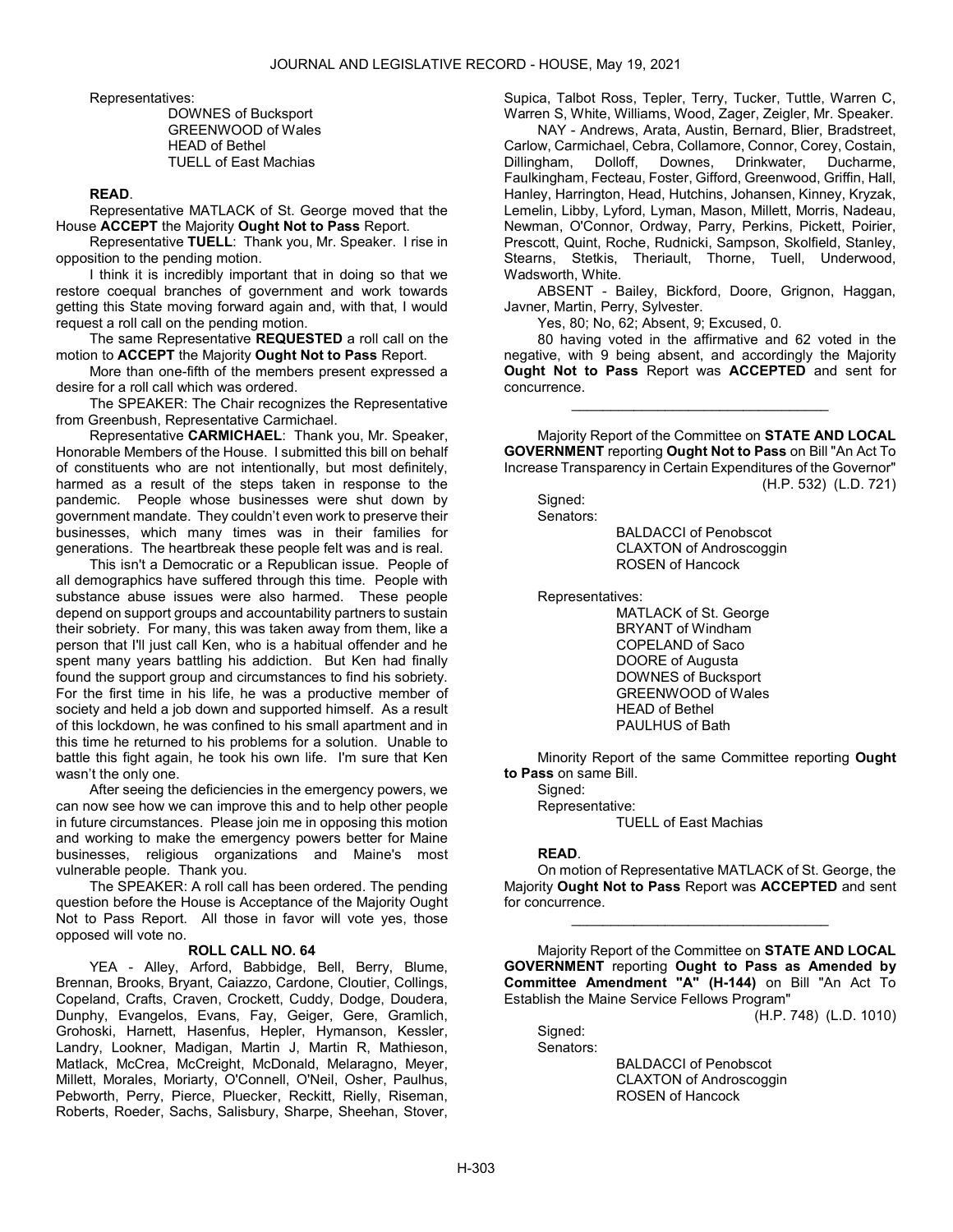Representatives:

 MATLACK of St. George BRYANT of Windham COPELAND of Saco DOORE of Augusta DOWNES of Bucksport PAULHUS of Bath RISEMAN of Harrison

 Minority Report of the same Committee reporting Ought Not to Pass on same Bill.

Signed:

Representatives:

 GREENWOOD of Wales HEAD of Bethel TUELL of East Machias

#### READ.

 On motion of Representative MATLACK of St. George, the Majority Ought to Pass as Amended Report was ACCEPTED.

 The Bill was READ ONCE. Committee Amendment "A" (H-144) was READ by the Clerk and ADOPTED.

 Under suspension of the rules the Bill was given its SECOND READING WITHOUT REFERENCE to the Committee on Bills in the Second Reading.

 Under further suspension of the rules the Bill was PASSED TO BE ENGROSSED as Amended by Committee Amendment "A" (H-144) and sent for concurrence.

\_\_\_\_\_\_\_\_\_\_\_\_\_\_\_\_\_\_\_\_\_\_\_\_\_\_\_\_\_\_\_\_\_ Majority Report of the Committee on TAXATION reporting

Ought Not to Pass on Bill "An Act Regarding Municipal Valuation and State-owned Property"

(H.P. 249) (L.D. 351)

Sianed: Senators:

 CHIPMAN of Cumberland LIBBY of Androscoggin POULIOT of Kennebec

Representatives:

 TERRY of Gorham BICKFORD of Auburn COLLINGS of Portland GRAMLICH of Old Orchard Beach HANLEY of Pittston KRYZAK of Acton MATLACK of St. George PERRY of Bangor SACHS of Freeport

 Minority Report of the same Committee reporting Ought to Pass as Amended by Committee Amendment "A" (H-114) on same Bill.

Signed:

Representative:

CARMICHAEL of Greenbush

# READ.

 On motion of Representative TERRY of Gorham, the Majority Ought Not to Pass Report was ACCEPTED and sent for concurrence.

\_\_\_\_\_\_\_\_\_\_\_\_\_\_\_\_\_\_\_\_\_\_\_\_\_\_\_\_\_\_\_\_\_

 Majority Report of the Committee on TAXATION reporting Ought Not to Pass on Bill "An Act To Exempt Long-term Lodging from the 9 Percent Sales Tax on Lodging"

(H.P. 447) (L.D. 611)

 Signed: Senator:

CHIPMAN of Cumberland

Representatives:

 TERRY of Gorham COLLINGS of Portland HANLEY of Pittston MATLACK of St. George SACHS of Freeport

 Minority Report of the same Committee reporting Ought to Pass as Amended by Committee Amendment "A" (H-134) on same Bill.

Signed:

Representatives:

 BICKFORD of Auburn KRYZAK of Acton

### READ.

 Representative TERRY of Gorham moved that the House ACCEPT the Majority Ought Not to Pass Report.

 Representative KRYZAK of Acton REQUESTED a roll call on the motion to ACCEPT the Majority Ought Not to Pass Report.

 More than one-fifth of the members present expressed a desire for a roll call which was ordered.

 The SPEAKER: The Chair recognizes the Representative from Fairfield, Representative Rudnicki.

 Representative RUDNICKI: Thank you, Mr. Speaker. I'm sure like myself you either have family or friends that are seasonal campers. Many use these as second homes. Seasonal campers seem to be taxed and taxed. Seasonal campers must pay sales tax when they buy their camper, they also pay excise tax and registration fees every year. When someone then takes that camper and puts it on a seasonal lot at a campground, they are now required to pay lodging tax on that same camper that they paid sales tax and excise tax for. We must also not forget that the landowner is paying property tax on this very land. That means that the land is actually being taxed twice; the landowner and the seasonal renter. The campgrounds pay a higher property tax because they are taxed on the amenities they provide like shore frontage, pools, buildings, playgrounds and sites available.

 Seasonal sites allow many who are not in a financial position to buy land and erect a camp that can cost hundreds of thousands of dollars. Seasonal sites allow many to get out and enjoy wildlife firsthand, from hiking, fishing, birdwatching and many other outdoor activities. We don't charge people that rent an apartment a lodging tax, we don't charge camp owners a lodging tax. Why should we charge seasonal campers that technically use these campers as a second home a lodging tax?

 Let me give you an example of the relief this would be. The average seasonal site, costing about \$2800, at 9%, lodging tax equals \$252 in tax relief. The \$252 that someone that owns a camp, just like a seasonal site, doesn't have to pay. We should treat our long-term lodging just like we do a camp. Two hundred fifty two dollars doesn't sound like a lot of money but to our seasonals that support local business, it can mean the difference of camping or staying home.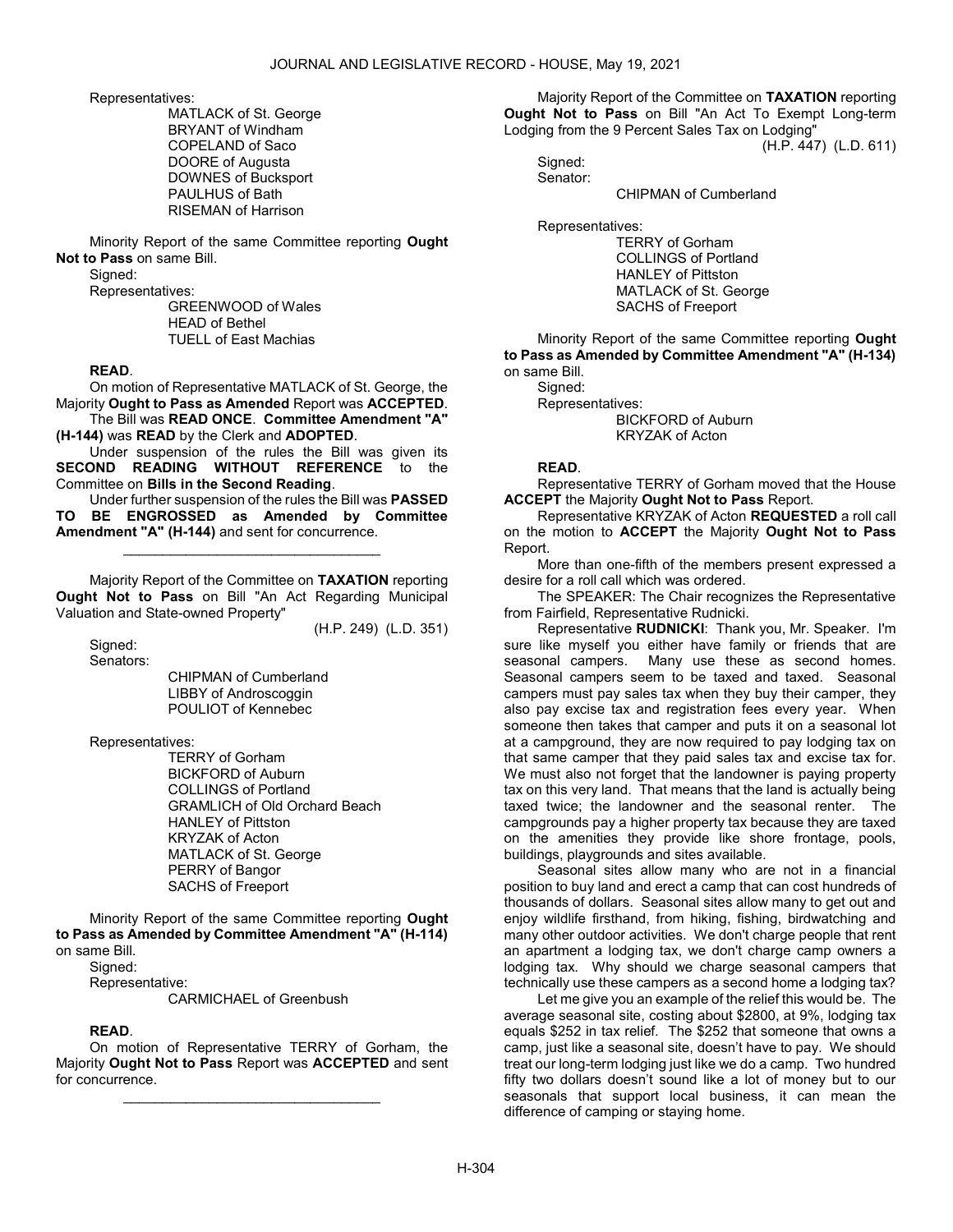During a time of uncertainty with a worldwide pandemic, this would bring true tax relief to the very people that can really use it. Camping is a truly great way to get outdoors, allowing social distancing and keeping their family safe. Thank you.

 The SPEAKER: The Chair recognizes the Representative from Milton Township, Representative Dolloff.

 Representative DOLLOFF: Thank you, Mr. Speaker, Ladies and Gentlemen of the House. I know it was just brought up about recreational, but my husband is a construction worker and travels and we have a camper that we paid the taxes on, we register it. And now with having to travel to make a living, now you also want to tax him because in the summertime he can take that camper.

 So, don't think of the recreational, think of the working families like my husband has had to do for years. Thank you.

 The SPEAKER: The Chair recognizes the Representative from Weld, Representative Skolfield.

 Representative SKOLFIELD: Thank you, Mr. Speaker, Ladies and Gentlemen of the House. If I checked into the motel just up and across the road here tonight, I would pay a 9% tax. But, what I would get from that would be, hopefully, a clean set of sheets to lay on or a blanket, I would get a restroom that would be provided for me, I'd probably even get a little refrigerator and there might be even some things within it that I would get for my fee to stay there and what I would be charged the 9% lodging tax for.

 Now, compare that, Mr. Speaker, with you going to one of our many camping sites in this State with your own camper that you have purchased, that you've paid a sales tax on, that you have registered and given money to the Secretary of State to haul across the road, and you're towing it with a vehicle that you have bought, that you've paid registration fees and sales tax on, and you arrive at this location and you say I would like to park this on a piece of property and I would like to use my own sheets, I would like to use my own bathroom, I would like to use my own roof over my head, my table, my refrigerator which I have stocked myself. And for the privilege of that, the State of Maine is going to get 9% more for my fee over my fee that I paid.

 I find that remarkable and while you can understand that if you go to Comfort Inn, but why would you do it if you go to Comfort Campground. So, thank you very much, Mr. Speaker.

 The SPEAKER: A roll call has been ordered. The pending question before the House is Acceptance of the Majority Ought Not to Pass Report. All those in favor will vote yes, those opposed will vote no.

#### ROLL CALL NO. 65

 YEA - Alley, Arford, Babbidge, Bell, Berry, Blume, Brennan, Brooks, Bryant, Caiazzo, Cardone, Cloutier, Collings, Copeland, Crafts, Craven, Crockett, Cuddy, Dodge, Doudera, Dunphy, Evans, Fay, Geiger, Gere, Gramlich, Grohoski, Harnett, Hasenfus, Hymanson, Kessler, Lookner, Martin J, Martin R, Mathieson, Matlack, McCrea, McCreight, McDonald, Melaragno, Meyer, Millett, Morales, Moriarty, O'Connell, O'Neil, Osher, Paulhus, Pebworth, Perry, Pierce, Pluecker, Reckitt, Rielly, Roberts, Roeder, Sachs, Salisbury, Sharpe, Sheehan, Stover, Supica, Sylvester, Talbot Ross, Tepler, Terry, Tucker, Tuttle, Warren C, Warren S, White, Williams, Wood, Zager, Zeigler, Mr. Speaker.

 NAY - Andrews, Arata, Austin, Bernard, Blier, Bradstreet, Carlow, Carmichael, Cebra, Collamore, Connor, Corey, Costain, Dillingham, Dolloff, Downes, Drinkwater, Ducharme, Evangelos, Faulkingham, Fecteau, Foster, Gifford, Greenwood, Griffin, Hall, Hanley, Harrington, Head, Hepler, Hutchins, Johansen, Kinney, Kryzak, Landry, Lemelin, Libby, Lyford, Lyman, Mason, Millett, Morris, Nadeau, Newman, O'Connor, Ordway, Parry, Perkins, Pickett, Poirier, Prescott, Quint, Riseman, Roche, Rudnicki, Sampson, Skolfield, Stanley, Stearns, Stetkis, Theriault, Thorne, Tuell, Underwood, Wadsworth, White.

 ABSENT - Bailey, Bickford, Doore, Grignon, Haggan, Javner, Madigan, Martin, Perry.

Yes, 76; No, 66; Absent, 9; Excused, 0.

 76 having voted in the affirmative and 66 voted in the negative, with 9 being absent, and accordingly the Majority Ought Not to Pass Report was ACCEPTED and sent for concurrence.

\_\_\_\_\_\_\_\_\_\_\_\_\_\_\_\_\_\_\_\_\_\_\_\_\_\_\_\_\_\_\_\_\_

 Majority Report of the Committee on TAXATION reporting Ought to Pass as Amended by Committee Amendment "A" (H-117) on Bill "An Act To Phase Out the Insurance Premium Tax on Annuities"

(H.P. 791) (L.D. 1062)

 Signed: Senators: LIBBY of Androscoggin POULIOT of Kennebec

Representatives:

 TERRY of Gorham CARMICHAEL of Greenbush GRAMLICH of Old Orchard Beach HANLEY of Pittston KRYZAK of Acton MATLACK of St. George SACHS of Freeport

 Minority Report of the same Committee reporting Ought Not to Pass on same Bill.

Signed: Senator:

CHIPMAN of Cumberland

### READ.

 On motion of Representative TERRY of Gorham, the Majority Ought to Pass as Amended Report was ACCEPTED.

 The Bill was READ ONCE. Committee Amendment "A" (H-117) was READ by the Clerk and ADOPTED.

 Under suspension of the rules the Bill was given its SECOND READING WITHOUT REFERENCE to the Committee on Bills in the Second Reading.

 Under further suspension of the rules the Bill was PASSED TO BE ENGROSSED as Amended by Committee Amendment "A" (H-117) and sent for concurrence.

\_\_\_\_\_\_\_\_\_\_\_\_\_\_\_\_\_\_\_\_\_\_\_\_\_\_\_\_\_\_\_\_\_

 Majority Report of the Committee on TRANSPORTATION reporting Ought to Pass as Amended by Committee Amendment "A" (H-160) on Resolve, To Create an Electronic Titling Work Group

(H.P. 476) (L.D. 645)

 Signed: Senators:

> DIAMOND of Cumberland FARRIN of Somerset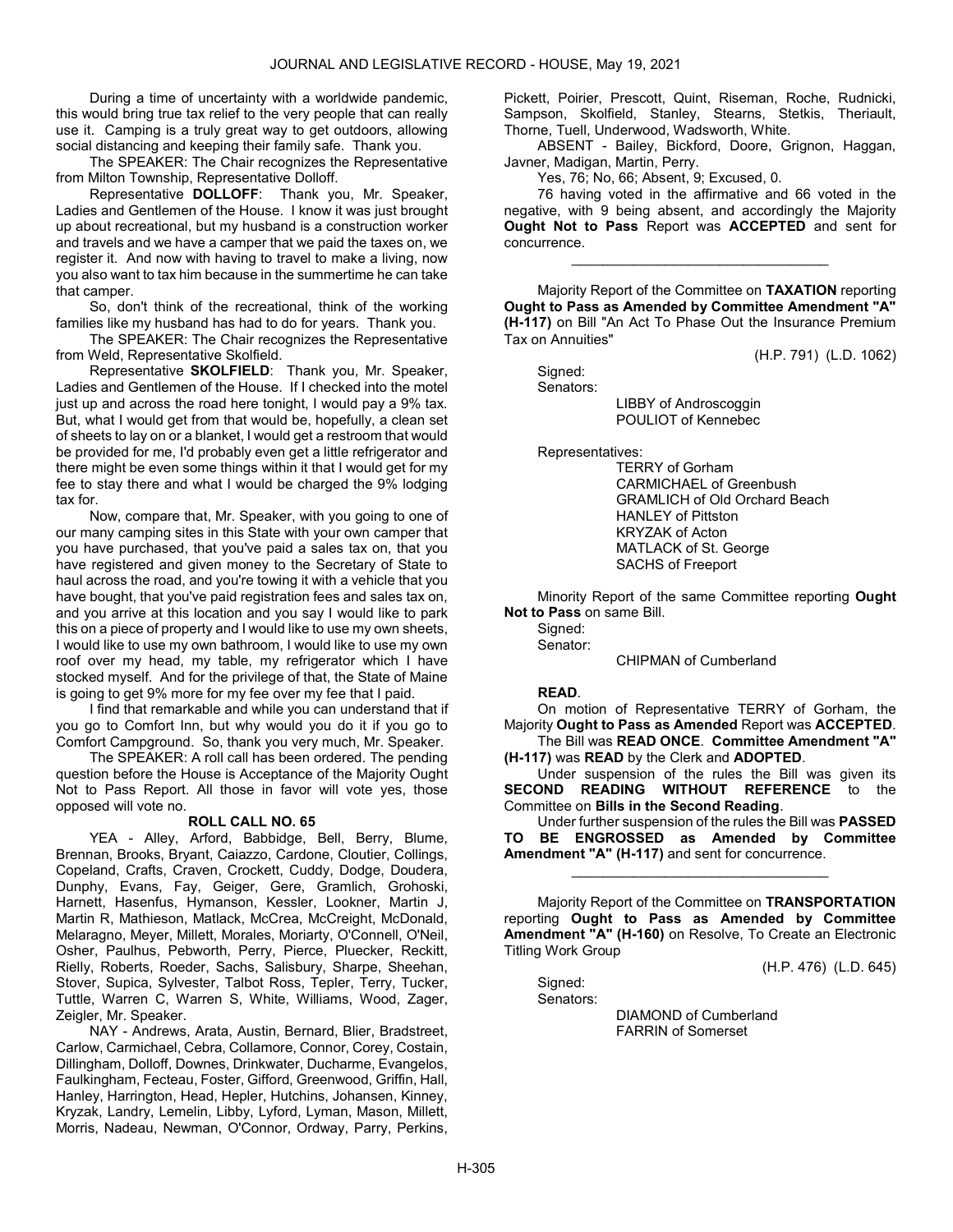Representatives:

 MARTIN of Sinclair BRYANT of Windham MARTIN of Greene O'CONNELL of Brewer PARRY of Arundel PERKINS of Oakland WHITE of Waterville WILLIAMS of Bar Harbor

 Minority Report of the same Committee reporting Ought Not to Pass on same Resolve.

Signed:

Representatives:

 CEBRA of Naples WHITE of Mars Hill

#### READ.

 On motion of Representative MARTIN of Sinclair, the Majority Ought to Pass as Amended Report was ACCEPTED. The Resolve was READ ONCE. Committee Amendment

"A" (H-160) was READ by the Clerk and ADOPTED.

 Under suspension of the rules the Resolve was given its SECOND READING WITHOUT REFERENCE to the Committee on Bills in the Second Reading.

 Under further suspension of the rules the Resolve was PASSED TO BE ENGROSSED as Amended by Committee Amendment "A" (H-160) and sent for concurrence.

\_\_\_\_\_\_\_\_\_\_\_\_\_\_\_\_\_\_\_\_\_\_\_\_\_\_\_\_\_\_\_\_\_

 Majority Report of the Committee on STATE AND LOCAL GOVERNMENT reporting Ought Not to Pass on JOINT RESOLUTION MAKING APPLICATION TO THE CONGRESS OF THE UNITED STATES CALLING AN ARTICLE V CONSTITUTIONAL CONVENTION TO PROPOSE AN AMENDMENT TO THE UNITED STATES CONSTITUTION TO IMPOSE CONGRESSIONAL TERM LIMITS

(H.P. 438)

Signed:

Senators:

 BALDACCI of Penobscot ROSEN of Hancock

Representatives:

 MATLACK of St. George BRYANT of Windham COPELAND of Saco DOORE of Augusta DOWNES of Bucksport HEAD of Bethel PAULHUS of Bath RISEMAN of Harrison TUELL of East Machias

 Minority Report of the same Committee reporting Ought to Pass on same Joint Resolution.

 Signed: Representative:

GREENWOOD of Wales

#### READ.

 Representative MATLACK of St. George moved that the House ACCEPT the Majority Ought Not to Pass Report.

 The SPEAKER: The Chair recognizes the Representative from Hiram, Representative Wadsworth.

 Representative WADSWORTH: Mr. Speaker, the Framers in their wisdom gave the state legislatures equal authority in proposing amendments and it is time for us to use that authority to limit how long members of Congress can stay in office.

 We have term limits for Chief Executives, state legislators, and the President. It is time that we have them for members of the U.S. House and Senate. Term limits on Congress will provide for fair and competitive elections, allow more people from a wide variety of backgrounds to participate in our government, give voters more choices at the ballot box which help increase voter participation, send new people with fresh ideas to Washington to fix the problems Congress refuses to fix, reduce big money in politics because 97% of corporate PACS protect the incumbents, fulfill the will of the American people who have been demanding term limits for decades.

 Please support the will of over 80% of the American people by voting against the committee's recommendation of Ought Not to Pass and support term limits. Mr. Speaker, I request a roll call.

 The same Representative REQUESTED a roll call on the motion to ACCEPT the Majority Ought Not to Pass Report.

 More than one-fifth of the members present expressed a desire for a roll call which was ordered.

 The SPEAKER: The Chair recognizes the Representative from Wales, Representative Greenwood.

 Representative GREENWOOD: Thank you, Mr. Speaker. Mr. Speaker, Ladies and Gentlemen of the House, in my humble opinion, I would say Congress is broken. Congress has become dysfunctional and due to a small group of individuals who hold all the power. The American people are fed up with the political individuals, excuse me, the political games that are being played and deserve a government that is functional and listens to them.

 In a recent survey over the last 13 months of the Congressional approval rating, their high was 36%, their low was 15%. That's not a very good ranking.

 There is an issue today that can help accomplish this and become an overwhelming bipartisan support from the American people. It's called term limits for Congress.

 Back in the 1990s, 23 states passed laws placing term limits on their congressional delegations. Here in Maine, the people passed two ballot measures, in 1994 and in 1996, for Congressional term limits. The 1996 measure contained five provisions and the first provision directed the State Legislature to apply to Congress to call an Article V Convention to propose an amendment for congressional term limits. Unfortunately, all 23 state laws were overturned by the courts and the U.S. Supreme Court ruled in the U.S. Term Limits v Thornton that term limits for Congress can only be accomplished by an amendment to the U.S. Constitution under Article V.

 We also know that two-thirds of Congress will never vote to propose an amendment that will limit their terms in office, so, it is up to us, the State Legislatures, to use the Article V authority that was given to us by the framers, the authority to listen to the people and propose the amendment on their behalf.

 I encourage you to vote against the pending motion and stand with 75% of the Maine people in supporting term limits. Thank you.

 The SPEAKER: The Chair recognizes the Representative from Oxford, Representative Dillingham.

 Representative DILLINGHAM: Thank you, Mr. Speaker, Men and Women of the House. I rise against this motion and in support of this Article V Convention Resolution to amend the Constitution and impose term limits on members of Congress.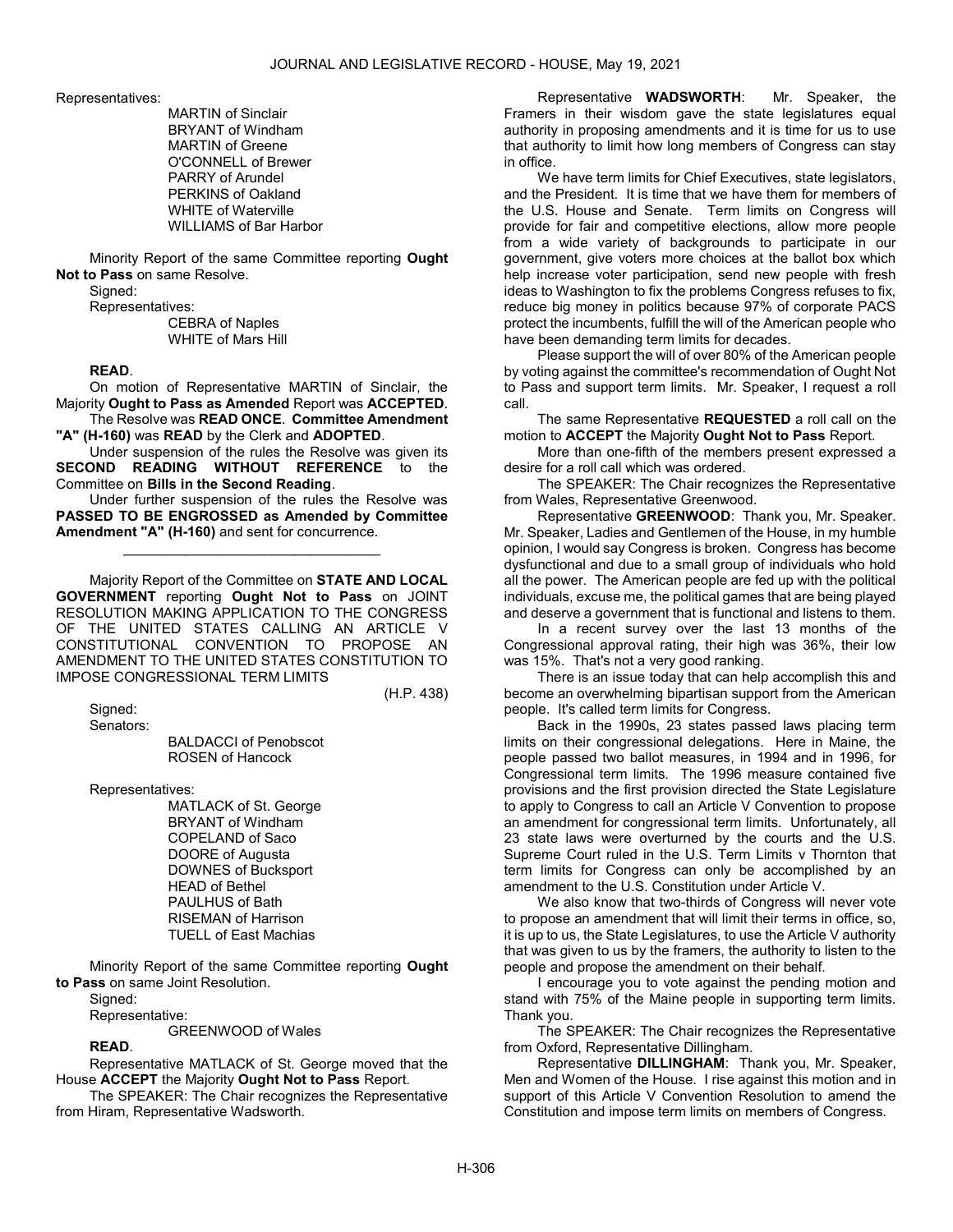The vision our founders had for our Legislature was one of citizens representing their districts for a time and then returning home. But as the government has grown, so too has the desire of those serving in it making a career out of what should be temporary service to their districts and state. This careerseeking has resulted in an abdication of responsibility on the part of Congress to meet its most basic responsibilities. The last time Congress followed its own budget process was in 1997. Public hearings have turned into exercises in which members can produce the best cable television soundbites and oversight appears to only matter to the party not in control of the Chief Executive.

 By eliminating the amount of time a member of Congress may serve in Washington, we are limiting their incentives to become enshrined in the Capitol. This, in turn, should result in a return to what Congress is supposed to do; pass meaningful legislation, appropriate funds and hold accountable the federal bureaucracy.

 If it is appropriate for us to have term limits, then it is appropriate that all levels of government. It is for these reasons that I believe we need a constitutional amendment to limit the time members of Congress can serve and why I'll be voting against this motion. Thank you.

 The SPEAKER: A roll call has been ordered. The pending question before the House is Acceptance of the Majority Ought Not to Pass Report. All those in favor will vote yes, those opposed will vote no.

### ROLL CALL NO. 66

 YEA - Alley, Arford, Babbidge, Bell, Berry, Blume, Brennan, Brooks, Bryant, Caiazzo, Cardone, Cloutier, Collings, Copeland, Corey, Crafts, Craven, Dodge, Doudera, Downes, Dunphy, Evangelos, Evans, Fay, FecteauR, Geiger, Gere, Gramlich, Grohoski, Harnett, Hasenfus, Hepler, Hymanson, Kessler, Landry, Lookner, MartinJ, MartinR, Mathieson, Matlack, McCrea, McCreight, McDonald, Melaragno, Meyer, MillettR, Morales, Moriarty, O'Connell, O'Neil, Osher, Paulhus, Pebworth, PerryA, Pierce, Pluecker, Reckitt, Rielly, Riseman, Roberts, Roeder, Sachs, Salisbury, Sharpe, Sheehan, Stover, Supica, Sylvester, Talbot Ross, Tepler, Terry, Tucker, Tuell, Tuttle, WarrenC, WhiteB, Williams, Wood, Zager, Zeigler.

 NAY - Andrews, Arata, Austin, Bernard, Blier, Bradstreet, Carlow, Carmichael, Cebra, Collamore, Connor, Costain, Crockett, Dillingham, Dolloff, Drinkwater, Ducharme, Faulkingham, FecteauJ, Foster, Gifford, Greenwood, Griffin, Hall, Hanley, Harrington, Head, Hutchins, Johansen, Kinney, Kryzak, Lemelin, Libby, Lyford, Lyman, MasonR, MillettH, Morris, Nadeau, Newman, O'Connor, Ordway, Parry, Perkins, Pickett, Poirier, Prescott, Quint, Roche, Rudnicki, Sampson, Skolfield, Stanley, Stearns, Stetkis, Theriault, Thorne, Underwood, Wadsworth, WarrenS, WhiteD.

 ABSENT - Bailey, Bickford, Cuddy, Doore, Grignon, Haggan, Javner, Madigan, MartinT, PerryJ.

Yes, 80; No, 61; Absent, 10; Excused, 0.

 80 having voted in the affirmative and 61 voted in the negative, with 10 being absent, and accordingly the Majority Ought Not to Pass Report was ACCEPTED and sent for concurrence.

\_\_\_\_\_\_\_\_\_\_\_\_\_\_\_\_\_\_\_\_\_\_\_\_\_\_\_\_\_\_\_\_\_

 Majority Report of the Committee on STATE AND LOCAL GOVERNMENT reporting Ought Not to Pass on JOINT RESOLUTION MAKING APPLICATION TO THE CONGRESS OF THE UNITED STATES CALLING AN ARTICLE V CONSTITUTIONAL CONVENTION TO PROPOSE AN AMENDMENT TO THE UNITED STATES CONSTITUTION TO IMPOSE FISCAL RESTRAINTS ON THE FEDERAL GOVERNMENT, LIMIT THE POWER AND JURISDICTION OF THE FEDERAL GOVERNMENT AND LIMIT THE TERMS OF OFFICE FOR FEDERAL GOVERNMENT OFFICIALS AND MEMBERS OF CONGRESS

(H.P. 467)

 Signed: Senators:

 BALDACCI of Penobscot ROSEN of Hancock

Representatives:

 MATLACK of St. George BRYANT of Windham COPELAND of Saco DOORE of Augusta DOWNES of Bucksport HEAD of Bethel PAULHUS of Bath RISEMAN of Harrison TUELL of East Machias

 Minority Report of the same Committee reporting Ought to Pass on same Joint Resolution.

Signed:

Representative:

GREENWOOD of Wales

READ.

 Representative MATLACK of St. George moved that the House ACCEPT the Majority Ought Not to Pass Report.

 Representative HARRINGTON of Sanford REQUESTED a roll call on the motion to ACCEPT the Majority Ought Not to Pass Report.

 More than one-fifth of the members present expressed a desire for a roll call which was ordered.

 The SPEAKER: A roll call has been ordered. The pending question before the House is Acceptance of the Majority Ought Not to Pass Report. All those in favor will vote yes, those opposed will vote no.

#### ROLL CALL NO. 67

 YEA - Alley, Arford, Babbidge, Bell, Berry, Blume, Brennan, Brooks, Bryant, Caiazzo, Cardone, Cloutier, Collings, Copeland, Corey, Crafts, Craven, Crockett, Cuddy, Dodge, Doudera, Downes, Dunphy, Evangelos, Evans, Fay, FecteauR, Geiger, Gere, Gramlich, Grohoski, Harnett, Hasenfus, Hepler, Hymanson, Kessler, Landry, Lookner, MartinJ, MartinR, Mathieson, Matlack, McCrea, McCreight, McDonald, Melaragno, Meyer, MillettR, Morales, Moriarty, O'Connell, O'Neil, Osher, Paulhus, Pebworth, PerryA, Pierce, Pluecker, Reckitt, Rielly, Riseman, Roberts, Roeder, Sachs, Salisbury, Sharpe, Sheehan, Stover, Supica, Sylvester, Talbot Ross, Tepler, Terry, Tucker, Tuell, Tuttle, WarrenC, WarrenS, WhiteB, Williams, Wood, Zager, Zeigler.

 NAY - Andrews, Arata, Austin, Bernard, Blier, Bradstreet, Carlow, Carmichael, Cebra, Collamore, Connor, Costain, Dillingham, Dolloff, Drinkwater, Ducharme, Faulkingham, FecteauJ, Foster, Gifford, Greenwood, Griffin, Hall, Hanley, Harrington, Head, Hutchins, Johansen, Kinney, Kryzak, Lemelin, Libby, Lyford, Lyman, MasonR, MillettH, Morris,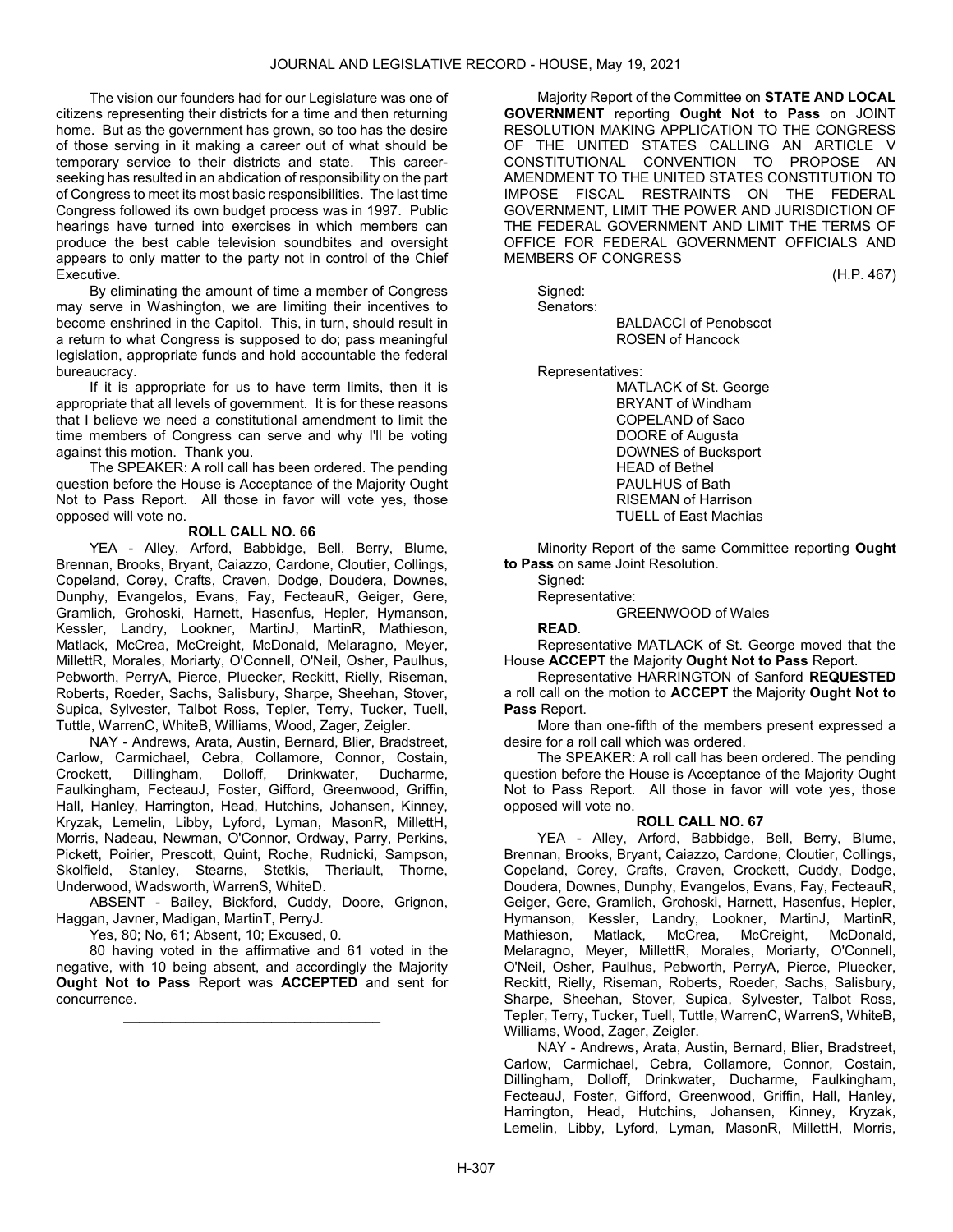Nadeau, Newman, O'Connor, Ordway, Parry, Perkins, Pickett, Poirier, Prescott, Quint, Roche, Rudnicki, Sampson, Skolfield, Stanley, Stearns, Stetkis, Theriault, Thorne, Underwood, Wadsworth, WhiteD.

 ABSENT - Bailey, Bickford, Doore, Grignon, Haggan, Javner, Madigan, MartinT, PerryJ.

Yes, 83; No, 59; Absent, 9; Excused, 0.

 83 having voted in the affirmative and 59 voted in the negative, with 9 being absent, and accordingly the Majority Ought Not to Pass Report was ACCEPTED and sent for concurrence.

\_\_\_\_\_\_\_\_\_\_\_\_\_\_\_\_\_\_\_\_\_\_\_\_\_\_\_\_\_\_\_\_\_

 By unanimous consent, all matters having been acted upon were ORDERED SENT FORTHWITH. \_\_\_\_\_\_\_\_\_\_\_\_\_\_\_\_\_\_\_\_\_\_\_\_\_\_\_\_\_\_\_\_\_

#### SENATE PAPERS

 Bill "An Act To Create a Logging Dispute Resolution Board and To Require Proof of Ownership Documents To Be Available within 14 Days of Request"

(S.P. 568) (L.D. 1724) Came from the Senate, REFERRED to the Committee on LABOR AND HOUSING and ordered printed.

REFERRED to the Committee on LABOR AND HOUSING in concurrence. \_\_\_\_\_\_\_\_\_\_\_\_\_\_\_\_\_\_\_\_\_\_\_\_\_\_\_\_\_\_\_\_\_

#### CONSENT CALENDAR First Day

 In accordance with House Rule 519, the following items appeared on the Consent Calendar for the First Day:

 (S.P. 212) (L.D. 527) Bill "An Act To Exempt MaineCare Appendix C Private Nonmedical Institutions from the Service Provider Tax" Committee on TAXATION reporting Ought to Pass as Amended by Committee Amendment "A" (S-93)

 (S.P. 457) (L.D. 1407) Bill "An Act To Provide That a Forestry Operation That Conforms to Accepted Practices May Not Be Declared a Nuisance" Committee on AGRICULTURE, CONSERVATION AND FORESTRY reporting Ought to Pass as Amended by Committee Amendment "A" (S-99)

 Under suspension of the rules, Second Day Consent Calendar notification was given.

 There being no objection, the Senate Papers were PASSED TO BE ENGROSSED as Amended in concurrence. \_\_\_\_\_\_\_\_\_\_\_\_\_\_\_\_\_\_\_\_\_\_\_\_\_\_\_\_\_\_\_\_\_

#### SENATE PAPERS

 Bill "An Act To Clarify the Deferral of the Pooled Market and Link Small Employer Clear Choice to Pooling in the Made for Maine Health Coverage Act"

(S.P. 570) (L.D. 1725) Came from the Senate, REFERRED to the Committee on HEALTH COVERAGE, INSURANCE AND FINANCIAL SERVICES and ordered printed.

REFERRED to the Committee on HEALTH COVERAGE, INSURANCE AND FINANCIAL SERVICES in concurrence. \_\_\_\_\_\_\_\_\_\_\_\_\_\_\_\_\_\_\_\_\_\_\_\_\_\_\_\_\_\_\_\_\_

# CONSENT CALENDAR

First Day

 In accordance with House Rule 519, the following items appeared on the Consent Calendar for the First Day:

 (H.P. 1156) (L.D. 1551) Bill "An Act To Ban the Sale of Cosmetics That Have Been Tested on Animals" Committee on<br> **INNOVATION.** DEVELOPMENT, ECONOMIC DEVELOPMENT. ECONOMIC ADVANCEMENT AND BUSINESS reporting Ought to Pass

 (H.P. 778) (L.D. 1049) Resolve, To Promote the Education of Students Who Participate in Sex Education Classes Regarding Common Cancer Symptoms, the Bone Marrow Registry and Organ Donation Committee on EDUCATION AND CULTURAL AFFAIRS reporting Ought to Pass as Amended by Committee Amendment "A" (H-197)

 (H.P. 890) (L.D. 1215) Resolve, To Require the State Auditor To Report on Corrective Actions Regarding the Administration of Federal Grants Committee on STATE AND LOCAL GOVERNMENT reporting Ought to Pass as Amended by Committee Amendment "A" (H-198)

 Under suspension of the rules, Second Day Consent Calendar notification was given.

 There being no objection, the House Papers were PASSED TO BE ENGROSSED or PASSED TO BE ENGROSSED as Amended and sent for concurrence.

\_\_\_\_\_\_\_\_\_\_\_\_\_\_\_\_\_\_\_\_\_\_\_\_\_\_\_\_\_\_\_\_\_

 By unanimous consent, all matters having been acted upon were ORDERED SENT FORTHWITH. \_\_\_\_\_\_\_\_\_\_\_\_\_\_\_\_\_\_\_\_\_\_\_\_\_\_\_\_\_\_\_\_\_

### COMMUNICATIONS

 The Following Communication: (H.P. 1250) STATE OF MAINE CLERK'S OFFICE 2 STATE HOUSE STATION AUGUSTA, MAINE 04333-0002

May 3, 2021

Honorable Ryan M. Fecteau Speaker of the House 130th Legislature Honorable Troy D. Jackson

President of the Senate

130th Legislature

Dear Mr. Speaker and Mr. President:

On May 3, 2021, 27 bills were received by the Clerk of the House.

Pursuant to the provisions of Joint Rule 308.2, these bills were referred to the Joint Standing Committees on May 3, 2021, as follows:

#### Criminal Justice and Public Safety

Bill "An Act To Stabilize State Funding for County Corrections" (EMERGENCY) (H.P. 1225) (L.D. 1654) (Sponsored by Representative WARREN of Hallowell) (Cosponsored by Representatives: MORALES of South Portland, PICKETT of Dixfield, PLUECKER of Warren, RECKITT of South Portland, Senator: CYRWAY of Kennebec)

Resolve, To Develop a Plan To Close the Long Creek Youth Development Center and Redirect Funding to Community Integration Services for Adjudicated Youth (H.P. 1239) (L.D. 1668) (Sponsored by Representative LOOKNER of Portland) (Cosponsored by Representatives: GRAMLICH of Old Orchard Beach, MORALES of South Portland, O'NEIL of Saco, RECKITT of South Portland, SYLVESTER of Portland, TALBOT ROSS of Portland, WARREN of Hallowell, Senator: MAXMIN of Lincoln)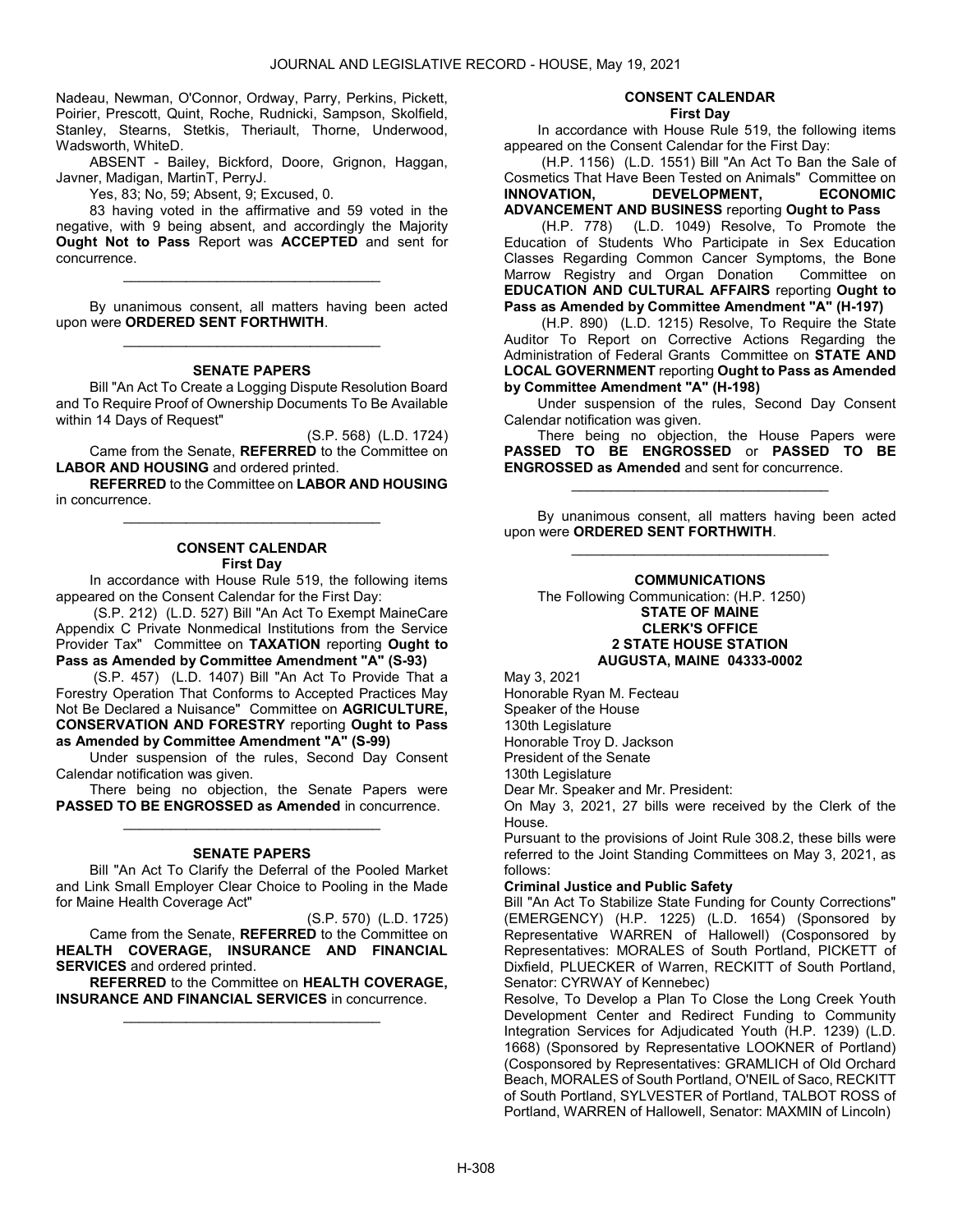Bill "An Act To Improve Access to Medical Care for and Expand the Rights of Adult Clients of State Correctional Facilities" (H.P. 1245) (L.D. 1674) (Sponsored by Representative TALBOT ROSS of Portland) (Cosponsored by Senator LAWRENCE of York and Representatives: CRAVEN of Lewiston, EVANS of Dover-Foxcroft, Speaker FECTEAU of Biddeford, MADIGAN of Waterville, PLUECKER of Warren, SHARPE of Durham, WARREN of Hallowell, Senator: CLAXTON of Androscoggin)

Bill "An Act To Amend Certain Provisions of Maine's Drug Laws" (H.P. 1246) (L.D. 1675) (Sponsored by Representative TALBOT ROSS of Portland) (Cosponsored by Senator HICKMAN of Kennebec and Representatives: CARDONE of Bangor, O'NEIL of Saco, PLUECKER of Warren, SHEEHAN of Biddeford, WARREN of Hallowell, WILLIAMS of Bar Harbor, Senator: CLAXTON of Androscoggin)

### Education and Cultural Affairs

Bill "An Act To Integrate African American Studies into American History Education" (H.P. 1235) (L.D. 1664) (Sponsored by Representative TALBOT ROSS of Portland) (Cosponsored by Senator HICKMAN of Kennebec and Representative: EVANS of Dover-Foxcroft)

Bill "An Act To Require That Private Schools That Enroll 60 Percent or More Publicly Funded Students Meet Certain Requirements" (H.P. 1243) (L.D. 1672) (Sponsored by Representative MILLETT of Cape Elizabeth) (Cosponsored by Senator HICKMAN of Kennebec and Representative: PERRY of Calais, Senators: CARNEY of Cumberland, MOORE of Washington)

### Energy, Utilities and Technology

Bill "An Act To Create the Maine Clean Energy and Sustainability Accelerator" (H.P. 1230) (L.D. 1659) (Sponsored by Representative ZEIGLER of Montville) (Cosponsored by Senator CARNEY of Cumberland and Representatives: CUDDY of Winterport, DODGE of Belfast, Speaker FECTEAU of Biddeford, GROHOSKI of Ellsworth, KESSLER of South Portland, MILLETT of Waterford, SACHS of Freeport, Senator: BENNETT of Oxford)

Bill "An Act To Direct the Public Utilities Commission to Implement a Statewide, Multi-use Online Energy Data Platform" (H.P. 1237) (L.D. 1666) (Sponsored by Representative KESSLER of South Portland) (Cosponsored by Representatives: BERRY of Bowdoinham, CUDDY of Winterport, GROHOSKI of Ellsworth, WOOD of Portland)

### Environment and Natural Resources

Bill "An Act To Update Maine's Sales Prohibition on Upholstered Furniture Treated with Flame-retardant Chemicals" (H.P. 1233) (L.D. 1662) (Sponsored by Representative DILLINGHAM of Oxford) (Approved for introduction by a majority of the Legislative Council pursuant to Joint Rule 205.)

### Health and Human Services

Resolve, Regarding Legislative Review of Chapter 124: Emergency Medical Services Personnel Reporting Rule, a Latefiled Major Substantive Rule of the Department of Health and Human Services, Maine Center for Disease Control and Prevention (EMERGENCY) (H.P. 1224) (L.D. 1653) (Submitted by the Department of Health and Human Services pursuant to the Maine Revised Statutes, Title 5, section 8072 and approved for introduction by a majority of the Legislative Council.)

Bill "An Act To Protect the Health, Safety and Comfort of Elderly Residents and Residents with Disabilities by Ensuring Backup Access to Electrical Power in Certain Facilities during Power Outages" (H.P. 1228) (L.D. 1657) (Sponsored by Representative BABBIDGE of Kennebunk) (Cosponsored by Senator RAFFERTY of York)

#### Health Coverage, Insurance and Financial Services

Bill "An Act To Modify Dental Licensure Requirements To Consider Credentialed Individuals from Other Jurisdictions" (EMERGENCY) (H.P. 1231) (L.D. 1660) (Sponsored by Representative TEPLER of Topsham) (Submitted by the Department of Professional and Financial Regulation and approved for introduction by a majority of the Legislative Council pursuant to Joint Rule 205.)

Bill "An Act To Protect the Insurable Interest of Homeowners in Multifamily Residences" (H.P. 1232) (L.D. 1661) (Sponsored by Representative PERRY of Bangor) (Approved for introduction by a majority of the Legislative Council pursuant to Joint Rule 205.)

### Inland Fisheries and Wildlife

Bill "An Act To Improve Boating Safety on Maine Waters" (H.P. 1234) (L.D. 1663) (Sponsored by Representative FAY of Raymond) (Cosponsored by Representatives: McDONALD of Stonington, RISEMAN of Harrison, THERIAULT of China, Senator: DIAMOND of Cumberland)

### Innovation, Development, Economic Advancement and Business

Bill "An Act To Build a Child Care System by Recruiting and Retaining Maine's Early Childhood Educators Workforce" (H.P. 1223) (L.D. 1652) (Sponsored by Speaker FECTEAU of Biddeford) (Cosponsored by President JACKSON of Aroostook and Representatives: HASENFUS of Readfield, McDONALD of Stonington, MILLETT of Waterford, MILLETT of Cape Elizabeth, ROBERTS of South Berwick, Senators: DAUGHTRY of Cumberland, STEWART of Aroostook)

Bill "An Act To Create a Data Broker Registry and Improve Consumer Protections" (H.P. 1226) (L.D. 1655) (Sponsored by Representative O'NEIL of Saco) (Cosponsored by Representatives: BERRY of Bowdoinham, FAULKINGHAM of Winter Harbor, FECTEAU of Augusta, GROHOSKI of Ellsworth, Senators: BAILEY of York, KEIM of Oxford)

### **Judiciary**

Bill "An Act To Amend AN ACT to Implement the Maine Indian Claims Settlement Concerning Land Acquisition and Criminal Jurisdiction" (H.P. 1236) (L.D. 1665) (Sponsored by Representative BABBIDGE of Kennebunk)

Bill "An Act To Limit Access to Juvenile Case Records and Protect the Confidentiality of Juvenile History Record Information" (H.P. 1247) (L.D. 1676) (Sponsored by Representative TALBOT ROSS of Portland) (Cosponsored by Senator CARNEY of Cumberland and Representatives: BRENNAN of Portland, Speaker FECTEAU of Biddeford, HARNETT of Gardiner, MORIARTY of Cumberland, O'NEIL of Saco, Senators: BAILEY of York, LAWRENCE of York, SANBORN of Cumberland)

### Labor and Housing

Bill "An Act To Promote Energy-efficient Affordable Housing" (H.P. 1227) (L.D. 1656) (Sponsored by Representative MILLETT of Cape Elizabeth) (Cosponsored by President JACKSON of Aroostook and Representatives: CUDDY of Winterport, Speaker FECTEAU of Biddeford, GERE of Kennebunkport, GROHOSKI of Ellsworth, PEBWORTH of Blue Hill, SYLVESTER of Portland, Senators: BRENNER of Cumberland, HICKMAN of Kennebec)

Bill "An Act To Create a Comprehensive Permit Process for the Construction of Affordable Housing" (H.P. 1244) (L.D. 1673) (Sponsored by Representative TALBOT ROSS of Portland) (Cosponsored by Senator MIRAMANT of Knox and Representatives: CUDDY of Winterport, GERE of Kennebunkport, MORALES of South Portland, SUPICA of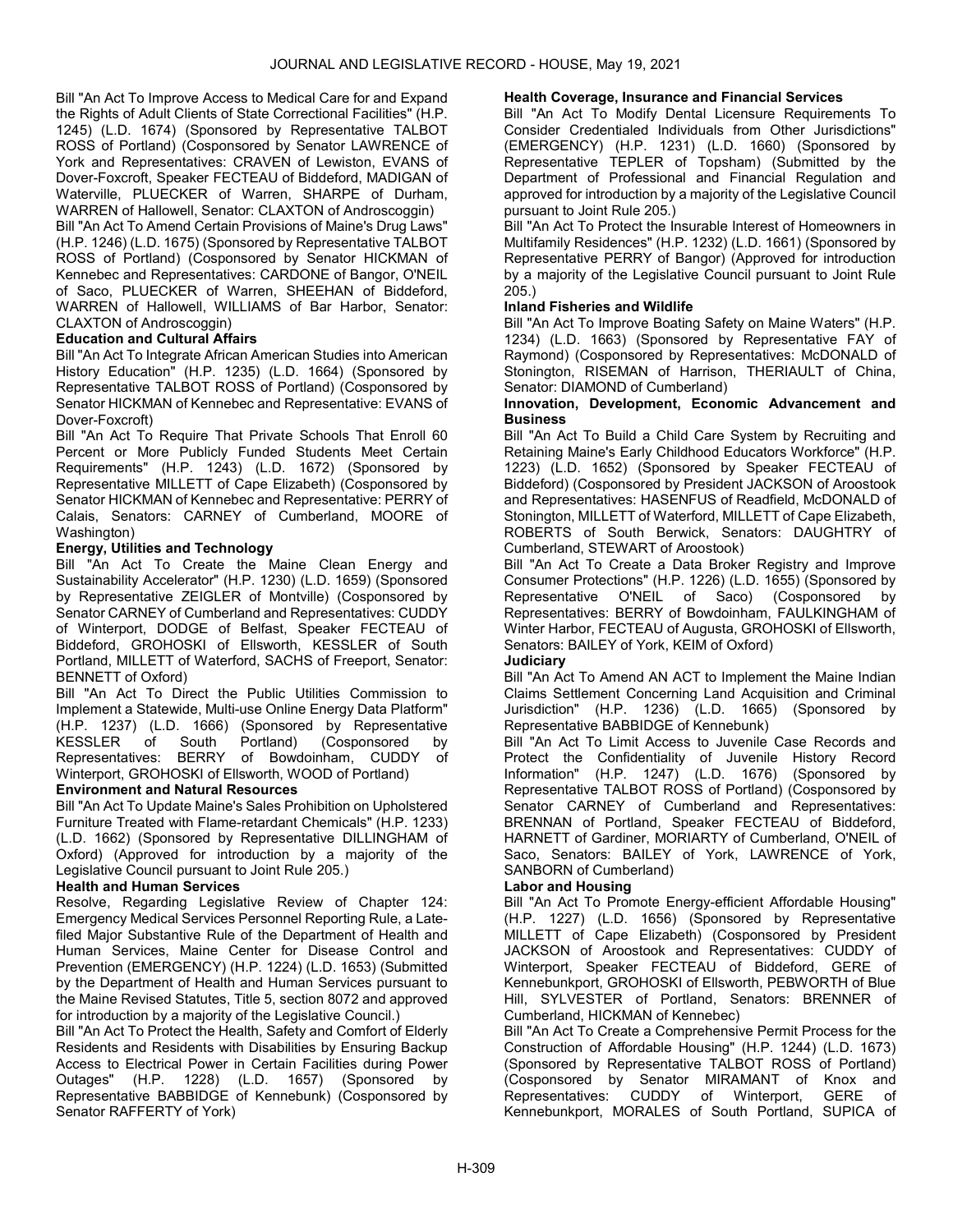Bangor, SYLVESTER of Portland, Senator: BALDACCI of Penobscot)

# State and Local Government

RESOLUTION, Proposing an Amendment to the Constitution of Maine To Limit the Action the Legislature May Take on Initiatives Approved by Voters for a Period of 3 Years (H.P. 1240) (L.D. 1669) (Sponsored by Representative BAILEY of Gorham) (Cosponsored by President JACKSON of Aroostook and Representatives: CUDDY of Winterport, GROHOSKI of Ellsworth, HASENFUS of Readfield, LOOKNER of Portland, WARREN of Hallowell)

Resolve, To Establish the Commission To Study and Recommend Solutions for Modernizing the Maine Legislature (H.P. 1241) (L.D. 1670) (Sponsored by Representative BAILEY of Gorham) (Cosponsored by Representatives: CARLOW of Buxton, GERE of Kennebunkport, GROHOSKI of Ellsworth, McDONALD of Stonington, NEWELL of the Passamaquoddy Tribe, WARREN of Hallowell, Senator: STEWART of Aroostook) Resolve, To Implement Security Screenings in the State House and Capitol Area Offices (EMERGENCY) (H.P. 1242) (L.D. 1671) (Sponsored by Representative GRAMLICH of Old Orchard Beach) (Cosponsored by Representatives: DOUDERA of Camden, MEYER of Eliot, SACHS of Freeport, TALBOT ROSS of Portland, Senators: DAUGHTRY of Cumberland, MOORE of Washington) (Approved for introduction by a majority of the Legislative Council pursuant to Joint Rule 205.)

# **Taxation**

Bill "An Act To Create a Tax Credit for Maine Workers Who Have Earned Certificates from Accredited Institutions" (H.P. 1238) (L.D. 1667) (Sponsored by Representative SHEEHAN of Biddeford) (Cosponsored by Representatives: FAY of Raymond, Speaker FECTEAU of Biddeford, TERRY of Gorham) Bill "An Act To Support Frontline Workers by Adding a Temporary Tax Bracket Affecting High Earners" (H.P. 1248) (L.D. 1677) (Sponsored by Speaker FECTEAU of Biddeford)

Bill "An Act To Support Child Care Providers and School Readiness through Tax Credits" (H.P. 1249) (L.D. 1678) (Sponsored by Representative MILLETT of Cape Elizabeth) (Cosponsored by Senator CLAXTON of Androscoggin and Representatives: DOUDERA of Camden, MEYER of Eliot, SACHS of Freeport, TEPLER of Topsham, Senators: BREEN of Cumberland, LIBBY of Androscoggin)

### Veterans and Legal Affairs

Bill "An Act To Increase Campaign Finance Transparency and Accountability in Municipal Elections" (H.P. 1229) (L.D. 1658) (Sponsored by Representative LOOKNER of Portland) (Cosponsored by Senator CHIPMAN of Cumberland and Representatives: SYLVESTER of Portland, TALBOT ROSS of Portland, WARREN of Hallowell, WOOD of Portland, Senator: DAUGHTRY of Cumberland)

\_\_\_\_\_\_\_\_\_\_\_\_\_\_\_\_\_\_\_\_\_\_\_\_\_\_\_\_\_\_\_\_\_

Sincerely, S/Robert B. Hunt Clerk of the House S/Darek M. Grant Secretary of the Senate

READ and ORDERED PLACED ON FILE.

Sent for concurrence.

### The Following Communication: (H.P. 1257) STATE OF MAINE CLERK'S OFFICE 2 STATE HOUSE STATION AUGUSTA, MAINE 04333-0002

May 4, 2021

Honorable Ryan M. Fecteau Speaker of the House 130th Legislature Honorable Troy D. Jackson

President of the Senate

130th Legislature

Dear Mr. Speaker and Mr. President:

On May 4, 2021, 3 bills were received by the Clerk of the House. Pursuant to the provisions of Joint Rule 308.2, these bills were referred to the Joint Standing Committees on May 4, 2021, as follows:

### Criminal Justice and Public Safety

Resolve, To Compensate Department of Corrections Employees for Hazardous Work (H.P. 1252) (L.D. 1683) (Sponsored by Representative PLUECKER of Warren) (Cosponsored by Representatives: EVANGELOS of Friendship, WARREN of Hallowell, Senator: DESCHAMBAULT of York)

### Education and Cultural Affairs

Bill "An Act To Strengthen Maine's Workforce by Expanding English Language Acquisition and Workforce Training Programs" (H.P. 1253) (L.D. 1684) (Sponsored by Representative CLOUTIER of Lewiston) (Cosponsored by Senator CARNEY of Cumberland and Representatives: CRAVEN of Lewiston, CROCKETT of Portland, DODGE of Belfast, DOUDERA of Camden, RIELLY of Westbrook, TALBOT ROSS of Portland, Senators: DAUGHTRY of Cumberland, LIBBY of Androscoggin)

### Energy, Utilities and Technology

Bill "An Act To Require Consideration of Climate and Equity Impacts by the Public Utilities Commission" (H.P. 1251) (L.D. 1682) (Sponsored by Representative DOUDERA of Camden) (Cosponsored by Senator MAXMIN of Lincoln and Representatives: BLUME of York, GRAMLICH of Old Orchard Beach, GROHOSKI of Ellsworth, KESSLER of South Portland, Senator: CARNEY of Cumberland)

\_\_\_\_\_\_\_\_\_\_\_\_\_\_\_\_\_\_\_\_\_\_\_\_\_\_\_\_\_\_\_\_\_

Sincerely,

S/Robert B. Hunt

Clerk of the House

S/Darek M. Grant

Secretary of the Senate

READ and ORDERED PLACED ON FILE. Sent for concurrence.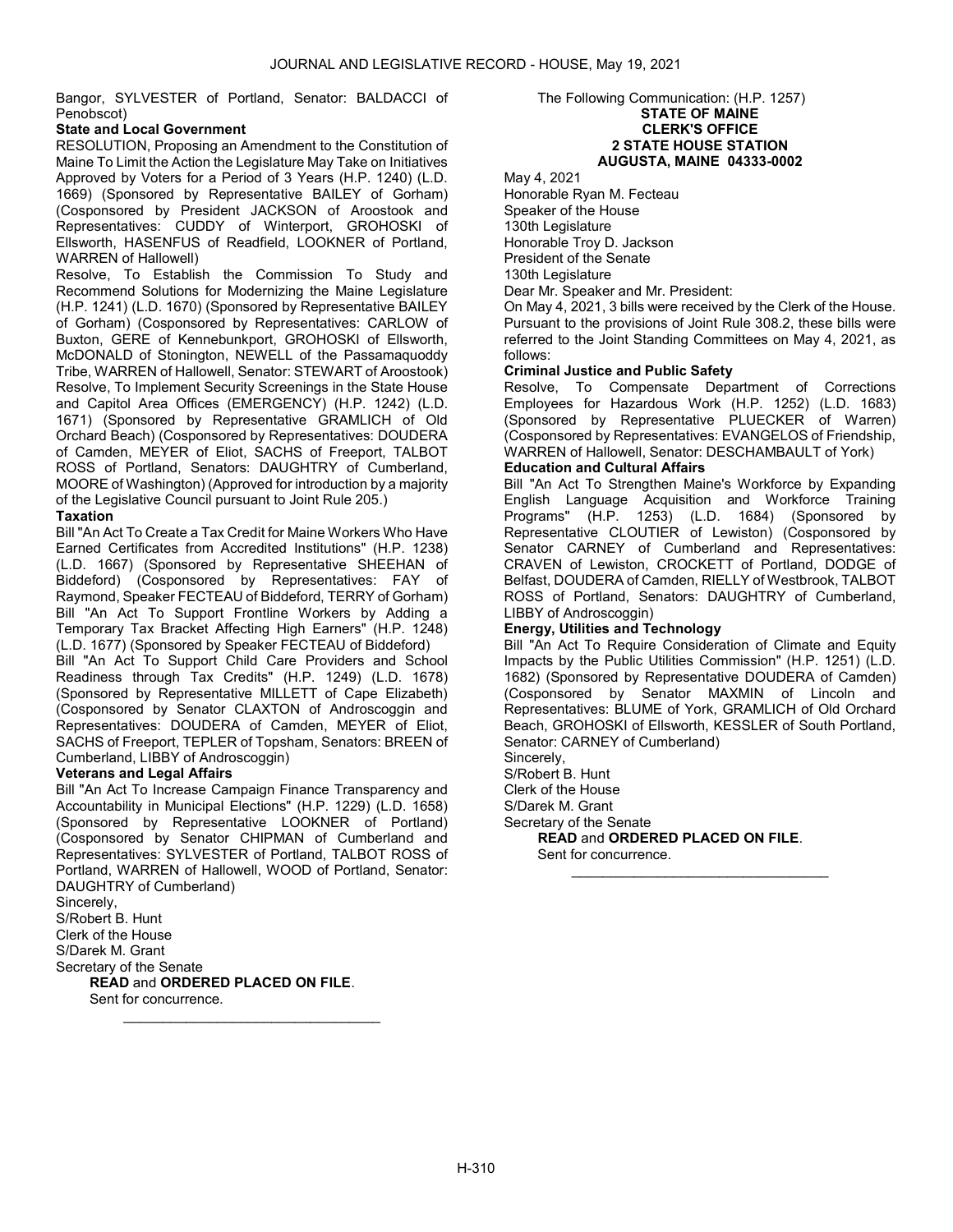The Following Communication: (H.P. 1260)

#### STATE OF MAINE CLERK'S OFFICE 2 STATE HOUSE STATION AUGUSTA, MAINE 04333-0002

May 6, 2021

Honorable Ryan M. Fecteau Speaker of the House 130th Legislature Honorable Troy D. Jackson President of the Senate 130th Legislature

Dear Mr. Speaker and Mr. President:

On May 6, 2021, 2 bills were received by the Clerk of the House. Pursuant to the provisions of Joint Rule 308.2, these bills were referred to the Joint Standing Committees on May 6, 2021, as follows:

### Health and Human Services

Bill "An Act To Advance Health Equity, Improve the Well-being of All Maine People and Create a Health Trust" (H.P. 1258) (L.D. 1693) (Sponsored by Representative TALBOT ROSS of Portland) (Cosponsored by Senator VITELLI of Sagadahoc and Representatives: EVANS of Dover-Foxcroft, MEYER of Eliot, MILLETT of Cape Elizabeth, NEWELL of the Passamaquoddy Tribe, PERRY of Calais, Senators: CHIPMAN of Cumberland, HICKMAN of Kennebec)

#### Innovation, Development, Economic Advancement and **Busingss**

Bill "An Act To Create the Maine Redevelopment Land Bank Authority" (H.P. 1259) (L.D. 1694) (Sponsored by Representative SACHS of Freeport) (Cosponsored by President JACKSON of Aroostook and Representatives: BAILEY of Gorham, BERNARD of Caribou, CLOUTIER of Lewiston, MATLACK of St. George, TALBOT ROSS of Portland, Senators: POULIOT of Kennebec, VITELLI of Sagadahoc) Sincerely,

\_\_\_\_\_\_\_\_\_\_\_\_\_\_\_\_\_\_\_\_\_\_\_\_\_\_\_\_\_\_\_\_\_

S/Robert B. Hunt Clerk of the House S/Darek M. Grant Secretary of the Senate

READ and ORDERED PLACED ON FILE. Sent for concurrence.

 The Following Communication: (H.P. 1262) STATE OF MAINE CLERK'S OFFICE 2 STATE HOUSE STATION AUGUSTA, MAINE 04333-0002

May 10, 2021 Honorable Ryan M. Fecteau Speaker of the House 130th Legislature Honorable Troy D. Jackson President of the Senate

130th Legislature

Dear Mr. Speaker and Mr. President:

On May 10, 2021, 2 bills were received by the Clerk of the House.

Pursuant to the provisions of Joint Rule 308.2, these bills were referred to the Joint Standing Committees on May 10, 2021, as follows:

### Appropriations and Financial Affairs

Bill "An Act To Provide Allocations for the Administration of State Fiscal Recovery Funds" (EMERGENCY) (H.P. 1263) (L.D. 1700) (Sponsored by Representative PIERCE of Falmouth) (GOVERNOR'S BILL)

# Health and Human Services

Bill "An Act To Improve Housing Security by Improving Access to General Assistance" (H.P. 1261) (L.D. 1695) (Sponsored by Representative MORALES of South Portland) (Cosponsored by Representatives: GRAMLICH of Old Orchard Beach, SYLVESTER of Portland) Sincerely, S/Robert B. Hunt Clerk of the House S/Darek M. Grant Secretary of the Senate READ and ORDERED PLACED ON FILE.

\_\_\_\_\_\_\_\_\_\_\_\_\_\_\_\_\_\_\_\_\_\_\_\_\_\_\_\_\_\_\_\_\_

Sent for concurrence.

 The Following Communication: (H.P. 1268) STATE OF MAINE CLERK'S OFFICE 2 STATE HOUSE STATION AUGUSTA, MAINE 04333-0002

May 11, 2021

Honorable Ryan M. Fecteau Speaker of the House 130th Legislature

Honorable Troy D. Jackson

President of the Senate 130th Legislature

Dear Mr. Speaker and Mr. President:

On May 11, 2021, 4 bills were received by the Clerk of the House.

Pursuant to the provisions of Joint Rule 308.2, these bills were referred to the Joint Standing Committees on May 11, 2021, as follows:

# Appropriations and Financial Affairs

Bill "An Act To Authorize General Fund Bond Issues To Improve Transportation and National Guard Infrastructure and To Promote the Conservation of Land, Working Waterfronts, Water Access and Outdoor Recreation" (H.P. 1265) (L.D. 1702) (Sponsored by Representative PIERCE of Falmouth) (GOVERNOR'S BILL)

### Health and Human Services

Bill "An Act To Establish a Managed Care Program for MaineCare Services" (H.P. 1264) (L.D. 1701) (Sponsored by Representative MILLETT of Waterford)

### **Judiciary**

Bill "An Act To Amend the Bail Code" (H.P. 1266) (L.D. 1703) (Sponsored by Representative TALBOT ROSS of Portland) (Cosponsored by Senator BAILEY of York and Representatives: Speaker FECTEAU of Biddeford, HARNETT of Gardiner, PIERCE of Falmouth, SHEEHAN of Biddeford, Senators: BREEN of Cumberland, CARNEY of Cumberland, LAWRENCE of York)

# **Taxation**

S/Darek M. Grant

Bill "An Act To Change the Exclusion Amount under the Estate Tax and Provide Additional Funding for the Housing Opportunities for Maine Fund" (H.P. 1267) (L.D. 1704) (Sponsored by Representative TALBOT ROSS of Portland) (Cosponsored by Senator CHIPMAN of Cumberland and Representatives: COLLINGS of Portland, TERRY of Gorham) Sincerely, S/Robert B. Hunt Clerk of the House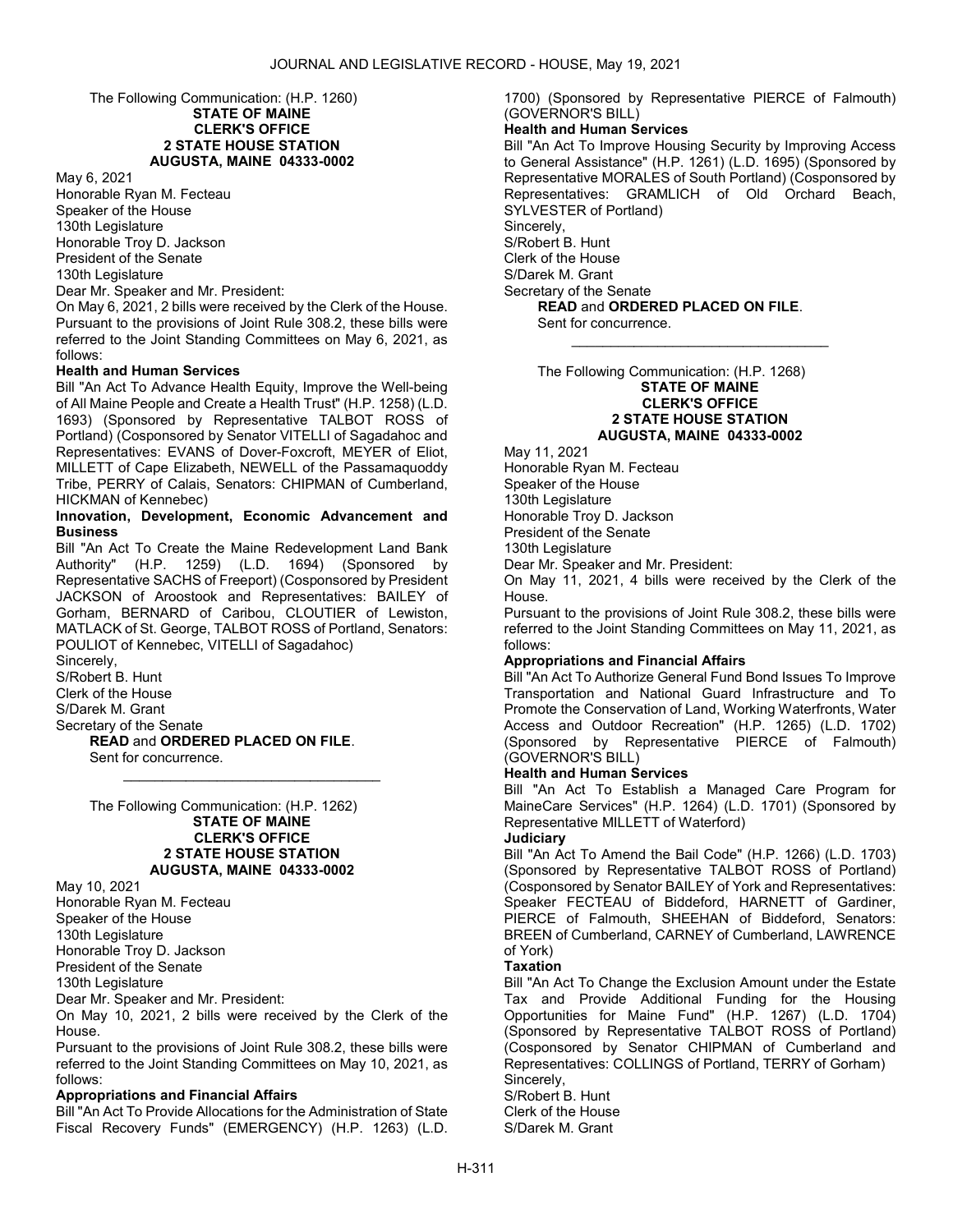Secretary of the Senate READ and ORDERED PLACED ON FILE. Sent for concurrence.

> The Following Communication: (H.P. 1270) STATE OF MAINE CLERK'S OFFICE

> > 2 STATE HOUSE STATION AUGUSTA, MAINE 04333-0002

\_\_\_\_\_\_\_\_\_\_\_\_\_\_\_\_\_\_\_\_\_\_\_\_\_\_\_\_\_\_\_\_\_

May 13, 2021 Honorable Ryan M. Fecteau Speaker of the House 130th Legislature Honorable Troy D. Jackson President of the Senate 130th Legislature Dear Mr. Speaker and Mr. President:

On May 13, 2021, 1 bill was received by the Clerk of the House. Pursuant to the provisions of Joint Rule 308.2, this bill was referred to a Joint Standing Committee on May 13, 2021, as follows:

### Energy, Utilities and Technology

Bill "An Act To Create the Pine Tree Power Company, a Nonprofit Utility, To Deliver Lower Rates, Reliability and Local Control for Maine Energy Independence" (H.P. 1269) (L.D. 1708) (Sponsored by Representative BERRY of Bowdoinham) (Cosponsored by Senator BENNETT of Oxford and Representatives: CARLOW of Buxton, GROHOSKI of Ellsworth, NEWELL of the Passamaquoddy Tribe, POIRIER of Skowhegan, Senators: BRENNER of Cumberland, President JACKSON of Aroostook, WOODSOME of York) Sincerely,

\_\_\_\_\_\_\_\_\_\_\_\_\_\_\_\_\_\_\_\_\_\_\_\_\_\_\_\_\_\_\_\_\_

S/Robert B. Hunt Clerk of the House S/Darek M. Grant Secretary of the Senate READ and ORDERED PLACED ON FILE. Sent for concurrence.

> The Following Communication: (H.C. 151) STATE OF MAINE 130TH MAINE LEGISLATURE

May 13, 2021 Hon. Robert B. Hunt Office of the Clerk of the House 2 State House Station Augusta, ME 04333 Dear Clerk Hunt: Pursuant to our authority under Article IV, Part Third, Section 1- A of the Constitution of the State of Maine, we have appointed the following to serve as a member of the Apportionment Commission: Hon. Donald G. Alexander of Winthrop Please let us know if you have any questions. Sincerely, S/Bev Unlenhake Democratic Party Public Member S/Josh Tardy

Republican Party Public Member

READ and ORDERED PLACED ON FILE.

\_\_\_\_\_\_\_\_\_\_\_\_\_\_\_\_\_\_\_\_\_\_\_\_\_\_\_\_\_\_\_\_\_

#### The Following Communication: (H.C. 146) MAINE STATE LEGISLATURE OFFICE OF THE EXECUTIVE DIRECTOR LEGISLATIVE COUNCIL

April 27, 2021

Honorable Ryan Fecteau Speaker of the House 130th Maine Legislature Augusta, Maine 04333 Dear Speaker Fecteau:

I am notifying you that, pursuant to 12 MRSA §683-A, I have forwarded to the Joint Standing Committee on Agriculture, Conservation and Forestry the following nomination made to the Maine Land Use Planning Commission by the Piscataquis County Commissioners on April 20, 2021:

Everett Worcester of Orneville Township

The County asks that this nomination be considered to continue serving a new four-year term that began May 23, 2021 through May 22, 2025. This position is scheduled to be filled by Piscataquis County.

Pursuant to 12 MRSA 683-A, this appointment is subject to confirmation by the Maine Senate after review by the committee having jurisdiction over conservation matters.

Sincerely, S/Suzanne M. Gresser

Executive Director

READ and with accompanying papers ORDERED PLACED ON FILE.

 The Following Communication: (H.C. 147) STATE OF MAINE

### OFFICE OF THE STATE AUDITOR 66 STATE HOUSE STATION AUGUSTA, MAINE 04333-0066 LETTER OF TRANSMITTAL

\_\_\_\_\_\_\_\_\_\_\_\_\_\_\_\_\_\_\_\_\_\_\_\_\_\_\_\_\_\_\_\_\_

Honorable Troy D. Jackson President of the Senate Honorable Ryan M. Fecteau Speaker of the House of Representatives Honorable Janet T. Mills Governor of the State of Maine

I am pleased to submit the State of Maine Management Letter for the fiscal year ended June 30, 2020. During our audit of the State of Maine, we became aware of matters that offer opportunities for our government to improve its operations. Recommendations regarding these matters accompany this Management Letter as "management letter comments."

This publication of our Management Letter includes two sections: management letter comments previously issued in relation to the Comprehensive Annual Financial Report (CAFR) audit; and management letter comments newly issued in relation to the Single Audit. Management letter comments related to the CAFR audit were separately issued on February 3, 2021 and are included in this report to provide the reader with a comprehensive set of our recommendations.

Please feel free to contact me with questions you may have. Like you, we are committed to improving our State government for the benefit of our citizens. Healthy discussion of the problems found and solutions considered are part of a dialogue that aims at improvement. I welcome your thoughts and inquiries about these matters.

Respectfully submitted, S/Matthew Dunlap State Auditor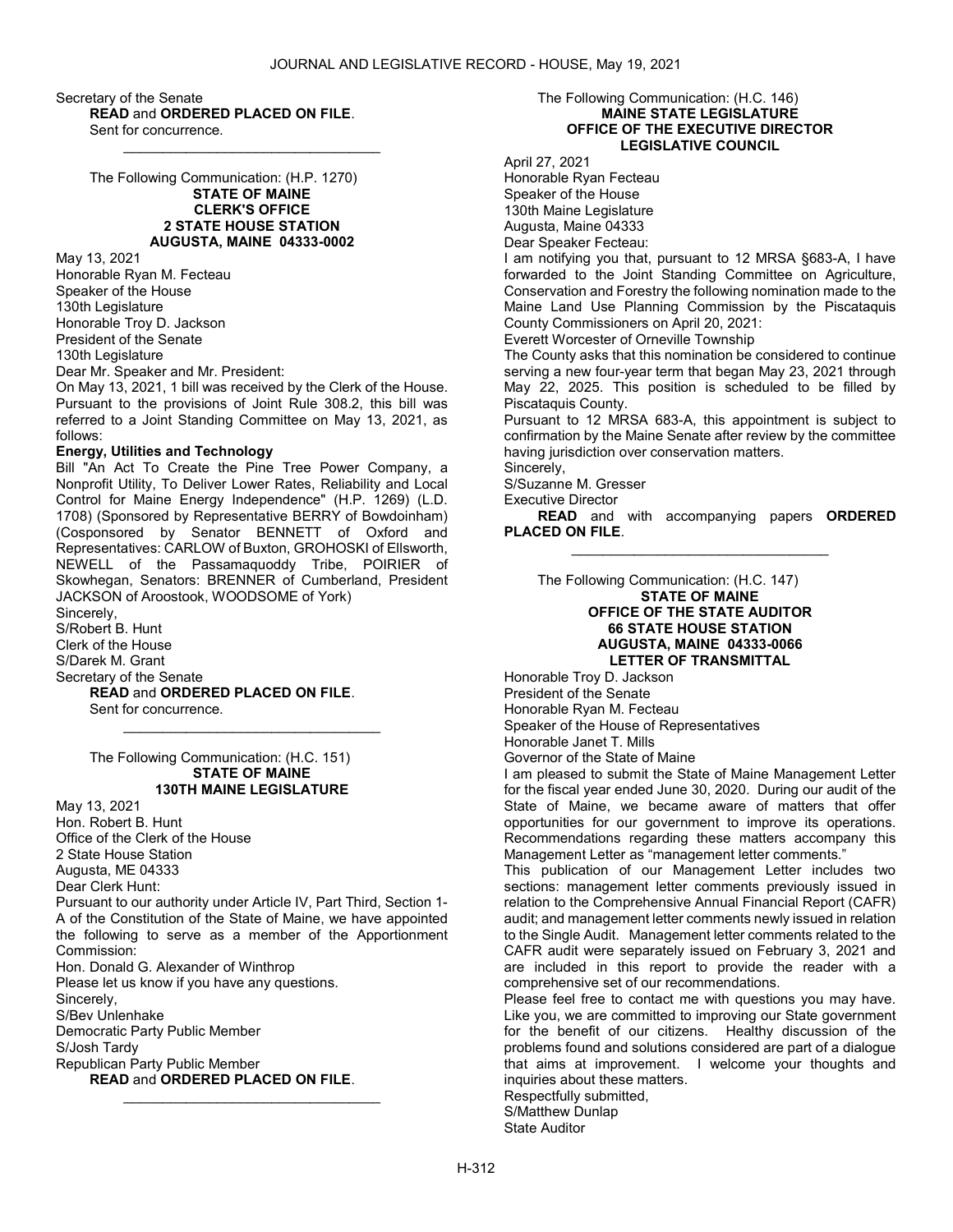May 6, 2021 READ and with accompanying papers ORDERED PLACED ON FILE.

\_\_\_\_\_\_\_\_\_\_\_\_\_\_\_\_\_\_\_\_\_\_\_\_\_\_\_\_\_\_\_\_\_

 The Following Communication: (H.C. 148) STATE OF MAINE HOUSE OF REPRESENTATIVES SPEAKER'S OFFICE AUGUSTA, MAINE 04333-0002

May 19, 2021 Honorable Robert B. Hunt Clerk of the House 2 State House Station Augusta, Maine 04333 Dear Clerk Hunt:

Please be advised that pursuant to her authority, Governor Janet T. Mills has nominated the following:

on May 10, 2021

The Honorable Valerie Stanfill of Wayne for appointment as Chief Justice of the Maine Supreme Judicial Court, Deputy District Attorney Carrie L. Linthicum, Esquire of Castle Hill for appointment as a Judge on the Maine District Court and The Honorable Andrew M. Mead of Bangor for reappointment as Associate Justice of the Maine Supreme Judicial Court.

Pursuant to Article V, Part First, §8, of the Maine Constitution, these appointments and this reappointment are contingent on the Maine State Senate's confirmation after review by the Joint Standing Committee on Judiciary.

on May 14, 2021

Barry W. Norris of Union and Timothy J. Archambault of Holden for appointment to the Maine State Harness Racing Commission.

Pursuant to Title 8, MRSA §261-A, these appointments are contingent on the Maine State Senate's confirmation after review by the Joint Standing Committee on Agriculture, Conservation and Forestry.

Sincerely,

S/Ryan M. Fecteau

Speaker of the House

READ and with accompanying papers ORDERED PLACED ON FILE. \_\_\_\_\_\_\_\_\_\_\_\_\_\_\_\_\_\_\_\_\_\_\_\_\_\_\_\_\_\_\_\_\_

 The Following Communication: (H.C. 149) STATE OF MAINE CLERK'S OFFICE 2 STATE HOUSE STATION AUGUSTA, MAINE 04333-0002

May 19, 2021

Honorable Ryan M. Fecteau

Speaker of the House

2 State House Station

Augusta, Maine 04333

Dear Speaker Fecteau:

Pursuant to Joint Rule 310, the following Joint Standing Committees have voted unanimously to report the following bills out "Ought Not to Pass:"

Agriculture, Conservation and Forestry

L.D. 282 An Act Regarding Maine Agriculture

L.D. 1158 An Act Regarding the Application of Certain Pesticides for Nonagricultural Use

L.D. 1295 An Act To Require Legislative Approval of Certain Transmission Lines, Require Legislative Approval of Certain Transmission Lines and Facilities and Other Projects on Public Reserved Lands and Prohibit the Construction of Certain Transmission Lines in the Upper Kennebec Region Criminal Justice and Public Safety

L.D. 271 An Act To Recruit and Retain Department of Corrections Facilities Support Staff

L.D. 400 An Act To Modify the Composition of the Board of Trustees of the Maine Criminal Justice Academy

L.D. 438 An Act To Increase Public Safety by Adding a Position to the Computer Crimes Unit of the Maine State Police

L.D. 758 Resolve, To Study Streamlining the Background Check Process for State-licensed Professions That Require Background Checks (EMERGENCY)

L.D. 852 Resolve, To Review Public Safety around School Buses and School Bus Stops

L.D. 893 An Act To Enable Motor Vehicle Technicians To Safely Disable Breathalyzer Starter Devices

L.D. 928 An Act To Require Adequate Training for Police Officers Who Use Speed Measurement Devices

L.D. 1035 An Act To Prohibit Maintaining Drug-involved Premises

L.D. 1070 An Act To Make Assault on a Person 50 Years of Age or Older with a Preexisting Serious Medical Condition a Class C Crime

L.D. 1092 An Act To Expand the Board of Trustees of the Maine Criminal Justice Academy To Include 6 Members of the Public Who Are Not Employed as Any Type of Law Enforcement Personnel and To Require a Public Review of the Training Syllabus<br>L.D. 1127

An Act To Prohibit the Use of "No-knock" Warrants<br>L.D. 1192

An Act Concerning the Composition of the Criminal Law Advisory Commission

L.D. 1250 An Act To Allow Law Enforcement Officers with Federal Law Enforcement Officers Safety Act Clearance To Carry a Concealed Weapon

L.D. 1286 Resolve, Directing the Department of Public Safety To Apply for an Exemption from Background Checks for Holders of Concealed Weapons Permits

Education and Cultural Affairs

L.D. 350 An Act To Increase the Number of Courses Regarding Autism Spectrum Disorder That Count toward Special Education **Certification** 

L.D. 566 An Act To Address Labor Market Inequities in the School Funding Formula

L.D. 650 An Act To Increase Funding for School Construction **Projects** 

L.D. 742 Resolve, To Track Youth Mental Health during the COVID-19 Public Health Emergency by Ensuring the Maine Integrated Youth Health Survey Is Conducted during the 2020- 2021 School Year (EMERGENCY)

L.D. 777 An Act To Correct Career and Technical Education Funding

L.D. 975 An Act To Create an Additional Pathway To Certify Industrial Arts Teachers To Foster Career and Technical Subjects in Maine Schools

An Act To Repeal the School Bus Reimbursement Formula and Replace It with Essential Programs and Services Funding

L.D. 1149 An Act To Provide Exemptions from Certain Teacher Certification Examination Requirements

L.D. 1169 An Act To Improve Teacher Certification during Staffing Shortages

L.D. 1248 An Act To Limit the Cost of a 4-year Degree Offered in this State and Implement Provisions Designed To Reduce Student Debt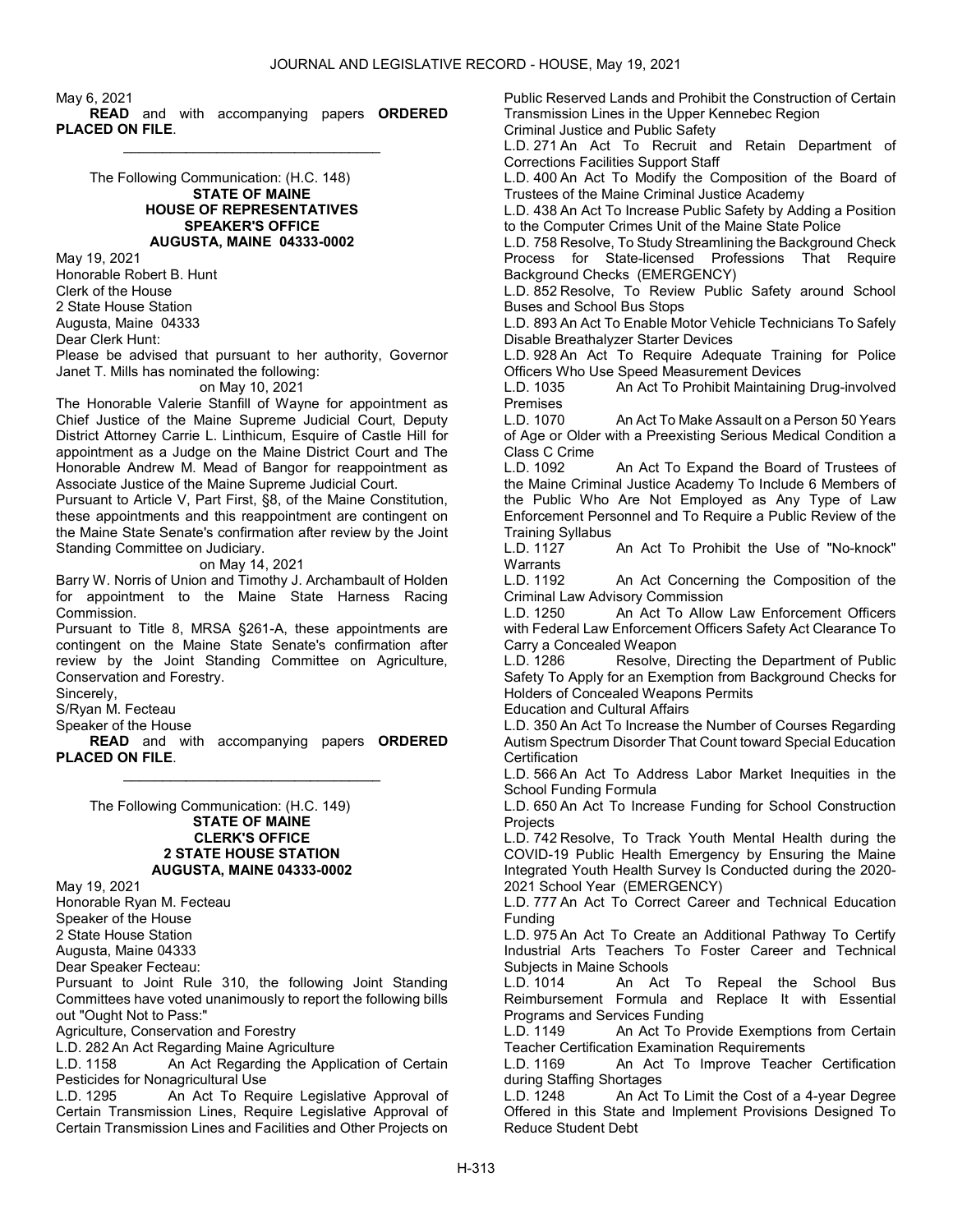L.D. 1280 An Act To Bolster Rural Economies

An Act To Establish a Lifetime Substitute Teacher Certification for Established and Successful Educators

L.D. 1393 An Act To Protect a Parent's and Guardian's

Right to Educational Information Regarding a Juvenile Student<br>L.D. 1426 – An Act To Provide for the Equitable Funding An Act To Provide for the Equitable Funding of Education Chosen by Maine Families

L.D. 1449 An Act To Provide for Education Funding Reform for More Equitable State Support to Communities

Energy, Utilities and Technology

L.D. 426 An Act Relating to Solar Energy Installation

L.D. 754 An Act To Promote Municipal Climate Action

L.D. 807 An Act To Ensure Equitable Access to Mobile Hotspots for Maine Students

L.D. 1098 An Act To Support Rural Maine Residents through the Winter by Providing Rebates for Backup Power **Generators** 

L.D. 1116 Resolve, To Require Review of the Outcomes of Utility Restructuring and Electricity Generation Divestiture (EMERGENCY)

L.D. 1130 An Act To Establish a Public Registry for Automated Telephone Calls and So-called Robocalls<br>L.D. 1190 An Act To Support the Provision of

An Act To Support the Provision of Universal, Affordable Broadband Internet

L.D. 1191 Resolve, To Study the Feasibility of Time-ofuse Rates

L.D. 1314 An Act To Require Dispatch Units To Employ a Person with a Social Work Background

L.D. 1332 An Act Regarding Net Energy Billing Limits Environment and Natural Resources

L.D. 640 An Act To Ban Single-serving, Disposable Plastic Water Bottles

L.D. 678 An Act Regarding Timelines for Permitting by the Department of Environmental Protection

L.D. 1089 An Act To Increase Municipal Oversight in the Site Location of Development Laws

L.D. 1097 An Act Regarding the Definition of "Development of State or Regional Significance That May Substantially Affect the Environment"

L.D. 1367 An Act To Create a Grant Program To Promote Innovation in Municipal Carbon Reduction Initiatives

L.D. 1540 An Act To Reduce Hunger and Use Food Scraps in Farming and Energy Production

Health and Human Services

L.D. 62 An Act To Promote Cost-effectiveness in the MaineCare Program and Improve the Oral Health of Maine Adults and Children

L.D. 72 An Act To Improve Dental Health for Maine Children and Adults with Low Incomes

L.D. 164 An Act To Establish Maximum Contaminant Levels under the State's Drinking Water Rules for Certain Perflouroalkyl and Polyflouroalkyl Substances

L.D. 196 Resolve, To Ensure Access to Community Mental Health Services

L.D. 283 Resolve, To Address Inequities for Certain Direct Care **Workers** 

L.D. 360 Resolve, To Reduce Barriers to Recovery from Addiction by Expanding Eligibility for Targeted Case Management Services

L.D. 423 An Act To Improve Access to Bariatric Care in Nursing Homes

L.D. 499 An Act To Eliminate the Waiting Lists for Older and Disabled Residents Who Are Eligible To Receive Home-based Care

L.D. 592 An Act To Ensure Access to Outpatient Mental Health Services by Increasing Reimbursement for Outpatient Therapists (EMERGENCY)

L.D. 739 An Act Regarding Credible Allegations of Fraud by MaineCare Providers

L.D. 843 An Act To Create a Pathway to Housing Stability for Homeless Young People and Those at Risk of Entering and Those Exiting Corrections Systems

L.D. 873 Resolve, To Waive Reductions to Nursing Facility Reimbursement Resulting from Payroll Protection Program Loans and Grants (EMERGENCY)

L.D. 878 Resolve, To Increase MaineCare Reimbursement Rates for Services Provided by Direct Care Workers (EMERGENCY)

L.D. 962 An Act To Appropriate Funds To Eliminate Waiting Lists for Home and Community-based Services for Adults with Intellectual Disabilities, Autism, Brain Injury and Other Related **Conditions** 

L.D. 968 Resolve, To Expand Mental Health Crisis Intervention Mobile Response Services

L.D. 1074 An Act To Permit the Conduct of Open Air Cremation at Designated Scattering Sites<br>L.D. 1077 – Resolve, To Promote

Resolve, To Promote Equity in COVID-19 Immunizations (EMERGENCY)

L.D. 1148 Resolve, To Increase Broadband Access in Private Nonmedical Institutions

L.D. 1157 An Act To Ensure MaineCare Reimbursement Rates for Home and Community-based Services for Persons with Intellectual Disabilities or Autism Are Adjusted in Accordance with Increases in State and Municipal Minimum Wage

L.D. 1173 Resolve, To Develop a Plan To Treat in Maine Those Children with Behavioral Health Needs Currently Treated Outside the State (EMERGENCY)

L.D. 1177 An Act To Increase Access to Intranasal Naloxone Hydrochloride for Syringe Services Programs

L.D. 1223 An Act To Allow Crematories Using Chemical Dissolution Processes in Facilities Other Than Cemeteries

L.D. 1267 Resolve, To Provide Medicaid Rate Increases for Professionals Working with Individuals with Intellectual or Developmental Disabilities

An Act To Prevent Underage Tobacco and Nicotine Access and Use

L.D. 1301 An Act To Support Transitional Housing for Persons Experiencing Abuse, Dangerous Living Conditions, Economic Insecurity Due to Divorce or Separation, Chronic Homelessness, Substance Use Disorder or Mental Disorders

L.D. 1302 Resolve, To Change the Educational Requirements of Certain Behavioral Health Professionals (EMERGENCY)

L.D. 1325 An Act To Provide Relief from Audit Requirements for Certain Health Care Facilities during a State of Emergency (EMERGENCY)

L.D. 1385 An Act To Provide for Timely Placement with Respect to Violent Patients in Hospital Emergency Rooms<br>L.D. 1388 – An Act To Reguire Testing of Public Drir

An Act To Require Testing of Public Drinking Water Supplies for Toxic Perfluoroalkyl and Polyfluoroalkyl Substances and To Establish Maximum Contaminant Levels

L.D. 1460 An Act To Revise the Department of Health and Human Services Rehabilitation and Reunification Process L.D. 1477 Resolve, Directing the Department of Health

and Human Services To Collaborate with the Long-term Care Ombudsman Program To Convene a Stakeholder Group To Make Recommendations for In-home Rehabilitation Services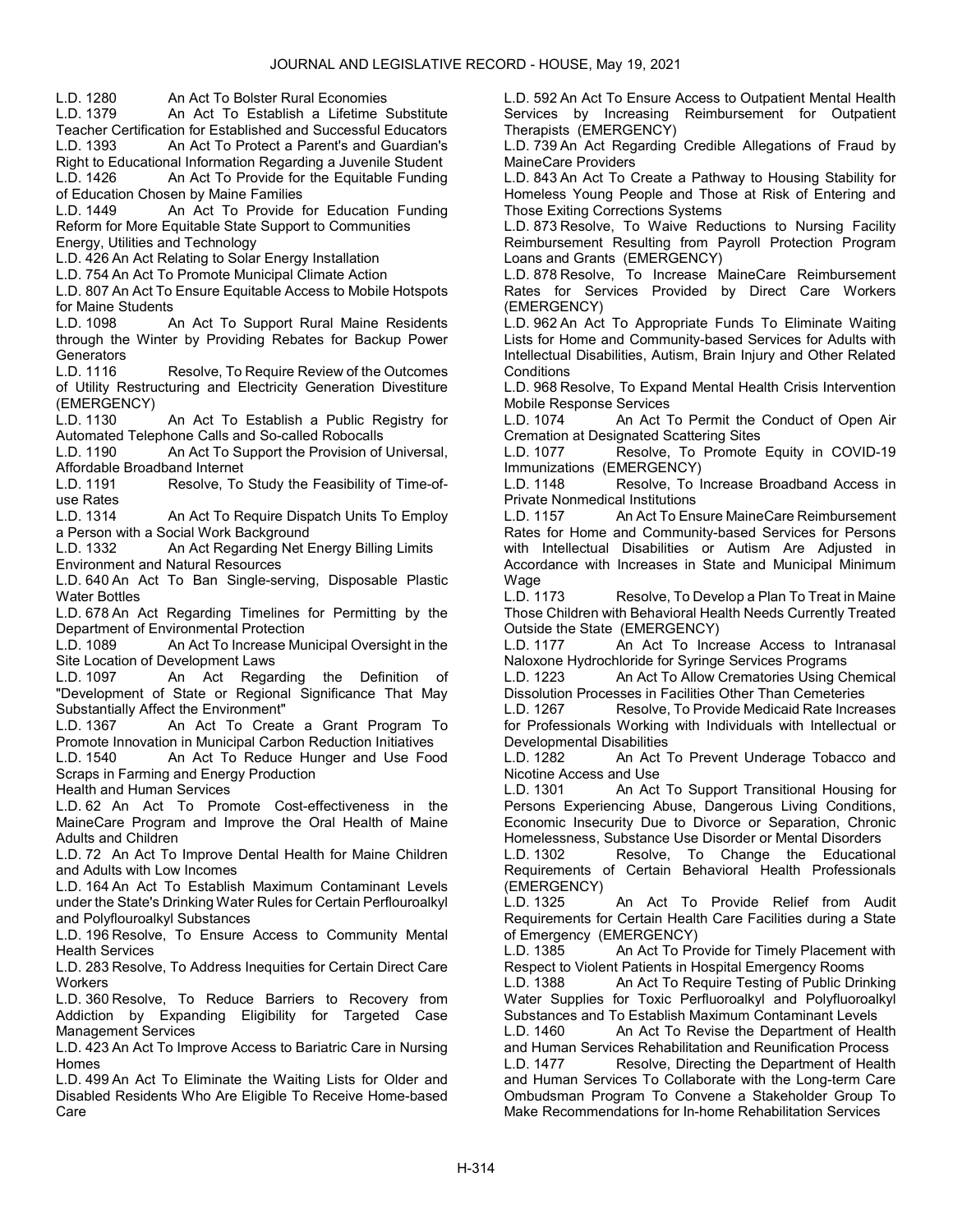L.D. 1487 Resolve, Directing the Department of Health and Human Services To Seek a Waiver for Additional Medication-assisted Treatment for Certain Persons with Substance Use Disorder up to 30 Days Prior to Their Release from Incarceration<br>L.D. 1535

An Act To Allow Green Death Care Practices by Alkaline Hydrolysis and Natural Organic Reduction

L.D. 1547 An Act To Promote Intergovernmental Coordination Regarding Age-friendly State Initiatives

L.D. 1657 An Act To Protect the Health, Safety and Comfort of Elderly Residents and Residents with Disabilities by Ensuring Backup Access to Electrical Power in Certain Facilities during Power Outages

Health Coverage, Insurance and Financial Services

L.D. 56 An Act To Prohibit Insurers and Third-party Payors from Adjusting Their Fee Schedules for In-network Providers Unless the Adjustments Apply to All Specialties

L.D. 167 An Act To Limit Late Medical Billing to 6 Months

L.D. 365 An Act To Protect Consumers from Surprise Medical Bills

L.D. 367 An Act To Require Timely Billing for Health Care Services

L.D. 530 An Act To Consolidate Patient Bills by Directing Health Insurers To Collect Copayments and Deductibles

L.D. 540 An Act To Promote Safety and Protect Consumers Using Peer-to-peer Car Sharing Programs

L.D. 556 An Act Regarding Copayment and Coinsurance Issues for Chiropractors

L.D. 922 An Act To Help Cancer Patients with Fertility Preservation

L.D. 951 An Act To Improve Transparency of Medical Billing

L.D. 984 An Act To Allow Procurement of Surplus Lines Insurance for Commercial Forestry and Construction Equipment L.D. 1119 An Act To Limit Credit Card Fees by Requiring Monthly Credit Card Billing

L.D. 1120 An Act To Allow Dentists To Receive Continuing Education Credits for Uncompensated Volunteer Work

L.D. 1151 An Act To Lower Out-of-pocket Prescription Medicine Costs by Requiring Health Insurers To Offer Plans with No Deductibles

L.D. 1281 An Act To Prohibit Discriminatory Practices in Certain Health Insurance Policies

L.D. 1341 An Act To Protect Medicare Beneficiaries from Surprise Medical Billing

L.D. 1347 An Act To Clarify That Commercial Service Contracts Are Excluded from the Service Contracts Act

L.D. 1349 An Act To Increase Transparency in Dental Billing

L.D. 1353 An Act To Require the Public Posting of the Costs of Medical Procedures, Services, Medications and Equipment Delivered in Hospitals and the Reporting of Those Costs upon Request

L.D. 1457 An Act To Improve Access to Dental Hygiene by Authorizing Dental Hygienists To Perform Dental Hygiene Diagnosis<br>L.D. 1481

An Act To Clarify Surprise Billing Restrictions L.D. 1531 An Act To Provide Affordable Behavioral Health Services to Individuals under 26 Years of Age (EMERGENCY)

L.D. 1544 An Act Regarding Credit and Debit Card Merchant Fees

L.D. 1627 An Act To Enhance Behavioral Health Services To Better Protect Maine Residents

Inland Fisheries and Wildlife

L.D. 89 An Act To Regulate Airboats

L.D. 257 An Act To Expand the Hunting Season for Deer

L.D. 356 An Act To Increase Opportunities for Seniors and Persons with Disabilities To Participate in Moose Hunting

L.D. 433 An Act To Allow Winners of Moose Permits To Sell Subpermittee Selections

L.D. 692 An Act To Establish the Operation Game Thief Fund and Allow an Applicant for a State Hunting or Fishing License To Make a Donation To Prevent Illegal Hunting and Fishing

L.D. 944 An Act To Simplify Dual Registration of Snowmobiles and All-terrain Vehicles

L.D. 1015 An Act To Ban Hunting with Ammunition That Contains Lead

L.D. 1054 An Act To Allow Hunting on Sundays with Written Consent on Private Property

L.D. 1081 An Act Regarding the Special Guides Permit **Drawings** 

L.D. 1153 An Act To Restrict Combustion Engines on Webber Pond in Bremen

L.D. 1265 An Act To Control the Means of Hunting **Covotes** 

Innovation, Development, Economic Advancement and **Business** 

L.D. 105 An Act To Adopt the Department of Economic and Community Development's 10-year Economic Development Strategy for Maine

L.D. 992 An Act To Prevent the Denial or Revocation of a Professional or Business License for a Violation Not Related to That Profession or Business

L.D. 1087 An Act To Save Maine Businesses

An Act To Provide Educational Opportunities for Family Members of Deceased Veterans, First Responders and Health Care Workers

L.D. 1309 An Act To Address Systemic Racism and Improve Economic Prosperity

L.D. 1615 An Act To Implement Strategies Relating to Blockchain, Cryptocurrency and Other Financial Technology **Judiciary** 

L.D. 627 An Act Relating to the Statute of Limitations for Injuries or Harm Resulting from Perfluoroalkyl and Polyfluoroalkyl **Substances** 

L.D. 660 An Act Regarding Protection from Power Outages for Tenants 65 Years of Age and Older in Subsidized Housing

L.D. 767 An Act To Allow the Participation of Marine Patrol Officers in Proceedings for Administrative Suspension of a License or Certificate

L.D. 793 An Act To Include as a Factor in Sentencing the Selection of a Victim Based on the Victim's Employment as a Law Enforcement Officer

L.D. 795 An Act To Address Rental Housing Policies

L.D. 917 An Act Regarding Electronic Monitoring of Pretrial and Post-conviction Defendants

L.D. 1374 An Act To Extend the Time Period for Filing a Complaint under the Maine Human Rights Act for Discrimination Based on an Alleged Sexual Act, Sexual Contact or Sexual **Touching** 

L.D. 1578 An Act To Permit Remote Access for Public **Proceedings** 

Labor and Housing

L.D. 182 An Act To Expand the Definition of "Essential Worker" To Include Retail and Food Service Workers

L.D. 425 Resolve, Directing the Department of Labor To Establish a State Unemployment Program for Self-employed Workers and Independent Contractors (EMERGENCY)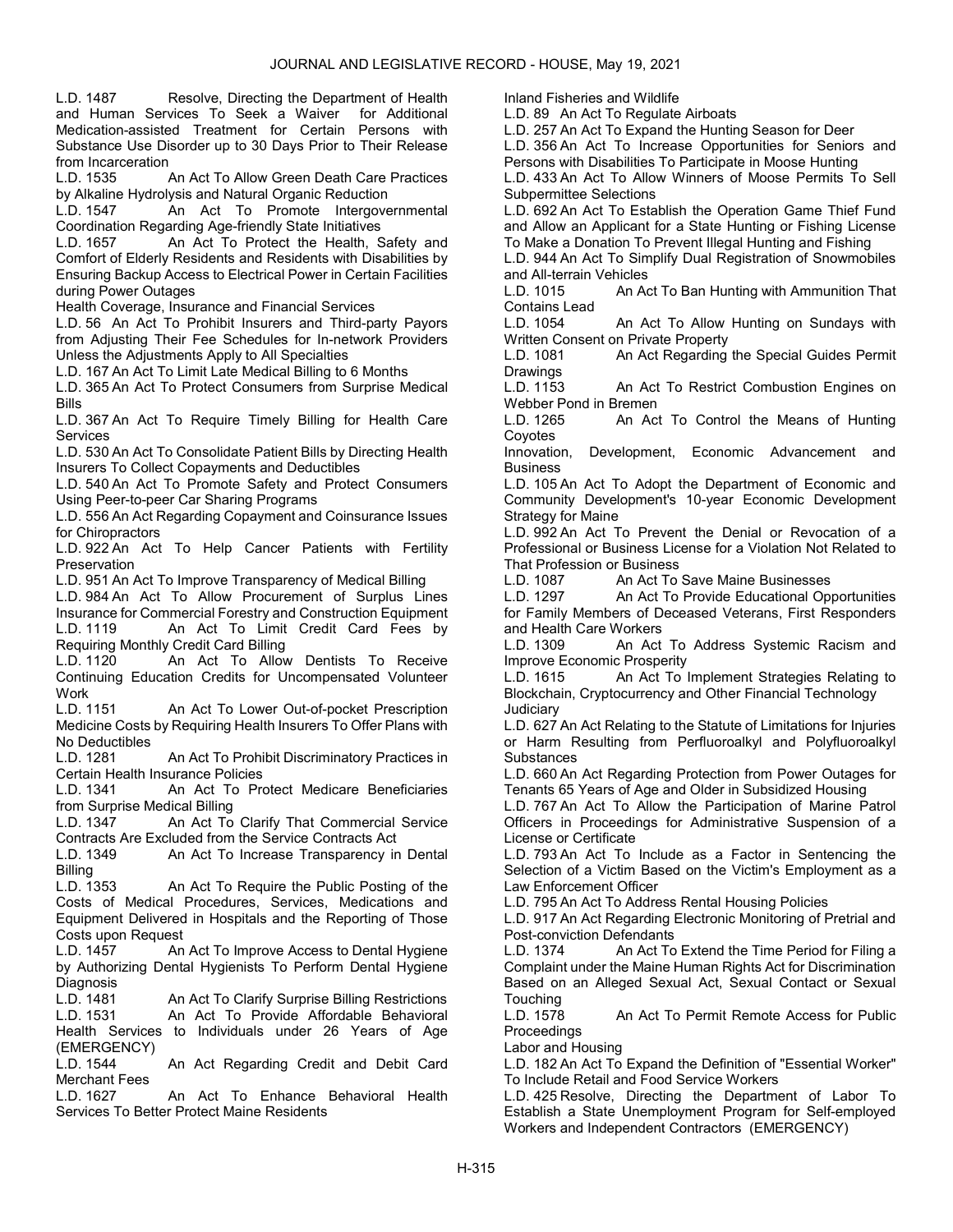L.D. 567 An Act To Amend the Penalty for Early Retirement for Certain Members of the Maine Public Employees Retirement System

L.D. 832 An Act To Promote Immigrant Workforce Development and Community Integration

L.D. 839 An Act To Address Unemployment Issues Facing School Employees

L.D. 997 An Act To Support Maine's Corrections Officers and E-9-1-1 Dispatchers

L.D. 1233 An Act To Determine How Many Employees of Large Companies in Maine Receive Public Benefits

L.D. 1239 An Act Establishing Employers' Right To File a Complaint To Enforce Payment of Workers' Compensation Premiums

L.D. 1322 Resolve, Directing the Maine State Housing Authority To Allow Rental Housing Owners To Apply for

Emergency Rental Relief Assistance (EMERGENCY)<br>L.D. 1464 – An Act To Improve Accessibility of A An Act To Improve Accessibility of Affordable Housing Data<br>L.D. 1519

An Act To Increase Workplace Transparency with Regard to Arbitration Agreements, the Rights of Employees and Legal Remedies

Marine Resources

L.D. 1146 An Act To Protect Maine's Ocean Waters and Support Regulatory Oversight and the Long-term Health of the Aquaculture Industry

L.D. 1211 Resolve, To Create the Study Group To Research Balancing Development and Conservation in Maine's Coastal Waters and Submerged Lands (EMERGENCY)

State and Local Government

L.D. 442 RESOLUTION, Proposing an Amendment to the Constitution of Maine To Create the Office of Lieutenant Governor

L.D. 462 An Act To Reexamine the Relationship among County, Municipal and State Governments

L.D. 806 An Act To Clarify That Municipal Officers May Accept a Proposed, Unaccepted Way for Pedestrian, Bicycle and Other Nonmotorized Use

L.D. 1199 An Act To Require Education and Training Regarding Media Literacy for Legislators and Legislative Staff

L.D. 1394 An Act To Prohibit Legislators from Legislating While Intoxicated

An Act To Create a People's Revisor **Taxation** 

L.D. 94 An Act To Allow Municipalities To Exempt Volunteer Firefighters from Paying Excise Tax on Their Vehicles Used To Respond to Fire Calls

L.D. 659 An Act To Ease the Property Tax Burden by Authorizing Municipalities To Require Payments in Lieu of Taxes from Certain Exempt Organizations

L.D. 724 An Act To Base the Vehicle and Mobile Home Excise Tax on Actual Value

L.D. 740 An Act To Provide Municipalities a Percentage of the Revenue Generated from the Taxes Imposed on the Sale of Recreational Marijuana in Those Municipalities

L.D. 950 An Act To Improve Maine's Economic Development Incentives

L.D. 970 An Act To Base the Motor Vehicle Excise Tax on Actual Sale Price

L.D. 1118 An Act To Promote Reliable Rural High-speed Internet

L.D. 1166 An Act To Increase the Property Tax Exemption for Veterans by 50 Percent

L.D. 1174 An Act To Allow Municipalities To Send Separate Tax Bills for Municipal, County and School Taxes

L.D. 1181 An Act To Reduce Property Taxes on the Primary Residence of Veterans Who Are 100 Percent Disabled Due to Service-connected Disabilities

L.D. 1185 An Act To Distribute Tax Revenue To Offset Costs Incurred by Adult Use Marijuana Host Municipalities

L.D. 1203 An Act To Amend the Application of the Excise Tax on Noncommercial Watercraft Temporarily in the **State** 

L.D. 1247 An Act To Place a Moratorium on Property Revaluations for Tax Purposes during a State of Emergency

L.D. 1257 An Act To Encourage Inclusionary Zoning in Municipalities by Increasing Revenue Sharing

L.D. 1283 An Act To Amend the Maine Tree Growth Tax Law To Encourage Public Access

**Transportation** 

L.D. 200 An Act To Allow the Secretary of State To Refuse To Issue or To Recall a Vanity Registration Plate with Vulgar, Obscene, Contemptuous or Profane Language

L.D. 252 An Act To Expand Training Opportunities for Department of Transportation Workers

L.D. 258 An Act To Expand Eligibility for Special Emergency Medical Services Registration Plates to Ambulance Operators L.D. 289 An Act To Authorize the Secretary of State To Reject Certain Vanity License Plate Requests

L.D. 458 An Act To Support Public Transportation Infrastructure in York and Cumberland Counties

L.D. 689 An Act To Allow Trucks To Use the Leftmost Lane of a Three-lane Interstate Highway To Safely Accommodate Entering and Exiting Vehicles

L.D. 704 An Act To Amend the Laws Governing Culvert Replacement

L.D. 836 An Act To Enhance Compliance with Motor Vehicle Insurance Requirements

L.D. 925 Resolve, Directing the Department of Transportation To Develop a Plan To Redevelop Exit 5 of Interstate 295 in Portland

L.D. 990 An Act Regarding Veterans License Plates

L.D. 1124 An Act To Change the Threshold for Creating a Specialty License Plate from 2,000 Prepaid Orders to 1,000 Prepaid Orders and To Extend by One Year the Time Allowed for Gathering Signatures

L.D. 1183 An Act To Establish a License Plate in Support of Multiple Sclerosis Programs

L.D. 1230 An Act To Enhance Traffic Safety with Regard to the Operation of Bicycles on Public Ways

L.D. 1271 An Act To Improve Access to Automobile Insurance and Employment by Clarifying Driving Records

L.D. 1321 An Act To Provide Protection for Tractors When Using Public Ways (EMERGENCY)

L.D. 1359 An Act To Change Driver's License Requirements Regarding Sleep Apnea

L.D. 1372 An Act To Collect Data To Assess the Need and Plan for Noise Abatement by the Maine Turnpike Authority

L.D. 1398 An Act To Change Driver's License Requirements for Obstructive Sleep Apnea

Veterans and Legal Affairs

L.D. 208 An Act To Expand Access to Absentee Ballots

L.D. 301 An Act Regarding Adult Use Marijuana

L.D. 456 An Act To Protect Voter Identification by Prohibiting a Voter's Party Designation from Appearing on Absentee Ballot Envelopes

L.D. 525 An Act To Allow Medical and Adult Use Marijuana Stores To Share a Common Space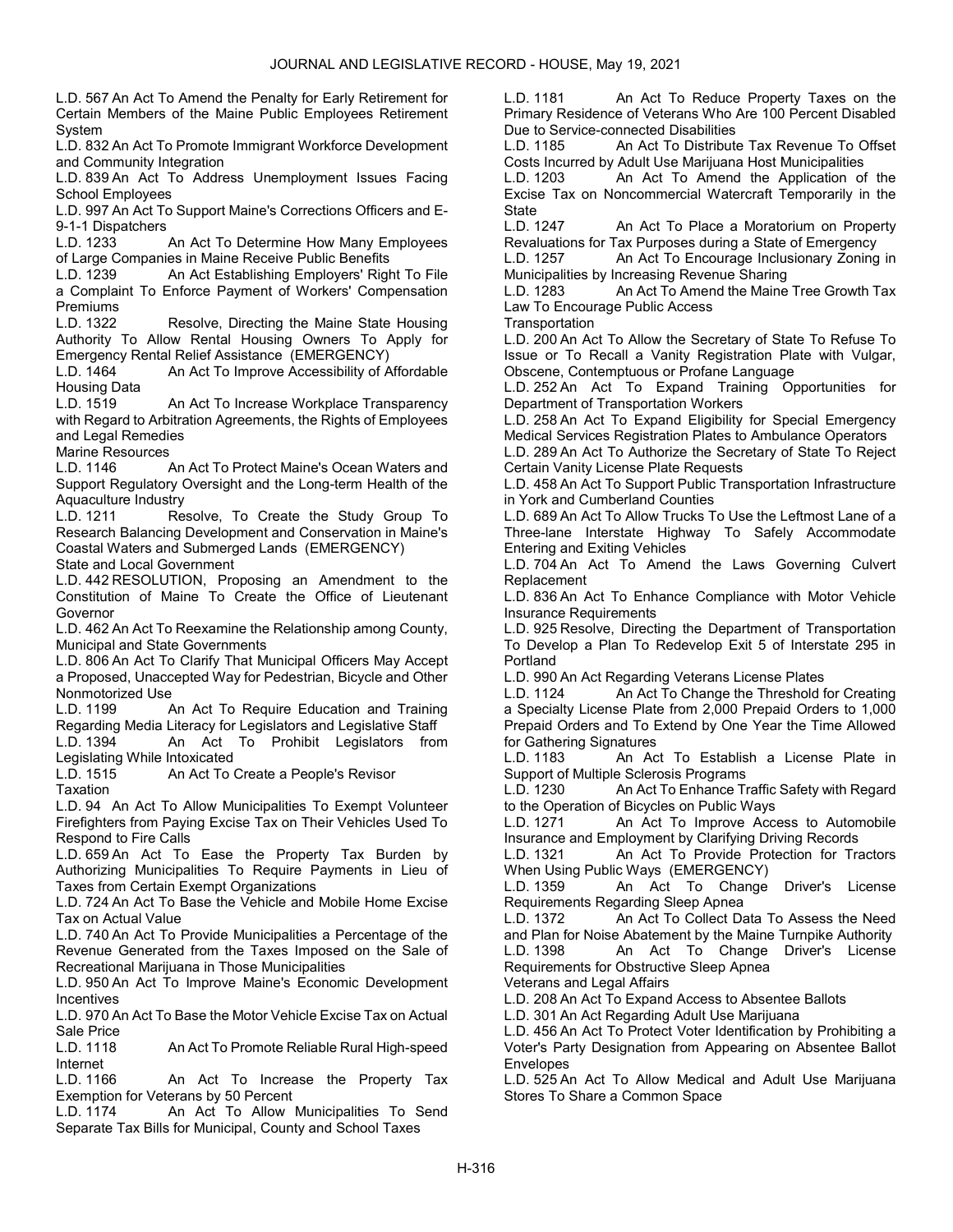L.D. 526 An Act To Require an Affidavit for Every Independent Expenditure Influencing an Election and To Penalize the Use of Mistruths

L.D. 613 An Act To Amend the Adult Use Marijuana Program Rules and Make Other Technical Changes

L.D. 623 An Act To Amend the Advance Deposit Wagering Laws L.D. 827 An Act To Help Veterans Access Jobs, Education and Housing

L.D. 914 An Act To Meet the State's Obligation To Pay 55 Percent of Education Costs

L.D. 948 An Act To Support Boys and Girls Clubs through Lottery Revenue

L.D. 1013 An Act To Provide Absentee Ballot Tracking for Maine Voters

L.D. 1029 An Act To Amend the Marijuana Legalization Act and the Laws Governing the Taxation of Marijuana (EMERGENCY)<br>L.D. 1093

An Act To Expand the Options for Shipping Wine Directly to Customers<br>L.D. 1125 An Act To

An Act To Define "Leadership Political Action Committee"<br>L.D. 1164

An Act To Expand the Application Period for Absentee Ballot Requests and Allow Early Processing of Absentee Ballots

L.D. 1165 An Act To Provide Secured Drop Boxes for Absentee Ballots

L.D. 1249 An Act Regarding the Testing and Safety of Marijuana and Marijuana Products<br>L.D. 1276 – An Act To Ensur

An Act To Ensure All Legal Voters Are Able To Participate in Elections<br>L.D. 1284 An Act<sup>-</sup>

An Act To Amend the Maine Clean Election Act and Related Laws

L.D. 1285 An Act To Require an Official Declaration of War or a Congressional Action To Call Out the State Militia before the Maine National Guard Is Released for Combat Duty L.D. 1308 An Act To Allow the Adjutant General of the

Maine National Guard To Request Quick Response Funds from the Maine Budget Stabilization Fund after Receiving Authorization from the Governor

L.D. 1354 Resolve, To Study the Establishment of a System of Voting by Mail<br>L.D. 1375 An Act

L.D. 1375 An Act To Permit Online Absentee Voting

An Act To Prohibit Candidates for President or Federal Office from Donating to State Political Action Committees<br>L.D. 1442

An Act Regarding Publicly Financed Legislative Candidates in Competitive Primaries

L.D. 1445 An Act To Require the Testing of Marijuana for Medical Use

L.D. 1452 An Act To Amend the Law Regarding the Advertising and Marketing of Adult Use Marijuana

L.D. 1492 An Act To Provide More Choice for Maine Consumers in the Purchase of Spirits

L.D. 1495 An Act To Help Veterans Who Are Caregivers of Children with Special Needs and of Family Members To Optimize Their Respite Hours<br>L.D. 1558 An Act To

An Act To Require Campaign Finance Reports for State and County Candidates Other Than Governor To Be Filed on the 42nd Day before Any Election

Sincerely,

S/Robert B. Hunt

Clerk of House

**READ** and with accompanying papers ORDERED PLACED ON FILE. \_\_\_\_\_\_\_\_\_\_\_\_\_\_\_\_\_\_\_\_\_\_\_\_\_\_\_\_\_\_\_\_\_

### The Following Communication: (H.C. 150) STATE OF MAINE CLERK'S OFFICE 2 STATE HOUSE STATION AUGUSTA, MAINE 04333-0002

May 19, 2021

Honorable Ryan M. Fecteau Speaker of the House 2 State House Station Augusta, Maine 04333

Dear Speaker Fecteau:

Pursuant to Joint Rule 310, the Committee on Education and Cultural Affairs has approved the request by the sponsor, Representative Stover of Boothbay, to report the following "Leave to Withdraw:"<br>ID. 1483 An

An Act Regarding Sexual Misconduct and Intimate Partner Violence Policies at Institutions of Higher **Education** 

Pursuant to Joint Rule 310, the Committee on Environment and Natural Resources has approved the request by the sponsor, Representative Talbot Ross of Portland, to report the following "Leave to Withdraw:"

L.D. 726 An Act To Combat Climate Change and Address Its Impact in Maine

Pursuant to Joint Rule 310, the Committee on Environment and Natural Resources has approved the request by the sponsor, Representative O'Connor of Berwick, to report the following "Leave to Withdraw:"<br>I.D. 1006 An

An Act To Allow the Sale of Ethanol-free Gasoline Statewide

Pursuant to Joint Rule 310, the Committee on Health Coverage, Insurance and Financial Services has approved the request by the sponsor, Senator Brenner of Cumberland, to report the following "Leave to Withdraw:"

L.D. 1576 Resolve, To Establish and Fund a Medical Professionals Health Program from Health Care Provider License Fees

Pursuant to Joint Rule 310, the Committee on Inland Fisheries and Wildlife has approved the request by the sponsor, Representative Landry of Farmington, to report the following "Leave to Withdraw:"

L.D. 389 An Act To Amend the Laws Regarding Inland Fisheries and Wildlife

Pursuant to Joint Rule 310, the Committee on Judiciary has approved the request by the sponsor, Representative Moriarty of Cumberland, to report the following "Leave to Withdraw:"

L.D. 905 An Act To Enact the Uniform Voidable Transactions Act

Pursuant to Joint Rule 310, the Committee on Judiciary has approved the request by the sponsor, Speaker Fecteau of Biddeford, to report the following "Leave to Withdraw:"

L.D. 1538 An Act To Protect the Rights of People Who Are LGBTQ in Maine

Sincerely,

S/Robert B. Hunt

Clerk of the House

READ and with accompanying papers ORDERED PLACED ON FILE. \_\_\_\_\_\_\_\_\_\_\_\_\_\_\_\_\_\_\_\_\_\_\_\_\_\_\_\_\_\_\_\_\_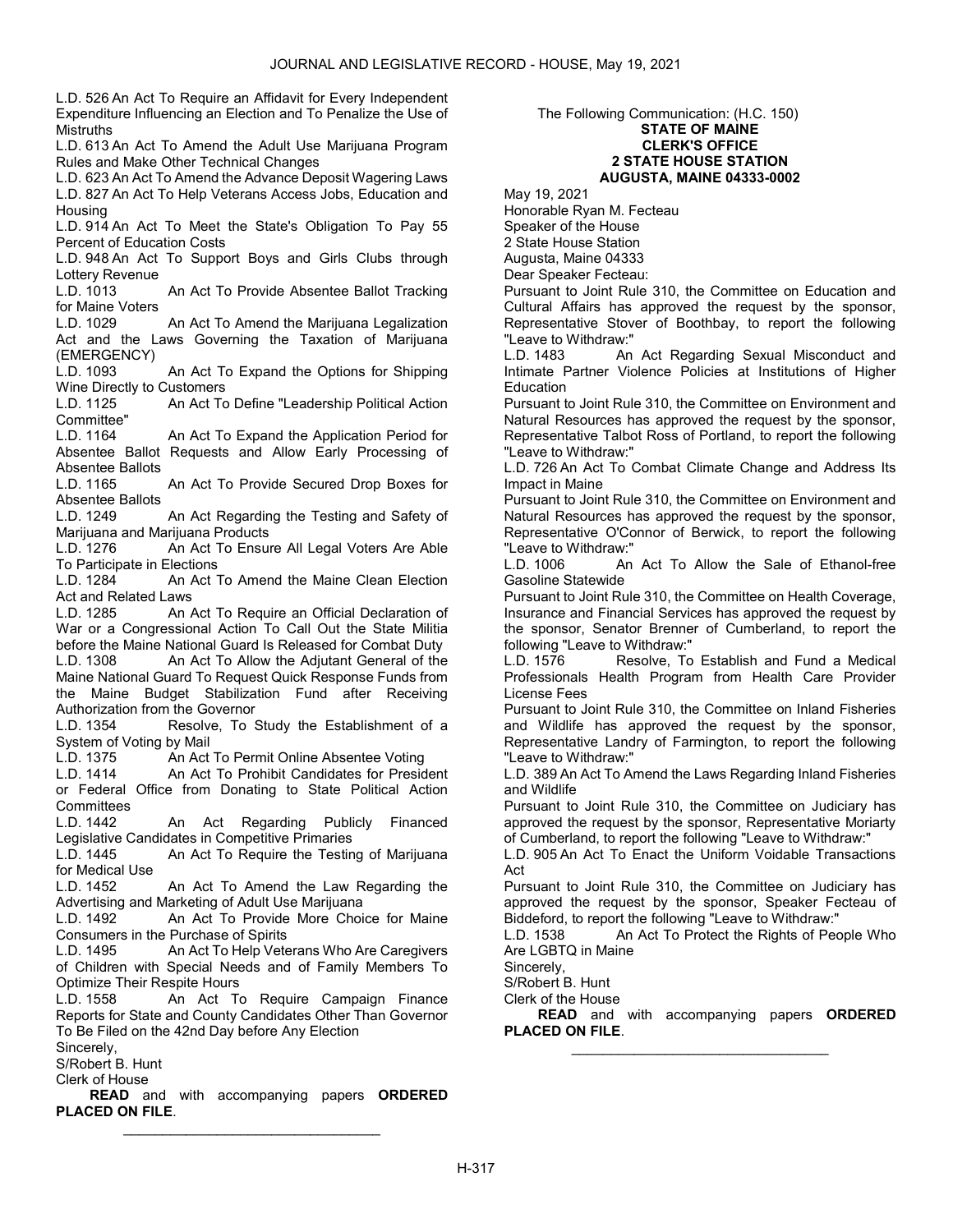### The Following Communication: (S.P. 452) MAINE SENATE 130TH LEGISLATURE OFFICE OF THE SECRETARY

#### April 5, 2021

Hon. Troy D. Jackson President of the Senate 130th Legislature Hon. Ryan M. Fecteau Speaker of the House 130th Legislature

Dear Mr. President and Mr. Speaker:

On April 5, 2021, 16 bills were received by the Secretary of the Senate.

Pursuant to the provisions of Joint Rule 308.2, these bills were referred to the Joint Standing Committees on April 5, 2021, as follows:

### Criminal Justice and Public Safety

Bill "An Act To Limit the Decibel Level of Fireworks Near Working Farms" (S.P. 430) (L.D. 1348) (Sponsored by Senator CYRWAY of Kennebec)

Bill "An Act To Amend Certain Provisions of the Maine Criminal Code and the Maine Bail Code" (S.P. 436) (L.D. 1351) (Sponsored by Senator LAWRENCE of York)

### Energy, Utilities and Technology

Bill "An Act To Expand Maine's Clean Energy Economy" (S.P. 432) (L.D. 1350) (Sponsored by Senator VITELLI of Sagadahoc) (Cosponsored by Representative GROHOSKI of Ellsworth and Senators: President JACKSON of Aroostook, STEWART of Aroostook, LAWRENCE of York, Representatives: TUCKER of Brunswick, McCREIGHT of Harpswell, TEPLER of Topsham) Health and Human Services

Bill "An Act To Provide Services to Maine's Most Vulnerable Citizens by Eliminating the Waiting Lists for Certain MaineCare Services" (EMERGENCY) (S.P. 447) (L.D. 1360) (Sponsored by Senator KEIM of Oxford) (Cosponsored by Senator: MOORE of Washington, Representative: WHITE of Waterville)

#### Health Coverage, Insurance and Financial Services

Bill "An Act To Increase Transparency in Dental Billing" (S.P. 431) (L.D. 1349) (Sponsored by Senator VITELLI of Sagadahoc) (Cosponsored by Senators: MOORE of Washington, BRENNER of Cumberland, Representatives: TEPLER of Topsham, STOVER of Boothbay, PAULHUS of Bath)

Bill "An Act To Require the Public Posting of the Costs of Medical Procedures, Services, Medications and Equipment Delivered in Hospitals and the Reporting of Those Costs upon Request" (S.P. 439) (L.D. 1353) (Sponsored by Senator MIRAMANT of Knox) (Cosponsored by Representative HARNETT of Gardiner and Senators: LIBBY of Androscoggin, HICKMAN of Kennebec, CLAXTON of Androscoggin, MAXMIN of Lincoln, Representatives: WARREN of Hallowell, ZEIGLER of Montville, COPELAND of Saco, WILLIAMS of Bar Harbor)

Bill "An Act To Require Private Insurance Coverage for Postpartum Care" (S.P. 443) (L.D. 1357) (Sponsored by Senator CARNEY of Cumberland) (Cosponsored by Representative ZAGER of Portland and Senators: VITELLI of Sagadahoc, BRENNER of Cumberland, Representative: PIERCE of Falmouth)

Bill "An Act To Amend Telehealth Laws Regarding Out-of-state Telehealth Provisions" (S.P. 448) (L.D. 1361) (Sponsored by Senator STEWART of Aroostook) (Cosponsored by Senator: TIMBERLAKE of Androscoggin, Representative: MORRIS of Turner)

### Taxation

Bill "An Act To Amend the Motor Vehicle Excise Tax Exemption for Veterans Who Are Disabled" (S.P. 441) (L.D. 1355) (Sponsored by Senator POULIOT of Kennebec) (Approved for introduction by a majority of the Legislative Council pursuant to Joint Rule 205.)

Bill "An Act To Excuse Certain Marketplace Sellers and Facilitators for Failing To Collect and Remit Sales and Use Taxes on Ammunition Sales" (S.P. 449) (L.D. 1362) (Sponsored by Senator DAVIS of Piscataquis) (Cosponsored by Representative HANLEY of Pittston and Senator: POULIOT of Kennebec, Representative: COREY of Windham)

#### **Transportation**

Bill "An Act Regarding the Placement of Temporary Signs" (S.P. 442) (L.D. 1356) (Sponsored by Senator MOORE of Washington)

Bill "An Act To Change Driver's License Requirements Regarding Sleep Apnea" (S.P. 445) (L.D. 1359) (Sponsored by Senator BENNETT of Oxford)

# Veterans and Legal Affairs

Bill "An Act To Regulate Sports Betting" (S.P. 437) (L.D. 1352) (Sponsored by Senator LUCHINI of Hancock)

Resolve, To Study the Establishment of a System of Voting by Mail (S.P. 440) (L.D. 1354) (Sponsored by Senator MIRAMANT of Knox) (Cosponsored by Representative HARNETT of Gardiner and Senators: President JACKSON of Aroostook, DAUGHTRY of Cumberland, HICKMAN of Kennebec, VITELLI of Sagadahoc, SANBORN of Cumberland, DILL of Penobscot, Representatives: ZEIGLER of Montville, WILLIAMS of Bar Harbor)

Bill "An Act To Provide for the Direct Shipment of Spirits to Consumers" (S.P. 444) (L.D. 1358) (Sponsored by Senator STEWART of Aroostook) (Cosponsored by Representative: PIERCE of Falmouth)

Bill "An Act To Amend the Laws Governing Elections" (S.P. 450) (L.D. 1363) (Sponsored by Senator LUCHINI of Hancock) (Cosponsored by Representative CAIAZZO of Scarborough) (Submitted by the Secretary of State pursuant to Joint Rule 204) Sincerely,

S/Darek M. Grant

Secretary of the Senate

S/Robert B. Hunt

Clerk of the House

 Came from the Senate, READ and ORDERED PLACED ON FILE.

\_\_\_\_\_\_\_\_\_\_\_\_\_\_\_\_\_\_\_\_\_\_\_\_\_\_\_\_\_\_\_\_\_

READ and ORDERED PLACED ON FILE in concurrence.

The Following Communication: (S.P. 473)

MAINE SENATE 130TH LEGISLATURE OFFICE OF THE SECRETARY

April 8, 2021

Hon. Troy D. Jackson President of the Senate

130th Legislature

Hon. Ryan M. Fecteau

Speaker of the House

130th Legislature

Dear Mr. President and Mr. Speaker:

On April 8, 2021, 19 bills were received by the Secretary of the Senate.

Pursuant to the provisions of Joint Rule 308.2, these bills were referred to the Joint Standing Committees on April 8, 2021, as follows: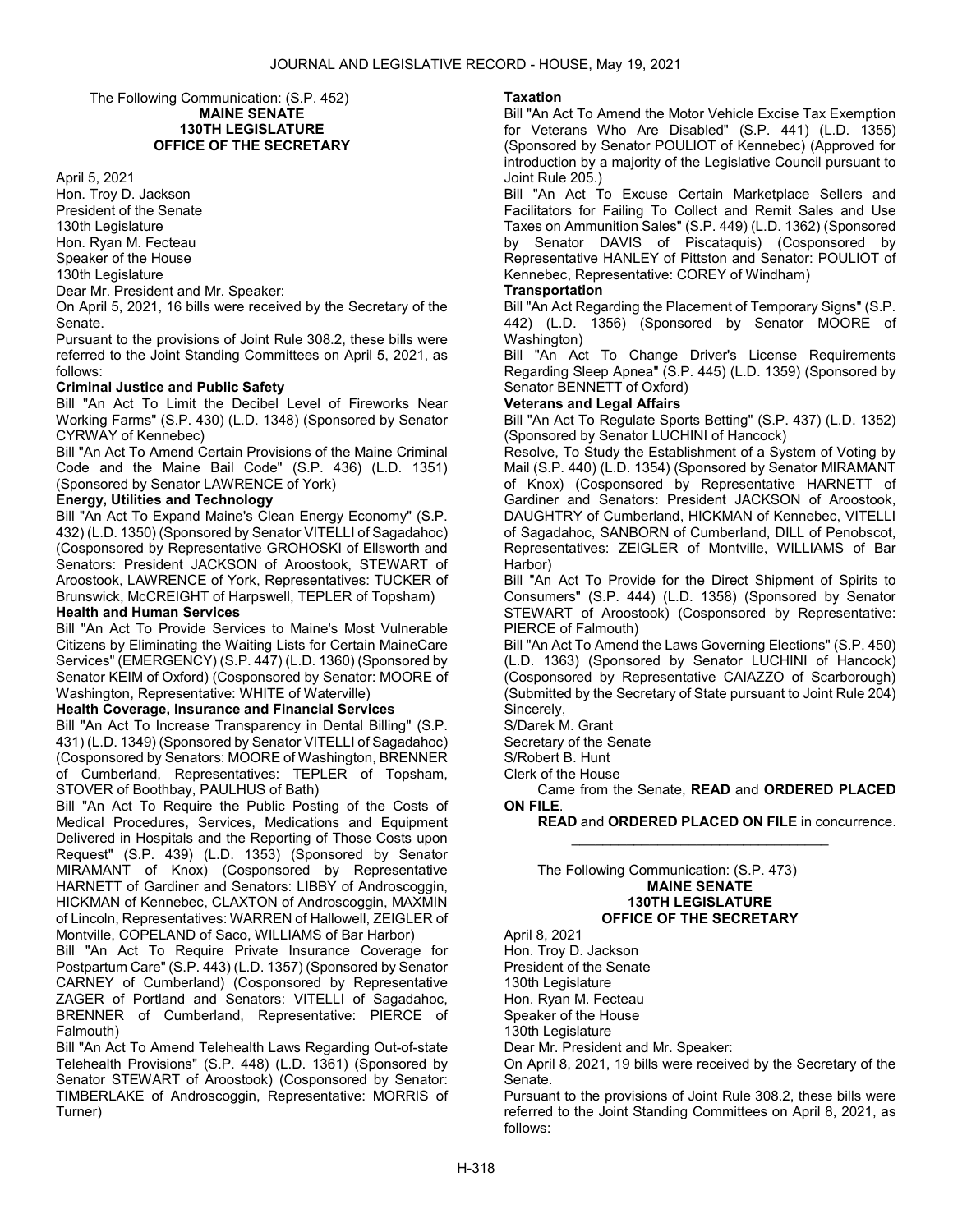### Agriculture, Conservation and Forestry

Bill "An Act To Provide That a Forestry Operation That Conforms to Accepted Practices May Not Be Declared a Nuisance" (S.P. 457) (L.D. 1407) (Sponsored by Senator BLACK of Franklin)

### Criminal Justice and Public Safety

Bill "An Act To Increase the Protection of Children from Domestic Abuse and Violence" (S.P. 458) (L.D. 1408) (Sponsored by Senator DIAMOND of Cumberland) (Cosponsored by Senators: DESCHAMBAULT of York, POULIOT of Kennebec, Representative: WHITE of Waterville) Bill "An Act To Strengthen Laws Protecting Members of Law Enforcement and Promote In-classroom Drug Use Avoidance Education" (S.P. 472) (L.D. 1422) (Sponsored by Senator STEWART of Aroostook) (Cosponsored by Senator: CYRWAY of Kennebec, Representatives: PICKETT of Dixfield, NEWMAN of Belgrade)

### Education and Cultural Affairs

Bill "An Act To Require the Department of Education To Provide Information to Students Allowing Them To Make Informed Choices Regarding Their Education and Professional Futures" (S.P. 462) (L.D. 1412) (Sponsored by Senator POULIOT of Kennebec) (Cosponsored by Representative STEARNS of Guilford and Senator: STEWART of Aroostook)

### Energy, Utilities and Technology

Bill "An Act Regarding High-impact Electric Transmission Lines" (S.P. 459) (L.D. 1409) (Sponsored by Senator LAWRENCE of York)

### Environment and Natural Resources

Bill "An Act Regarding Minor Revisions to Existing Site Location Permits, Exemptions for Rerouting Storm Water and Exemptions for New Construction or Modification of an Existing Licensed Development under the Site Location of Development Laws" (S.P. 465) (L.D. 1415) (Sponsored by Senator BREEN of Cumberland) (Cosponsored by Senator: SANBORN of Cumberland, Representatives: RIELLY of Westbrook, SALISBURY of Westbrook)

### Health Coverage, Insurance and Financial Services

Bill "An Act To Adopt the Peer-to-Peer Car Sharing Program Model Act" (S.P. 470) (L.D. 1420) (Sponsored by Senator STEWART of Aroostook)

#### Innovation, Development, Economic Advancement and **Business**

Resolve, Directing the Department of Economic and Community Development To Update Its Current Priorities under the Northern Border Regional Commission's Allowable Grant Requests To Include Support of Population Growth Strategies around the State in Concert with the State's 10-year Economic Development Strategy (EMERGENCY) (S.P. 471) (L.D. 1421) (Sponsored by Senator STEWART of Aroostook) (Cosponsored by Representative BAILEY of Gorham)

### **Judiciary**

Bill "An Act To Limit Qualified Immunity of Law Enforcement Officers in Maine Civil Rights Act Claims" (S.P. 466) (L.D. 1416) (Sponsored by Senator CARNEY of Cumberland) (Cosponsored by Representative MORALES of South Portland) Bill "An Act To Support Health Care Providers during State Public Health Emergencies" (S.P. 469) (L.D. 1419) (Sponsored by Senator MOORE of Washington) (Cosponsored by Senator: STEWART of Aroostook)

### State and Local Government

Bill "An Act To Establish the Maine Buy American and Build Maine Act" (S.P. 461) (L.D. 1411) (Sponsored by President JACKSON of Aroostook) (Cosponsored by Representative BRYANT of Windham and Senators: CLAXTON of Androscoggin, MAXMIN of Lincoln, BALDACCI of Penobscot,

RAFFERTY of York, Representatives: Speaker FECTEAU of Biddeford, MATLACK of St. George, DOUDERA of Camden) **Taxation** 

Bill "An Act To Encourage Relocation to Rural Maine" (S.P. 455) (L.D. 1406) (Sponsored by Senator STEWART of Aroostook)

Bill "An Act To Incentivize the Development of the Labor Force in the Green Jobs Sector through Assistance in Repaying Student Loan Debt" (S.P. 460) (L.D. 1410) (Sponsored by Senator BRENNER of Cumberland) (Cosponsored by Representative PLUECKER of Warren and Senators: BENNETT of Oxford, President JACKSON of Aroostook, MAXMIN of Lincoln, CHIPMAN of Cumberland, Representatives: TERRY of Gorham, McDONALD of Stonington, FAULKINGHAM of Winter Harbor)

Bill "An Act To Provide Equity in the State Income Tax Deduction for Certain Public Employees Retirement System Pensions" (S.P. 463) (L.D. 1413) (Sponsored by Senator RAFFERTY of York) (Cosponsored by Representative MILLETT of Cape Elizabeth and Senator: BALDACCI of Penobscot, Representatives: STEARNS of Guilford, ROCHE of Wells, BABBIDGE of Kennebunk)

Bill "An Act To Allow a Local Option Sales Tax on Meals and Lodging" (S.P. 468) (L.D. 1418) (Sponsored by Senator LUCHINI of Hancock)

### Veterans and Legal Affairs

Bill "An Act To Legalize Sports Betting and Strengthen Public Education" (S.P. 453) (L.D. 1404) (Sponsored by Senator BALDACCI of Penobscot) (Cosponsored by Representative: CARDONE of Bangor)

Bill "An Act To Regulate, Tax and Control Sports Wagering" (S.P. 454) (L.D. 1405) (Sponsored by President JACKSON of Aroostook) (Cosponsored by Representative McCREIGHT of Harpswell and Senators: CYRWAY of Kennebec, CHIPMAN of Cumberland, Representatives: PARRY of Arundel, DOORE of Augusta, LANDRY of Farmington)

Bill "An Act To Prohibit Candidates for President or Federal Office from Donating to State Political Action Committees" (S.P. 464) (L.D. 1414) (Sponsored by Senator TIMBERLAKE of Androscoggin) (Cosponsored by Representative KINNEY of Knox and Senators: FARRIN of Somerset, STEWART of Aroostook, Representative: COREY of Windham)

Bill "An Act Regarding Campaign Finance Reform" (S.P. 467) (L.D. 1417) (Sponsored by Senator LUCHINI of Hancock) (Cosponsored by Senator: President JACKSON of Aroostook) Sincerely,

S/Darek M. Grant

Secretary of the Senate

S/Robert B. Hunt

Clerk of the House

 Came from the Senate, READ and ORDERED PLACED ON FILE.

\_\_\_\_\_\_\_\_\_\_\_\_\_\_\_\_\_\_\_\_\_\_\_\_\_\_\_\_\_\_\_\_\_

READ and ORDERED PLACED ON FILE in concurrence.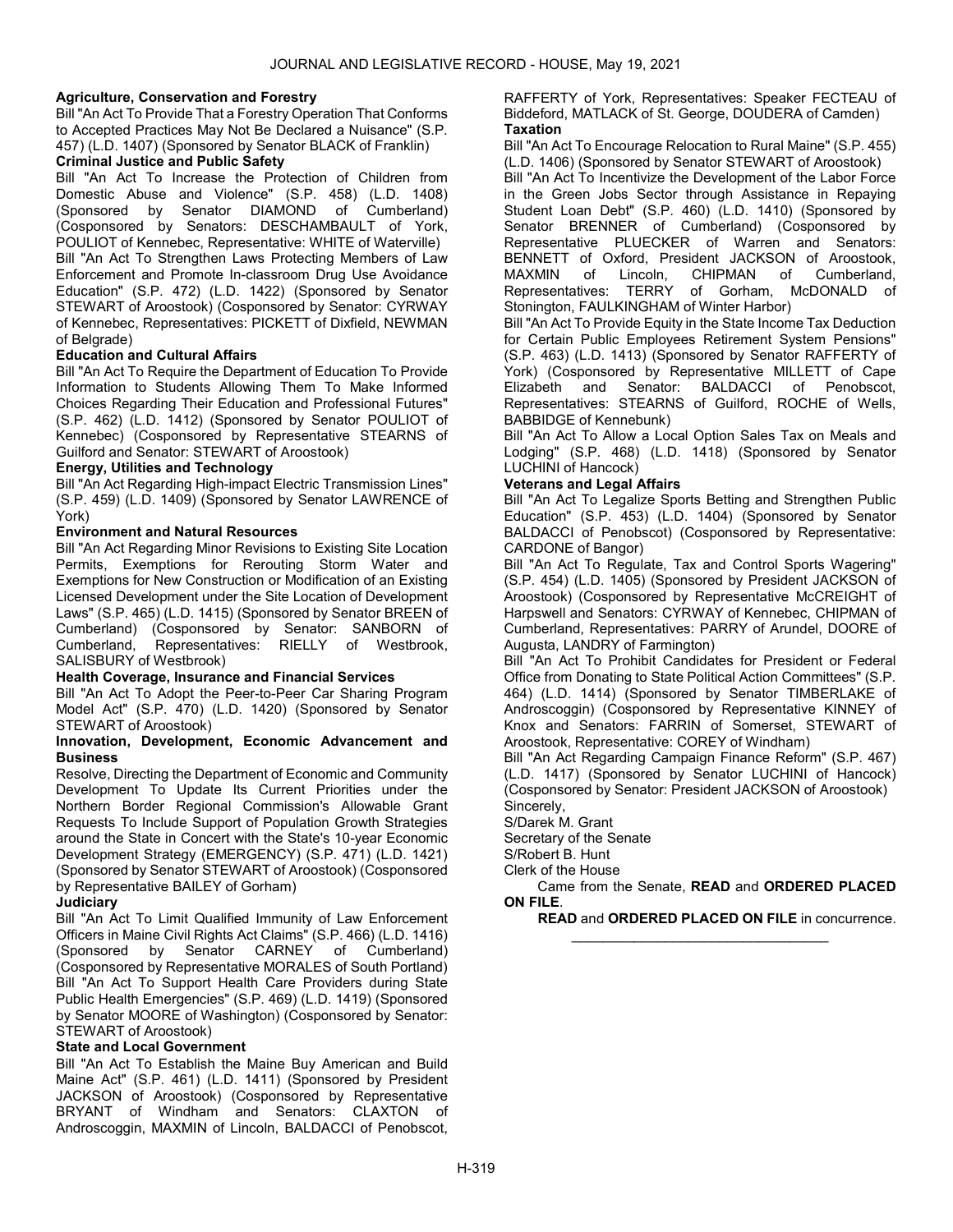The Following Communication: (S.P. 482) MAINE SENATE 130TH LEGISLATURE OFFICE OF THE SECRETARY

April 12, 2021

Hon. Troy D. Jackson President of the Senate 130th Legislature Hon. Ryan M. Fecteau Speaker of the House 130th Legislature Dear Mr. President and Mr. Speaker:

On April 12, 2021, 8 bills were received by the Secretary of the Senate.

Pursuant to the provisions of Joint Rule 308.2, these bills were referred to the Joint Standing Committees on April 12, 2021, as follows:

### Criminal Justice and Public Safety

Bill "An Act To Exempt Land-based Aquaculture Facilities from the Maine Uniform Building and Energy Code Requirements" (EMERGENCY) (S.P. 476) (L.D. 1473) (Sponsored by Senator ROSEN of Hancock) (GOVERNOR'S BILL)

Bill "An Act To Ensure Access to and Availability of Violence Intervention Services To Reduce Domestic Violence in Maine" (S.P. 478) (L.D. 1491) (Sponsored by Senator DESCHAMBAULT of York) (Cosponsored by Representative WARREN of Hallowell and Representatives: COREY of Windham, RECKITT of South Portland, FAY of Raymond, MORALES of South Portland)

### Energy, Utilities and Technology

Bill "An Act To Enhance the ConnectMaine Authority's Capacity To Provide World-class Internet" (S.P. 477) (L.D. 1484) (Sponsored by Senator BENNETT of Oxford) (Cosponsored by Representative BERRY of Bowdoinham and Senator: MAXMIN of Lincoln, Representative: SKOLFIELD of Weld)

#### Environment and Natural Resources

Bill "An Act To Establish a Stewardship Program for Packaging" (S.P. 474) (L.D. 1471) (Sponsored by Senator DILL of Penobscot) (Cosponsored by Senator: POULIOT of Kennebec, Representatives: SKOLFIELD of Weld, DUNPHY of Old Town, WHITE of Waterville)

#### Health Coverage, Insurance and Financial Services

Bill "An Act To Create Limited Lines Self-storage Insurance" (S.P. 481) (L.D. 1494) (Sponsored by Senator SANBORN of Cumberland)

#### Innovation, Development, Economic Advancement and **Business**

Resolve, Directing the Department of Economic and Community Development To Create and Administer a Fund To Provide Seasonal and Tourism Industry Recovery Grants (EMERGENCY) (S.P. 480) (L.D. 1493) (Sponsored by Senator RAFFERTY of York) (Cosponsored by Representative BABBIDGE of Kennebunk and Senators: DAUGHTRY of Cumberland, BALDACCI of Penobscot, Representatives: CEBRA of Naples, HYMANSON of York, WADSWORTH of Hiram, DODGE of Belfast, CUDDY of Winterport, WHITE of Waterville)

### State and Local Government

Bill "An Act To Require Legislative Approval for the State's Participation in Compacts, Programs and Agreements Regarding Transportation and Climate Change" (S.P. 475) (L.D. 1472) (Sponsored by Senator GUERIN of Penobscot)

#### Veterans and Legal Affairs

Bill "An Act To Provide More Choice for Maine Consumers in the Purchase of Spirits" (S.P. 479) (L.D. 1492) (Sponsored by Senator FARRIN of Somerset) (Cosponsored by Representative: ANDREWS of Paris) Sincerely. S/Darek M. Grant Secretary of the Senate S/Robert B. Hunt Clerk of the House Came from the Senate, READ and ORDERED PLACED ON FILE.

READ and ORDERED PLACED ON FILE in concurrence.

\_\_\_\_\_\_\_\_\_\_\_\_\_\_\_\_\_\_\_\_\_\_\_\_\_\_\_\_\_\_\_\_\_

#### The Following Communication: (S.P. 488) MAINE SENATE 130TH LEGISLATURE OFFICE OF THE SECRETARY

April 13, 2021

Hon. Troy D. Jackson

President of the Senate

130th Legislature

Hon. Ryan M. Fecteau Speaker of the House

130th Legislature

Dear Mr. President and Mr. Speaker:

On April 13, 2021, 4 bills were received by the Secretary of the Senate.

Pursuant to the provisions of Joint Rule 308.2, these bills were referred to the Joint Standing Committees on April 13, 2021, as follows:

#### Appropriations and Financial Affairs

Bill "An Act To Establish a Local Fiscal Recovery Funds Program and Allocation" (EMERGENCY) (S.P. 484) (L.D. 1507) (Sponsored by Senator BREEN of Cumberland) (GOVERNOR'S BILL)

## **Judiciary**

Bill "An Act To Prevent Homelessness by Establishing an Eviction Mediation Program" (S.P. 485) (L.D. 1508) (Sponsored by Senator CARNEY of Cumberland) (Cosponsored by Speaker FECTEAU of Biddeford and Senators: President JACKSON of Aroostook, HICKMAN of Kennebec, STEWART of Aroostook, BALDACCI of Penobscot, Representatives: TALBOT ROSS of Portland, MORALES of South Portland, HARNETT of Gardiner) Bill "An Act Concerning Informed Consent of Minors' Authority to Release Health Care Information" (S.P. 487) (L.D. 1510) (Sponsored by Senator KEIM of Oxford)

#### Labor and Housing

Bill "An Act To Provide That Maine's School Bus Drivers Are Eligible for Unemployment Insurance in Certain Circumstances" (S.P. 486) (L.D. 1509) (Sponsored by Senator DAVIS of Piscataquis)

Sincerely,

S/Darek M. Grant

Secretary of the Senate

S/Robert B. Hunt

Clerk of the House

 Came from the Senate, READ and ORDERED PLACED ON FILE.

\_\_\_\_\_\_\_\_\_\_\_\_\_\_\_\_\_\_\_\_\_\_\_\_\_\_\_\_\_\_\_\_\_

READ and ORDERED PLACED ON FILE in concurrence.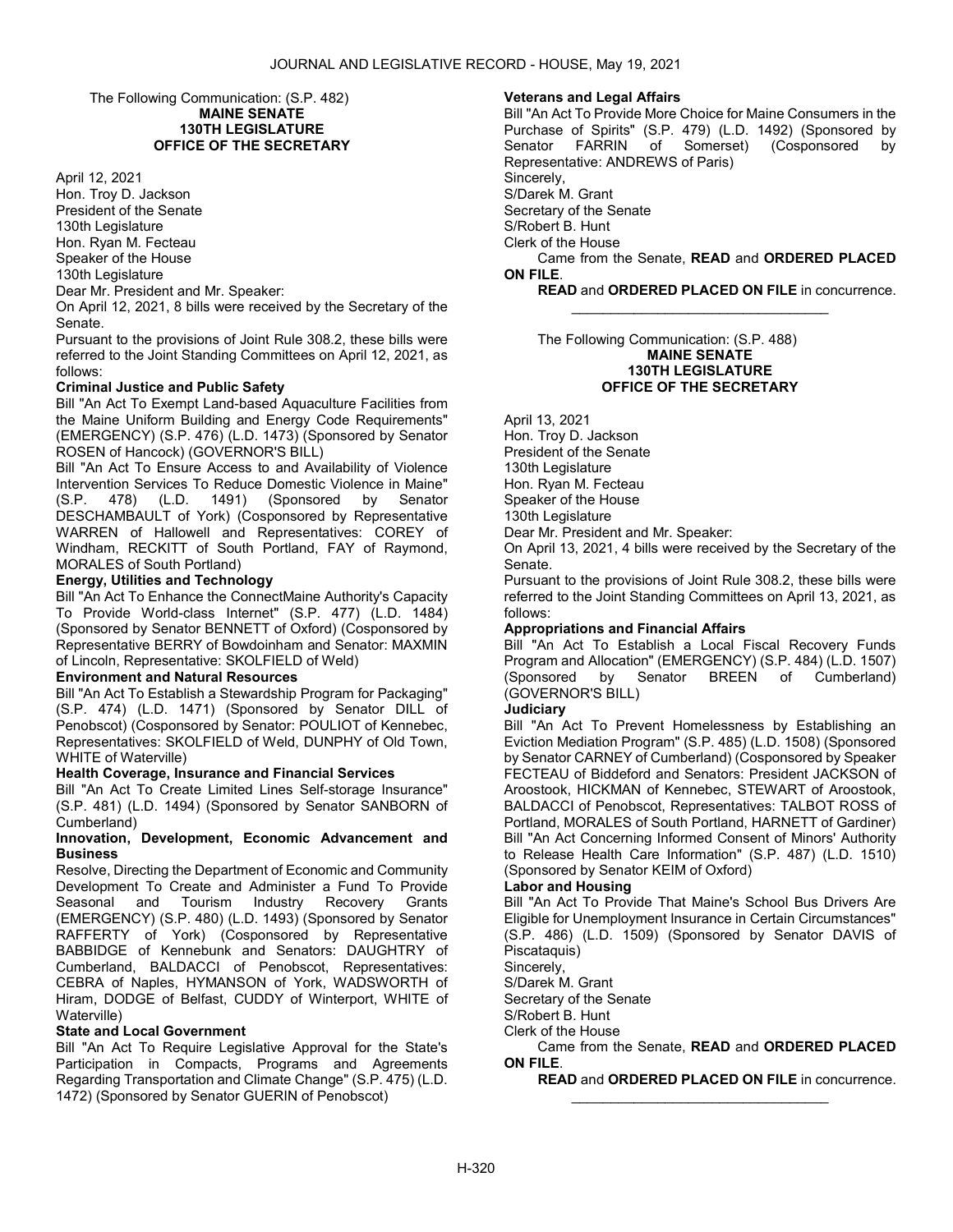The Following Communication: (S.P. 495) MAINE SENATE 130TH LEGISLATURE OFFICE OF THE SECRETARY

April 15, 2021

Hon. Troy D. Jackson President of the Senate 130th Legislature Hon. Ryan M. Fecteau Speaker of the House 130th Legislature Dear Mr. President and Mr. Speaker:

On April 15, 2021, 5 bills were received by the Secretary of the Senate.

Pursuant to the provisions of Joint Rule 308.2, these bills were referred to the Joint Standing Committees on April 15, 2021, as follows:

### Innovation, Development, Economic Advancement and Business

Bill "An Act To Establish the Maine Workforce, Research, Development and Student Achievement Institute" (S.P. 490) (L.D. 1517) (Sponsored by Senator CURRY of Waldo) (Cosponsored by Senator: DAUGHTRY of Cumberland) (Approved for introduction by a majority of the Legislative Council pursuant to Joint Rule 205.)

### Labor and Housing

Bill "An Act To Increase Workplace Transparency with Regard to Arbitration Agreements, the Rights of Employees and Legal Remedies" (S.P. 493) (L.D. 1519) (Sponsored by Senator MIRAMANT of Knox) (Cosponsored by Representative SYLVESTER of Portland and Senator: President JACKSON of Aroostook, Representative: GEIGER of Rockland)

### State and Local Government

Bill "An Act To Terminate the Augusta Downtown Parking District" (S.P. 494) (L.D. 1520) (Sponsored by Senator POULIOT of Kennebec) (Cosponsored by Representative FECTEAU of Augusta) (Approved for introduction by a majority of the Legislative Council pursuant to Joint Rule 205.)

### **Taxation**

Bill "An Act To Amend the Property Tax Exemption for Persons Who Are Legally Blind" (S.P. 489) (L.D. 1516) (Sponsored by Senator POULIOT of Kennebec) (Approved for introduction by a majority of the Legislative Council pursuant to Joint Rule 205.)

# Veterans and Legal Affairs

Bill "An Act To Support Maine's Tasting Rooms and Restaurants during the COVID-19 Pandemic" (EMERGENCY) (S.P. 491) (L.D. 1518) (Sponsored by President JACKSON of Aroostook) (Cosponsored by Senators: HICKMAN of Kennebec, LUCHINI of Hancock, Representatives: MARTIN of Sinclair, CAIAZZO of Scarborough)

Sincerely,

S/Darek M. Grant

Secretary of the Senate

S/Robert B. Hunt

Clerk of the House

 Came from the Senate, READ and ORDERED PLACED ON FILE.

\_\_\_\_\_\_\_\_\_\_\_\_\_\_\_\_\_\_\_\_\_\_\_\_\_\_\_\_\_\_\_\_\_

READ and ORDERED PLACED ON FILE in concurrence.

### The Following Communication: (S.P. 504) MAINE SENATE 130TH LEGISLATURE OFFICE OF THE SECRETARY

April 20, 2021 Hon. Troy D. Jackson President of the Senate 130th Legislature Hon. Ryan M. Fecteau Speaker of the House 130th Legislature Dear Mr. President and Mr. Speaker:

On April 20, 2021, 6 bills were received by the Secretary of the Senate.

Pursuant to the provisions of Joint Rule 308.2, these bills were referred to the Joint Standing Committees on April 20, 2021, as follows:

### Agriculture, Conservation and Forestry

Resolve, Authorizing the State To Convey to the Passamaquoddy Tribe the State's Interest in a Certain Parcel of Land in the Town of Meddybemps (S.P. 502) (L.D. 1560) (Sponsored by Senator MOORE of Washington) (GOVERNOR'S BILL)

### Energy, Utilities and Technology

Resolve, To Create the Commission To Study and Recommend a Financing Model To Increase Capital Investment in Renewable Energy, Clean Energy Technology, Energy Efficiency Projects and Jobs in Maine (EMERGENCY) (S.P. 498) (L.D. 1556) (Sponsored by Senator CARNEY of Cumberland) (Cosponsored by Representative ZEIGLER of Montville and Senators: President JACKSON of Aroostook, BREEN of Cumberland, WOODSOME of York, LAWRENCE of York, Representatives: BERRY of Bowdoinham, Speaker FECTEAU of Biddeford, GROHOSKI of Ellsworth)

### Health and Human Services

Bill "An Act To Ensure the Provision of Housing Coordinator Services to Older Adults and Persons with Disabilities" (S.P. 499) (L.D. 1557) (Sponsored by Senator CURRY of Waldo)

### Health Coverage, Insurance and Financial Services

Bill "An Act To Amend the Maine Fair Debt Collection Practices Act" (S.P. 503) (L.D. 1561) (Sponsored by Senator SANBORN of Cumberland)

### Labor and Housing

Resolve, To Create the Commission To Develop a Paid Family and Medical Leave Benefits Program (EMERGENCY) (S.P. 501) (L.D. 1559) (Sponsored by Senator DAUGHTRY of Cumberland) (Cosponsored by Representative McDONALD of Stonington and Senators: VITELLI of Sagadahoc, CARNEY of Cumberland, Representatives: MILLETT of Cape Elizabeth, Speaker FECTEAU of Biddeford, CLOUTIER of Lewiston, ROEDER of Bangor, BRYANT of Windham)

### Veterans and Legal Affairs

Bill "An Act To Require Campaign Finance Reports for State and County Candidates Other Than Governor To Be Filed on the 42nd Day before Any Election" (S.P. 500) (L.D. 1558) (Sponsored by Senator DAUGHTRY of Cumberland) (Cosponsored by Senators: HICKMAN of Kennebec, BAILEY of York)

Sincerely, S/Darek M. Grant Secretary of the Senate S/Robert B. Hunt Clerk of the House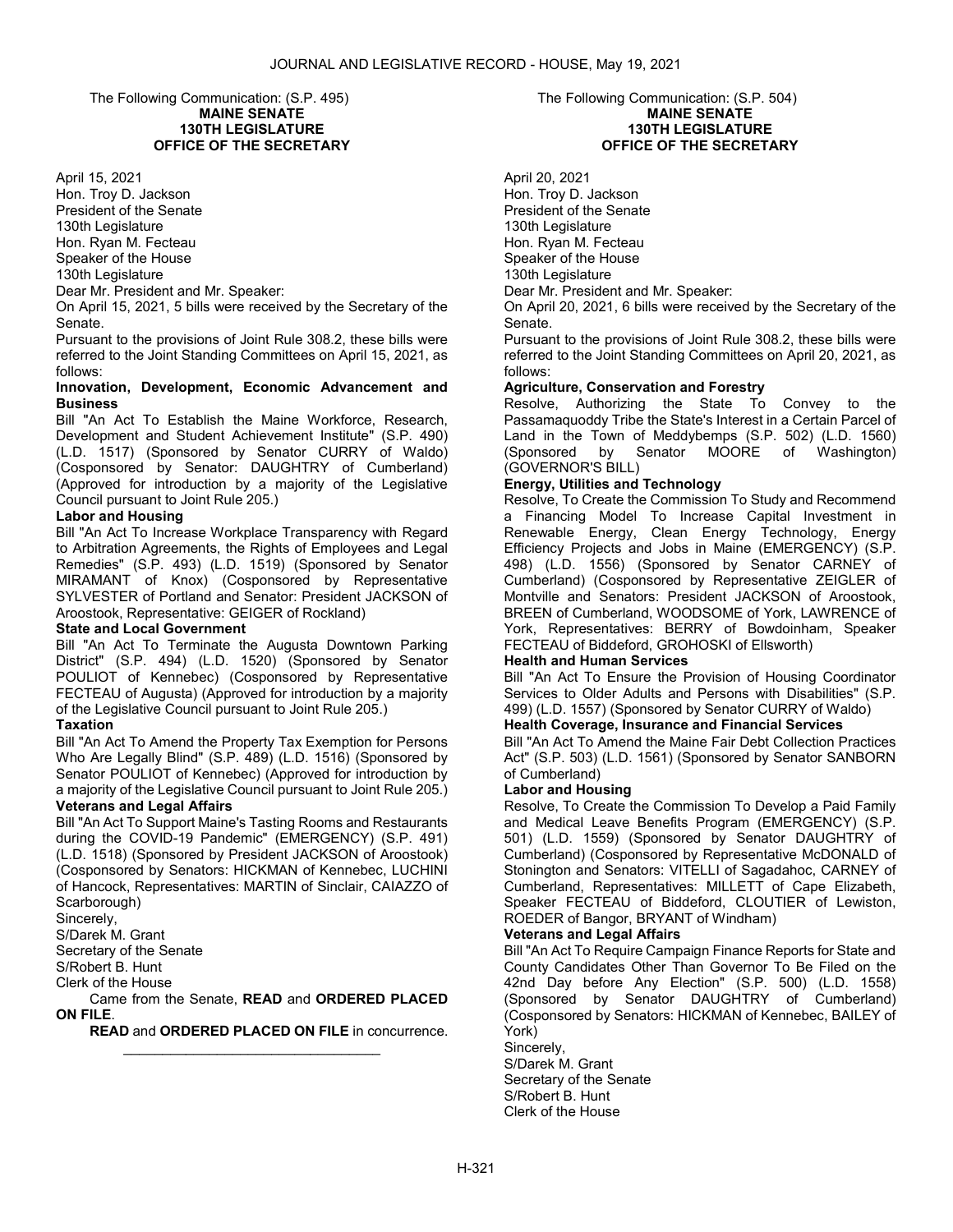### Came from the Senate, READ and ORDERED PLACED ON FILE.

\_\_\_\_\_\_\_\_\_\_\_\_\_\_\_\_\_\_\_\_\_\_\_\_\_\_\_\_\_\_\_\_\_

READ and ORDERED PLACED ON FILE in concurrence.

 The Following Communication: (S.P. 510) MAINE SENATE 130TH LEGISLATURE OFFICE OF THE SECRETARY

April 23, 2021

Hon. Troy D. Jackson President of the Senate 130th Legislature Hon. Ryan M. Fecteau Speaker of the House

130th Legislature

Dear Mr. President and Mr. Speaker:

On April 23, 2021, 3 bills were received by the Secretary of the Senate.

Pursuant to the provisions of Joint Rule 308.2, these bills were referred to the Joint Standing Committees on April 23, 2021, as follows:

#### Health Coverage, Insurance and Financial Services

Bill "An Act Regarding Travel Insurance in the Maine Insurance Code" (S.P. 506) (L.D. 1563) (Sponsored by Senator SANBORN of Cumberland)

### Labor and Housing

Bill "An Act To Amend the Laws Governing Unemployment Compensation" (S.P. 507) (L.D. 1564) (Sponsored by Senator VITELLI of Sagadahoc) (Cosponsored by Representative TALBOT ROSS of Portland and Senators: BLACK of Franklin, HICKMAN of Kennebec, Representative: SYLVESTER of Portland) (Submitted by the Department of Labor pursuant to Joint Rule 204.)

#### Transportation

Bill "An Act To Strengthen the Northern New England Passenger Rail Authority" (S.P. 505) (L.D. 1562) (Sponsored by Senator BENNETT of Oxford) (Cosponsored by Representative CEBRA of Naples and Senators: LIBBY of Androscoggin, MOORE of Washington, CHIPMAN of Cumberland, Representatives: COLLINGS of Portland, O'CONNELL of Brewer)

Sincerely,

S/Darek M. Grant

Secretary of the Senate

S/Robert B. Hunt

Clerk of the House

 Came from the Senate, READ and ORDERED PLACED ON FILE.

\_\_\_\_\_\_\_\_\_\_\_\_\_\_\_\_\_\_\_\_\_\_\_\_\_\_\_\_\_\_\_\_\_

READ and ORDERED PLACED ON FILE in concurrence.

#### **ORDERS**

 On motion of Representative HYMANSON of York, the following Joint Resolution: (H.P. 1222)

#### JOINT RESOLUTION RECOGNIZING AUGUST 31, 2021 AS OVERDOSE AWARENESS DAY IN MAINE

 WHEREAS, substance use disorder is a chronic disease characterized by the problematic, compulsive or difficult-tocontrol use of drugs and other substances, despite harmful consequences; and

 WHEREAS, substance use disorder, particularly when it involves opioid drugs, is seen by both the federal Department of Health and Human Services, Centers for Disease Control and Prevention and the World Health Organization as a fast-growing epidemic that can all too easily lead to overdose and death; and

 WHEREAS, there were 70,980 individuals in the United States who died from drug overdoses in 2019, with 380 of those deaths in Maine; and

 WHEREAS, a life cut short by an opioid overdose death is devastating for the family and loved ones left behind and is a tragic reminder of the significant and complex challenges we face in communities throughout the State; and

WHEREAS, for every drug overdose that results in death. there are many more nonfatal overdoses, each taking an emotional and economic toll on individuals, their families and the community at large; and

 WHEREAS, a substance use disorder can fuel feelings of shame, guilt, embarrassment, depression and hopelessness, causing individuals to resist seeking treatment and support; and

 WHEREAS, Overdose Awareness Day is a global event held on August 31st of each year that aims to raise awareness of drug overdoses, reduce the stigma of a drug-related death and acknowledge the grief felt by families and friends remembering those who died or were permanently injured as a result of a drug overdose; and

 WHEREAS, recognizing Overdose Awareness Day in Maine sends a strong message to former and current substance users, namely, that they are valued and that overdose death is preventable; now, therefore, be it

 RESOLVED: That We, the Members of the One Hundred and Thirtieth Legislature now assembled in the First Regular Session, on behalf of the people we represent, take this opportunity to recognize August 31, 2021 as Overdose Awareness Day; and be it further

 RESOLVED: That we recommend that the United States flag and Maine state flag be flown at half-staff on August 31, 2021 in memory of those who have lost their lives to substance use disorder; and be it further

 RESOLVED: That suitable copies of this resolution, duly authenticated by the Secretary of State, be transmitted to the national chapter of Team Sharing, Inc.

READ.

 The SPEAKER: The Chair recognizes the Representative from York, Representative Hymanson.

 Representative HYMANSON: Thank you, Mr. Speaker. Colleagues, this Joint Resolution recognizes August 31, 2021, as Overdose Awareness Day in Maine.

 Maine has suffered mightily by the opioid epidemic. From 2010 to 2019, nearly 2700 people; neighbors, friends, colleagues, family in Maine, have died of overdoses.

 When my daughter was four, in a dancing recital with her friend, they dressed in shiny frog costumes and hopped gracefully around the stage. My daughter's friend died of an overdose in her early 20s. I mourn her death, feel the grief of her mother; a nurse I worked with.

 Ed and Kim Audette live down the street from me. They reached out to me to request this Joint Resolution for their son, Adam. He was 22 when he died January 13, 2017. Kim told me, quote, my life will never be the same and part of me left the day he died. He was the kindest, sweetest boy, who loved his family more than anything in the world. He was taken away from us too early by this terrible disease that he fought to overcome. I want to help other families so they don't have to experience this kind of pain ever.

 In 2019, there were 380 Mainers who died of drug overdose. Overdose Awareness Day is a global event held on August 31st of each year that aims to raise awareness of drug overdoses, reduce the stigma of a drug-related death, and